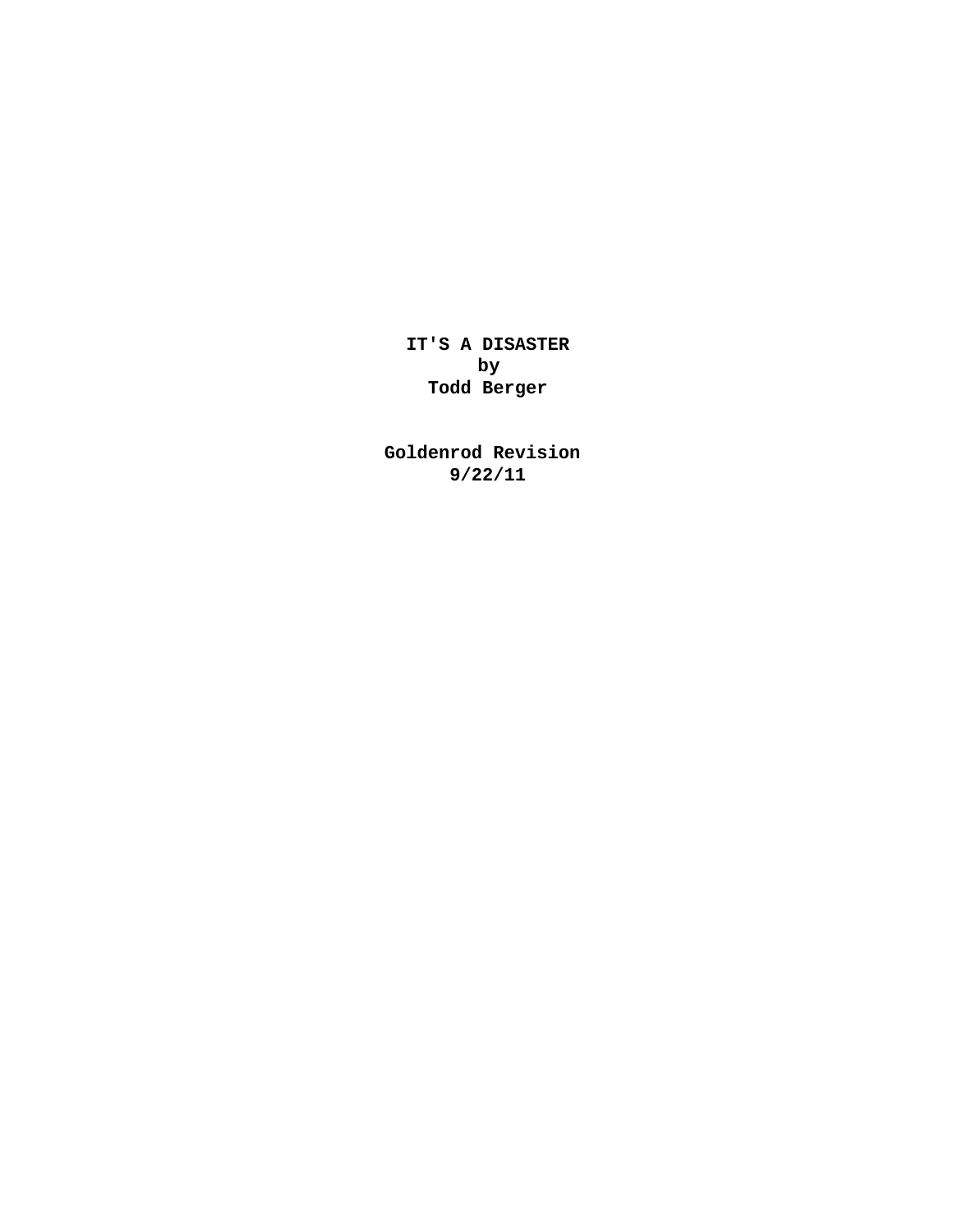# **OPENING TITLES -**

The low key horns of the "Finale From 1812 Overture" by Tchaikovsky pipe in as opening titles appear - white letters in a classic font, perhaps Helvetica, over a black background.

The music begins to build as the credits roll. More horns, strings, and drums join in as the song builds and builds and builds towards a booming conclusion.

Right as the piece reaches the amazingly drawn-out lead-in to the epic finale it-

**CUT TO:**

### **INT. GLENN'S CAR -- DAY**

A hand turns the keys in an ignition, powering off the car and KILLING THE RADIO.

TRACY SCOTT, a slightly neurotic woman in her early thirties in a dress that's a bit old fashioned but not in the hip way she thinks, looks at the radio and winces.

**TRACY** 

Oh. Ooh.

GLENN RANDOLPH, a straight-laced man in nice khakis and a dress shirt, gives her a look.

GLENN

What?

**TRACY** It's just.. Uh...

She places some fingers on the stereo, as if touching it will somehow turn it back on.

TRACY (CONT'D)

The song.

# GLENN

The song?

TRACY The song that was on the radio. The 1812 Overture. The Finale from The 1812 Overture.

GLENN (not getting it) Yeah?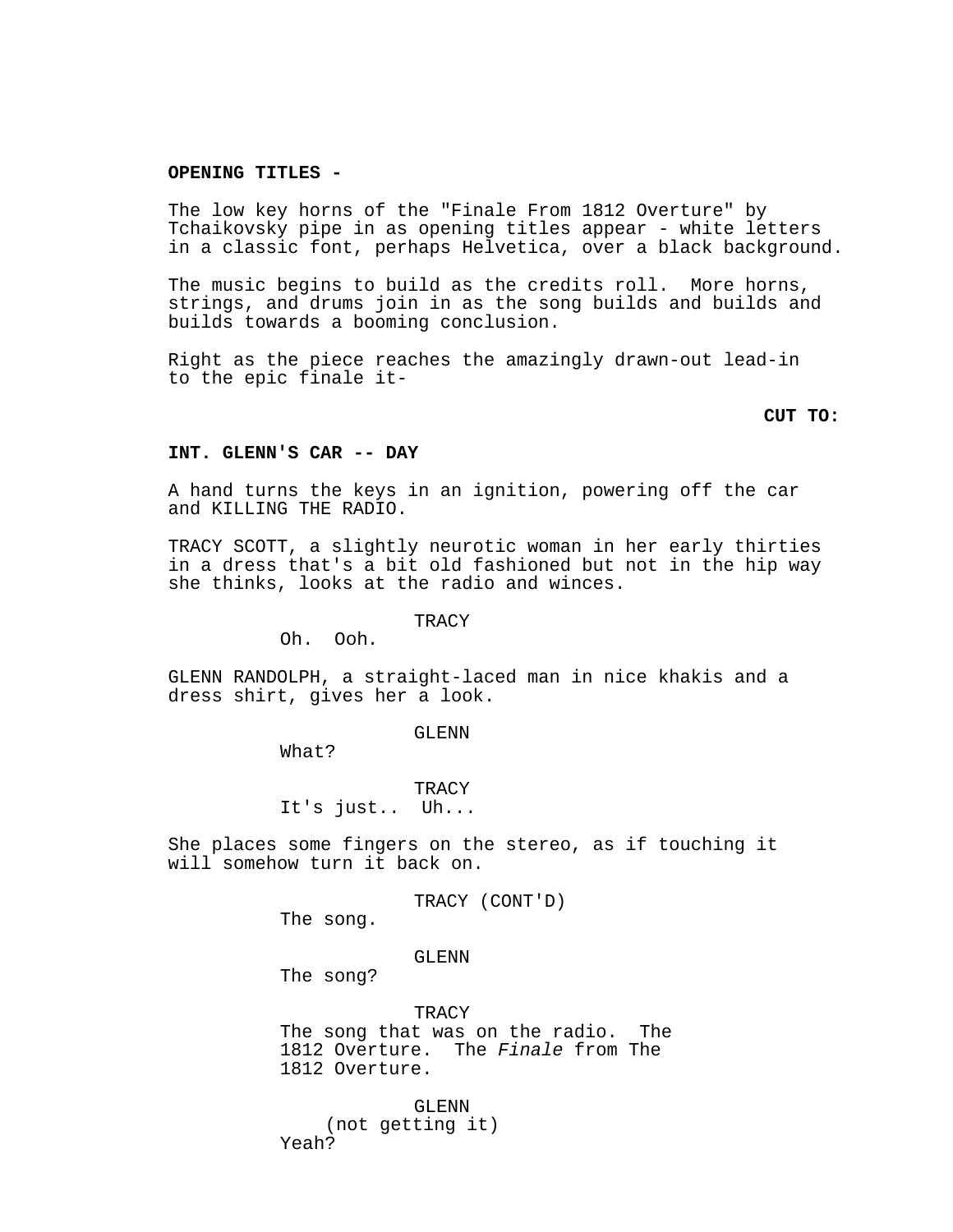It's just... well it was building to the big finale there and you cut it off right as it hit.

Glenn's face suddenly drops a bit, realizing he must have made quite the faux pas.

#### GLENN

Oh. I'm sorry.

# **TRACY**

No, don't be sorry. I'm being stupid. It's just whenever I hear a song and it's about to get to the big booming chorus or whatever it's like I HAVE to hear it and if it gets cut off I feel unfulfilled psychologically or something.

#### GLENN

Ah.

**TRACY** Do you not get that?

GLENN Uh.. I never thought about it.

**TRACY** You didn't want to hear how it ended? The Finale to The 1812 Overture?

GLENN I've heard it before.

**TRACY** I'm sure you have, but still you didn't want to experience it just now?

GLENN Do you want me to turn it back on?

He reaches for the ignition.

**TRACY** No. Seriously, no. I'm being stupid.

GLENN It's not a problem.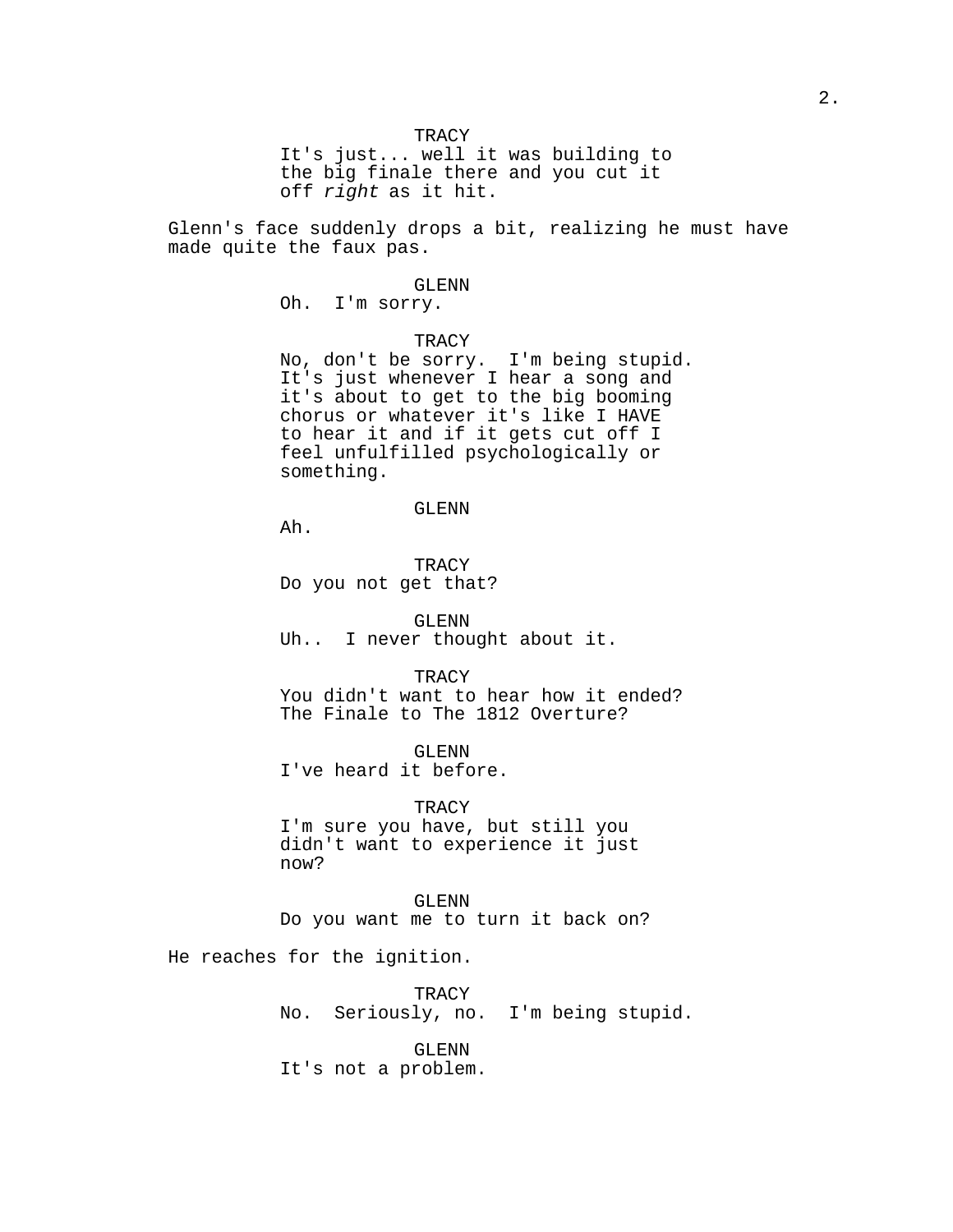**TRACY** 

No then we'd be sitting in a car listening to a song when we're already late and they're waiting on us.

GLENN There was just like a minute left, right?

TRACY Yeah and we've already spent that long talking about this so let's just go.

# GLENN Well now I want to hear it.

She laughs. He turns the key and the stereo springs to life.

RADIO ANNOUNCER (O.S.) ...and the pledge drive for KPLS begins this Saturday at...

They both just listen for a moment. Finally...

TRACY Right. We were listening to the radio.

GLENN

Yeah.

Tracy sighs, gives him a smile, and opens her door to get out. Glenn grabs a BOTTLE OF WINE and steps out as well.

# **EXT. THE MANDRAKE HOUSE -- CONTINUOUS**

We see that Glenn's car is parked on the street in front of a nice, modest house in an old neighborhood.

Tracy goes to open the back door of the car, but it's locked. Glenn, fiddling with his keys, doesn't notice.

TRACY

Could you?

He looks over to see her struggle.

GLENN

Oh, sorry.

He presses the unlock button and BEEP BEEP - it unlocks RIGHT as Tracy is pulling the handle.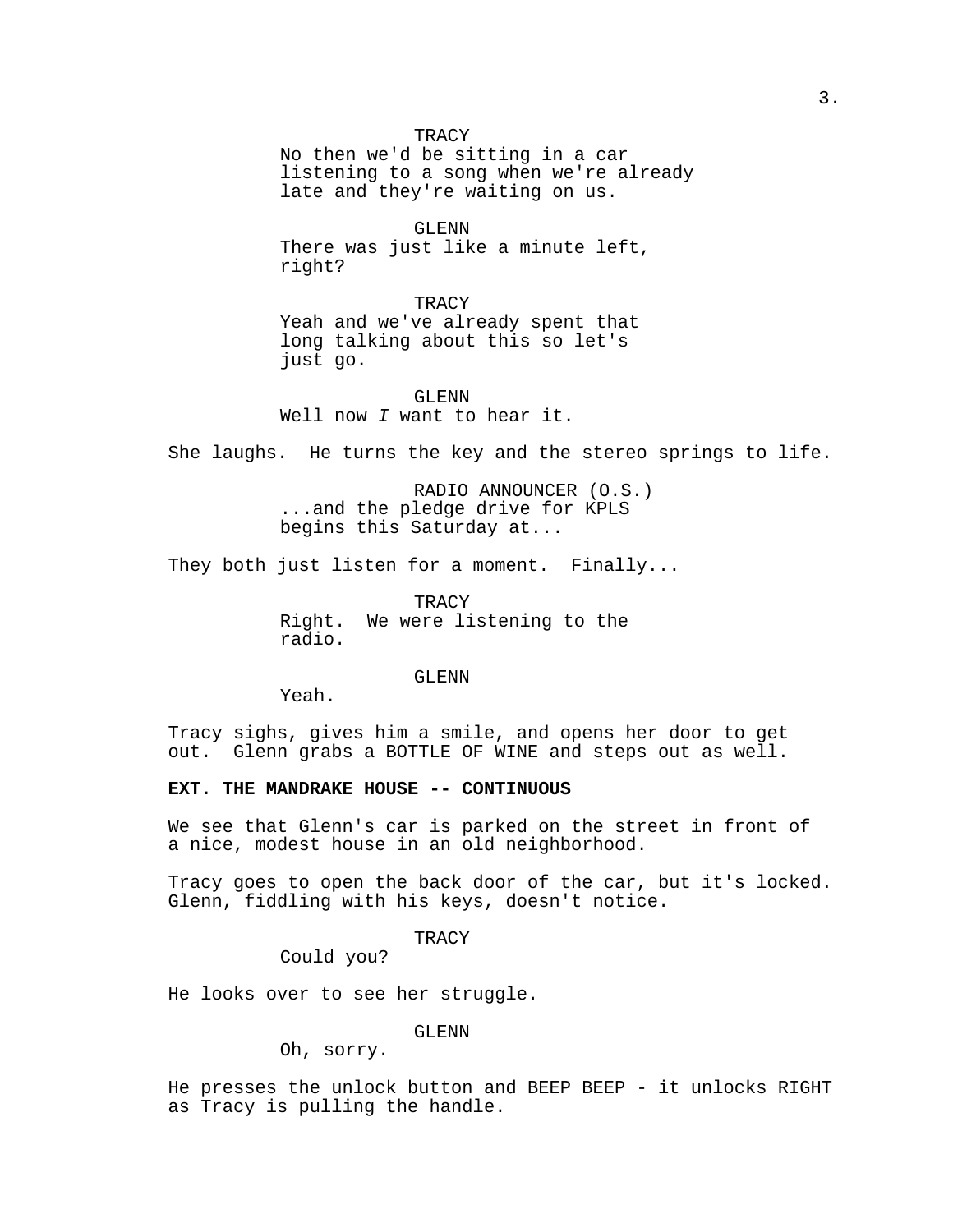She puts her hands in the air to show she's not touching the handle. He laughs and presses it again and BEEP BEEP - it unlocks. She opens the door and pulls out a CROCK POT.

GLENN (CONT'D)

Can  $I-?$ 

TRACY

No I got it.

She uses her foot to awkwardly close the door and they head towards the house.

> TRACY (CONT'D) I hope they like it.

GLENN Have you made it for brunch before?

TRACY Not vegan. This time it's vegan cause Lexi's gone vegan and because Lexi's gone vegan we all have to suffer.

GLENN Lexi, she's Peter's wife?

**TRACY** Lexi is Buck's wife. Emma is Pete's wife.

They reach the front door and stand there a moment. Tracy gestures to the door and then to the crockpot, insinuating he should knock. Glenn KNOCKS on the door.

They wait for a moment. It grows a little awkward.

TRACY (CONT'D) One thing. If Buck and Lexi subject us to one of their songs, just smile politely and act like it's good. Oh, and don't bring up Shane and Hedy's wedding.

GLENN What? Who?

**TRACY** Shane and Hedy.

GLENN

Why not?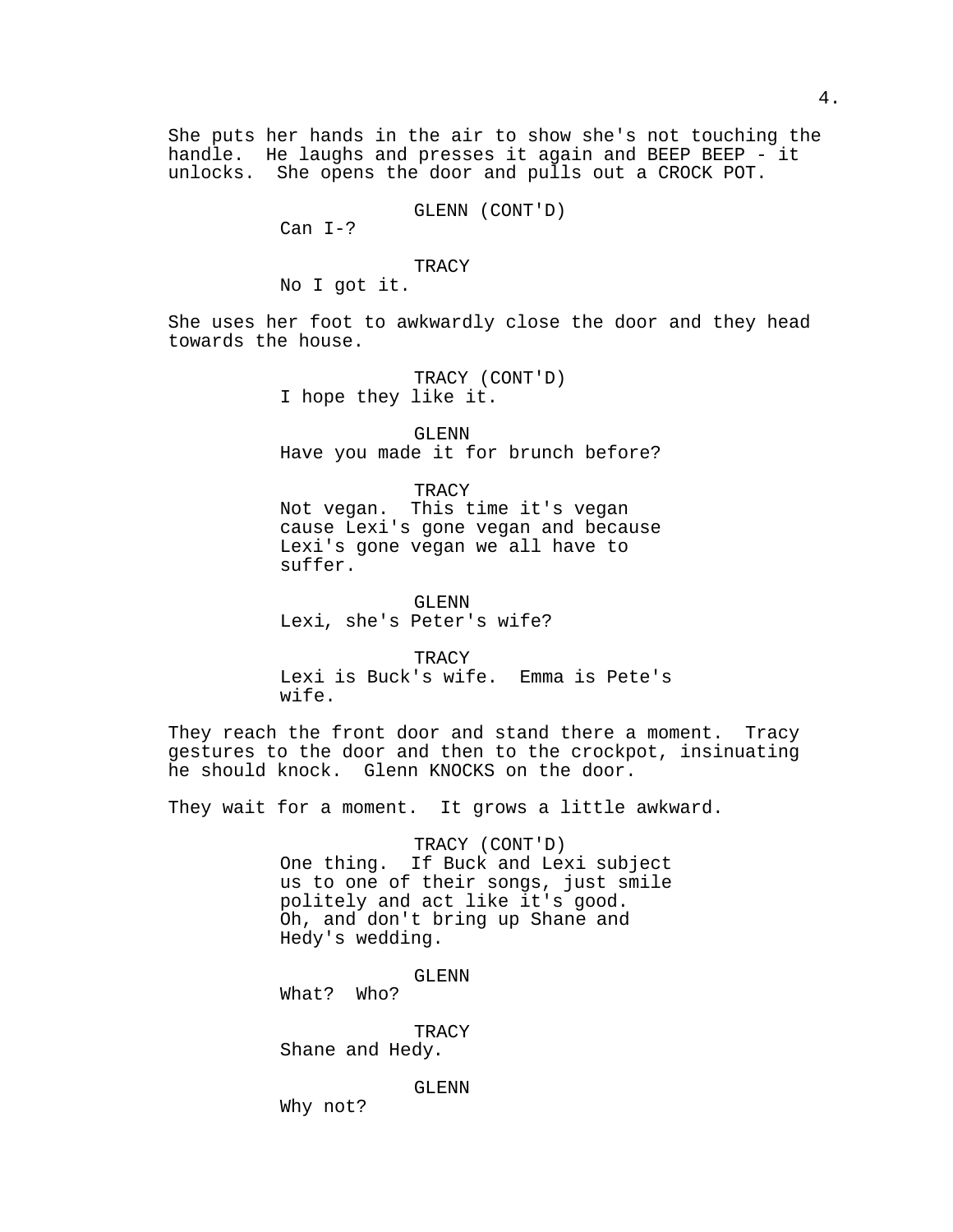5.

**TRACY** It's a long story.

GLENN

Ah.

Glenn goes to knock again RIGHT AS THE DOOR OPENS and instead MISSES THE DOOR AND FLAILS a bit.

EMMA MANDRAKE, a sardonic woman in her thirties, steps back from his flailing and gives him a confused look. She speaks in a dry, straightforward tone.

> EMMA You all right, bro?

> > **TRACY**

Hey!

Tracy and Emma exchange kisses on the cheek.

EMMA Hey, honey. So this is him?

**TRACY** 

This is Glenn.

GLENN Nice to meet you.

Emma looks Glenn up and down, sizing him up.

EMMA Okay. Okay. Could you turn around for me?

GLENN

What?

**TRACY** She's kidding.

Emma snags the bottle of wine out of his hand and eyes it.

EMMA Good call. Come on in, kids.

Emma gestures for them to come inside and they step in...

# **INT. FOYER -- CONTINUOUS**

... to a nice house that's decorated fairly bohemian but with a touch of IKEA modernism. A record plays from the living room and a PIANO is being played from the dining room.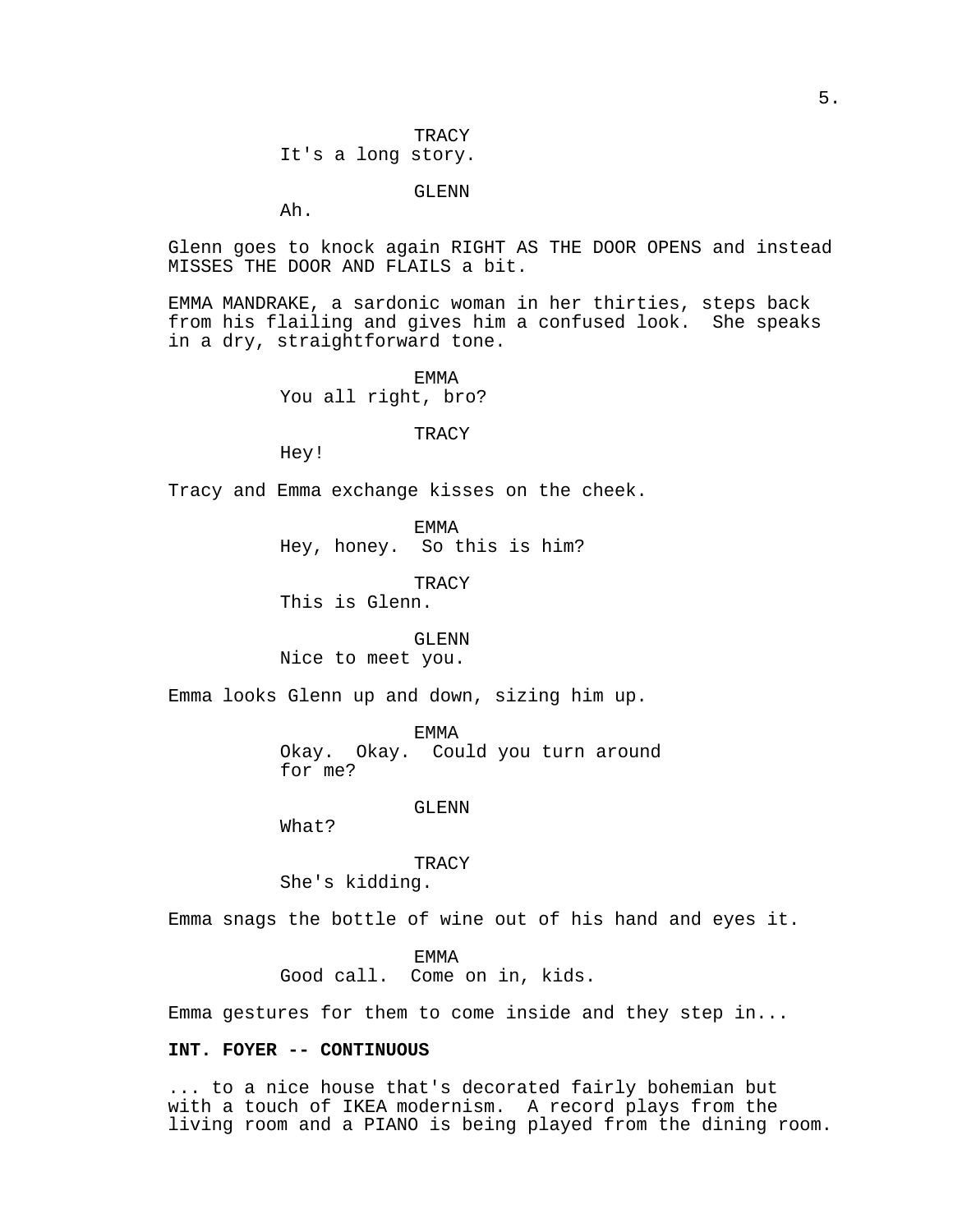Several other GUESTS mill about in the living room on the left and dining room on the right. Glenn soaks it in

> GLENN This place is great. You guys rent or own?

EMMA Oh we're proud homeowners. Got the place real cheap because there was a murder-suicide in the kitchen.

# GLENN

Really?

#### EMMA

Well TECHNICALLY the couple died in the ambulance on way to the hospital, but the real estate agent said the story spooked everybody anyway.

Suddenly HEDY GALILI heads in holding a couple JACKETS over her arm. She's a perky woman who is going to make a great mom someday. She wears her hair in a conservative bob and dons a sweater.

#### HEDY

Hey Tracy!

She and Tracy hug awkwardly over the crockpot. She looks to Glenn.

HEDY (CONT'D)

Hi I'm Hedy.

GLENN

Glenn.

HEDY You want me to take your jacket?

EMMA We've decided to hire Hedy as our coat check.

**TRACY** Oh congratulations.

# EMMA

(whispers) Remember to tip her. She'll lose her mind if you don't.

Hedy smirks at them.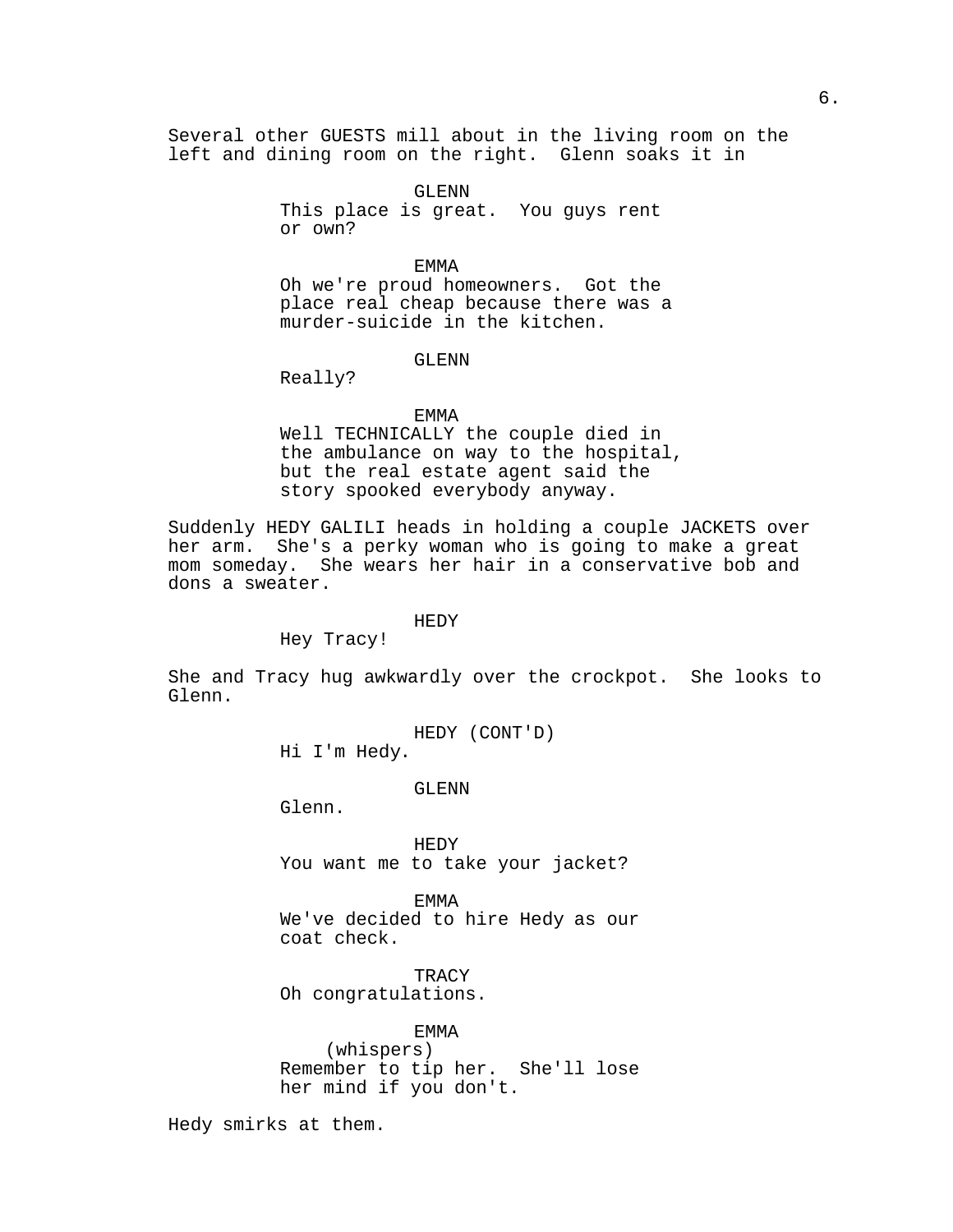HEDY

I'm tossing them on the bed upstairs if you want in.

Tracy lifts the crock pot and looks to Emma.

**TRACY** Should I put this on the table?

Emma grabs the crock pot and gestures to another room as Tracy and Glenn take their jackets off and hand them to Hedy.

EMMA

I'll put it in the kitchen for now. Gordon and Jenny aren't here yet.

Hedy starts to head upstairs.

**TRACY** We're not really gonna wait for Gordon and Jenny to eat, are we?

HEDY I said the same thing!

EMMA We'll give them until 12:30.

Emma heads back to the kitchen. Tracy can tell Glenn is confused.

> TRACY Gordon and Jenny are always notoriously late to everything.

> GLENN Oh, I've got friends like that.

> > **TRACY**

They're worse.

Tracy leads Glenn into living room...

# **INT. LIVING ROOM -- CONTINUOUS**

... where PETE MANDRAKE and LEXI KIVEL stand by the record player. Pete is showing her a new record.

PETE, with a bit of a five o'clock shadow and longish hair, looks like he didn't really get much sleep the night before. He's fairly gruff and to-the-point for someone in his thirties. He holds a glass of scotch.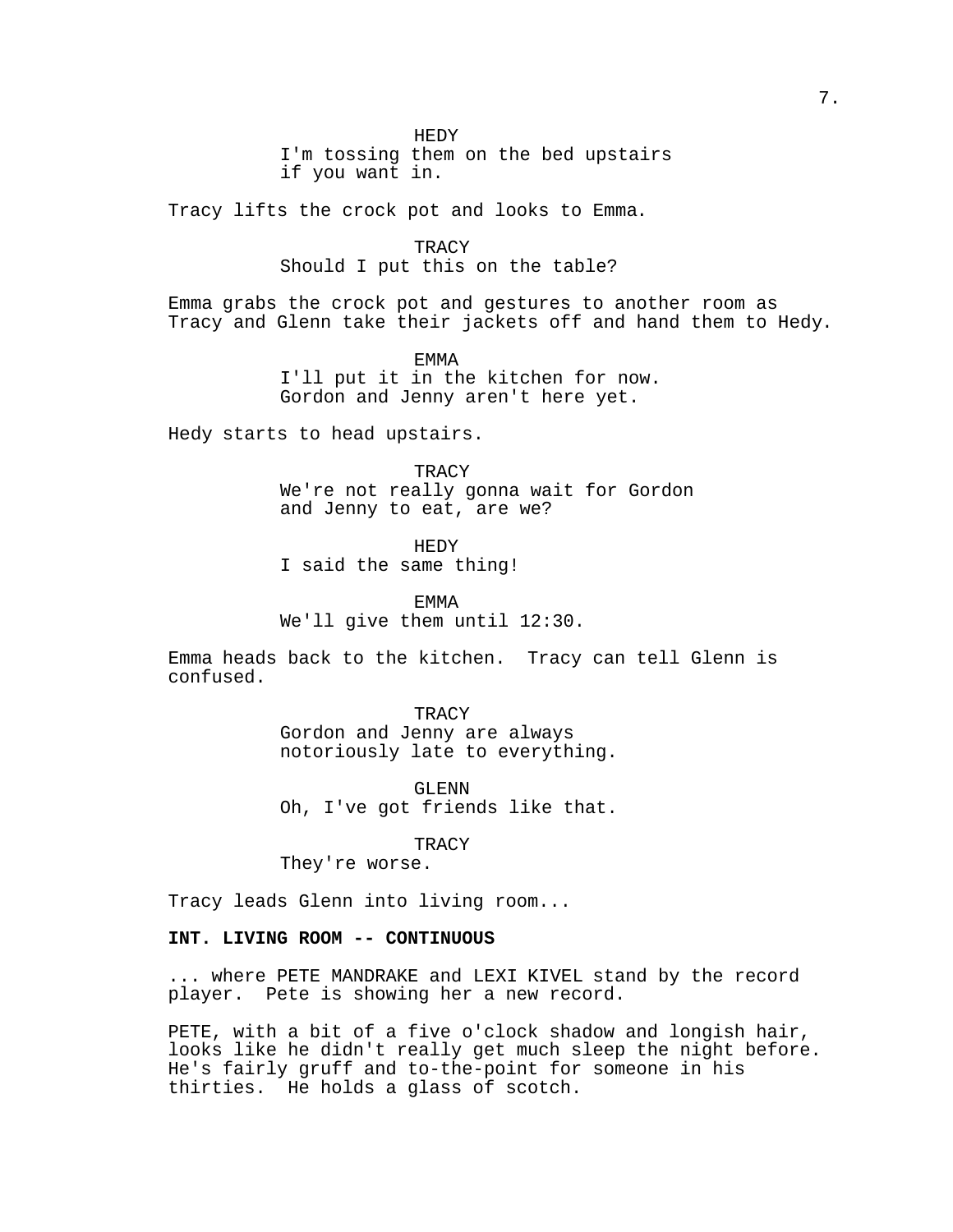LEXI, a whipsmart wild card, is equally as grungy as her messed-up hair and ripped baggy t-shirt make you wonder if she's a hipster or homeless. She holds a mimosa.

They spot Tracy and Glen.

# LEXI

Hey hey hey!

Lexi gives Tracy a big hug. Pete shakes Glenn's hand.

PETE

Pete.

#### GLENN

Glenn.

PETE Welcome to our humble abode.

GLENN

It's... adorable.

Pete gives him a look - odd choice of words. Lexi lets go of Tracy and then moves to Glenn, giving him a big hug as well. Glenn is surprised by this.

GLENN (CONT'D)

Oh...uh.

**TRACY** And this is Lexi.

GLENN

Ah, the vegan.

Lexi pulls away from the hug and gives him a look.

LEXI

What?

Glenn gives Tracy a look, but she can only sigh.

LEXI (CONT'D) The vegan? That's how she refers to me? The vegan?

TRACY No. We were just talking about it outside because of my stew.

LEXI I told you that you didn't have to change up your dish and that I'd be fine.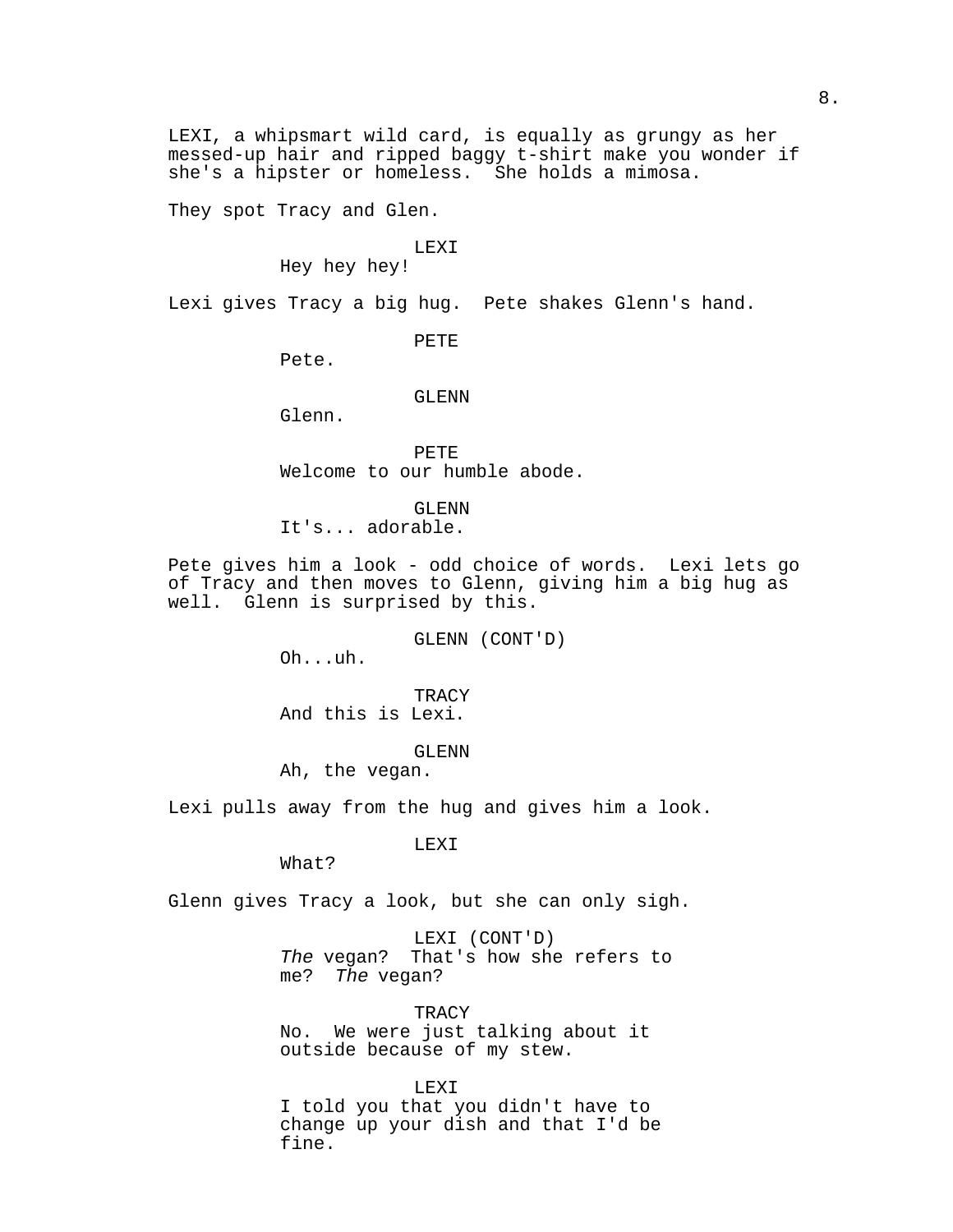**TRACY** I didn't want you to feel left out.

LEXI If I didn't want to feel left out I wouldn't be vegan in the first place.

**TRACY** Well I made it and it's delicious.

LEXI I'm not even eating.

Tracy gives her a glare and Lexi just laughs. Tracy looks to Glenn and nods to the other room.

> **TRACY** Let's grab a drink.

Tracy heads out and Glenn follows, politely nodding to Pete and Lexi as they leave. They pass through the foyer...

# **INT. FOYER -- CONTINUOUS**

... As HEDY heads back down the stairs.

HEDY Did I hear you say stew? I thought you were making soup?

**TRACY** It started as soup.

HEDY Ah. I've been there.

Hedy walks with them into the dining room...

# **INT. DINING ROOM -- CONTINUOUS**

Where BUCK KIVEL sits at a piano with SHANE OWENS leaning against it while staring at his cell phone

BUCK, with a moustache and western shirt on, isn't the sharpest crayon in the box but is eternally optimistic. He probably hasn't bathed in a few days. He drinks a beer.

SHANE is a young nerdy hipster in glasses and a comic book tshirt. He has the appearance of an executive geek - one who could intelligently argue that Star Wars is an allegory for communism. He also drinks a beer.

Buck is chatting away as he plays some notes, but Shane's eyes are glued to his phone and he's not really listening.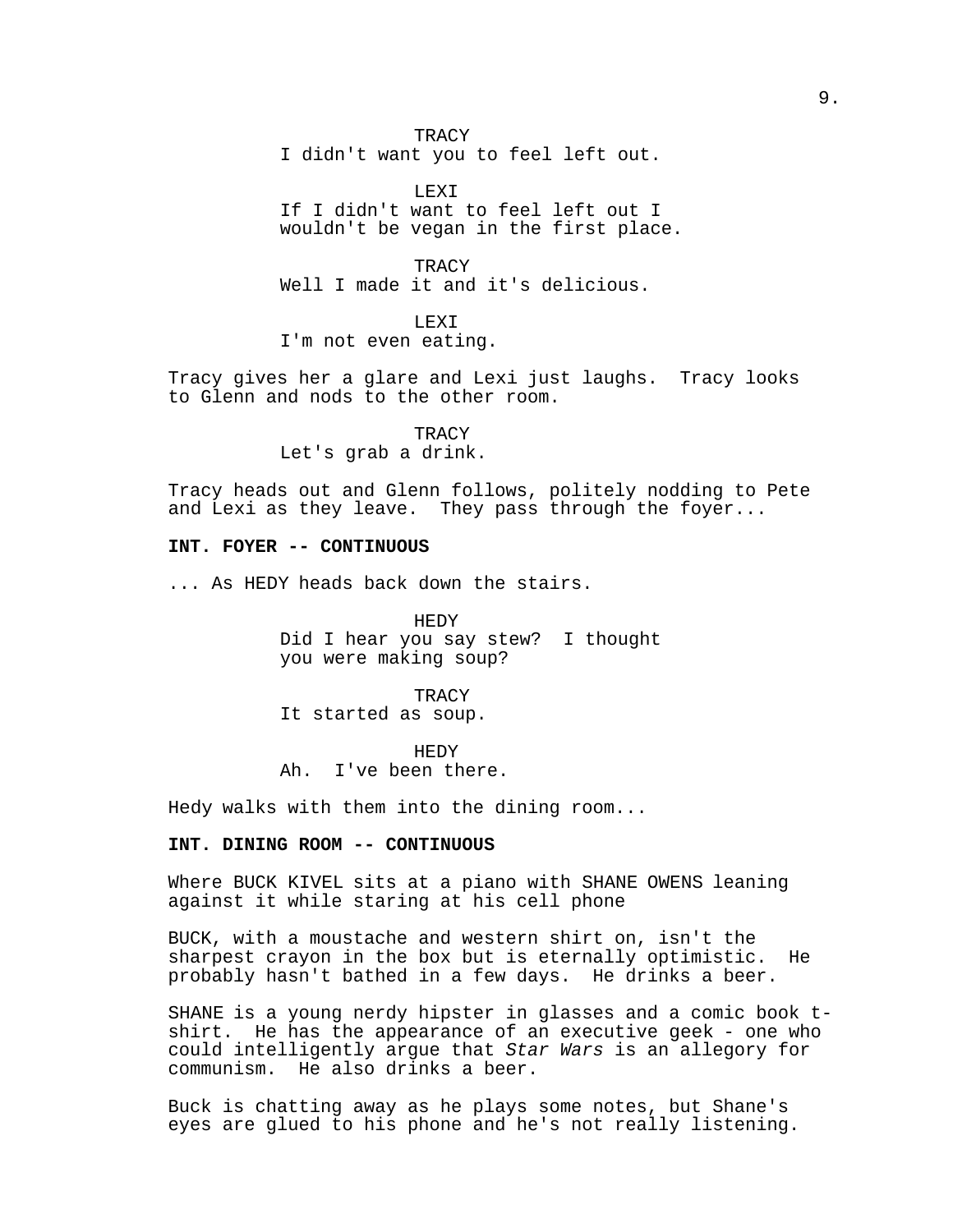(to Shane)

I put your jacket on the bed upstairs

SHANE

Great.

Hedy can tell he's not really listening.

HEDY I ripped a big hole in the sleeve. It's HUGE.

## SHANE

Cool.

Hedy reaches over and starts pressing buttons on his phone.

SHANE (CONT'D) Hey, come on!

Hedy lets out a laugh and takes a seat at the table. Buck spins around and looks to Glenn, shaking his hand.

> BUCK What's up, man? I'm Buck.

> > GLENN

Glenn.

BUCK I knew a guy in high school named Glenn. Super cool guy.

# GLENN

Great.

Glenn looks to Shane to shake his hand. Shane doesn't realize because he's still eyeing his cell phone.

# HEDY

Shane! Human interaction!

Shane darts his head up and sees Glenn's hand, which he shakes.

# SHANE

Nice to meet you.

Shane immediately goes back to the phone.

Emma heads in with a tray of vegetables which she places on the table.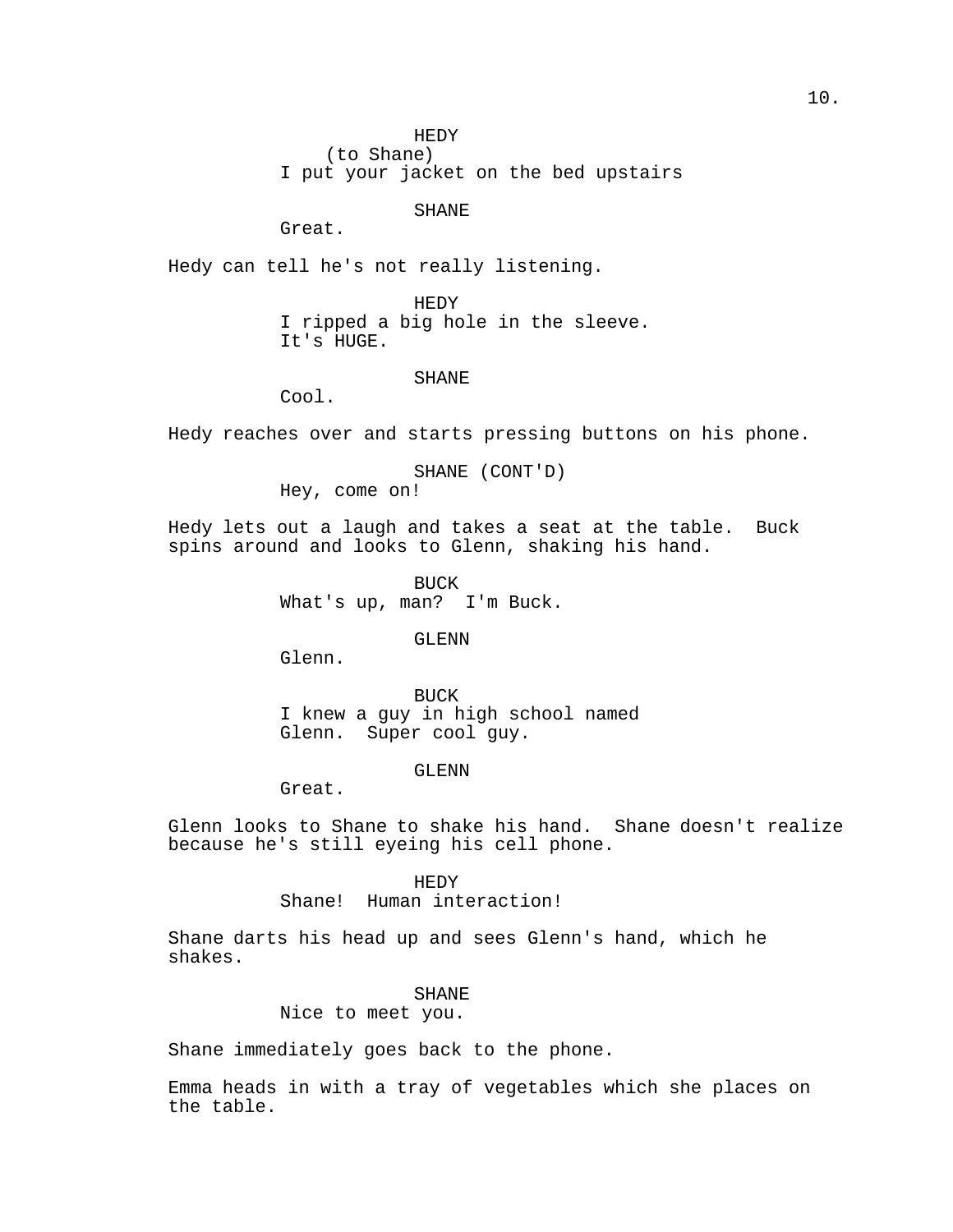**TRACY** You need any help?

EMMA No I'm good. Relax. You want a mimosa?

TRACY Sure. I can-

EMMA I got it. (to Glenn) You?

GLENN

Sure.

Pete and Lexi head in from the other room. Pete puts his hand on Glenn's shoulder.

> PETE I think Glenn probably wants a real drink. Right, Glen?

> > GLENN

Okay.

Emma heads back into the kitchen. Lexi takes a seat at the table and immediately eats some veggies.

> LEXI Ooh, snap peas are the shit.

Pete gives Buck a look.

PETE Maybe he will appreciate my scotch collection.

Buck holds up his beer.

BUCK I told you I beer it before sundown now. New Year's resolution.

PETE New Years was 10 months ago.

BUCK And you should be proud of me for seeing this thing through.

Pete and Glenn head out of the room. Tracy sits down at the table and Hedy gives her a smile.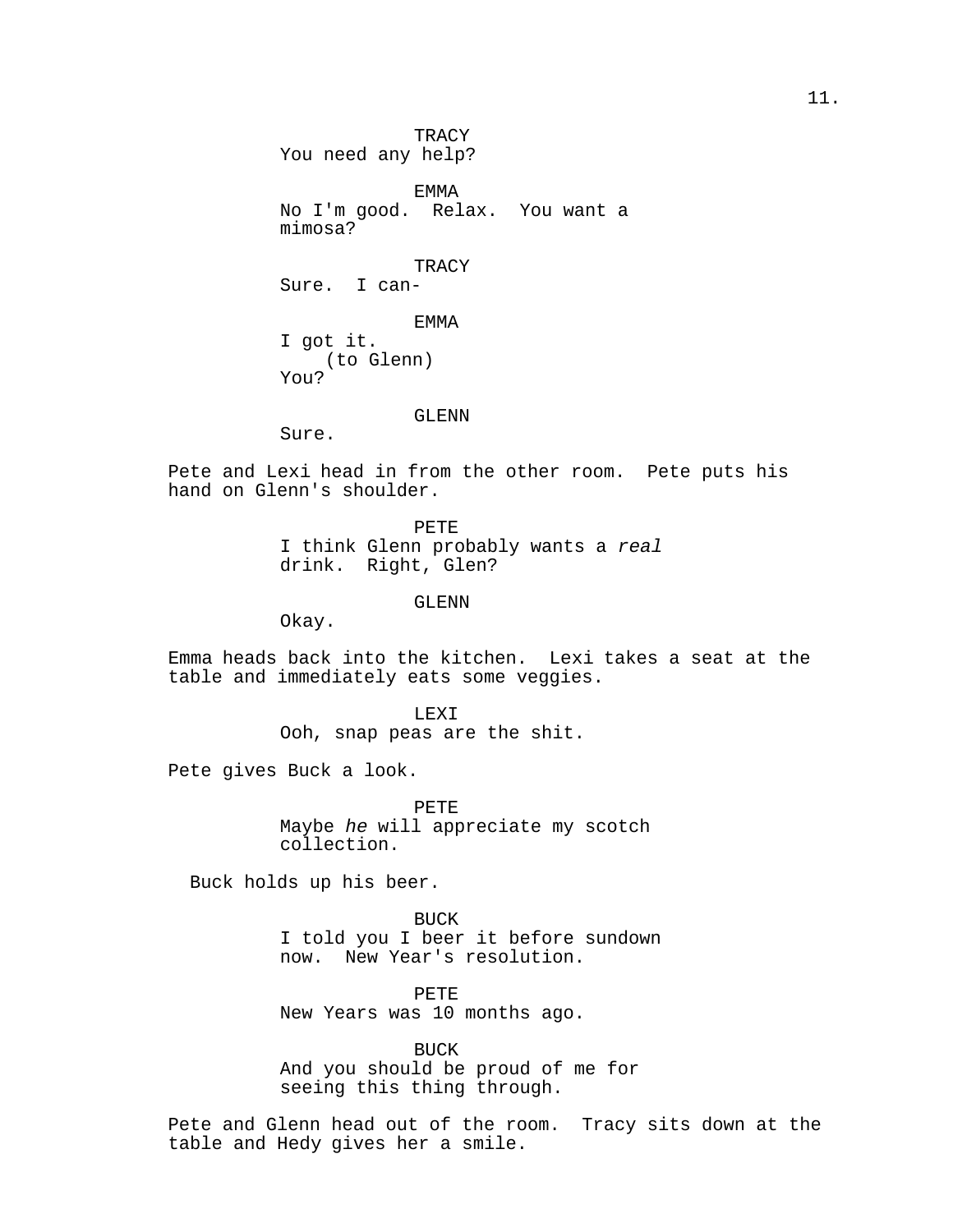He's cute.

**TRACY** 

Thanks.

Tracy looks to Lexi, who takes a bite of another snap pea.

TRACY (CONT'D) Can you behave please?

LEXI What? What did I do?

TRACY Two seconds in the door and you're picking a fight with me.

LEXI How is that different from every other time we've ever seen each other?

**TRACY** Because I'm on a date and trying to impress the man.

BUCK What number date?

TRACY

Third.

SHANE

I'm on eBay.

Buck laughs and shoots a guys-know-what-that-means look to Shane, but Shane is looking down at his cell phone. For a moment they have separate conversations...

| <b>BUCK</b><br>(to Shane)<br>What's the score? | <b>HEDY</b><br>(to Tracy)<br>Well if he makes it to a<br>fifth then we're golden. |
|------------------------------------------------|-----------------------------------------------------------------------------------|
| <b>SHANE</b>                                   | TRACY                                                                             |
| I don't know. I'll                             | What's that supposed to                                                           |
| check in a minute.                             | mean?                                                                             |
| <b>BUCK</b>                                    | HEDY                                                                              |
| What are you doing                             | You always cut guys loose                                                         |
| then?                                          | after the fifth date.                                                             |

TRACY That's not true.

Hedy gives Tracy a look and shifts her attention to Buck.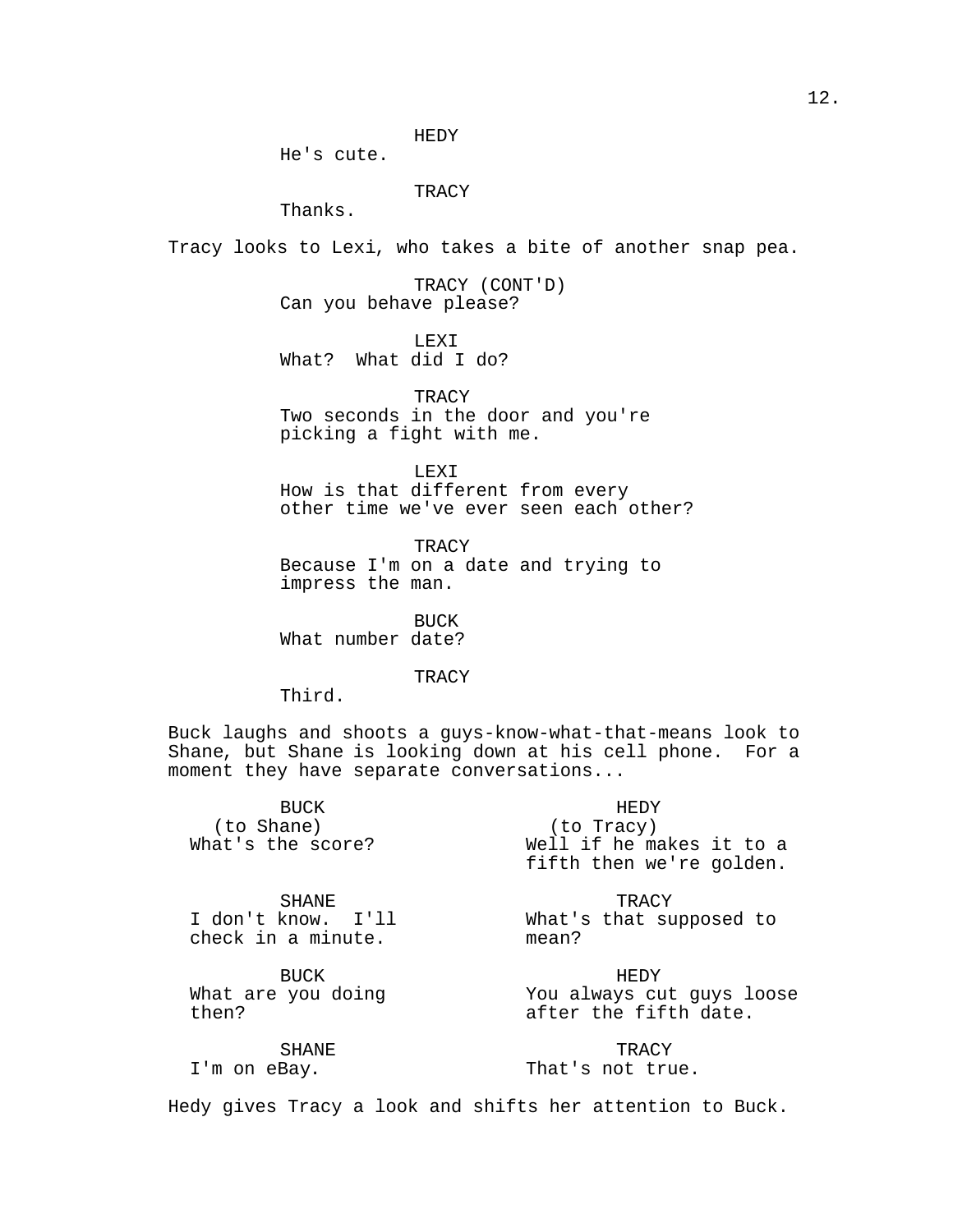HEDY

(to Buck)

He's trying to buy a comic book.

### SHANE

It's not just a comic book. It's a near mint Uncanny X-Men 120 - the first appearance of Alpha Flight.

# BUCK

Alpha Flight?

SHANE

The Canadian superhero team from Marvel comics.

LEXI There's a Canadian superhero team? Who do they fight? Ouebec secessionists?

SHANE

This guy put it up for 5 bucks. (giddy) It's worth at least 160.

LEXI Damn you've struck nerd gold!

# SHANE

(eyes on the phone) I take that as a compliment.

## **TRACY**

160 U.S.?

HEDY How much time is left in this auction before you regain the land of the living here?

SHANE Not long. Like forty five minutes.

BUCK Could you check the score for me?

# SHANE Your phone broken?

Buck gives him a look and takes out his own phone. Hedy gives Tracy a look.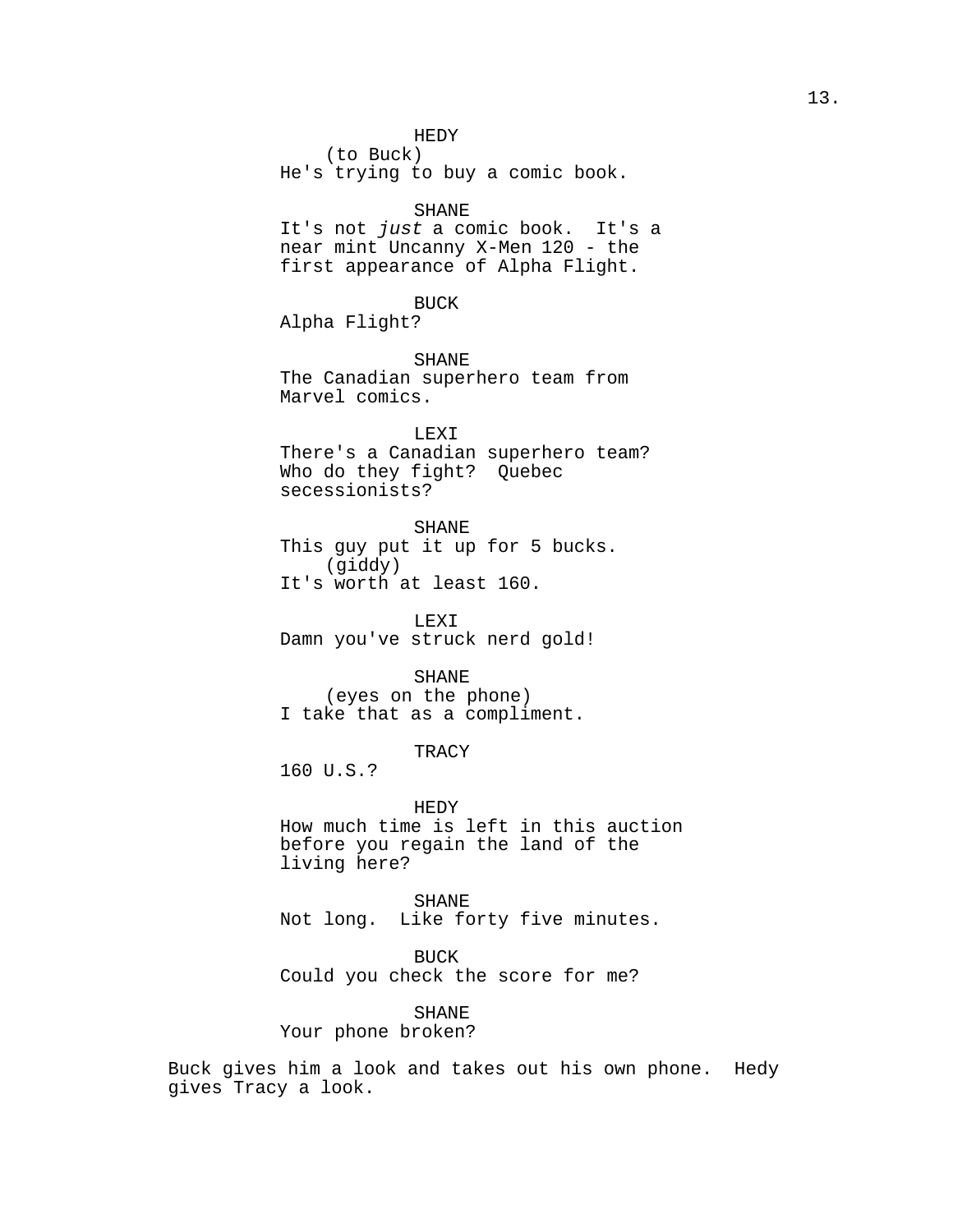HEDY

So where'd you and Glenn meet? At the hospital?

TRACY

Grocery store.

# **INT. LIVING ROOM BOOK NOOK -- DAY**

The nook is lined with shelves of books and memorabilia. Pete and Glenn stand at a makeshift bar and look over a DOZEN BOTTLES OF SCOTCH on a shelf. Pete pours one.

> PETE Where'd you and Tracy meet?

> > GLENN

Online.

PETE No shame in that. That's how we found a vet.

Pete hands him a glass. They clink and sip.

GLENN

That's amazing.

PETE It it'll help you get through this.

GLENN

Sorry?

PETE Couples Brunch.

GLENN

(laughs) Ah. I'm actually excited.

# PETE

Really? Huh. (beat) Can I ask you a question, Glenn?

GLENN

Sure.

#### PETE

If you had to call someone up to tell them bad news, would you tell them right away or would you chit chat with them first?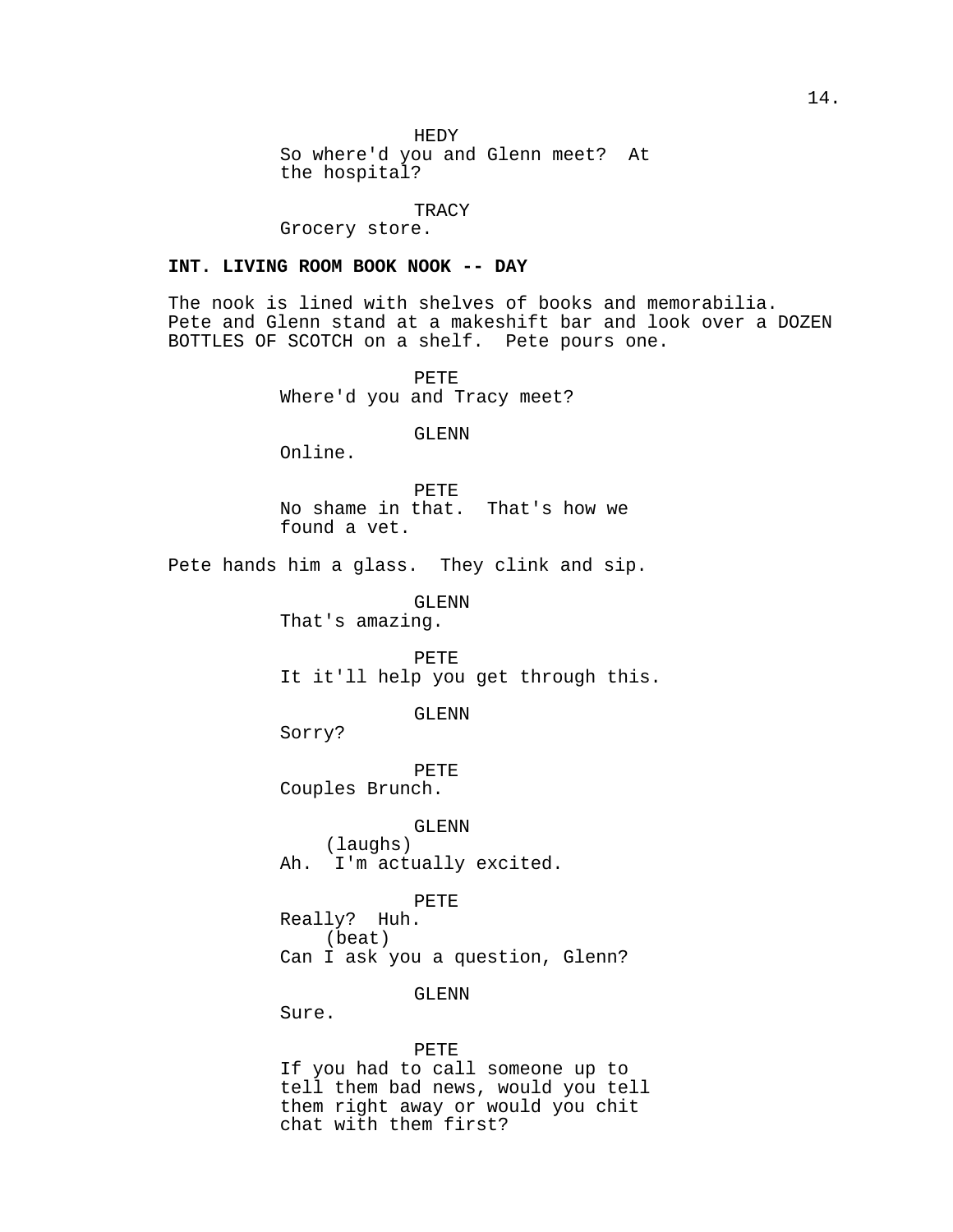Glenn looks at him for a moment, surprised by the quick change in the conversation.

#### GLENN

Chit chat?

PETE Small talk. How you doing? What you been up to? Isn't this weather crazy?

GLENN

Well... uh I guess it would depend on the severity of the bad news.

PETE

What do you mean?

# GLENN

Well if I was calling to tell someone that a family member had passed away, I would probably tell them fairly quickly and not beat around the bush. But if I was calling to tell someone they... didn't get an apartment they applied for, then I would make small talk with them a bit before.

# PETE

You in the apartment rental business?

GLENN

No, I'm a teacher.

PETE

Why do you call people to tell them they didn't get an apartment?

GLENN

I don't. I thought this conversation was hypothetical.

#### PETE

This conversation is real, Glenn. The problem is hypothetical.

Glenn just stares at him a moment and takes a swig.

# **INT. KITCHEN -- DAY**

Emma stands in the nice kitchen and lays out some pita chips and hummus on a tray.

Buck heads in and stands in the doorway, eying her a moment. She senses him and turns, then turns back to the tray.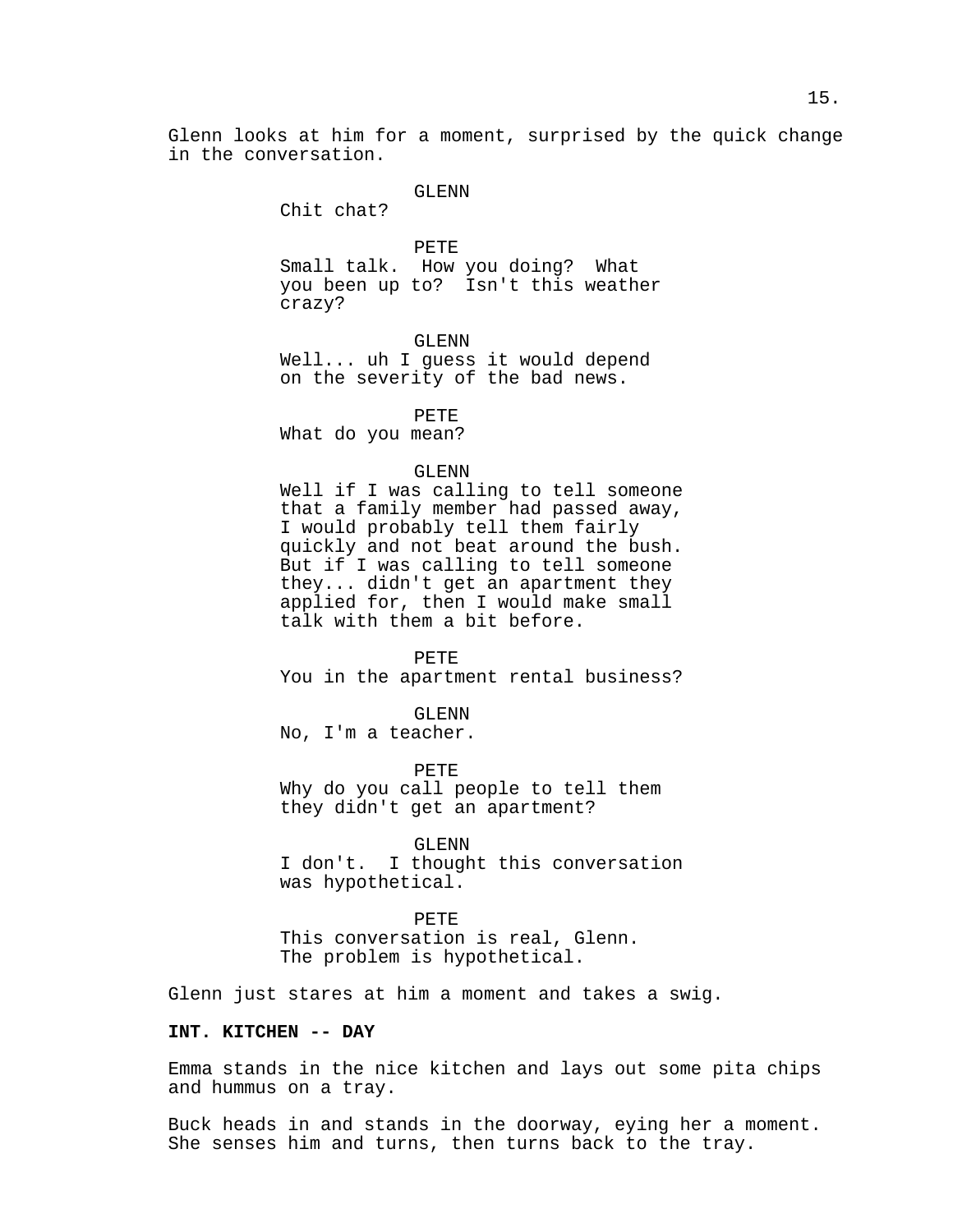He says nothing and heads to the fridge. He eyes her for a moment, thinking. She seems to know he's watching her.

Buck finally heads over and gets right behind her. VERY CLOSE. She feels him and closes her eyes.

# **BUCK**

So are we ever gonna talk about-?

Shane heads into the room, his eyes glued to his cell phone. Buck sees him and quickly steps away from Emma.

EMMA

You need something?

SHANE I'm not getting a signal in there anymore.

Buck pulls out his cell. He studies it for a moment.

BUCK

Me neither.

They both hold their phones around to get more bars. They walk around the kitchen like two men with metal detectors.

> EMMA You can use my computer in the living room if you want.

SHANE No no no - I don't want to disrupt the brunch.

Shane continues to wave his phone around.

EMMA

How considerate. Well, reception can be pretty spotty back here. You could try the front.

Shane and Buck both walk off and pass Pete who heads in. He leans on the counter behind her, arms folded, and eyes her.

> PETE Glenn agrees with me.

EMMA He agrees with you about what?

PETE It's better to rip off the band-aid.

She puts down her pita chips and gives him a look.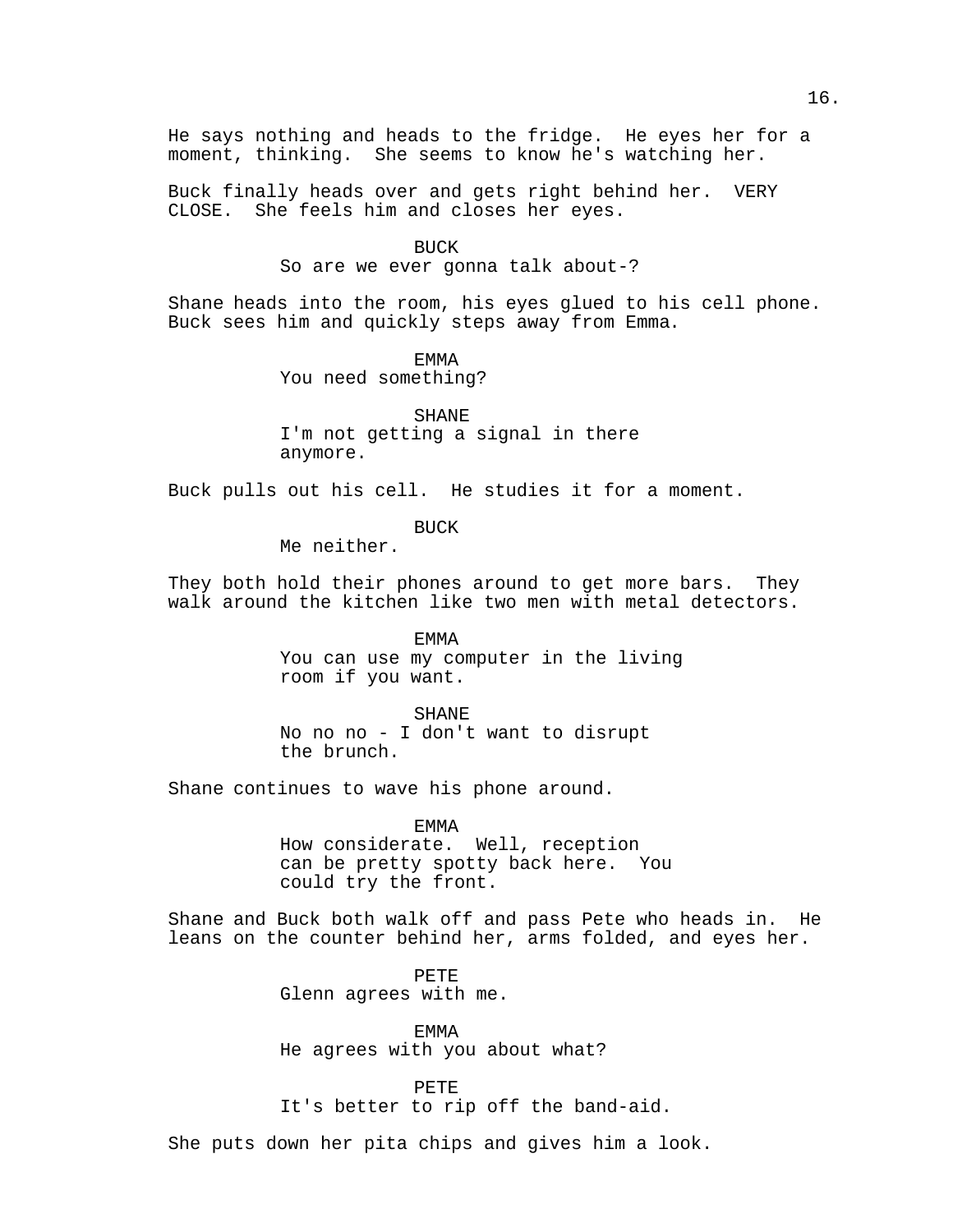EMMA

What did you tell him?

PETE I didn't tell him anything - I just asked him a hypothetical question.

EMMA

He's not stupid, he's knows what you're asking for.

PETE We just met the guy, how would he have any idea what I'm asking for?. And how do we know he's not stupid?

EMMA We came to an agreement.

PETE Agreements can change.

EMMA No, they can't. Then they're not agreements.

PETE This is awkward.

EMMA

Deal with it.

# **EXT. THE MANDRAKE HOUSE -- DAY**

Shane and Buck stand outside looking for respective signals.

BUCK I got nothing. MAN I bet this game is so good.

SHANE Me neither. I'm with AT&T - you?

BUCK I have no idea.

Suddenly a POLICE SIREN fades in from the distance. They don't pay much attention to it.

Buck SMACKS his phone against his hand a few times. Shane just watches, confused.

> SHANE I don't think that's going to...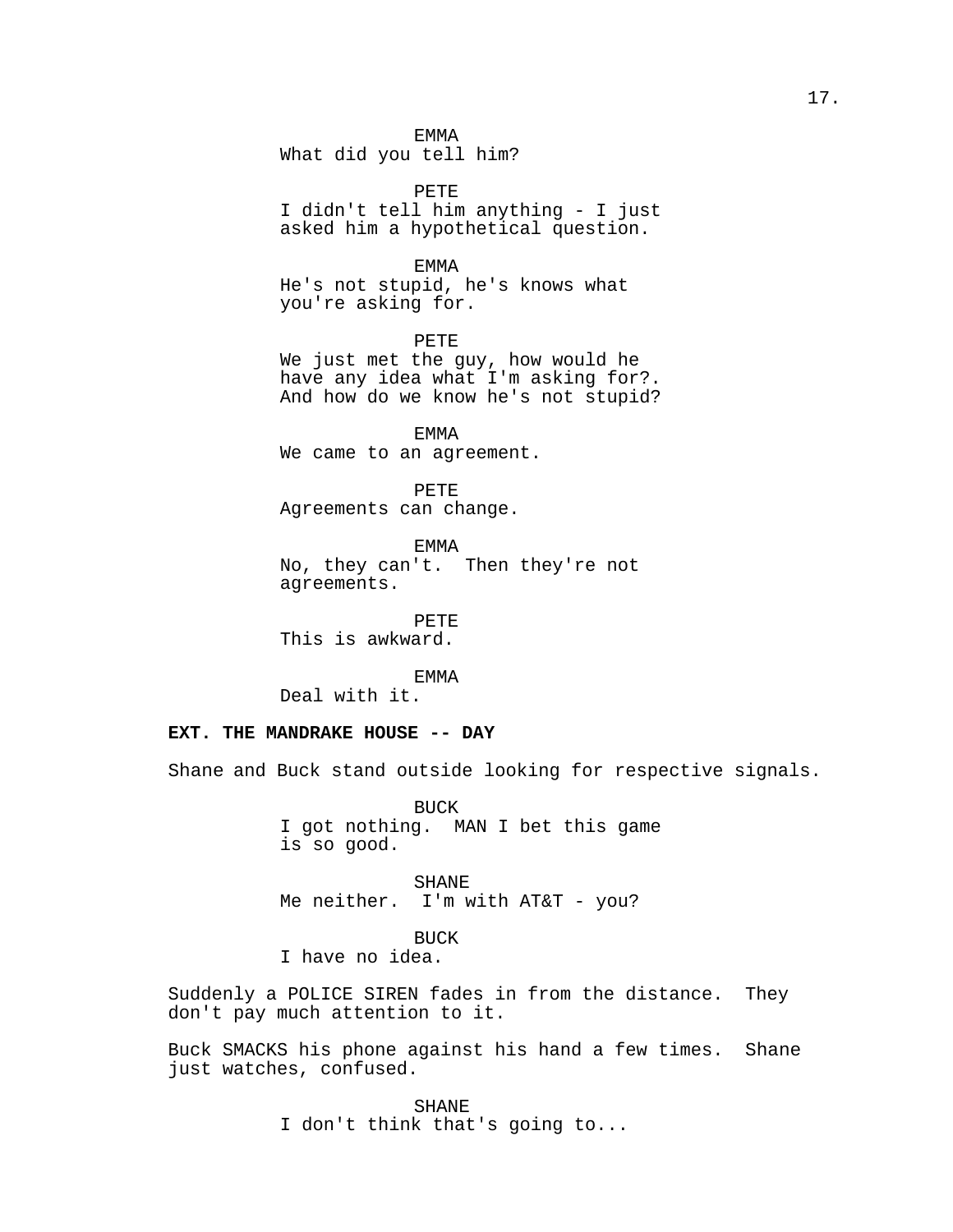Buck does it again. He eyes the screen.

BUCK

Damn.

Shane can't help but crack a smile.

Suddenly SUZANNAH, a cute girl walking a dog while on a cell phone, passes them

SUZANNAH

(into phone) Mom mom, slow down. I can't understand you because you're talking too fast. Mom, SLOW DOWN.

Buck gestures to her.

BUCK

Excuse me?

She stops and turns to them.

SUZANNAH

Yeah?

BUCK Could we borrow your phone for a second?

She stares at them.

SUZANNAH I'm currently on my phone.

BUCK We just want to check a score.

SUZANNAH (into phone) What? I don't know, these guys. Just some guys on the sidewalk. (eyes them) One of them is kind of. No I'm not going to... Mom, I... hello? Hello? Mom?

She walks off, eying her phone.

The siren grows super loud. The two look over to see a POLICE CAR speed by the house and drive off.

> BUCK Jesus, where's the fire?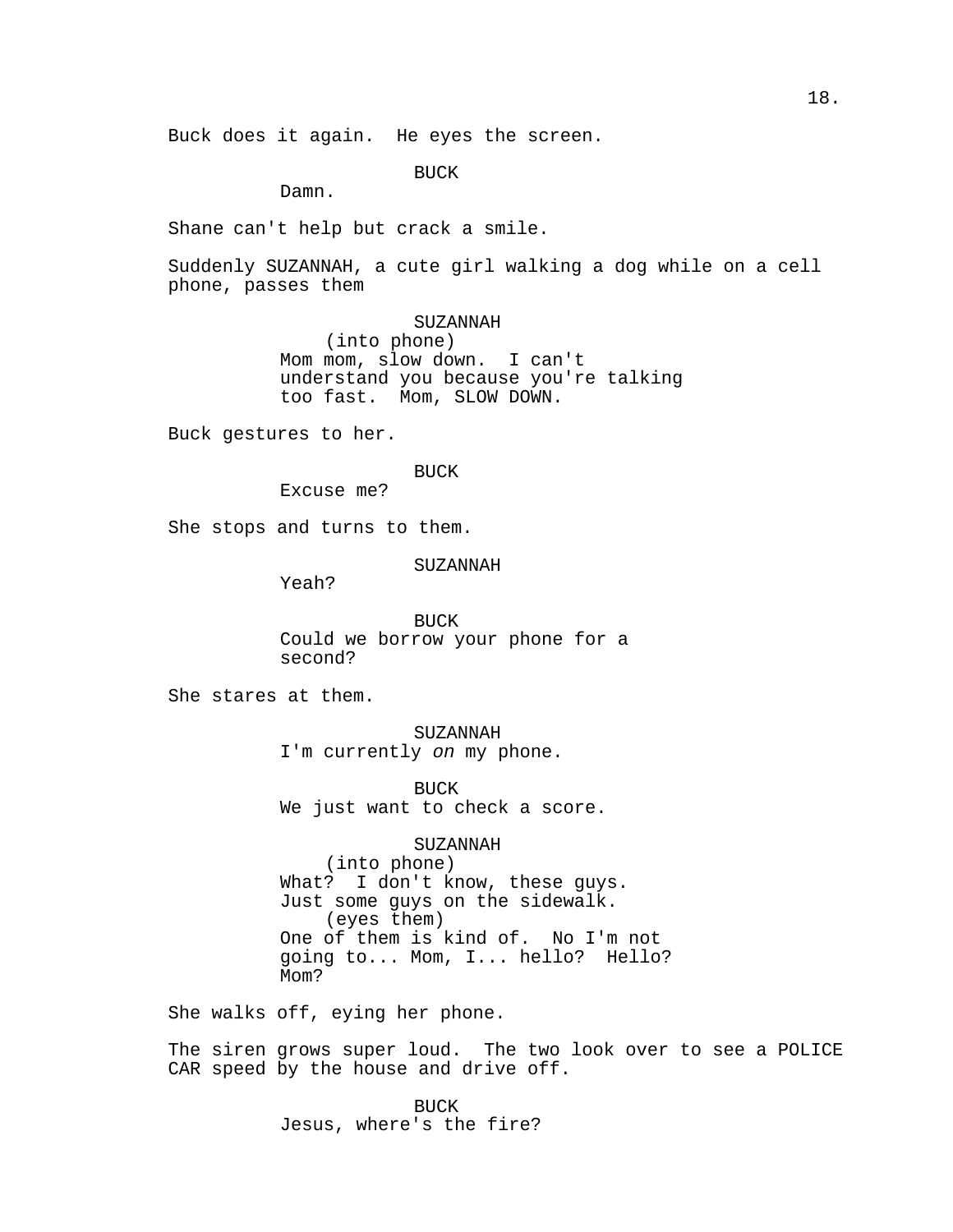Shane points in the direction that the car went.

SHANE

I'm guessing that way.

### **INT. DINING ROOM -- NIGHT**

Glenn sits with Hedy, Lexi, and Tracy. Tracy and Hedy are going on and on about a thrift store.

HEDY

And they had all kinds of bags.

**TRACY** Like evening bags or bags bags?

HEDY Let me show you mine.

Hedy gestures out of the room and she and Tracy take off upstairs, leaving Glenn and Lexi alone in the room. Lexi gives him a look.

LEXI

You wanna see my glockenspiel?

He gives her a long look.

LEXI (CONT'D) I brought it for later and I'll show it to you if you want. You can even play it.

GLENN (realization) You're talking about the musical instrument.

LEXI Now what else would I be talking about?

GLENN I hear you and Buck perform.

LEXI Oh you ain't heard nothing yet, Glenn. (thinks) I'll show it to you after we eat.

Lexi keeps staring at him. He nervously takes out his iPhone and checks it to leave eye contact.

> LEXI (CONT'D) Do you bump?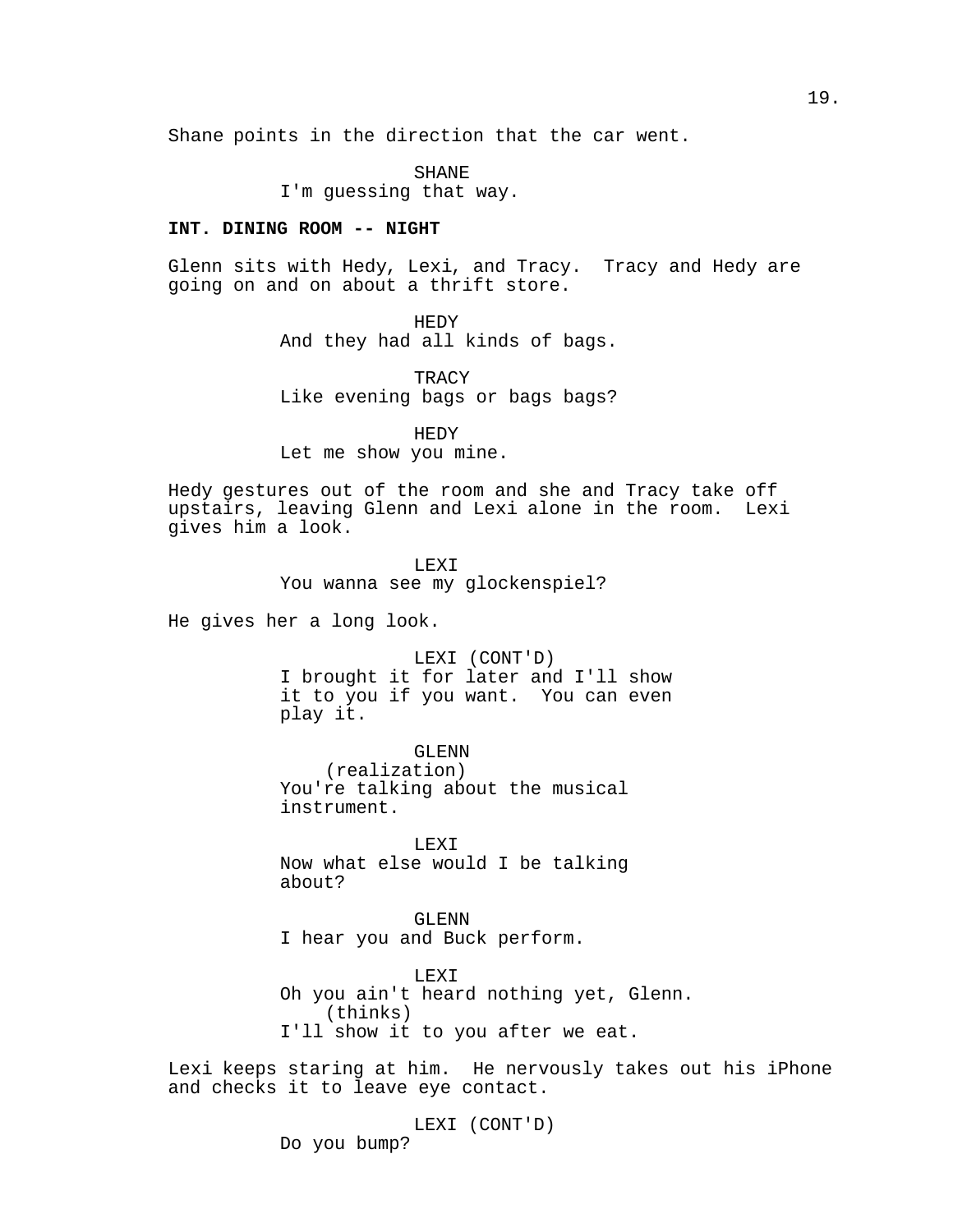He gives her a long look.

GLENN

Sorry?

She holds up her own IPHONE.

LEXI Bump. It's an app.

GLENN Oh, right. Um yeah - it's the one where you exchange contact info by

bumping phones, right? LEXI

Yeah. You want to?

Lexi moves chairs and sits right next to him. She plays with her phone and brings up the app.

GLENN

Uh, okay.

LEXI I'm ready when you are.

Glenn fiddles with his phone and brings it up.

GLENN

Ready.

They knock phones and then eye their own screens.

GLENN (CONT'D) (reads) Could not make a connection.

LEXI AWKWARD. Let's try again.

They knock phones again. This time Lexi is more aggressive. They eye their screens.

> GLENN I don't think we're getting a signal.

LEXI Harder, Glenn. Harder.

GLENN I don't actually think the intensity of the-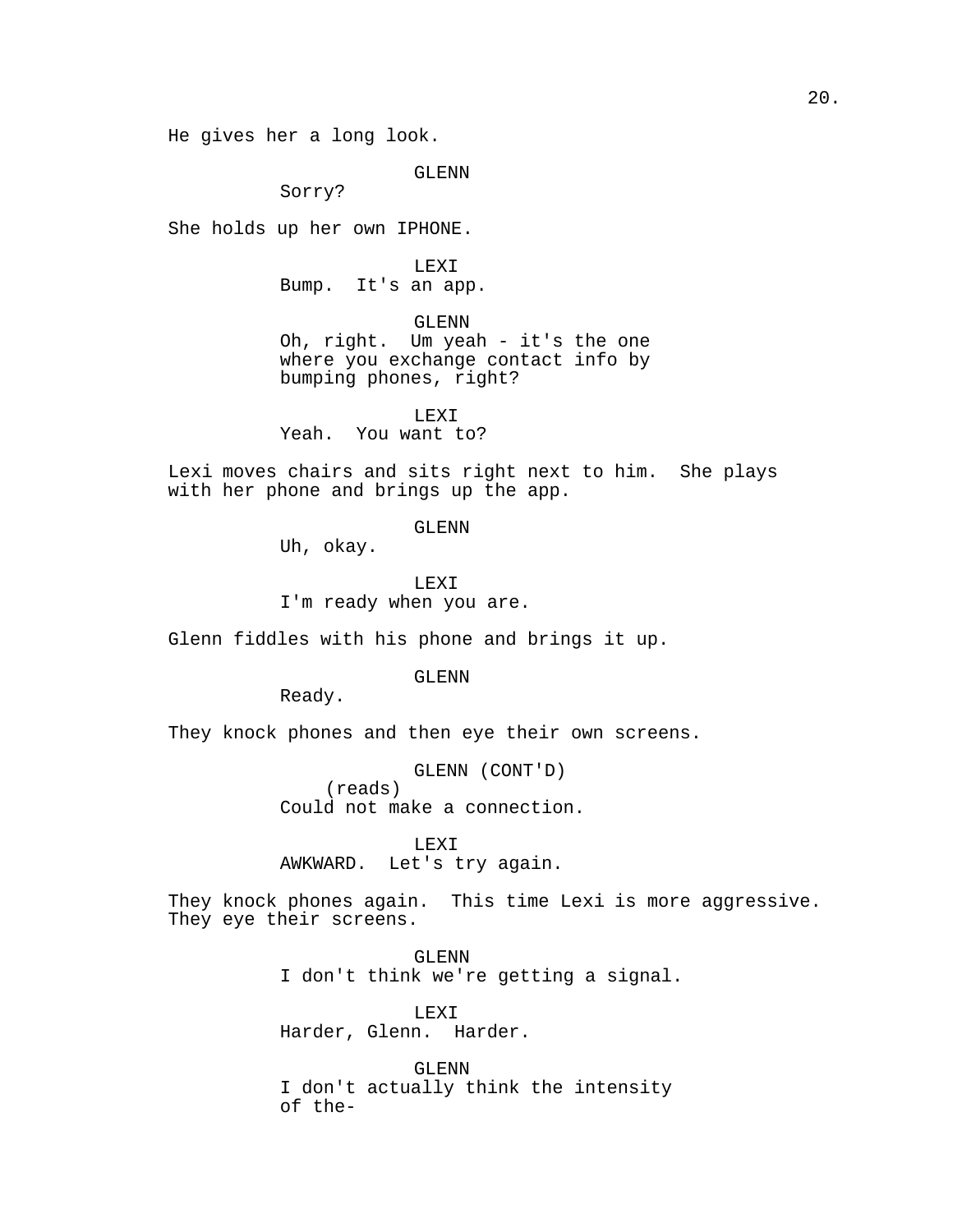Lexi KNOCKS his phone again, sending it FLYING right out of his hand and onto the ground. She laughs.

> BUCK (O.S.) What's going on here?

They look up to see Buck and Shane standing in the doorway. Glenn picks up his phone.

> BUCK (CONT'D) Are you guys bumping?

Buck just stares at him, not sure what to say.

BUCK (CONT'D) Jesus, Lexi. What have I told you about bumping other guys behind my back?

SHANE Their screens aren't even protected.

Buck and Shane bust up laughing. Lexi laughs as well. Glenn isn't sure what to think. Lexi gives him a wink.

LEXI

Maybe next time.

Lexi takes a sip of Glenn's Scotch. Buck and Shane take a seat as Emma heads in with hummus and pita chips. Pete follows with a bottle of champagne. Lexi eyes the hummus.

> LEXI (CONT'D) Is the hummus ve-?

EMMA Yes. Where'd Hedy and Tracy go?

LEXI

They're upstairs in the bedroom eating each other out.

Glenn almost spits his Scotch out. The others laugh. Lexi just gives Glenn a look.

> LEXI (CONT'D) You ever see Black Swan?

Tracy and Hedy return into the room.

HEDY

It's so big.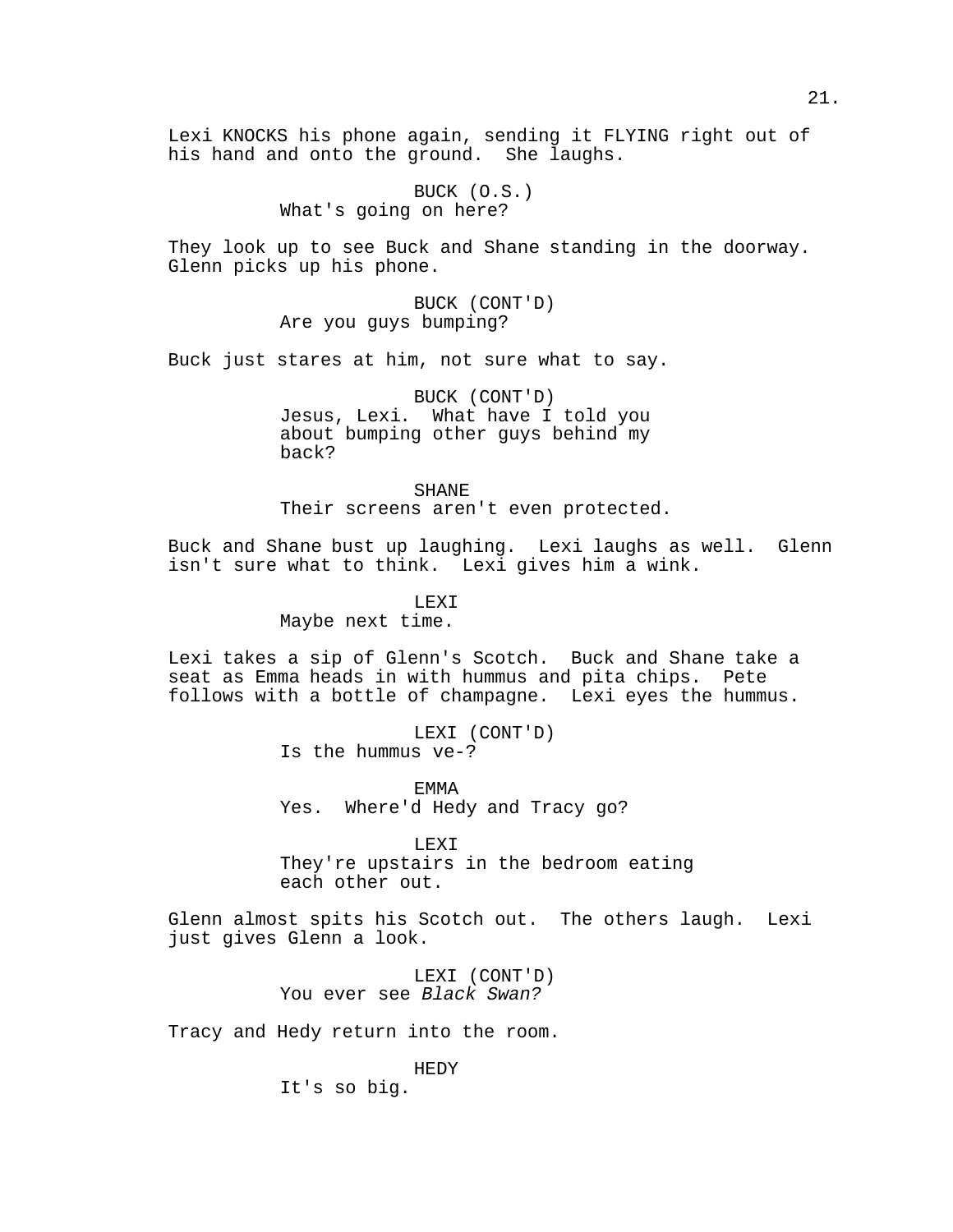**TRACY** I'm surprised you can fit so much inside.

Everyone BUSTS OUT LAUGHING. Tracy looks at them, confused.

TRACY (CONT'D) What's so funny?

LEXI

Nothing.

Tracy and Hedy sit down. Tracy look to Glenn.

**TRACY** Seriously, what's so funny?

# GLENN

Uh... Lexi was insinuating that you and Hedy were... having lesbian relations in the bedroom.

HEDY What? Jesus, Lexi.

LEXI It sounds so gross when he says it.

EMMA (changing conversation) So, Glenn, what do you do?

PETE

He's a teacher.

HEDY Me too! What grade?

GLENN 4th. History. You?

# HEDY

12th. Mostly AP Chemistry but this semester I'm doing some Conceptual Physics. What school?

GLENN St. Andrew's Elementary.

EMMA Is that the one over by the mall?

GLENN

Yeah.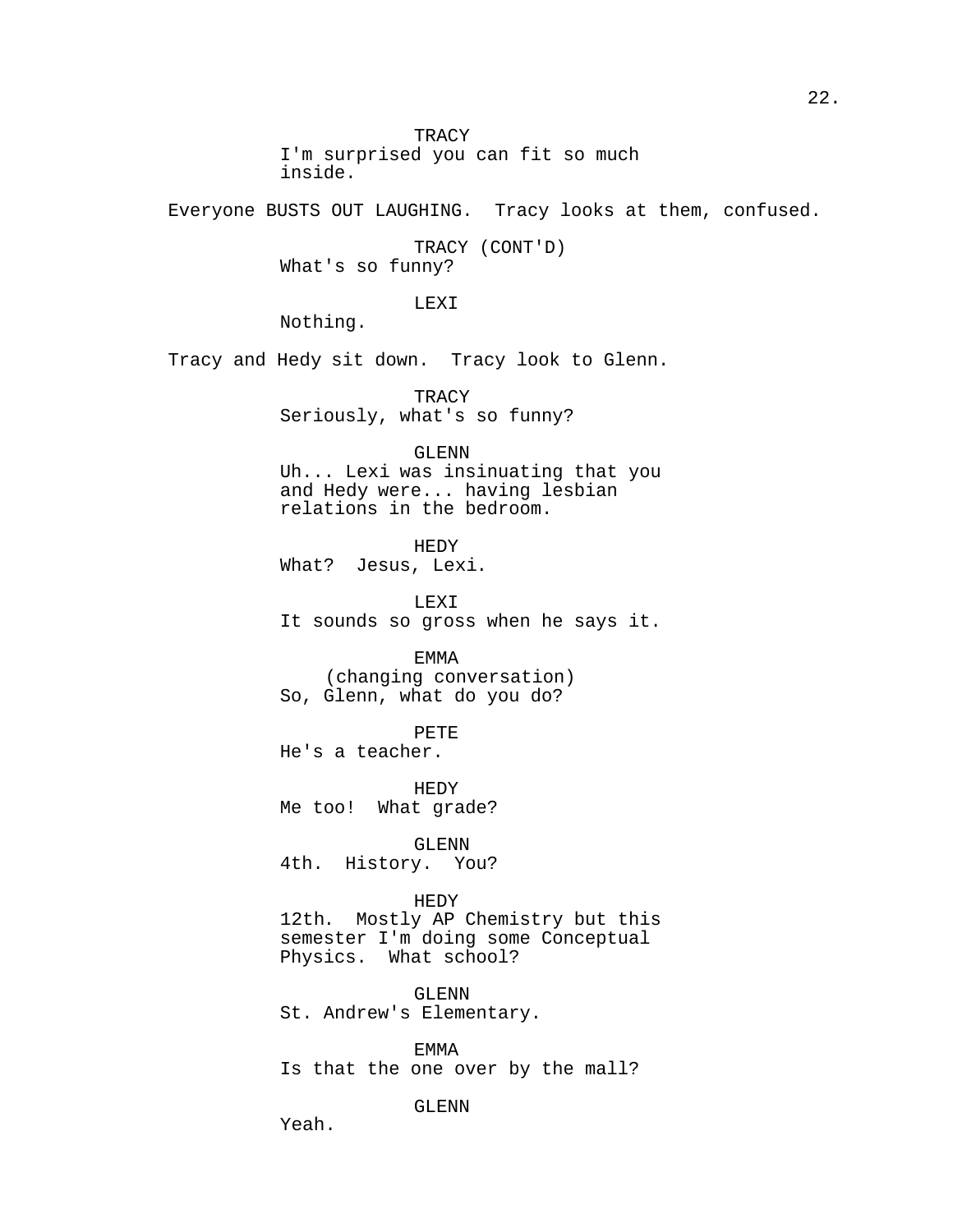I'm at MLK near downtown.

GLENN I thought the school board shut that place down after the shooting?

HEDY

They tried to but some of us teachers got together and convinced them to give us a charter - which means I'm also now an administrator.

Shane, looking at his phone under the table, pipes in...

SHANE An unpaid administrator.

HEDY

If it was about the money I would have taken that position with The National Science Foundation. (to Glenn) Am I right?

GLENN (forces a smile) Right.

Shane, annoyed, puts his phone down.

SHANE

Look, I'm sorry to do this, but Emma is it still cool if I check your computer?

EMMA

Go for it.

HEDY

Oh no come on, Shane.

#### SHANE

I'm dying here, babe. Remember when that guy found the copy of the Declaration of Independence at a garage sale? I'm in that exact situation right now.

HEDY Wow, your argument is impeccable.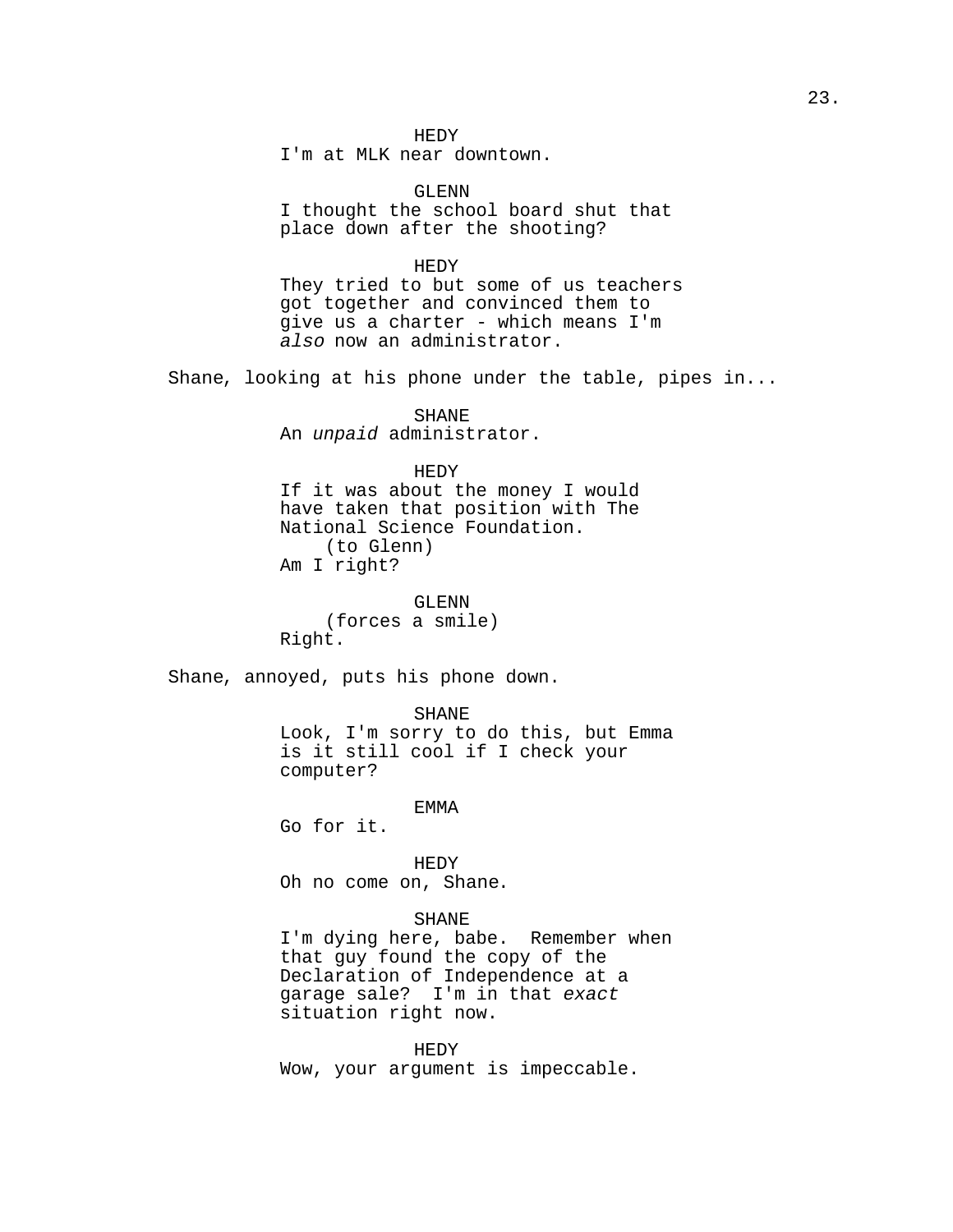And as long as Shane is completely disrupting the brunch for everyone, is it cool if I put the game on?

LEXI

Didn't you DVR it at home? Can't you just watch it later?

All the guys in the room scoff at this suggestion as if it's absolutely insane.

PETE

I'm just going to throw out that I also wouldn't be against checking the score.

#### SHANE

Same here.

The guys all look to Glenn for his approval.

GLENN

I'm sorry I'm not sure what game we're talking about.

BUCK

The UT game.

# GLENN

Oh. Of course. Go Volunteers.

BUCK

Texas Longhorns.

GLENN

Go Longhorns.

#### SHANE

Man the Volunteers has to be the worst name for a team ever. Hey, who wants to be on the team? You? Okay.

# BUCK

You ever see that Tom Hanks movie Volunteers? It was badass.

GLENN Is that the one with the volcano?

BUCK

24.

That's Volcano.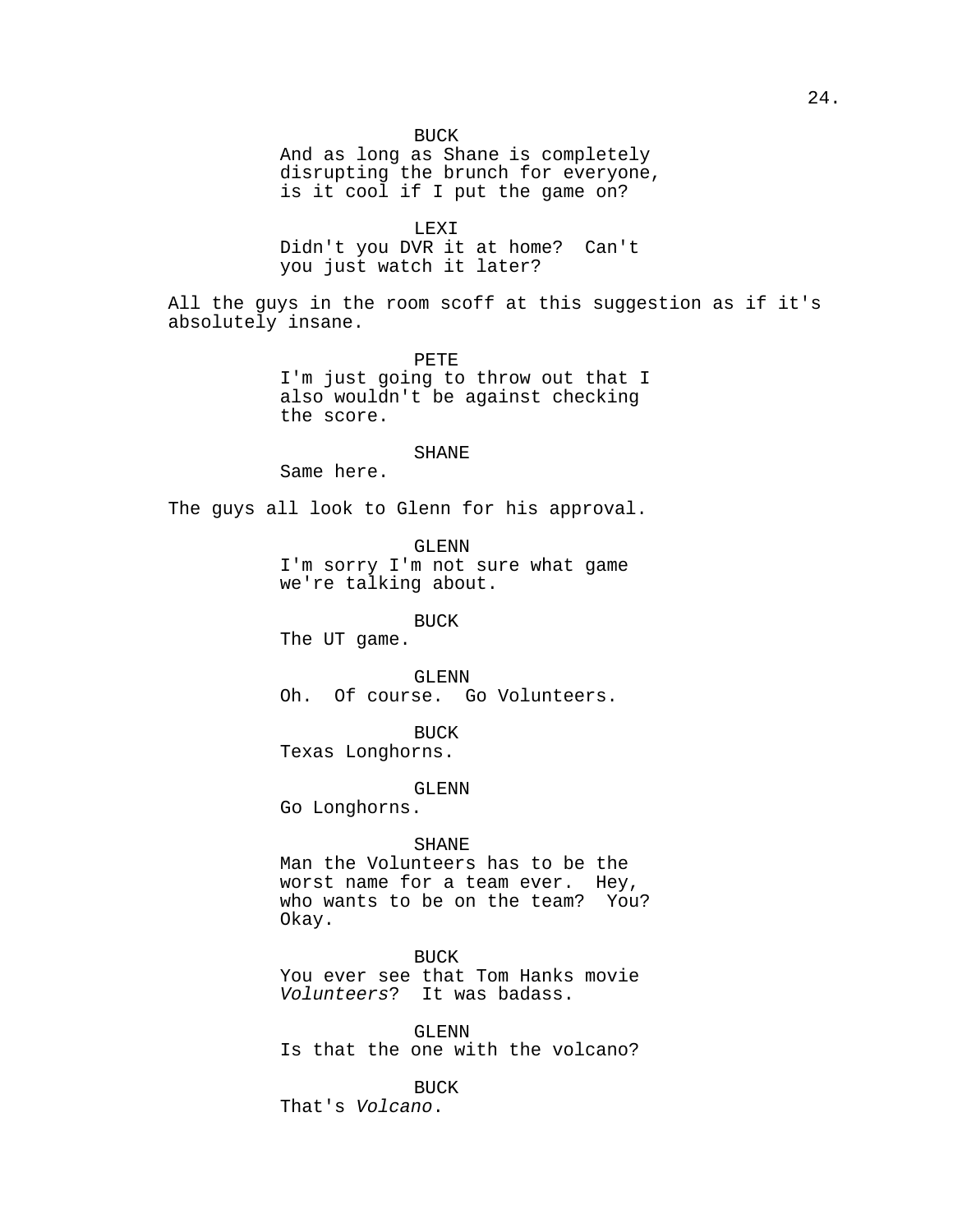SHANE Actually that's Joe Vs. The Volcano. Volcano is the one with Tommy Lee Jones.

PETE I thought it was Pierce Brosnan.

SHANE That was Dante's Peak.

BUCK What was the one with the-?

LEXI Would you guys go watch the fucking game already?

Pete, Buck, and Shane dart up and head out of the room. Glenn sits there, not really sure what to do.

> LEXI (CONT'D) You better go with them before it gets all vaginal in here.

Glenn looks to Tracy for her approval and she nods. He grabs his drink and follows the guys. The girls all sit there alone for a moment and then laugh a bit.

> EMMA You should keep him, Tracy.

> TRACY Jesus Christ I'm gonna try.

HEDY What happened to Brad?

**TRACY** He turned out to be crazy.

LEXI

Right...

### **TRACY**

What?

LEXI

How can EVERY single guy you ever date turn out to be crazy?

TRACY Statistics sometimes prove the truth.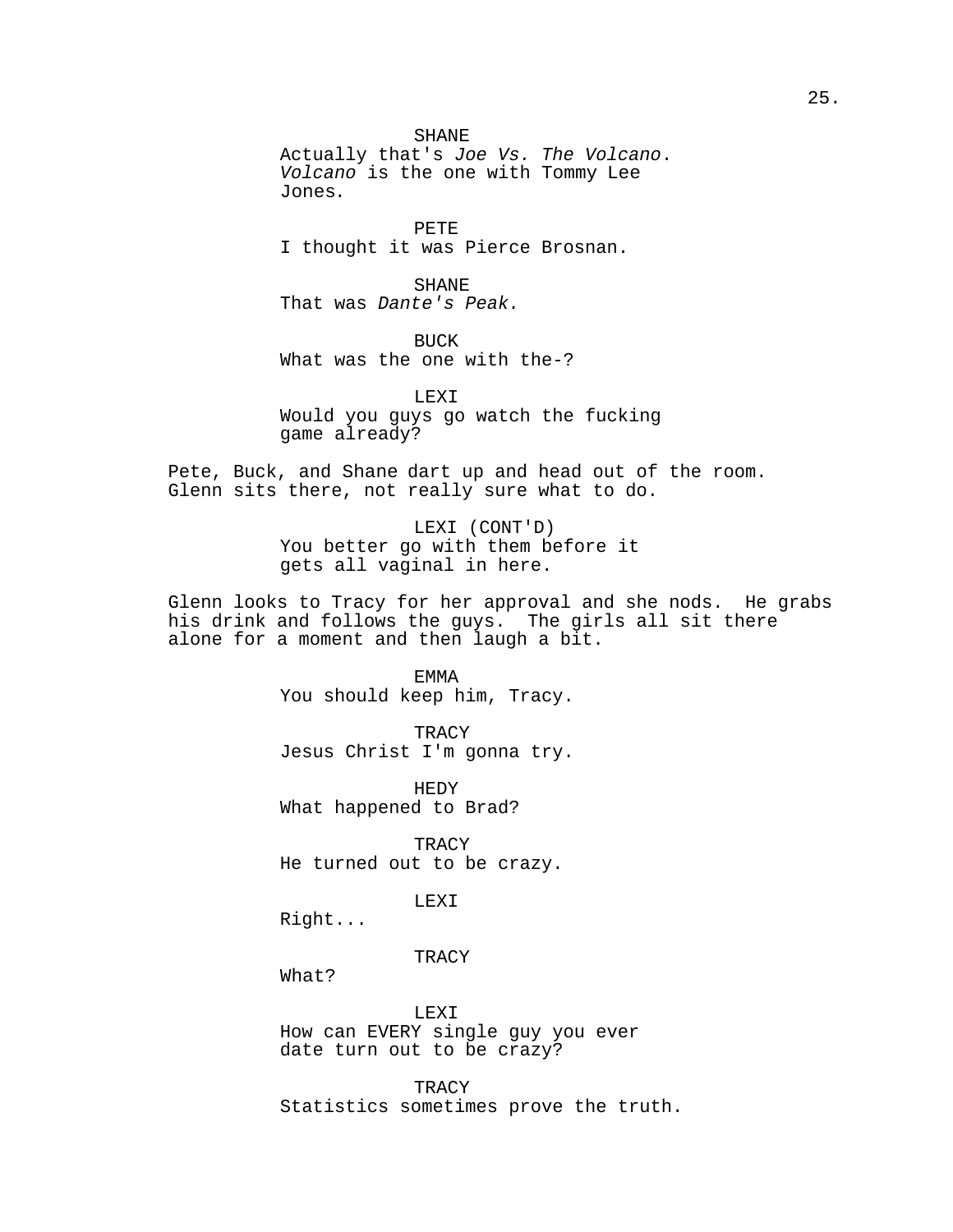HEDY

How was he crazy?

TRACY

I was looking for some mouthwash in his apartment so I opened his medicine cabinet and he had two giant jars of nail clippings and hair.

HEDY Ugh. That's disgusting.

EMMA His or someone else's?

**TRACY** Does it matter?

EMMA

It might to the Justice Department. Did you see any teeth?

**TRACY** I asked him about it and he said "I don't know, it's how I was raised."

HEDY That sort of makes sense.

### LEXI

Wait, hold on - why were you looking for mouthwash at his apartment?

They all give Tracy a look. She lets out a sheepish smirk.

LEXI (CONT'D) Tracy found a new tongue depressor!

They all start immaturely high-fiving her and making noises.

# **INT. LIVING ROOM -- DAY**

There's static on the screen. Buck impatiently sits on the couch, Shane sits at a desk in the corner looking at a computer, and Pete kneels behind a television and fiddles with cables. Glenn eyes some PHOTOS on the wall.

> BUCK How's it going over here, man? Did I mention I've got a hundred bucks on this game. (looks to Glenn) Do me a favor and do NOT repeat that, bro.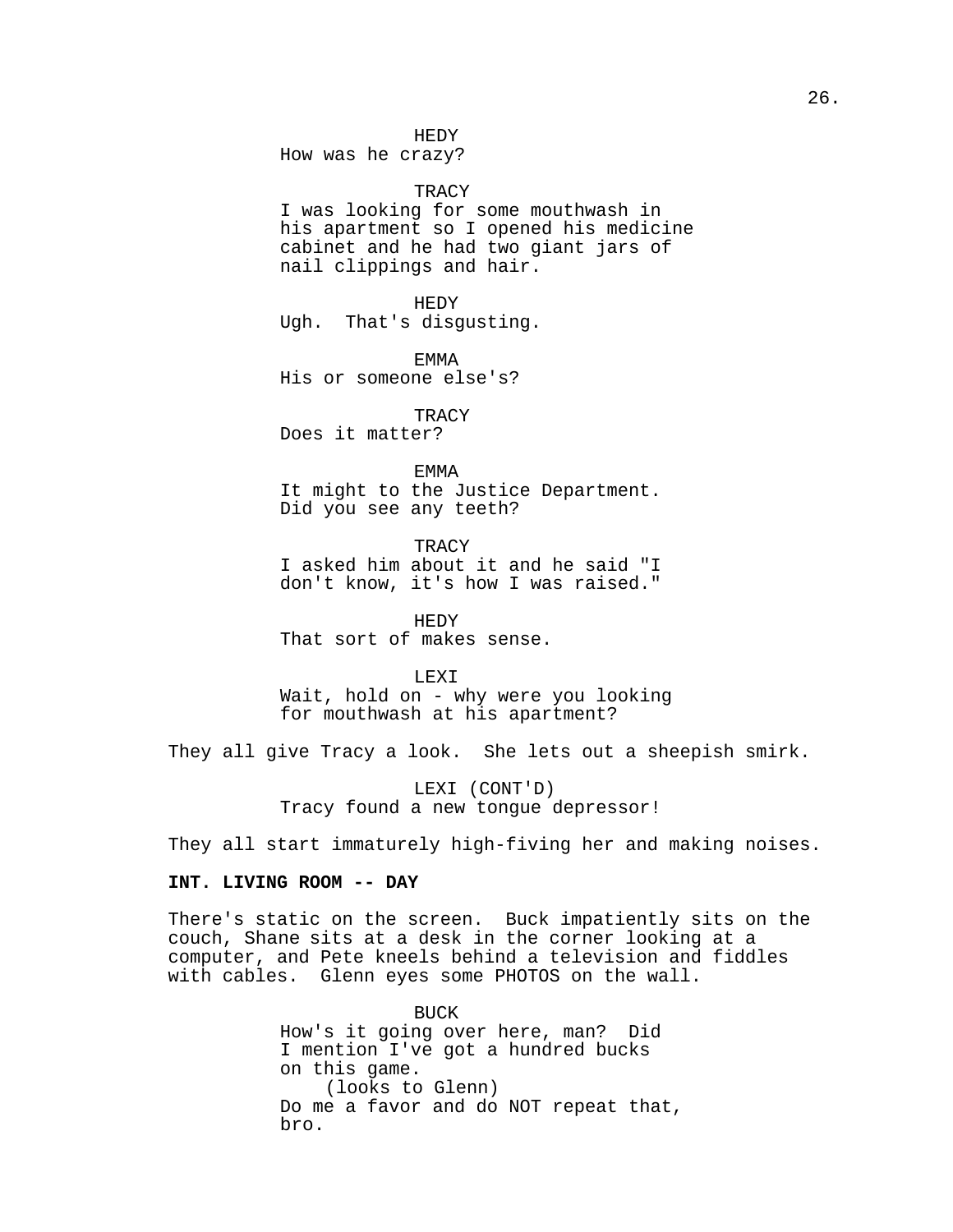Glenn nods. Shane shakes his head at the computer screen.

SHANE Your internet is down.

PETE One thing at a time, man.

Glenn eyes a WEDDING PHOTO. It shows Pete and Emma smiling and cutting a cake.

> GLENN So, Pete, how long have you guys been married?

> > SHANE

(to Glenn) Quit distracting him.

PETE

Eight years.

BUCK Lexi and I actually met at their wedding. She was a bridesmaid. (proud) I was in the band.

# PETE

And he had been told twice by the wedding planner not to fraternize with guests.

BUCK Rules are made to be broken and if I hadn't broken them where would I be today?

SHANE

Probably someplace with internet access.

GLENN

(to Buck) How long you two been married?

BUCK

Eight years.

Glenn thinks about this, a bit confused.

GLENN

You just said you...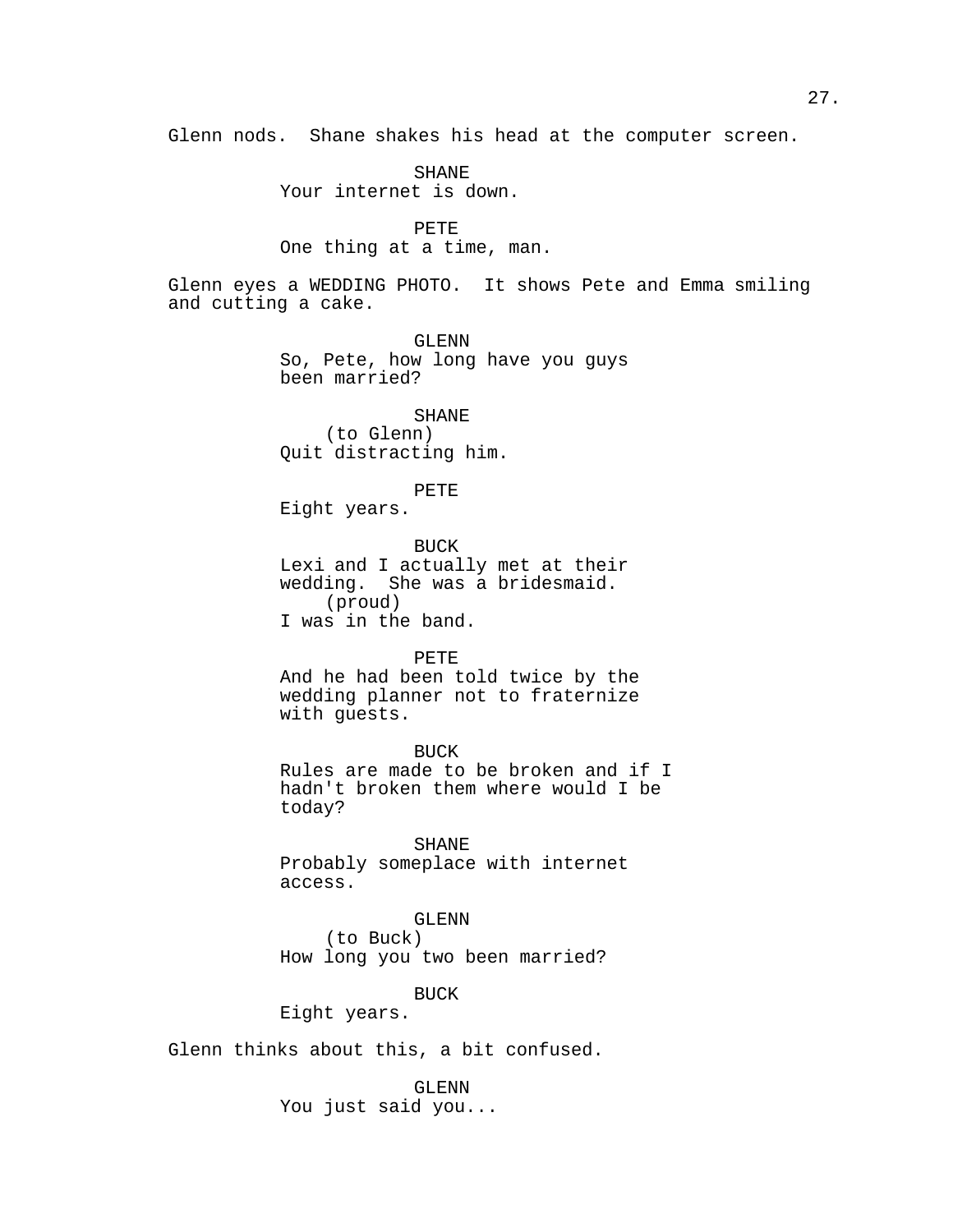BUCK Sang on Saturday, sexed on Sunday, married on Monday.

PETE

Is that Keats?

SHANE I'm disappointed it took you until Sunday to sex.

BUCK We just knew each other was the one. We didn't care what the shit our parents or sponsors thought, so we went down to city hall and made it legal. Then we got blasted at a TGI Friday's and consummated in the bathroom.

Glenn shifts his awkward gaze to Shane to change the subject.

GLENN And how long have you and Hedy...?

He suddenly trails off, remembering what Tracy had told him. Shane just stares at him.

> SHANE How long have we what?

> > GLENN

How... um... uh... been...?

Buck and Pete give Glenn a look. Not the thing to bring up.

SHANE We're not married yet. We're engaged.

GLENN Ah. Well how long have you been

engaged?

Buck and Pete close their eyes and shake their heads. That's even worse.

SHANE

6 years.

GLENN Wow you've known each other for 6 years?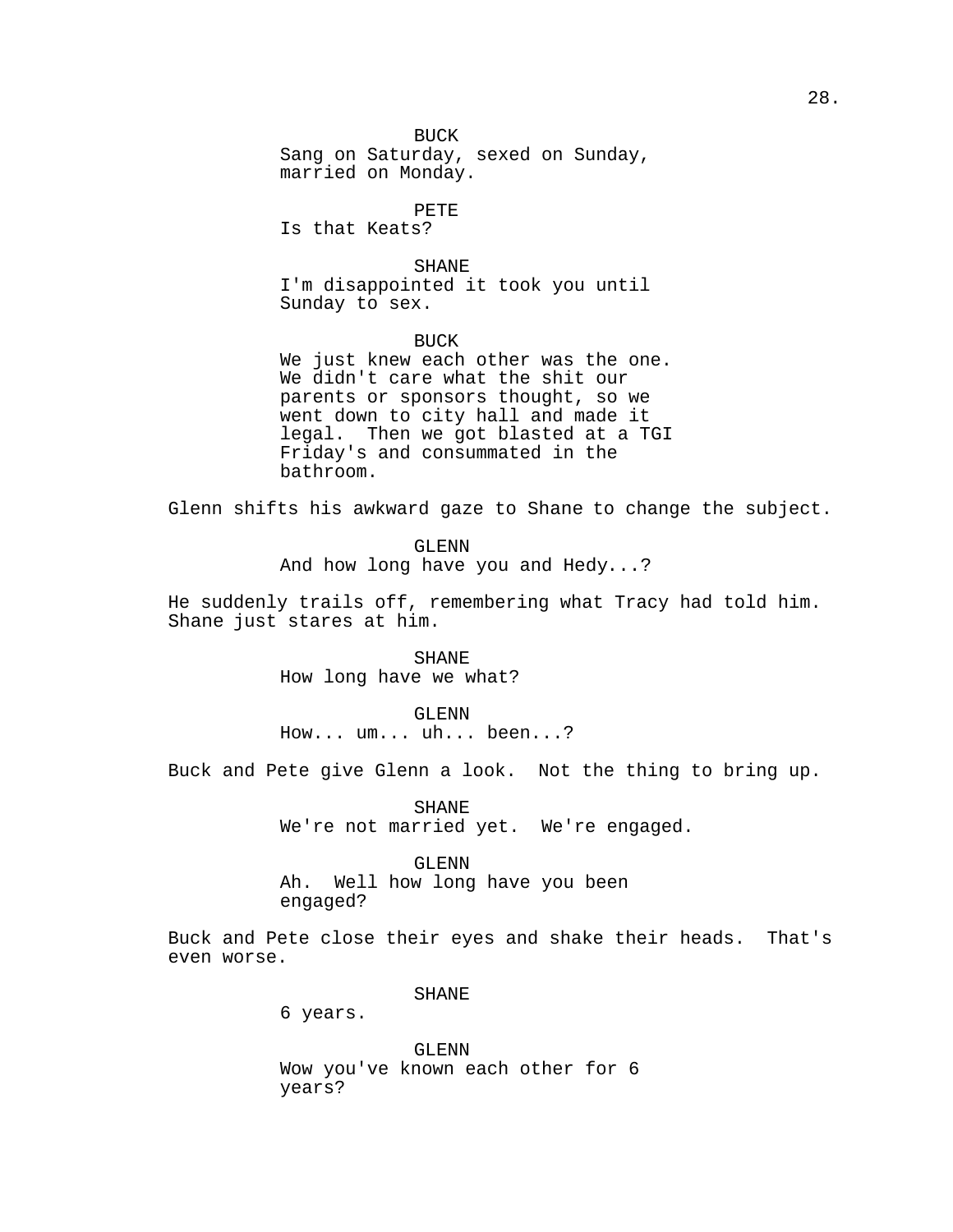No we've been engaged for 6 years. We've known each other for  $10$ .

# GLENN

Oh.

Shane puts the laptop down for a moment and goes into a speech that he's obviously given a hundred times before.

> SHANE Just because two people are engaged doesn't mean they need to get married

right away. GLENN

No of course not.

# SHANE

There's no reason to succumb to the pressures just because society says you should.

## GLENN

I totally agree.

#### SHANE

I mean you should really set a date when the time is right, you know? When both of you have secure jobs and can afford to get a bigger place and are ready to start a family.

PETE (to himself) And cars can fly.

## SHANE

What was that?

# PETE

Nothing.

SHANE I think Hedy will be ready to set it soon. I can feel it

GLENN

(thinks) So you're not the one who-?

Shane, Buck, and Pete all give Glenn a glare. Glenn gets the hint. He looks to Pete?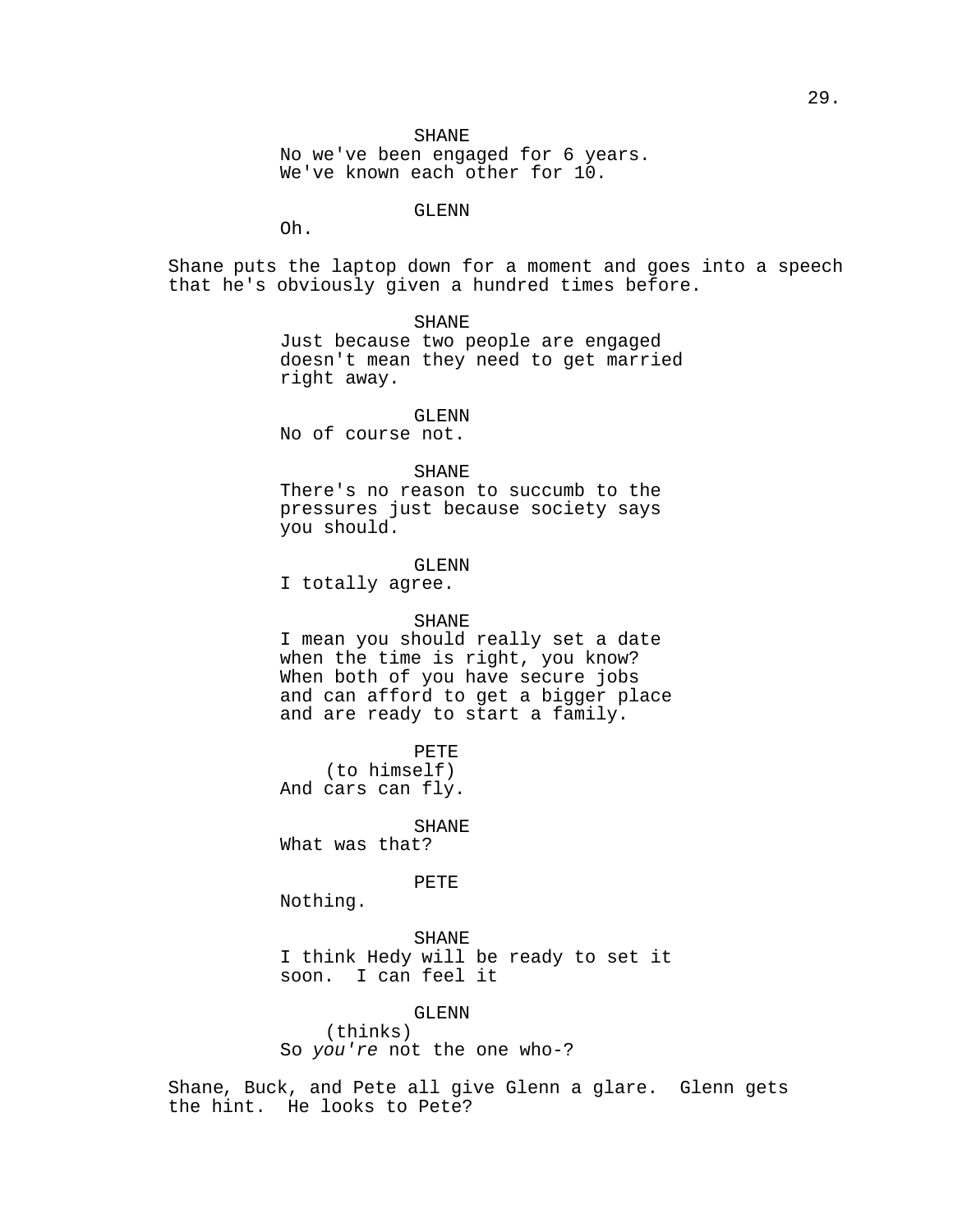GLENN (CONT'D) Where's your restroom?

PETE Upstairs on the left.

Glenn nods and heads out of the room.

PETE (CONT'D) You've got to jiggle the handle!

Buck gets up and heads over to the TV where Pete is still messing with cables.

> BUCK Maybe it's just that channel?

Pete flips channels to see NOTHING BUT STATIC.

BUCK (CONT'D) Did you pay your bill?

PETE Yes we paid our bill.

BUCK Dude, I forget all the time. Our gas was out for like three weeks before we even noticed.

PETE We've got a bundle thing for TV, internet, and the land line.

Shane points to the computer.

SHANE Need I remind you that your internet is not working? (thinks) And who still has a land line?

PETE It's for faxing.

SHANE Who still faxes?

Pete walks over to a PHONE. He picks it up and listens.

PETE

Nothing.

He thinks for a moment and puts the phone down. Something occurs to him. His eyes widen.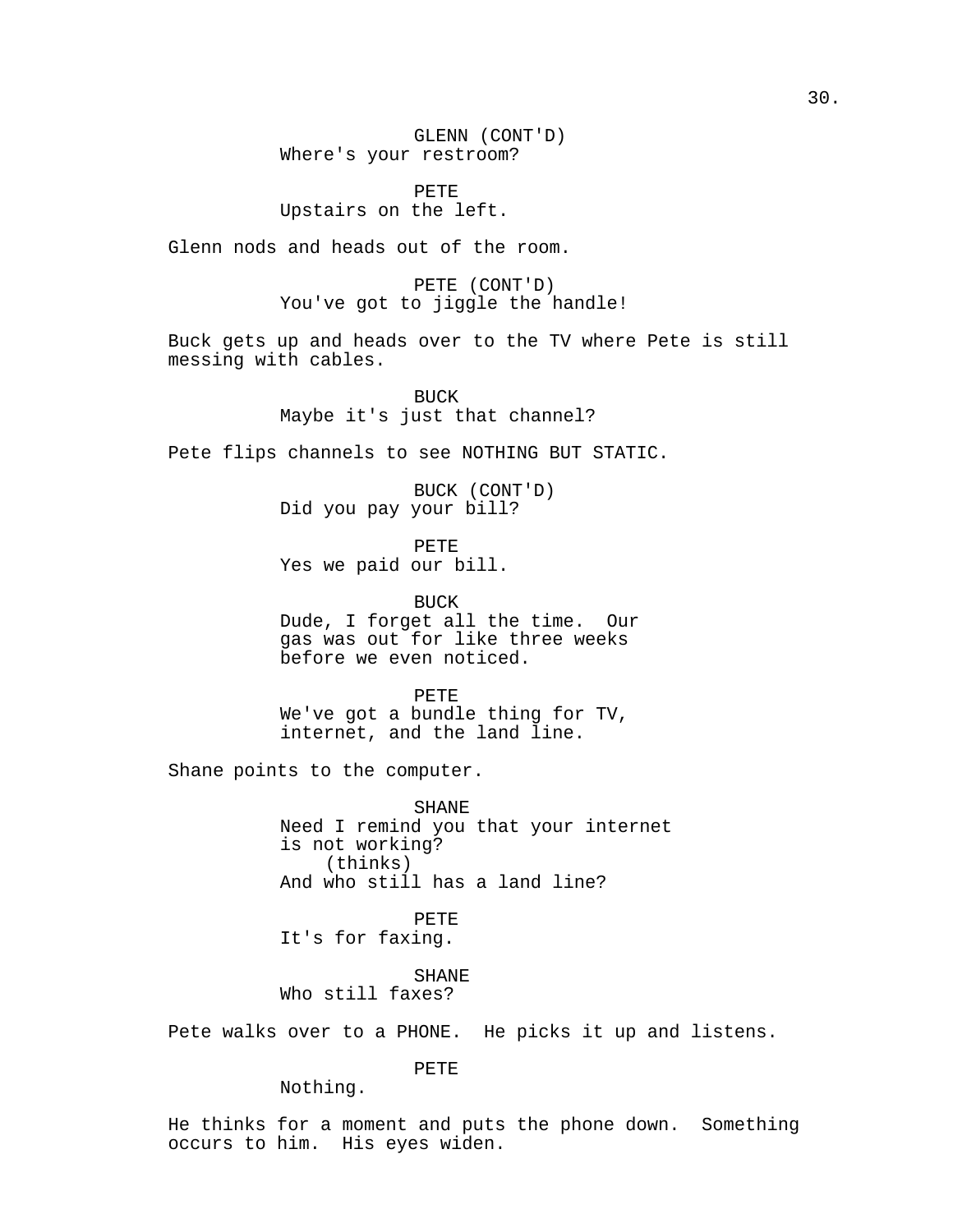PETE (CONT'D) You gotta be fucking kidding me.

## **INT. DINING ROOM -- DAY**

Emma, Lexi, Hedy, and Tracy still sit around the table and talk. Lexi is telling a story...

#### LEXI

So then we're heading to our car and this guy just walks up to us and is like "hey, you looking for blow?" as if he had like somehow HEARD us talking about it inside. Like an angel or something.

### EMMA

I think they're called drug dealers.

#### LEXI

So we gave him a hundo and he hooked us up with some primo shit. Went back into the party and hung with the white lady until like 7:30.

TRACY Wow. When was this?

#### LEXI

Last night.

The other three give her a look.

HEDY Are you kidding?

LEXI

 $N_{\Omega}$ .

HEDY Have you slept?

LEXI No. I'll sleep when I'm-

HEDY

Dead?

# LEXI

Home later.

HEDY TRACY Dexyowehuveta hyedde bohow the srabdeyou reaalyenesdfoo you?it out.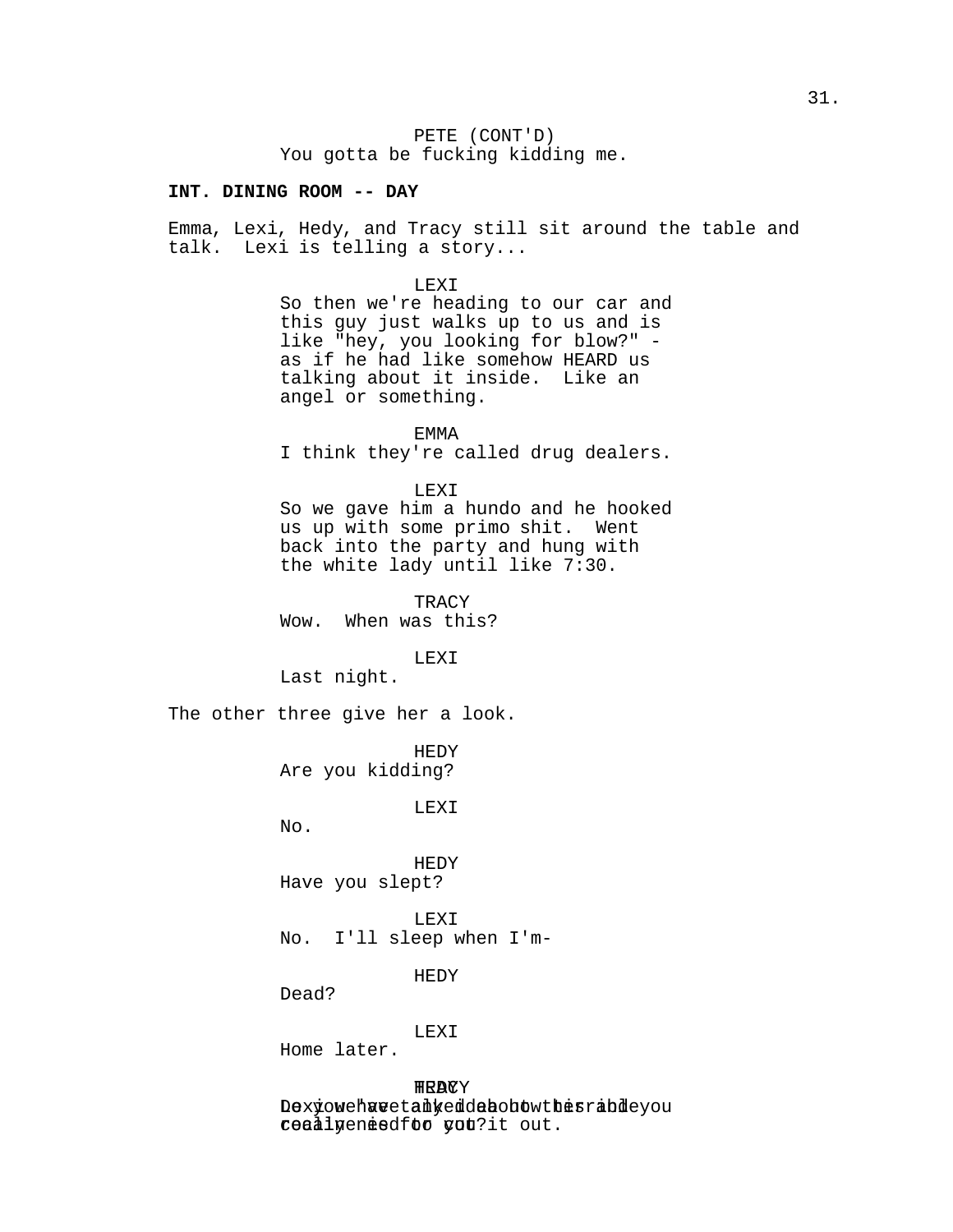LEXI Here it comes. (to Emma) You'd think I'd learn to stop telling drug stories to doctors and chemistry teachers.

EMMA You'd think.

HEDY First of all the nasal cavity is-

Pete suddenly heads into the room and stares down Emma.

PETE

Emma?

LEXI Saved by the bell.

PETE

You didn't pay the bills? Really?

EMMA What are you talking about?

PETE

You knew you were moving out, so you didn't pay the bills.

Tracy and Lexi both perk up at this.

<mark>TRAC</mark>Y

Whats moving out?

EMMA I paid the bills, Pete. I paid them just like I always do because you're too lazy.

PETE Then why is our cable, internet, and land line out?

LEXI Who still has a land line?

PETE It's for faxing.

HEDY Why is Emma moving out?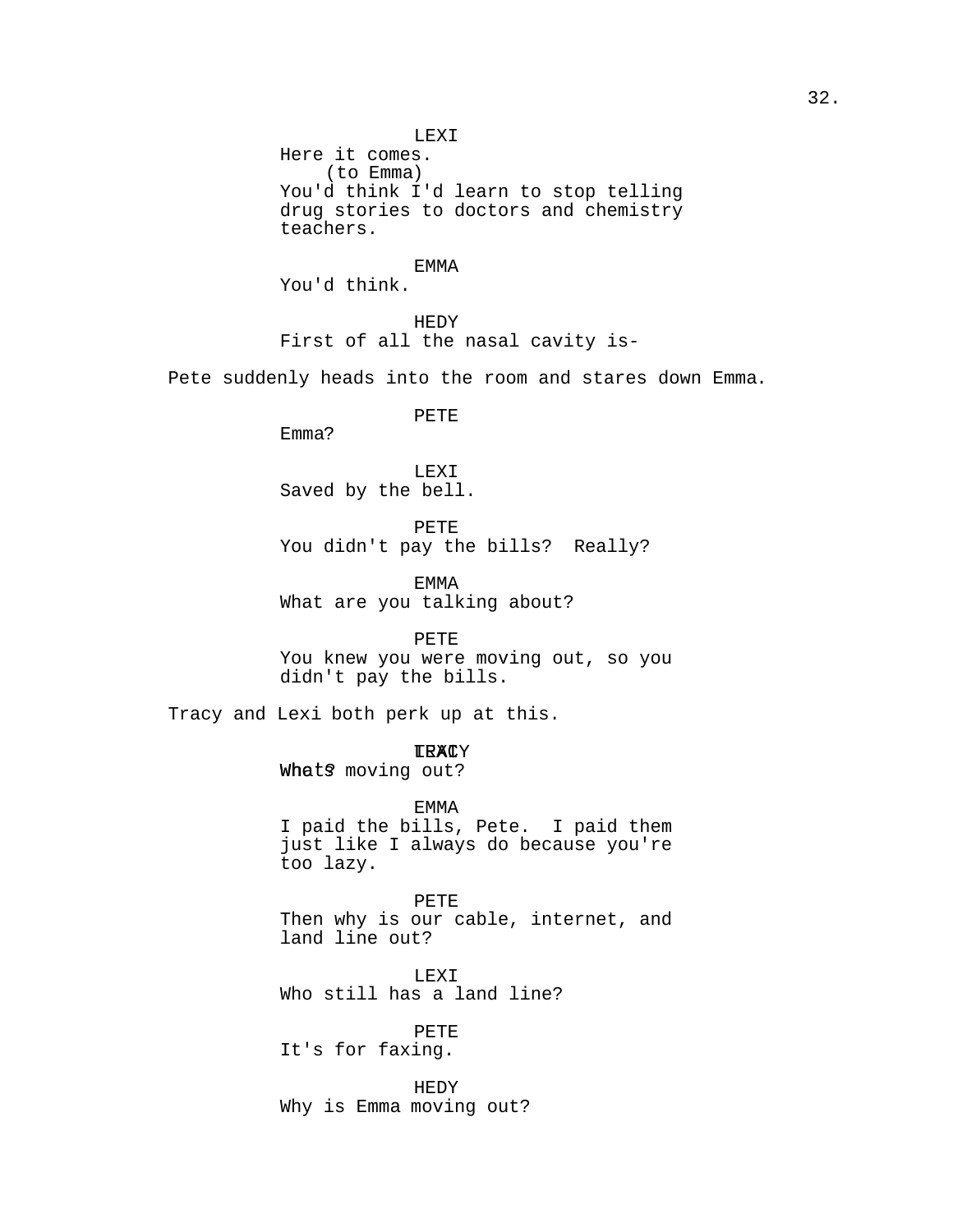#### EMMA

You really think I'm so childish that I'd purposefully sabotage your newfound bachelor pad to tarnish your newfound happiness?

## **TRACY**

Bachelor pad?

# PETE

Yes. Yes I do. I think you'd think it's hilarious. You probably didn't pay the electric bill either because you thought it'd be funny to have me bump into shit in the dark.

EMMA

I paid the god damn electric bill.

BLIP! - The POWER SUDDENLY GOES OUT.

The music stops playing from the record player and all of the lights go off. All the sunlight from outside leaves the house plenty bright. Everyone looks around, confused. Pete gives Emma a gotcha smile and throws his hands up in victory.

> EMMA (CONT'D) I had nothing to do with this.

## PETE

Oh of course not.

Buck suddenly appears in the room.

BUCK I think your power might be out.

EMMA Oh you fucking think?!

## BUCK

(surprised) Whoa!

LEXI They're fighting.

BUCK With the electric company? Trust me it won't work.

HEDY Emma, why are you moving out?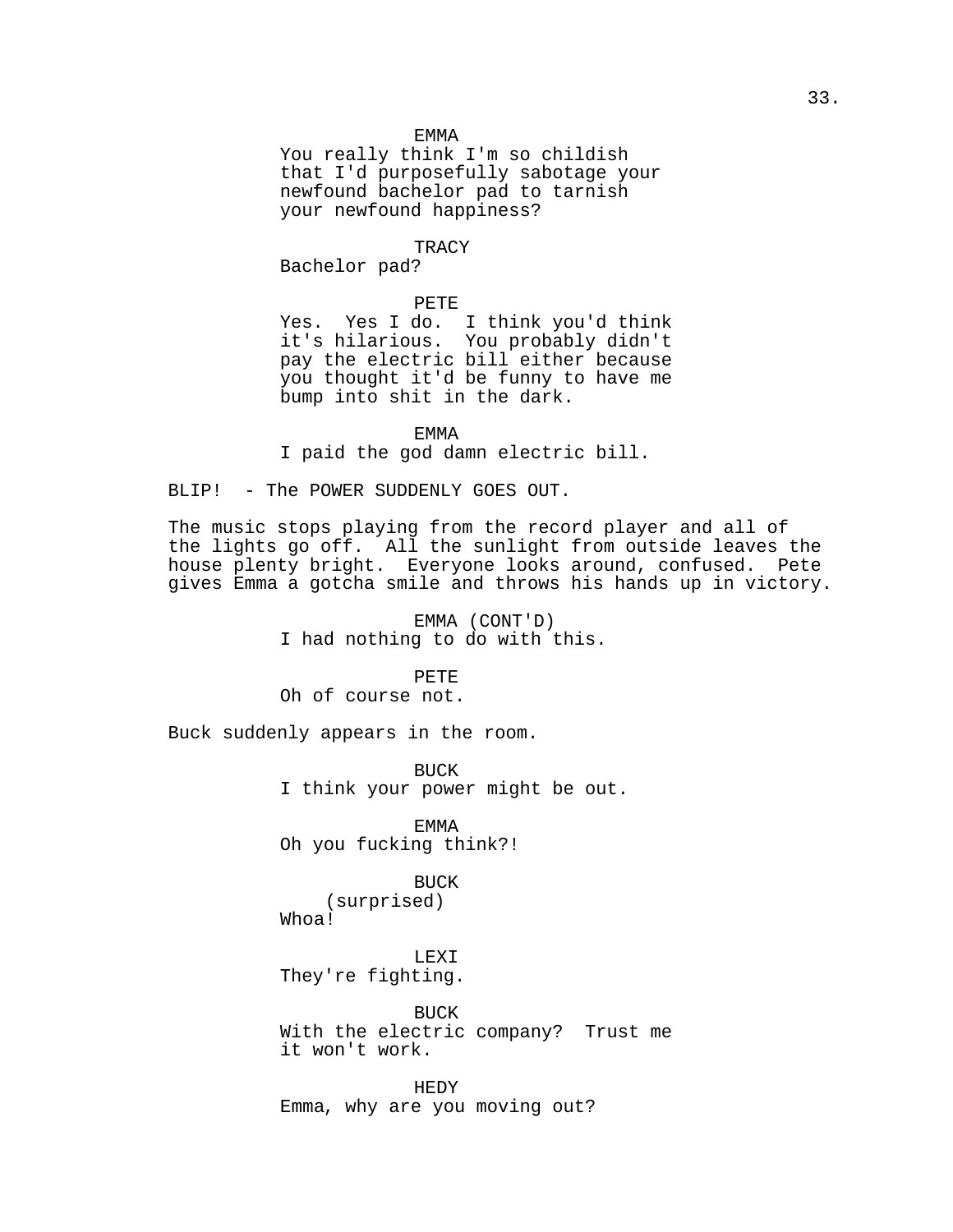BUCK (to Hedy) Emma's moving out? HEDY That's what she said. BUCK Why? HEDY Ask her. BUCK (to Emma) Why? EMMA I never said I was moving out. PETE

I did.

BUCK So you're moving out?

PETE No I said Emma was moving out.

BUCK

Why?

Emma DARTS UP and POUNDS THE TABLE.

EMMA Because we're getting a divorce!

They all look at Emma, shocked.

# **HRACY**

# WHAT?

Pete gives Emma a surprised look.

PETE I thought you wanted to wait until the end of brunch?

EMMA Well I guess someone let the cat of out of the fucking bag when he revealed I was moving out.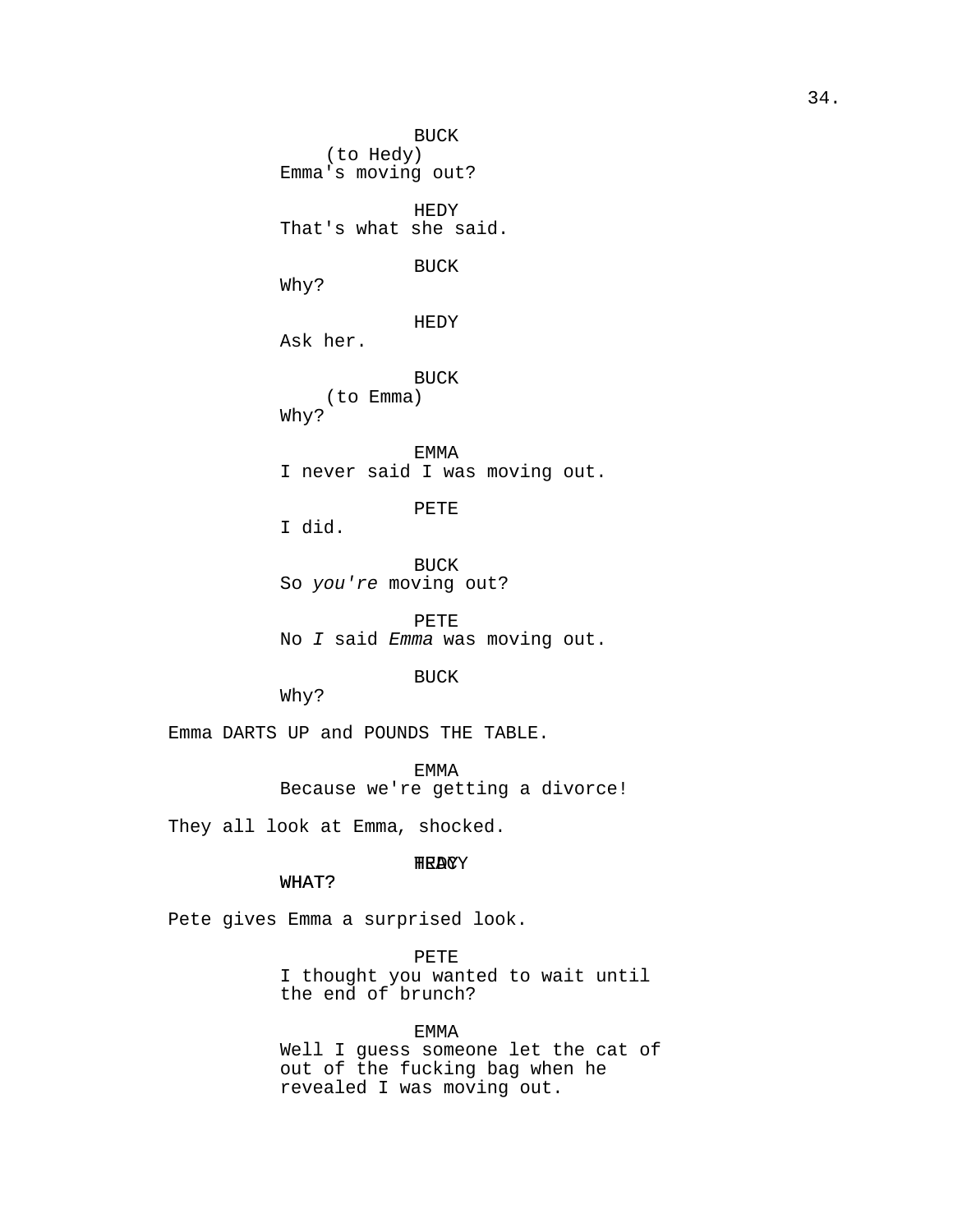LEXI So you really didn't pay the electric bill?

EMMA I PAID THE FUCKING ELECTRIC BILL!

HEDY Is this some kind of joke?

EMMA

The only joke here is our marriage.

Pete stares at her. The room goes quiet.

PETE Well that was harsh.

Shane walks into the room.

SHANE The power's still out.

EVERYONE

WE KNOW!

Shane is incredibly confused.

SHANE Did I miss something?

HEDY Pete and Emma are getting a divorce.

SHANE

What? Why?

Pete and Emma exchange a look.

EMMA

Okay, look, this wasn't supposed to go down this way.

# PETE

We were going to tell you at the end of brunch. We just... we've just decided it's what right.

LEXI That's really vague.

EMMA It's complicated, Lexi. A marriage is complicated. You know that.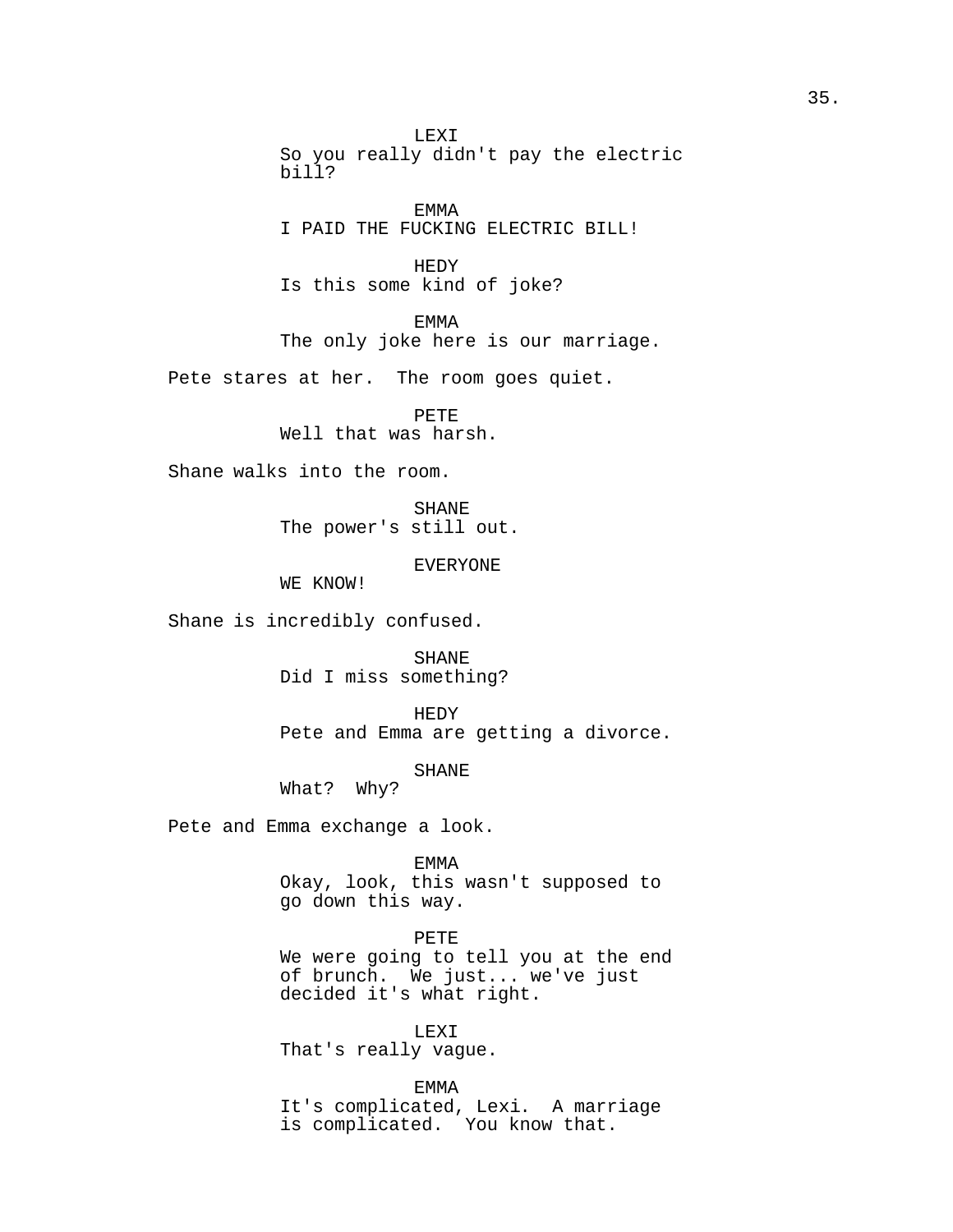So this like a mutual thing?

PETE Yeah. It's not like one of us caught the other one cheating or something.

Buck suddenly gives Emma a look. Emma quickly glances away. Hedy puts her elbows on the table and her head in her hands.

> HEDY This isn't happening. You guys can't break up.

EMMA You guys will still see us, just not together.

PETE Well maybe sometimes like physically

together, but not together together.

EMMA

It might be a little awkward for a while, but we'll all get used to it. What we don't want is for people to pick sides. We want to stay good friends with all of you.

### PETE

Unless some of you feel strongly about one of us over the other. Tracy, for instance, if you want to stay in touch with Emma but shut me out of your life, then I'd understand.

TRACY Pete, I would never.

### PETE

Think about it. You don't have to decide right now.

SHANE

So does this mean brunch is over? Do you guys want us to leave?

Hedy shoots him a look.

### HEDY

Our best friends just told us they're getting a divorce and you're thinking about Alpha Force?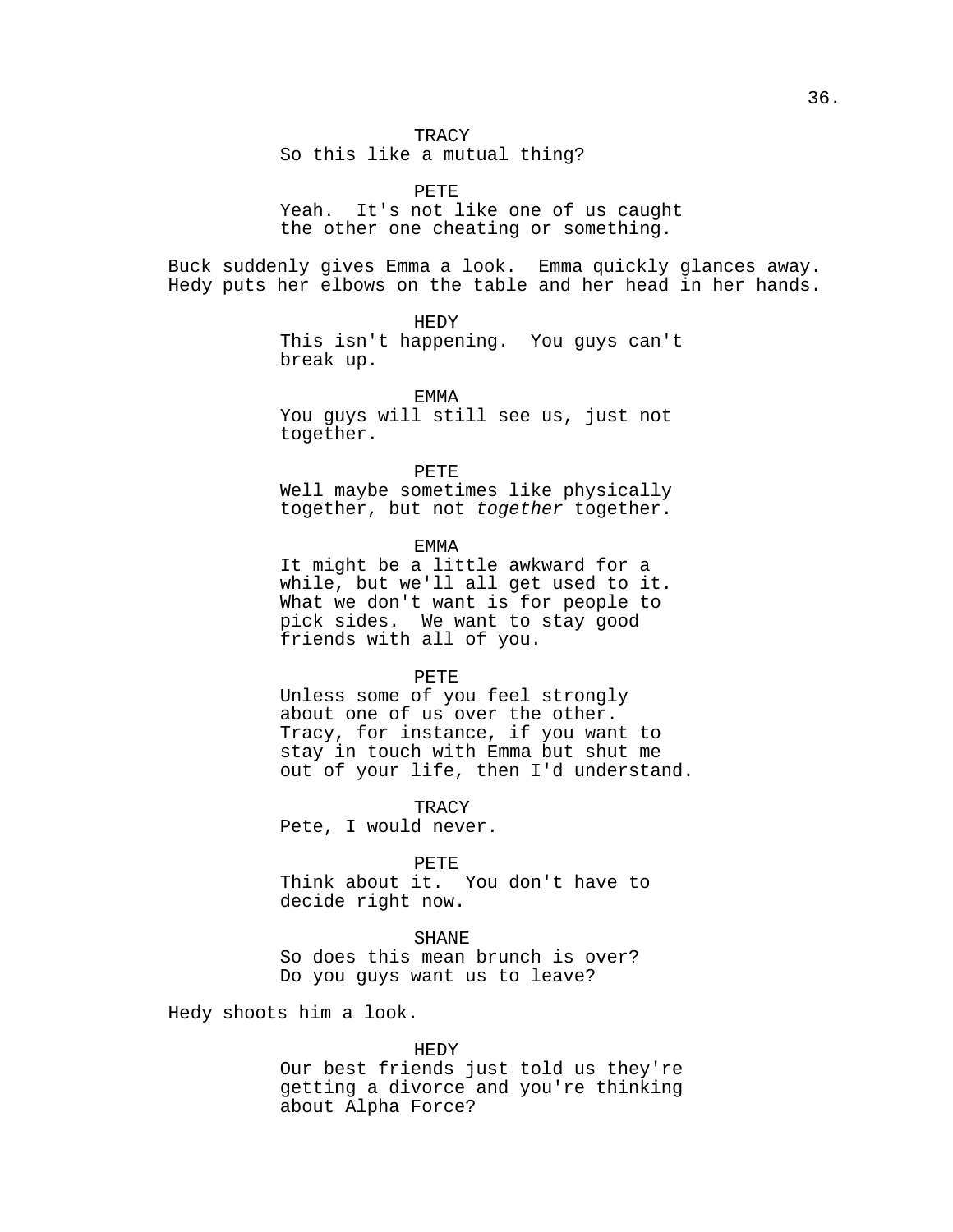### LEXI

Alpha Flight.

SHANE

No! I honestly didn't know if they wanted us to leave because I get a feeling it's about to get real uncomfortable.

PETE Which is exactly why I wanted to wait until after we ate to bring this up.

Emma shoots him a look. A glare. An icy glare.

EMMA You know what, he's right. This is about to get uncomfortable. But I'll be the one that's leaving.

Emma walks out. The others look at each other silently. Buck takes a loud BITE of pita chip. They all look at him.

# **INT. UPSTAIRS HALLWAY -- DAY**

Glenn steps out of the bathroom and looks around, noticing a lamp in the hallway. We can hear the toilet running. Emma heads up the stairs and walks past him.

> GLENN I think your power went out.

EMMA Shut the fuck up, Glenn.

Emma walks off. Glenn stands there, highly confused. A moment later, Emma steps back over.

> EMMA (CONT'D) I'm sorry, I didn't mean that. I'm just under a lot of stress right now and I'm taking it out on you.

She disappears again. He's still confused. A moment later Pete walks past him and hears the running toilet.

> PETE You gotta jiggle that handle.

Glenn turns and heads back into the bathroom.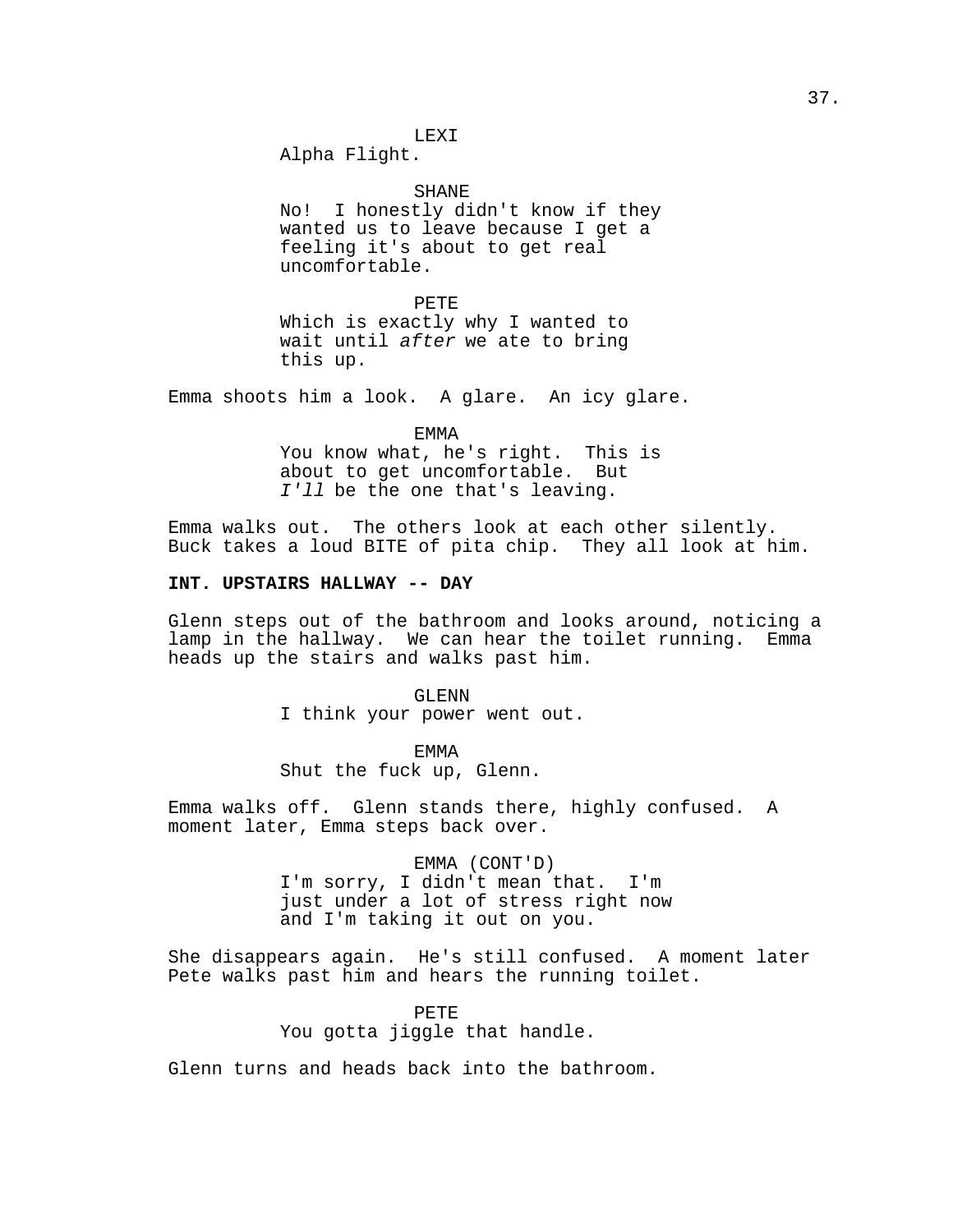### **INT. BEDROOM -- DAY**

Emma, pissed, packs a suitcase on the bed. We see that a pile of JACKETS sits on the bed from all the guests. Pete walks in and closes the door behind him.

EMMA

You suddenly want to talk in private?

PETE You can't leave, Emma.

EMMA How many times have we had this conversation?

PETE

I mean right now. You can't leave right now. It's the last time we're all ever going to be together like this. The last ever of our famous couples brunches.

Emma thinks about this for a moment and gives him a look.

EMMA Have you ever, EVER in the last eight years - even before that when we were dating so let's say 12 years have you ever truly looked forward to one of these couples brunches?

Pete just stares at her. Not sure how to respond.

PETE What do you mean "looked forward to?"

Emma SLAMS the suitcase shut, grabs the handle, and heads for the door.

> PETE (CONT'D) You didn't take any socks.

> > EMMA

I'll buy more.

# **INT. DINING ROOM -- DAY**

Glenn now sits at the table and the others fill him in.

TRACY

...and now she's pissed.

Glenn soaks it all in. He just heard a lot.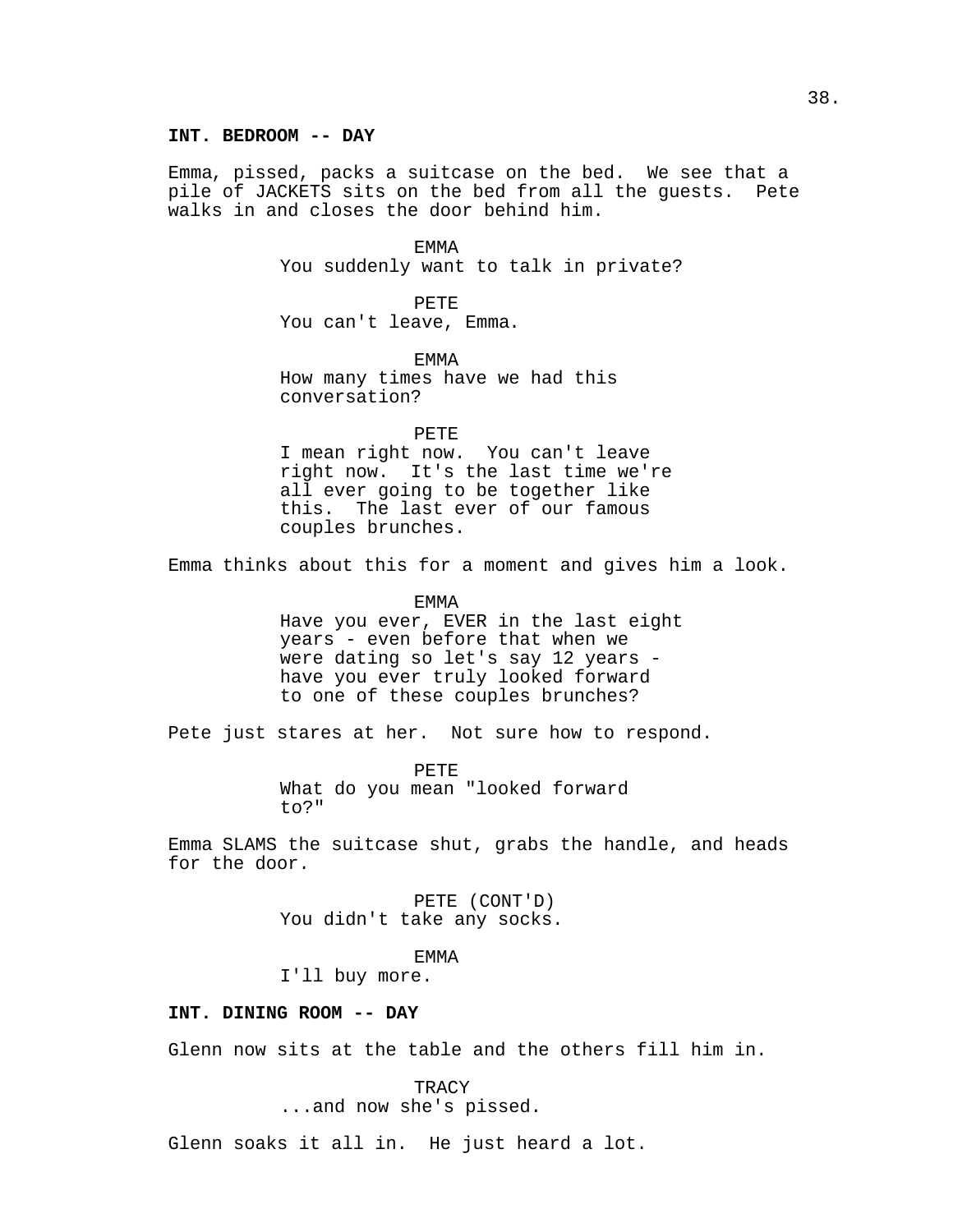### GLENN

So I'm still confused as to why didn't she pay the electric bill?

Emma heads down the stairs on the way out. Pete follows.

PETE

What about a tooth brush? Or shampoo?

EMMA I'm sure they're sold at the same place as the socks.

The six eye one another and turn to watch...

# **INT. FOYER -- CONTINUOUS**

Emma heads for the door and Pete grabs her arm.

PETE

E, wait.

She stops and pushes his hand away.

EMMA

Don't call me that.

Emma looks to the group in the dining room.

EMMA (CONT'D) Enjoy my quiche.

Buck snickers at that comment. Emma opens and the door and...

A MAN IN A HAZMAT SUIT stands there.

EMMA (CONT'D) (screams) AH!!!!

She SLAMS the door shut and steps away from it. Pete stares at the door, confused. Tracy, Glenn, Hedy, and Shane all get up and head over to see what's happening. Buck and Lexi stay at the table.

> HEDY What happened?

EMMA There... there was a man.

TRACY

A man?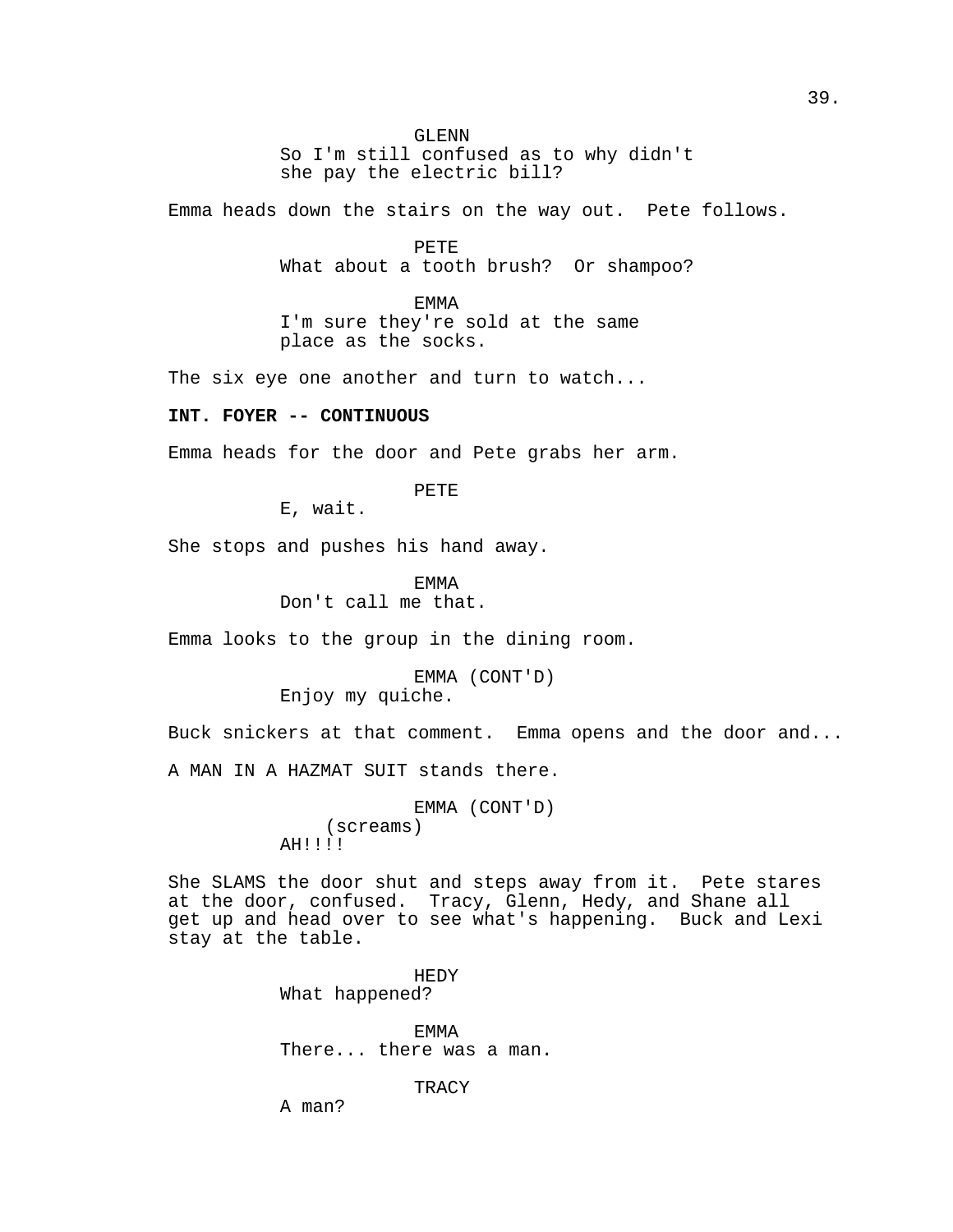EMMA In a hazmat suit.

The others look at one another, confused. What?

KNOCK KNOCK KNOCK. There's a knock at the door. Pete steps over to it.

PETE

Hello?

VOICE (O.S.) Hmmppff Ghhh.

PETE

What?

VOICE (O.S.) Hmmppff Ghhh.

PETE Who is it?

LEXI It's probably the man in the hazmat suit.

Pete leans over and glances out a window by the door. He squints, eyeing the man outside.

PETE

It's Hal.

EMMA

What?

SHANE

Who is Hal?

EMMA

Our neighbor.

SHANE Does he always wear a hazmat suit?

EMMA

No.

KNOCK KNOCK KNOCK. Another knock.

PETE What do you think he wants?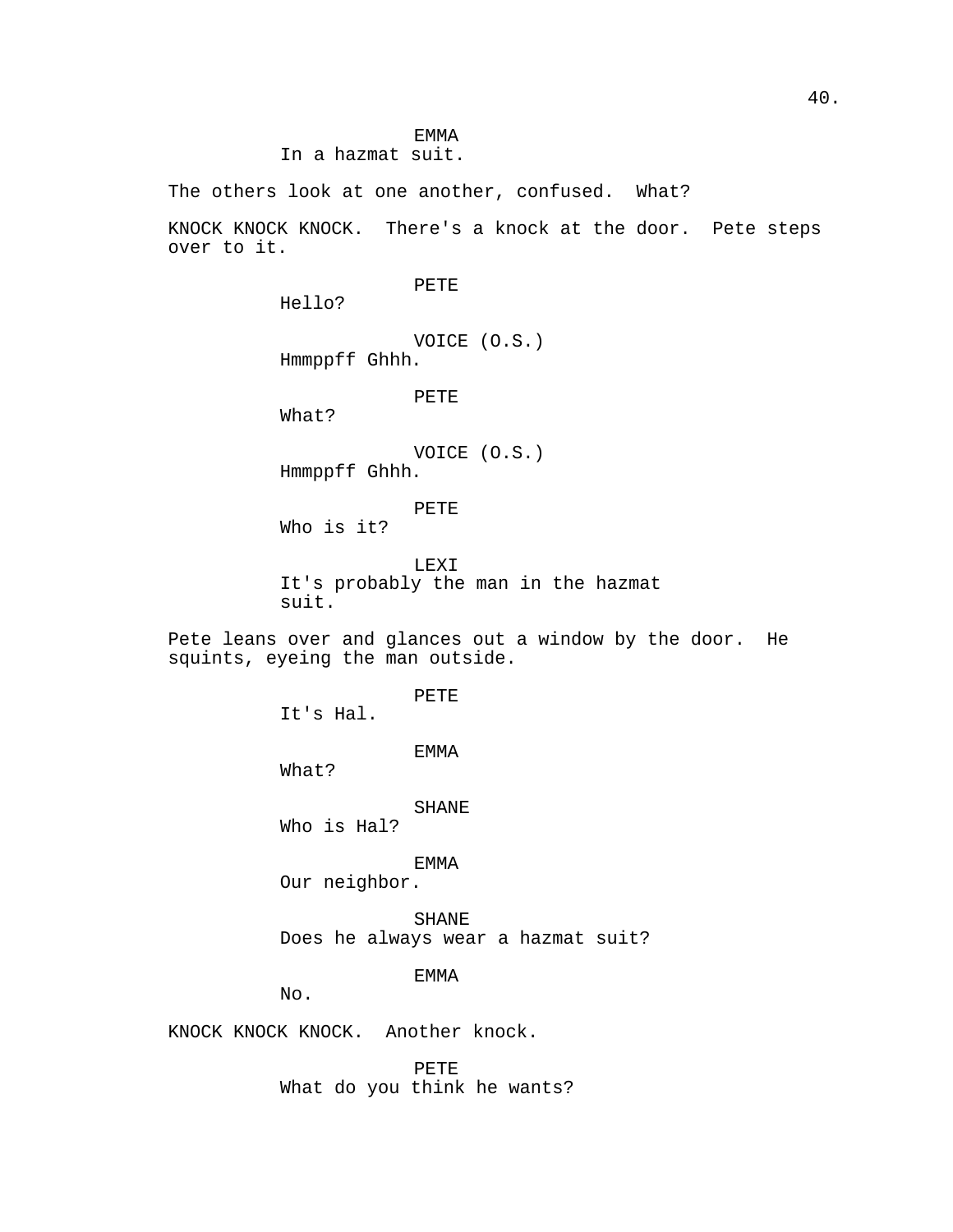GLENN Is there any reason to be afraid of Hal?

EMMA No he's a nice guy. Doesn't really mow his lawn that often though.

GLENN Well... then maybe if we open the door we can let Hal in and ask him what he wants.

Pete and Emma exchange a look. She nods. Pete opens the door and HAL, a tall gawky man in his thirties, stands there in the suit.

> HAL Hey, Pete. PETE Hey, Hal. HAL Can I come in?

# PETE

Sure.

Hal steps in. Pete closes the door behind him. Hal looks to Emma and nods.

# HAL

Hey, Emma.

### EMMA

Hey, Hal.

Hal soon notices all the other people in the room.

HAL

You guys having a party or something?

### EMMA

Brunch.

HAL

Oh. I see.

Hal suddenly seems disappointed.

HAL (CONT'D) Guess I missed the invite.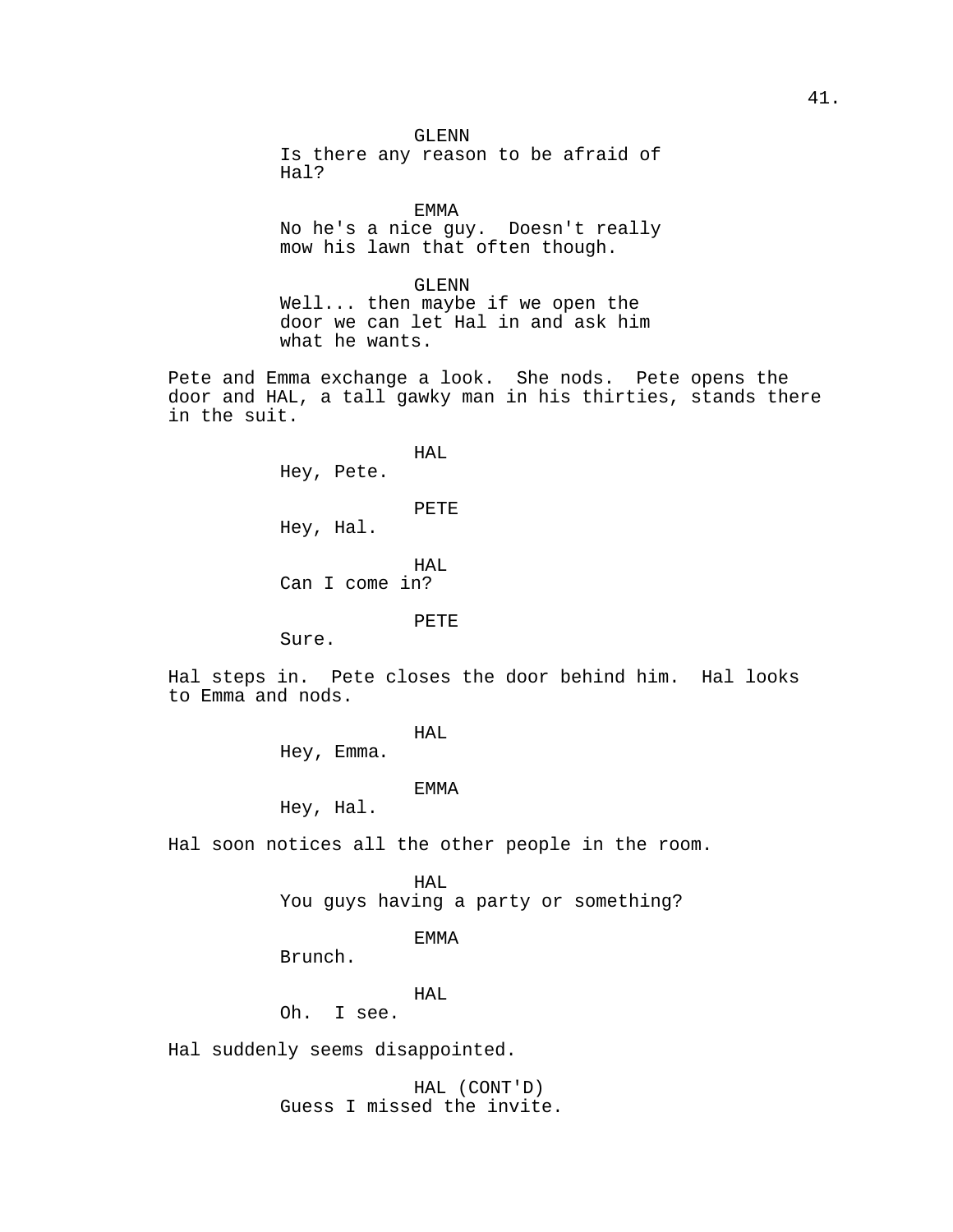EMMA

It was... a couples thing.

HAL Ah. I gotcha. I invite you guys to every barbecue and game night I have, but because Lisa and I broke up I get nothing in return.

EMMA We weren't intentionally trying to-

PETE Hal, why are you in a hazmat suit?

Hal gives him a look.

HAL Are you kidding?

PETE You really don't know you're in hazmat suit?

HAL

You mean...

Hal looks them over.

HAL (CONT'D) You guys haven't heard?

EMMA

Heard what?

HAL That someone set off a bunch of dirty bombs downtown.

Everyone stares at him.

A long stare. This moment seems to last forever. Finally...

BUCK

What's a dirty bomb?

HEDY

A radiological weapon that combines radioactive material with conventional explosives and I'm sorry is this some sort of joke?

HAL No. I was watching the UT game when the news broke in.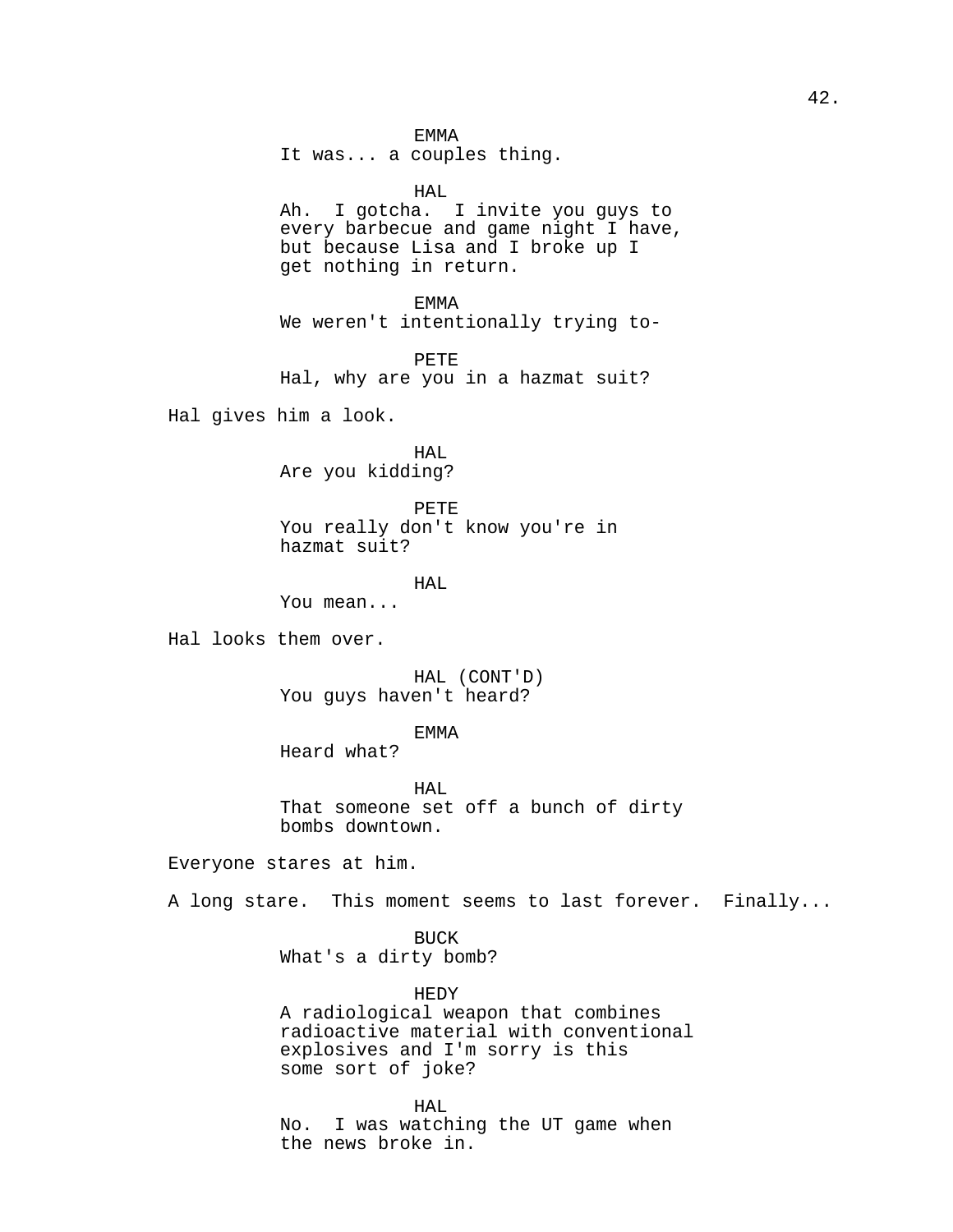# What was the score?

Tracy shoots Lexi a look.

LEXI (CONT'D) Oh come on, you don't believe this guy do you?

HAL

You guys didn't notice that the power went out? And the phones? And cell reception? What, you just thought you forgot to pay your bills?

Emma shoots Pete a look.

HEDY How many were there? What was the blast radius?

HAL They said four or five went off right downtown. Took out pretty much the entire financial district and most of Messonnier Park.

**TRACY** Oh I love that park. I hope the taffy guy is okay.

Hedy, eyes widened, sits down on the bottom step and stares off into space, her mind racing.

> HEDY (to herself) That's about twelve miles which means...

She trails off, mumbling to herself.

HAL.

Then the news announcer was like "this just in, it appears as if there have been additional attacks on Los Angeles, New York, Orlando and-" and then BAM the TV cut out. It was like when you hear a song on the radio it and cuts out right before the chorus.

Tracy shoots Glenn a look. Glenn could care less about that right now and doesn't even to think to look back at her.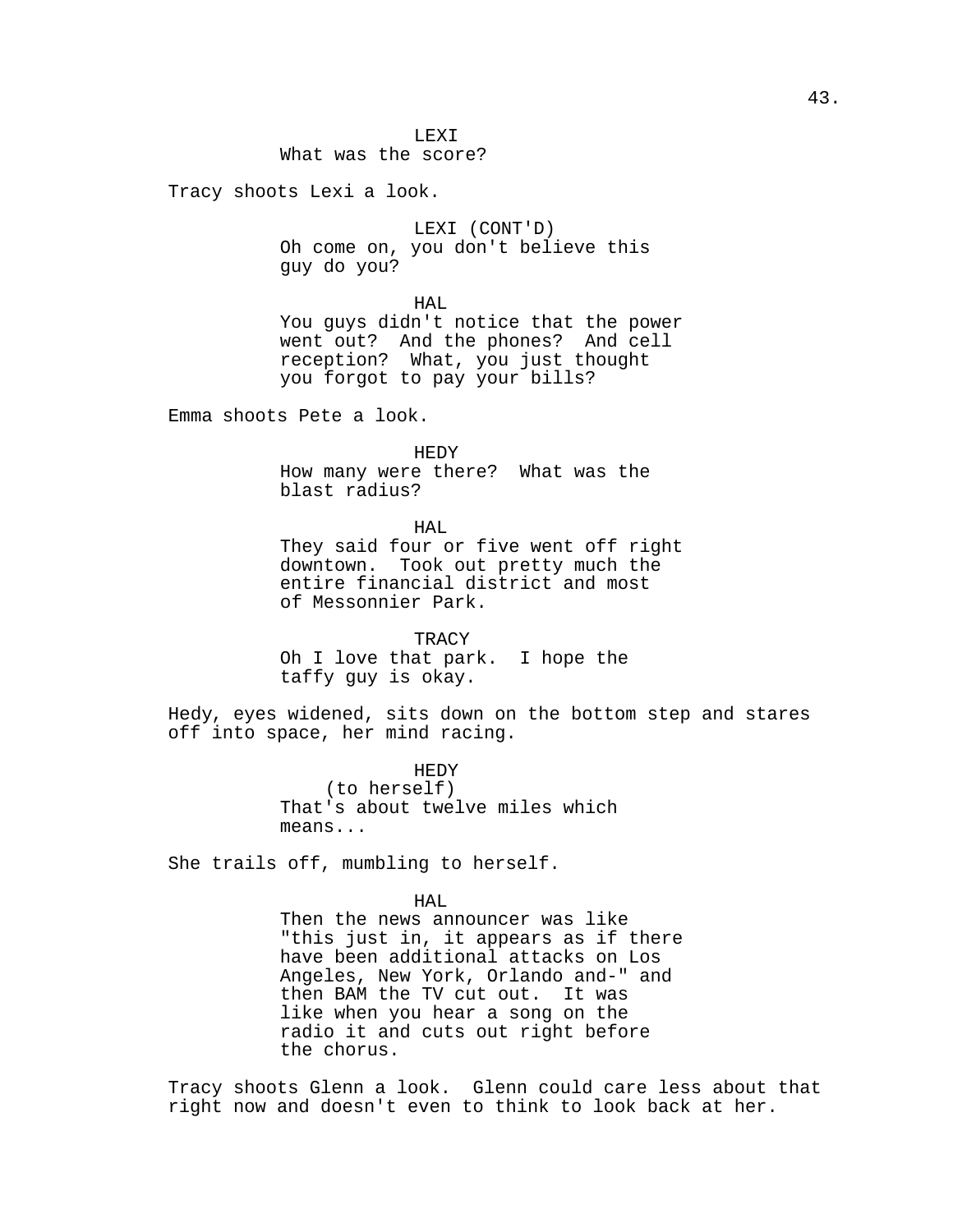LEXI

Orlando? Someone thinks Orlando is on par with New York and Los Angeles?

SHANE Do they know who did set them off?

Hal shrugs.

SHANE (CONT'D) Was there any report of ships?

HAL

Ships?

SHANE You know, were the attackers... of this earth?

Hal just gives him a look.

HAL

So anyway, the toxic cloud is probably spreading fast so I'd advise you tape up your doors and windows and throw on your hazmat suits.

LEXI Who the fuck has a hazmat suit?

HAL I have a hazmat suit.

LEXI Which also makes you the disaster expert?

HAL.

No, this does.

Hal pulls out a RED BOOK and holds it up. Glenn grabs it and eyes the title.

> GLENN (reads) It's a Disaster: And What are YOU going to do about it?

LEXI Hey, that's catchy.

HAL It was in my kit. You guys don't have one in yours?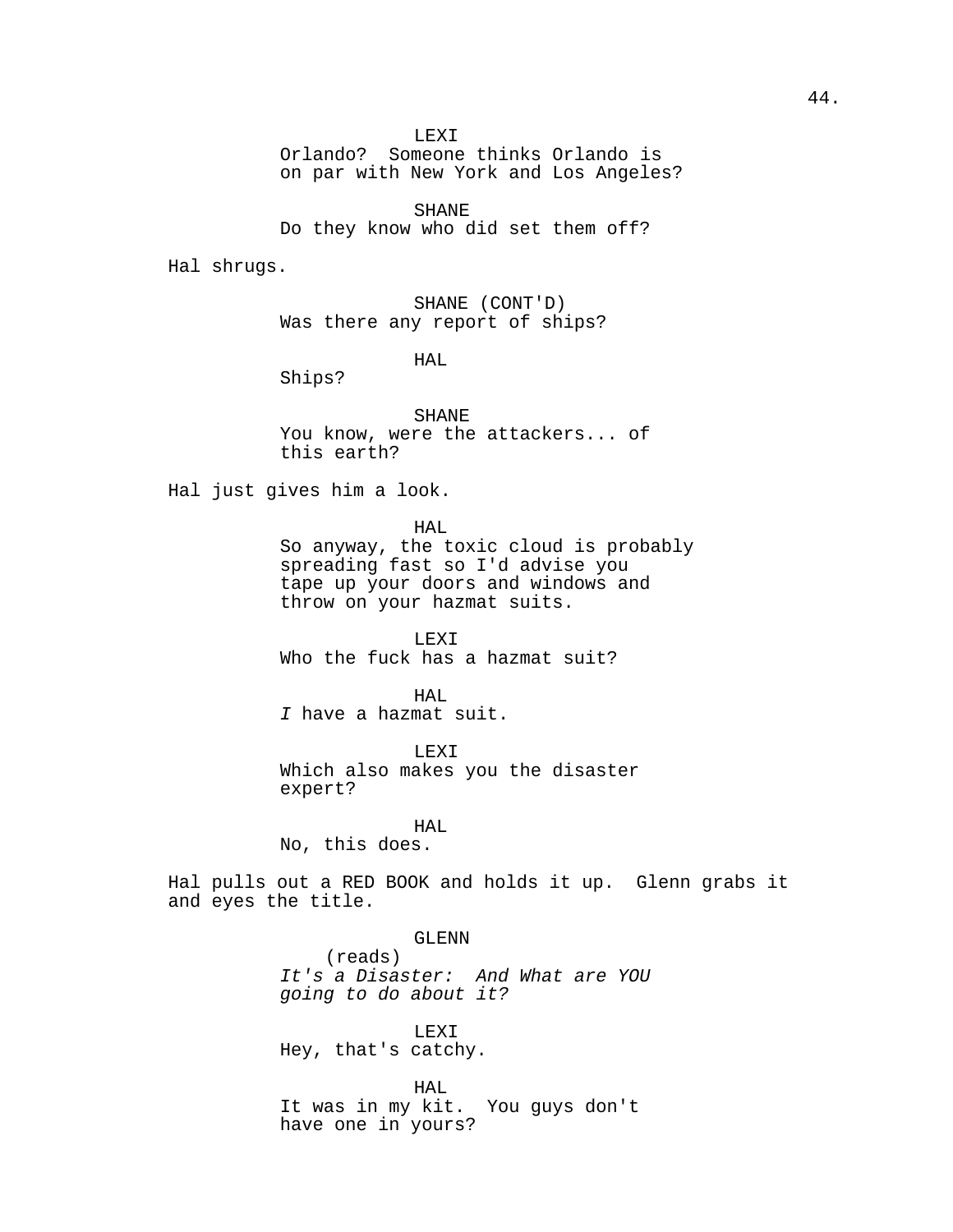PETE

What kit?

HAL Your disaster kit.

Pete just gives him a blank look.

PETE Did that come with the house?

HAL

No, you pick one up at Wal-Mart or wherever. To be prepared. For disasters. Do you even have an emergency road kit in your car, Pete?

Pete gives him another blank look.

HAL (CONT'D) You even have a jack in your car, Pete?

Glenn gestures to the book.

GLENN Do you happen to have an extra copy  $of-?$ 

HAL

No.

Hal grabs the book back.

EMMA

Hal, if we're supposed to stay inside then what are you doing here?

HAL

The batteries are dead on my emergency flashlight and I was going to see if you had any extras.

LEXI

Guess someone wasn't as prepared as he thought.

Hal shoots her a look. She takes a bite of a snap pea.

HAL D Batteries. You have any?

PETE

(thinks) No.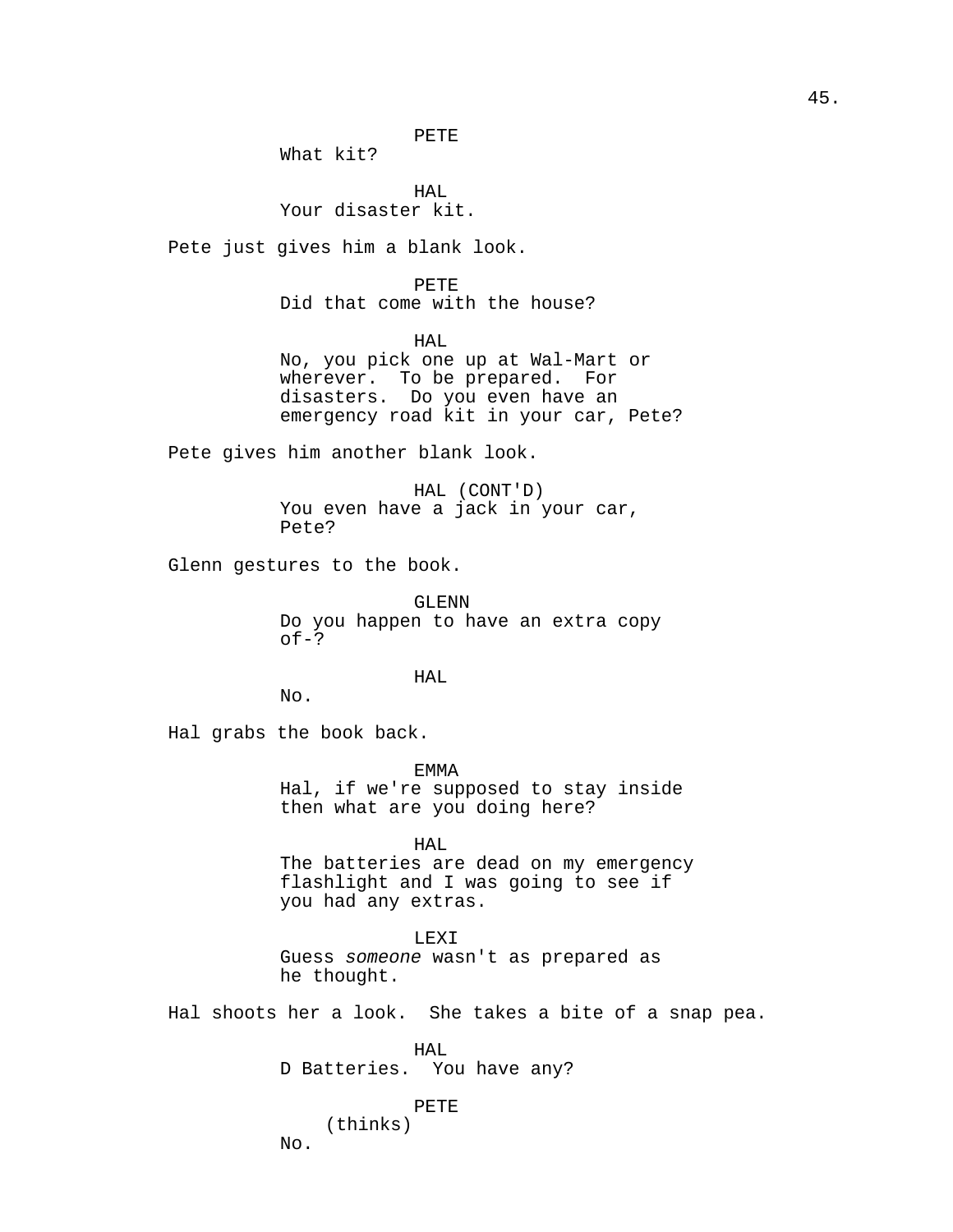HAL You want to check?

PETE Why would I have D batteries? What even takes D batteries any more?

LEXI Emergency flashlights.

HAL All right then. Well you guys enjoy the rest of your couples only brunch.

He turns to head out.

# SHANE

Wait!

Hal stops and looks at Shane, confused.

HAL

What?

SHANE You can't just leave us like this.

HAL

Why not?

Shane thinks. He has no good reason. Hal heads to the door, opens it up, and heads out.

The rest just stand there, not saying anything. Hedy continues to just stare into space, in utter shock. Finally.

> BUCK So that happened.

> > SHANE

Holy shit. It's finally gone down.

Shane sits down in a chair and puts his head in his hands. He's lost in thought.

Emma tosses her suitcase aside and it lands with a THUD.

EMMA Well I guess I'm not going anywhere.

She sits down as well. No one is really sure what to do.

PETE You heard what he said. We need to prepare the house.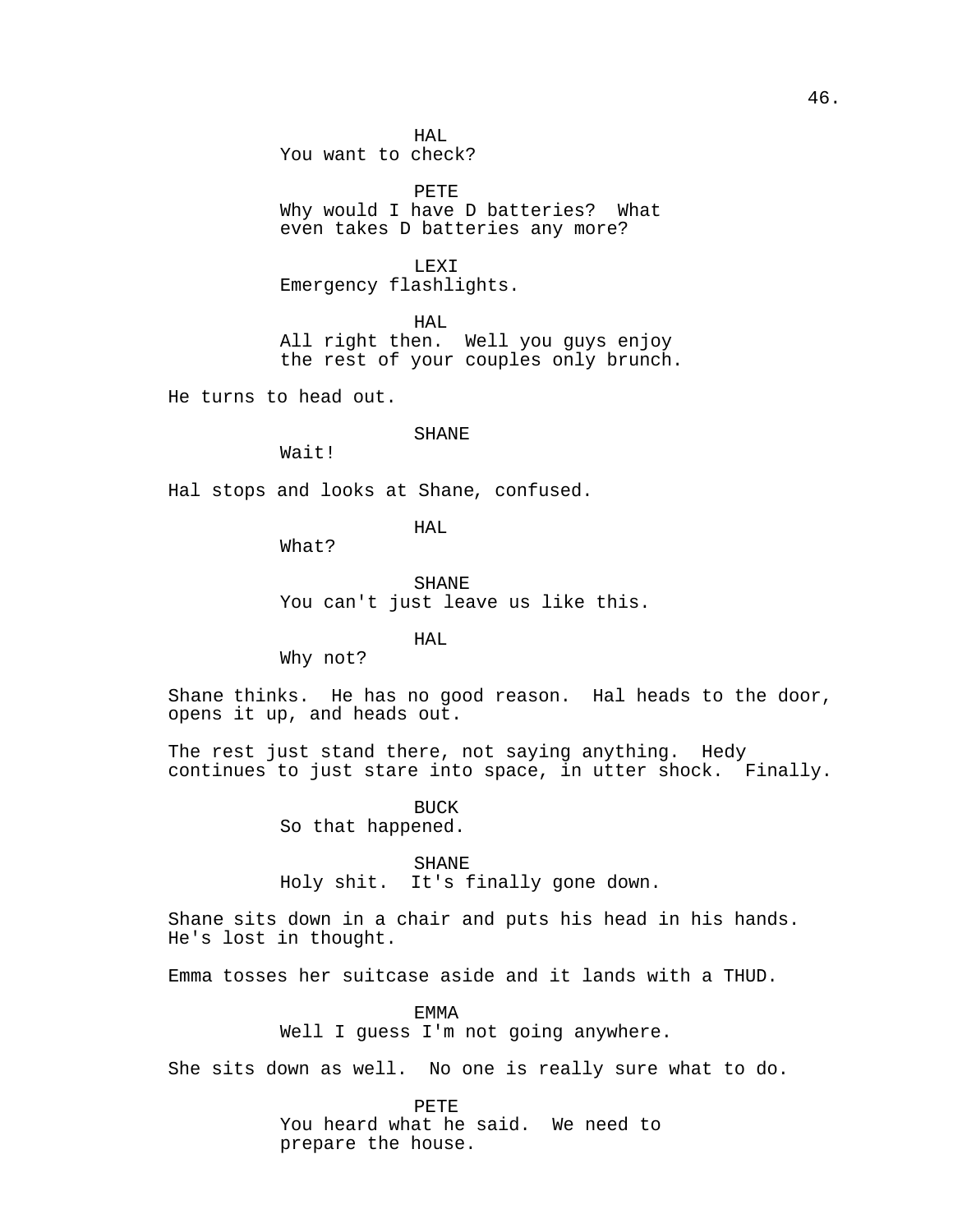### LEXI

Oh come on! You don't believe that guy, do you? He was probably just huffing some paint fumes in his basement and made the whole thing up to mess with us.

### SHANE

No, it makes sense. Invasion 101 cut off the lines of communication to keep the locals confused.

#### BUCK

Invasion 101 is a good band name.

### **TRACY**

I don't think aliens would use dirty bombs, Shane.

# SHANE

Invaders come in all forms, Tracy. I'm not naming names but it mostly like rhymes with Chinese.

# GLENN

Pete, do you guys have a radio? It must be all over the radio.

Pete and Emma exchange a look. They're at a loss.

#### PETE

What about the clock radio my mom gave us for Christmas a couple years ago?

EMMA I sold it at a garage sale.

PETE

What? Why?

# EMMA

Because we already have a clock by the bed. And it was ugly.

# PETE

(thinks) I don't remember having a garage sale.

EMMA It was when you were in Singapore for your convention.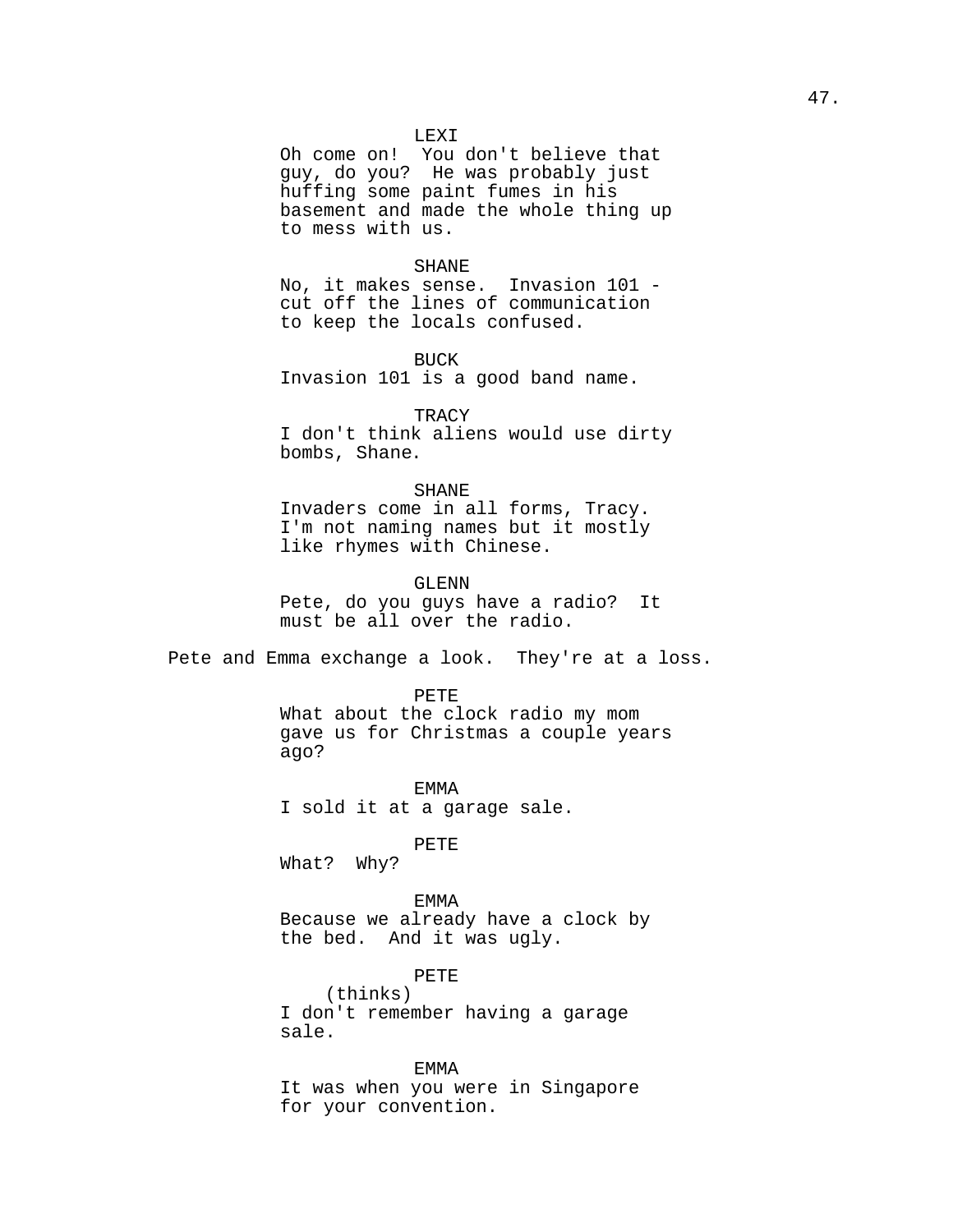PETE You had a garage sale when I was out of town? GLENN OKAY so you don't have a radio. You're sure? PETE I can look. LEXI Maybe it's with the D batteries? Shane heads over to Hedy, who is just staring off into space. SHANE Hedy? Hedy? She just stares. He reaches over and CHECKS HER NECK. He stands up and looks over the others. SHANE (CONT'D) First things first. Was anybody bitten? They all stare at him. PETE What? SHANE Bitten? Was anybody bitten? EMMA By what, Shane? SHANE Anything. Or anyone. BUCK Just by Lexi. Lexi and Buck laugh and exchange a look. SHANE We need to be honest - if anyone has been bitten they need to speak up now.

Shane eyes them all and then walks off down the hallway. Pete then looks to the rest of the room.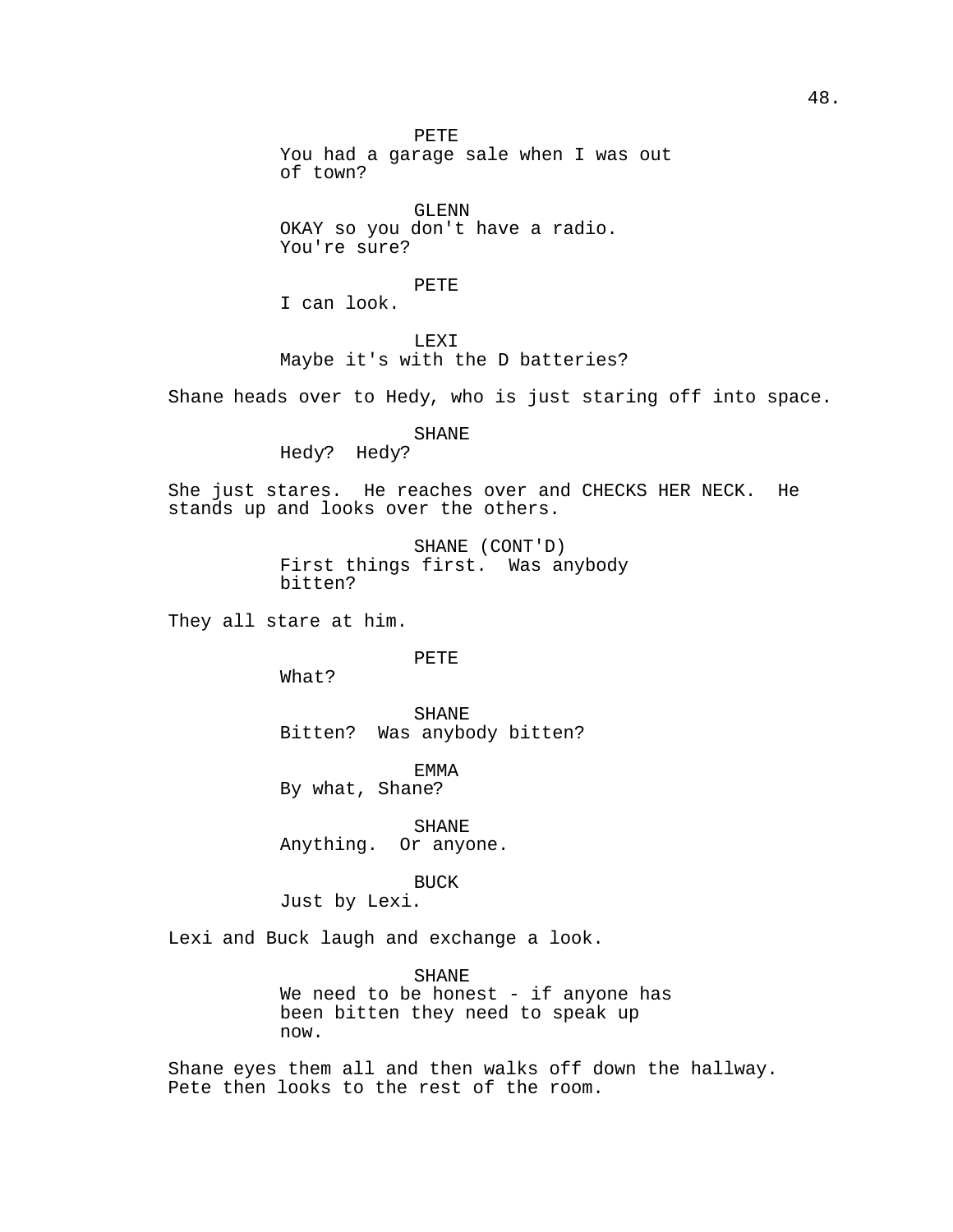PETE

How about some of us look for the radio and some of us start to gather supplies to seal up the house?

He notices Hedy, who is still just staring at the wall.

PETE (CONT'D) And if some of us want to just chill out then that's cool too.

Everyone looks around and seems to agree.

# **INT. BASEMENT -- DAY**

The large basement is filled with old boxes and other junk.

Emma goes through cabinets, searching. She's SLAMMING doors shut and tossing things aside.

Buck stands nearby and looks at some BOTTLES OF RAT POISON.

BUCK Damn they've got enough rat poison to kill Chuck-E-Cheese.

Emma dismissively tosses something aside with a THUD.

BUCK (CONT'D) We're gonna be fine, all right?

She shoots him a glare and goes back to what he's doing. Buck stops searching for a moment and eyes her.

> BUCK (CONT'D) Why didn't you tell me?

EMMA Tell you what?

BUCK About the divorce.

EMMA Is now really the time for this conversation?

BUCK No time like the present.

EMMA What you wanted a sneak preview?

BUCK How long have you known?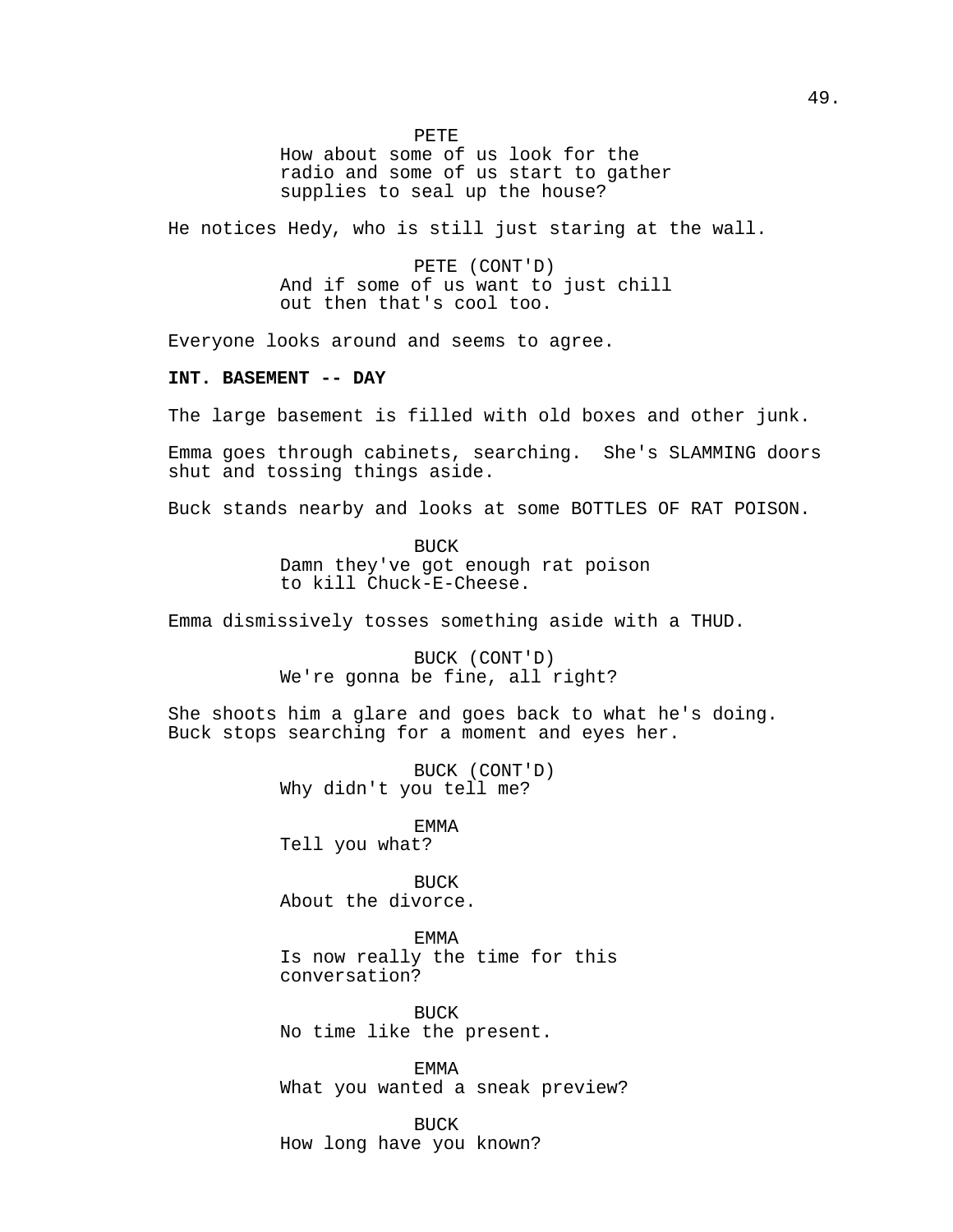```
I don't know. A couple months.
```
Buck thinks about this and has a realization.

BUCK

A couple months?

# EMMA

Yeah. You know getting divorced is complicated and takes a lot of research. You have to be legally separated and fill out forms and do a bunch of bureaucratic bullshit.

**BUCK** 

(thinks) So then... so then you knew it was over when we... you know?

EMMA

Of course, I would have never done it otherwise. You think I'm gonna cheat on my husband just cause I've had too many mojitos?

BUCK

Oh.

Buck looks off, lost in thought. Something occurs to Emma.

EMMA Holy shit, are you disappointed?

BUCK

What? NO.

EMMA You're disappointed.

BUCK

A little.

### EMMA

Do you get less philandering points or something if the woman is happily married?

BUCK It's... it's just less of a challenge, I guess.

EMMA You're unbelievable.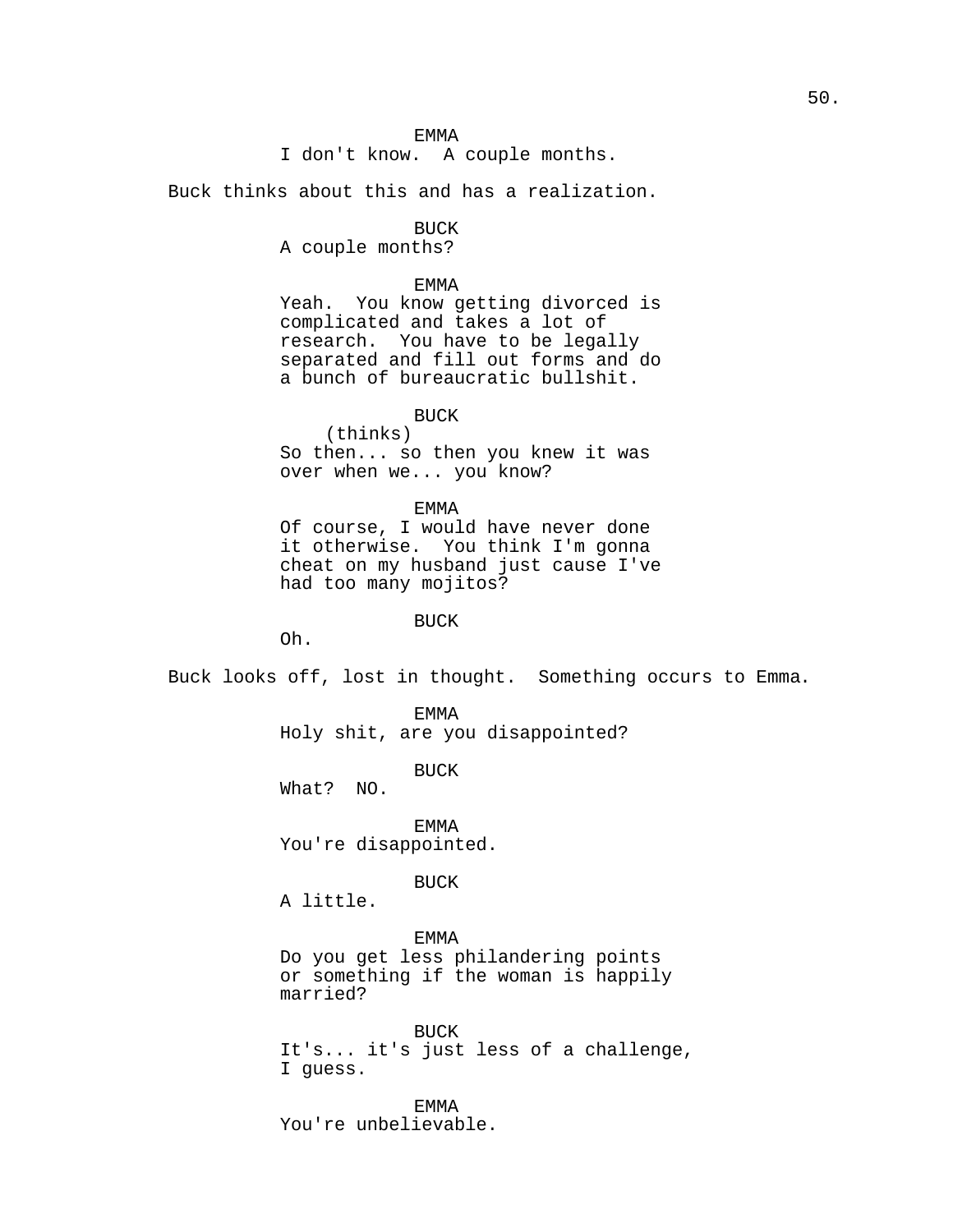BUCK

 $I -$ 

EMMA Shut up, okay. Just shut up and search.

She goes back to searching through boxes. He does as well. She stops.

> EMMA (CONT'D) I don't even know what I'm looking for.

> > BUCK

Duck tape.

# EMMA

Duct tape.

BUCK That's what I said.

EMMA Oh yeah say it again.

# BUCK

Duck tape.

EMMA DUCT. DUCT tape with a "t." It's for sealing DUCTS.

He just stares at her. This has blown his mind.

BUCK You just blew my mind.

# **INT. FOYER -- DAY**

Hedy continues to just stare off into space. Tracy stands over her and eyes her.

### TRACY

Hedy?

No response.

TRACY (CONT'D) Hedy, you okay?

No response.

Tracy thinks and walks off.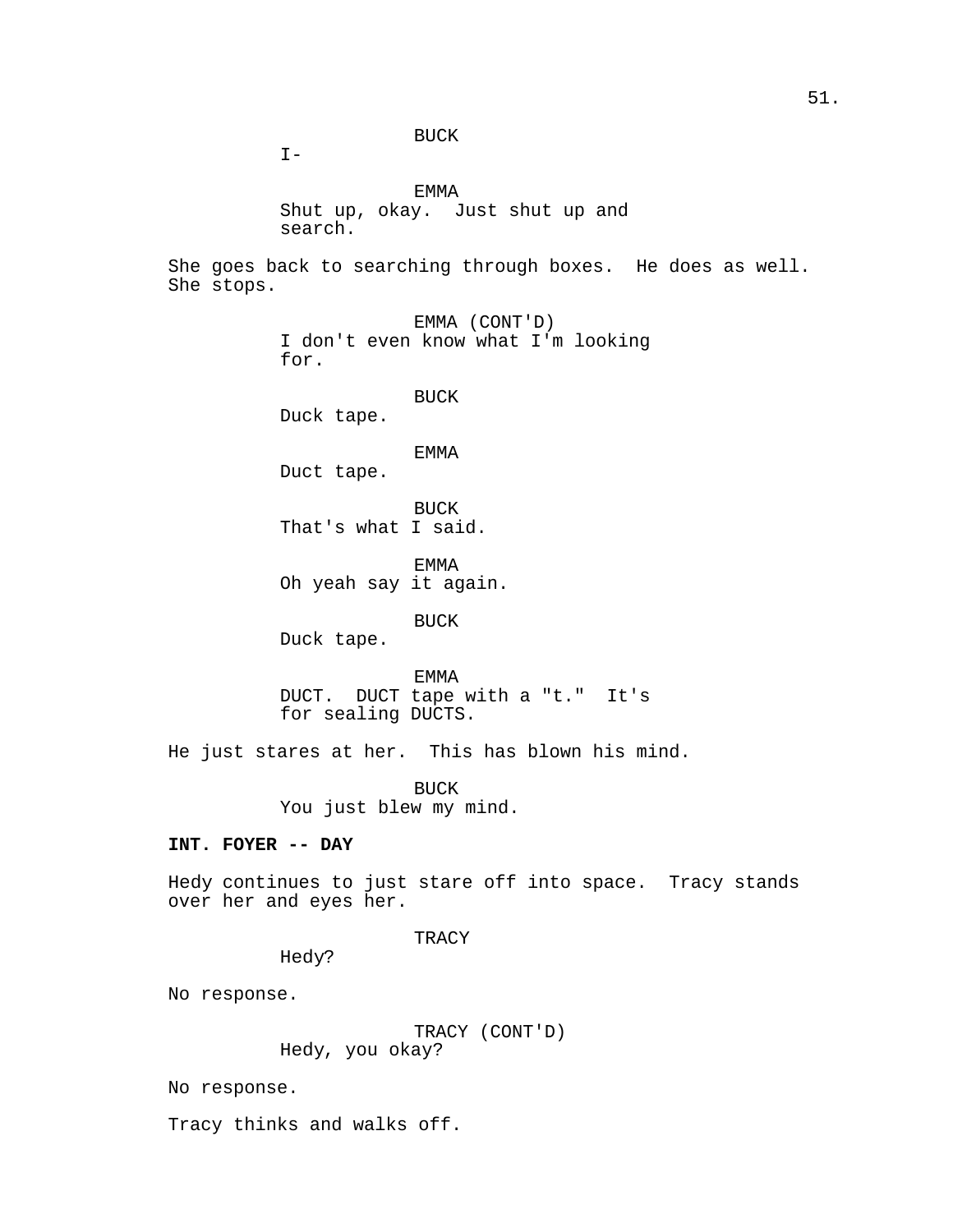### **INT. KITCHEN -- DAY**

Shane searches through the pantry and finds all the CANNED GOODS. He takes them and puts them into a bag.

Tracy suddenly steps into the doorway.

**TRACY** Shane, I think you should probably go help Hedy.

SHANE

With what?

**TRACY** She's in shock.

SHANE We're all in shock, Tracy.

**TRACY** 

No, like real shock. Shock shock. Not just over-dramatic "oh my god my son just told me he's gay and I'm in shock" shock.

SHANE Okay, I'll be there in a minute.

He heads over to her and grabs her, pulling her into the corner. He whispers.

> SHANE (CONT'D) Look, we need to talk.

> > **TRACY**

What? Why?

SHANE You're a doctor, so I can trust you.

**TRACY** 

Okay.

SHANE Do you think anyone is infected?

TRACY Infected with what?

SHANE With whatever is out there?

TRACY We don't know what's out there.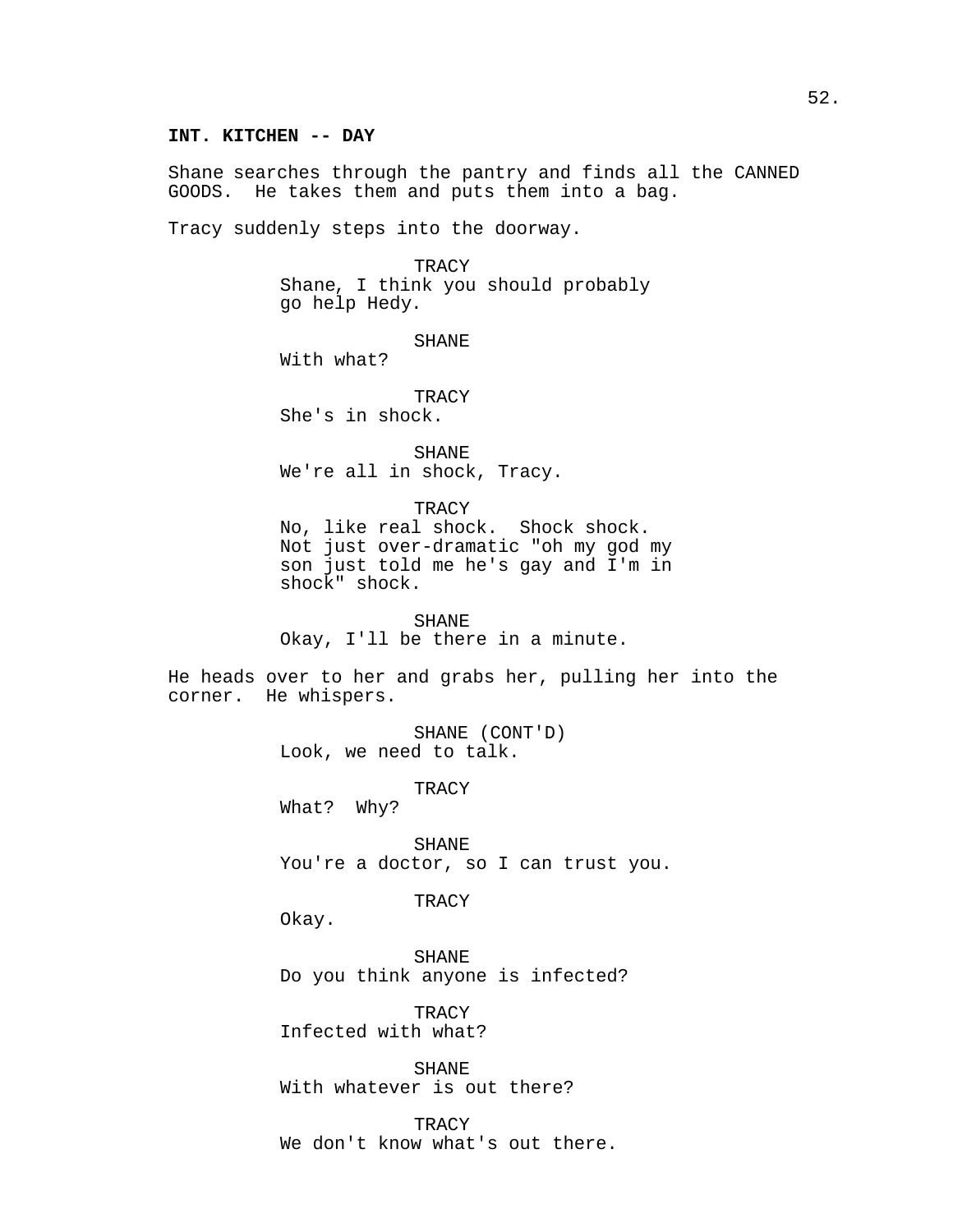### SHANE

You keep your eyes open, okay. If you think someone is acting weird you let me know.

TRACY Weirder than you're acting right now?

SHANE We might have to make some tough decisions.

**TRACY** Okay... Uh... I'm gonna go tend to Hedy then.

### SHANE

Good thinking.

Shane heads back to the pantry and keeps collecting canned goods. Tracy leaves.

# **INT. FOYER - DAY**

Tracy heads in and sits next to Hedy. Hedy just stares off into space.

> **TRACY** Hedy, you're in shock. We see it all the time at the hospital. Circulatory shock is the real name. It's the inadequate perfusion of tissues which is insufficient to meet cellular metabolic needs.

Hedy says nothing. Tracy rubs her back.

# TRACY (CONT'D)

You see as the blood carries oxygen and nutrients around the body, reduced flow hinders the delivery of these components to the tissues, and can stop the tissues from functioning properly.

Hedy says nothing. Tracy continues rubbing.

TRACY (CONT'D) The process of blood entering the tissues is called perfusion, so when perfusion is not occurring properly this is called a hypoperfusional-

Hedy suddenly HUGS Tracy. A long, deep hug.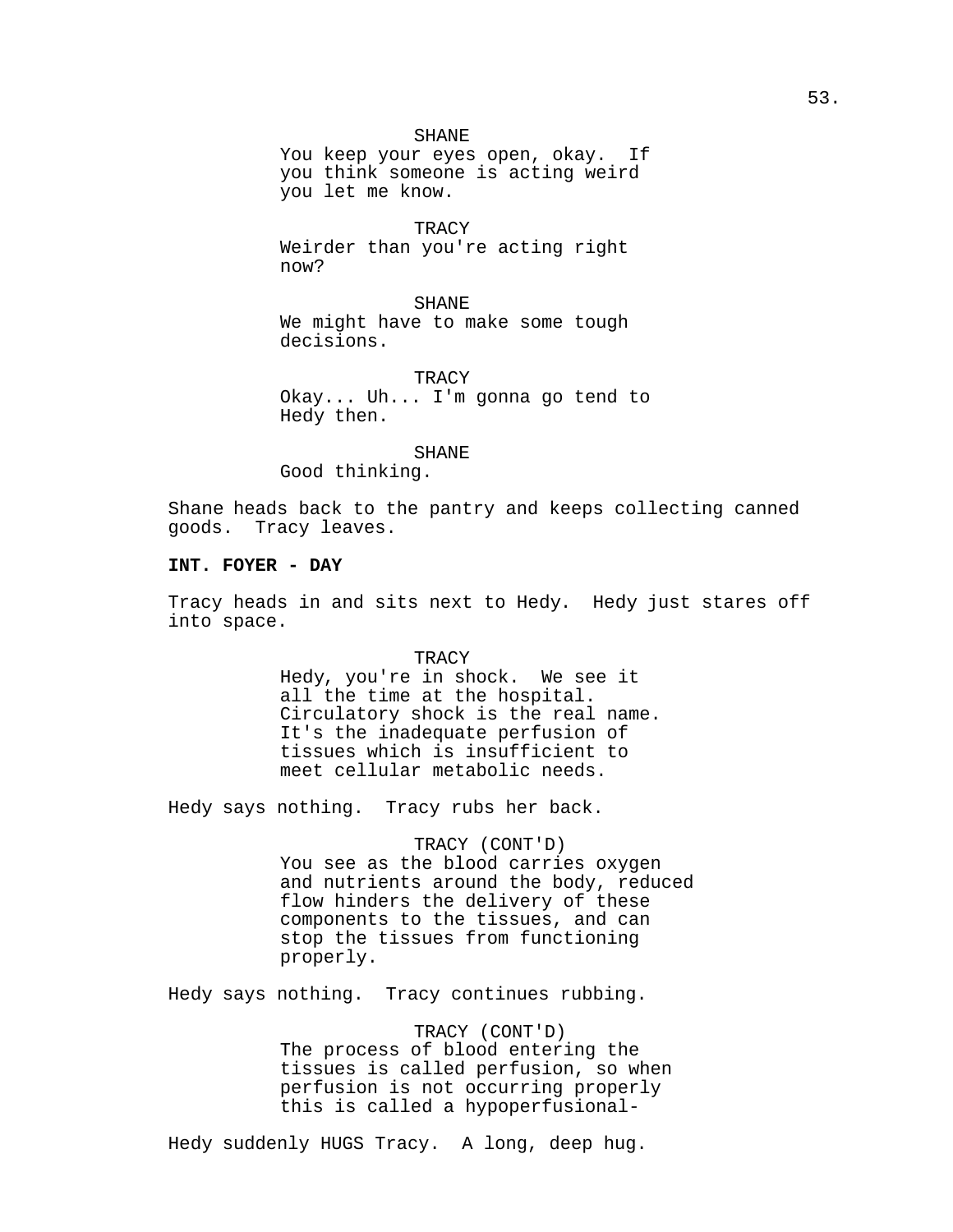TRACY (CONT'D) There you go, girl. There you go. It's okay.

The hug goes on forever.

TRACY (CONT'D) As long as you need.

The hug continues.

Tracy begins to seem uncomfortable.

TRACY (CONT'D) You're kind of pinching my bra a little.

Tracy has to maneuver herself within Hedy's hug. She finally gets comfortable.

> TRACY (CONT'D) There we go. As long as you need.

The hug continues.

### **INT. GARAGE -- DAY**

A nice SUV sits in the small garage. A couple of bikes and climbing equipment are stacked near a washer/dryer combo.

Glenn determinedly looks through some boxes. Lexi spots something.

> LEXI Oh check it out.

She lifts up a PINK BOWLING BALL.

LEXI (CONT'D) Sweet, huh?

GLENN

Yeah, uh... I don't think that's really going to help us in our current situation, so maybe we could focus on finding the radio.

LEXI Oh yeah - what if a bunch of marauders come and we need to whack them with something?

She pretends to hit a marauder with the bowling ball. Glenn just eyes her.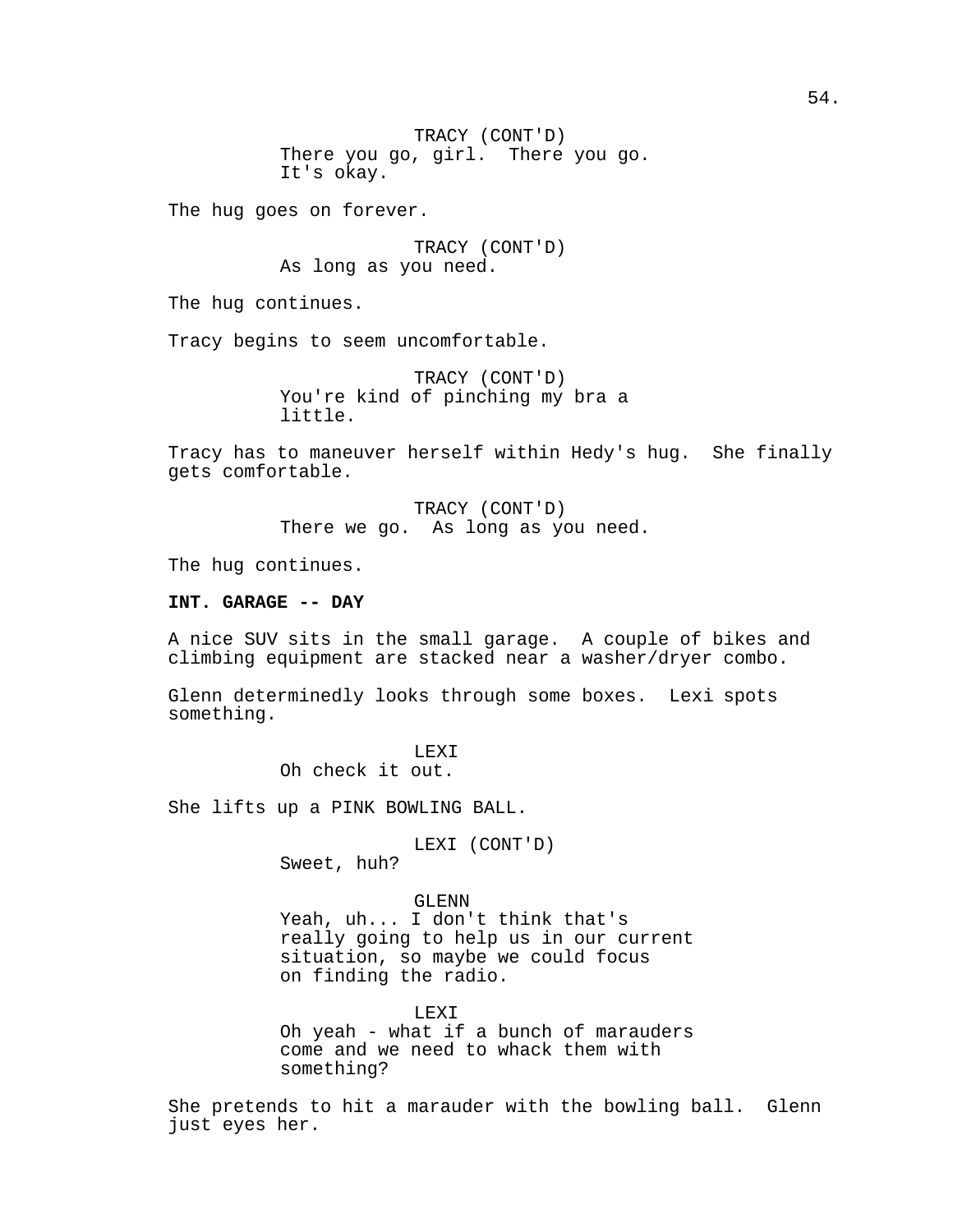GLENN Um... is your apathetic attitude to this situation some sort of stresscoping mechanism?

LEXI Dude, if there is one thing I ain't it's stressed.

She tosses the bowling ball down back into the box, audibly breaking something.

> LEXI (CONT'D) None of this shit is real.

# GLENN

Sorry?

# LEXI

How many times have you seen on the news that people thought some sort of weather balloon was a UFO or a bear was Bigfoot. Just because the media reports something doesn't make it true. (beat) And don't get me started on global warming.

He just stares at her.

LEXI (CONT'D) That was a joke.

GLENN

Look... I uh... I agree that maybe you're right and this might all just be some sort of panic, but I would love to just find a radio and find out for sure.

LEXI

Whatever floats your boat, man.

Glenn goes back to the boxes and keeps searching. He's coming up empty.

> LEXI (CONT'D) Jesus I can't even remember the last time I bought a radio. (beat) Except for my car.

Glenn looks up, having had a massive realization. He gives her a look.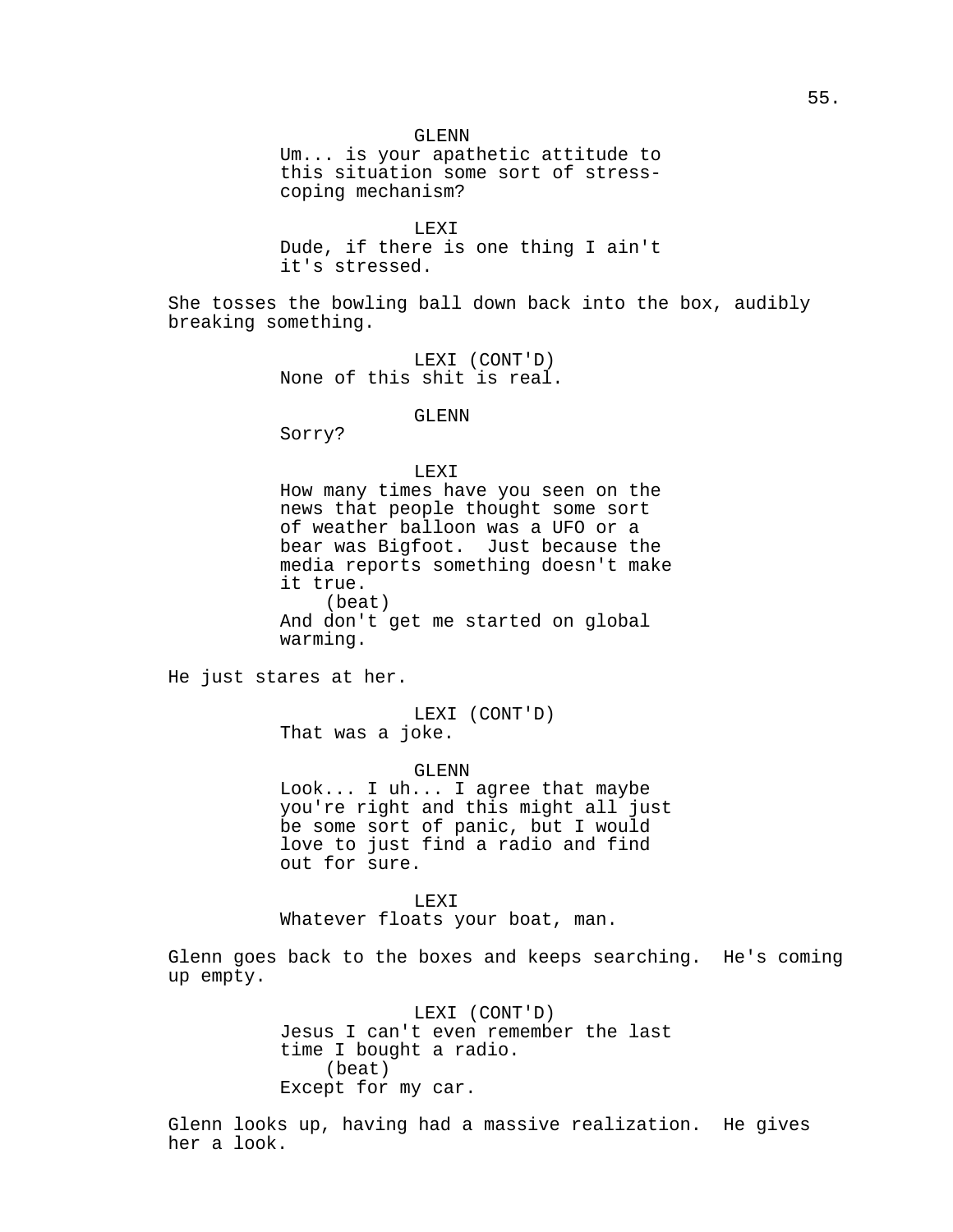He then looks at the car behind them.

GLENN

The car.

LEXI What? You want to make out in the back seat?

Glenn storms out of the room. She's confused.

LEXI (CONT'D)

Guess not.

# **INT. BEDROOM -- DAY**

Pete goes through the closet, searching. He finds a SHOE BOX that he seems a little confused by.

He opens it up to see it's PHOTO STRIPS, the kind from photo booths. There must be dozens and dozens of them - all of he and Emma.

He picks one up and eyes it. They look so happy in the picture. He smiles.

Glenn suddenly heads in.

### GLENN

Car keys.

PETE

Huh?

GLENN Where are your car keys?

PETE Where are you going?

GLENN Nowhere. I just want your keys.

Pete gestures to a dresser. There's a bowl of keys on top.

PETE The one with the flamingo keychain.

Glenn eyes the keys and sorts through the keys.

GLENN There are two with flamingo keychains.

PETE

Oh, right. The bluish one.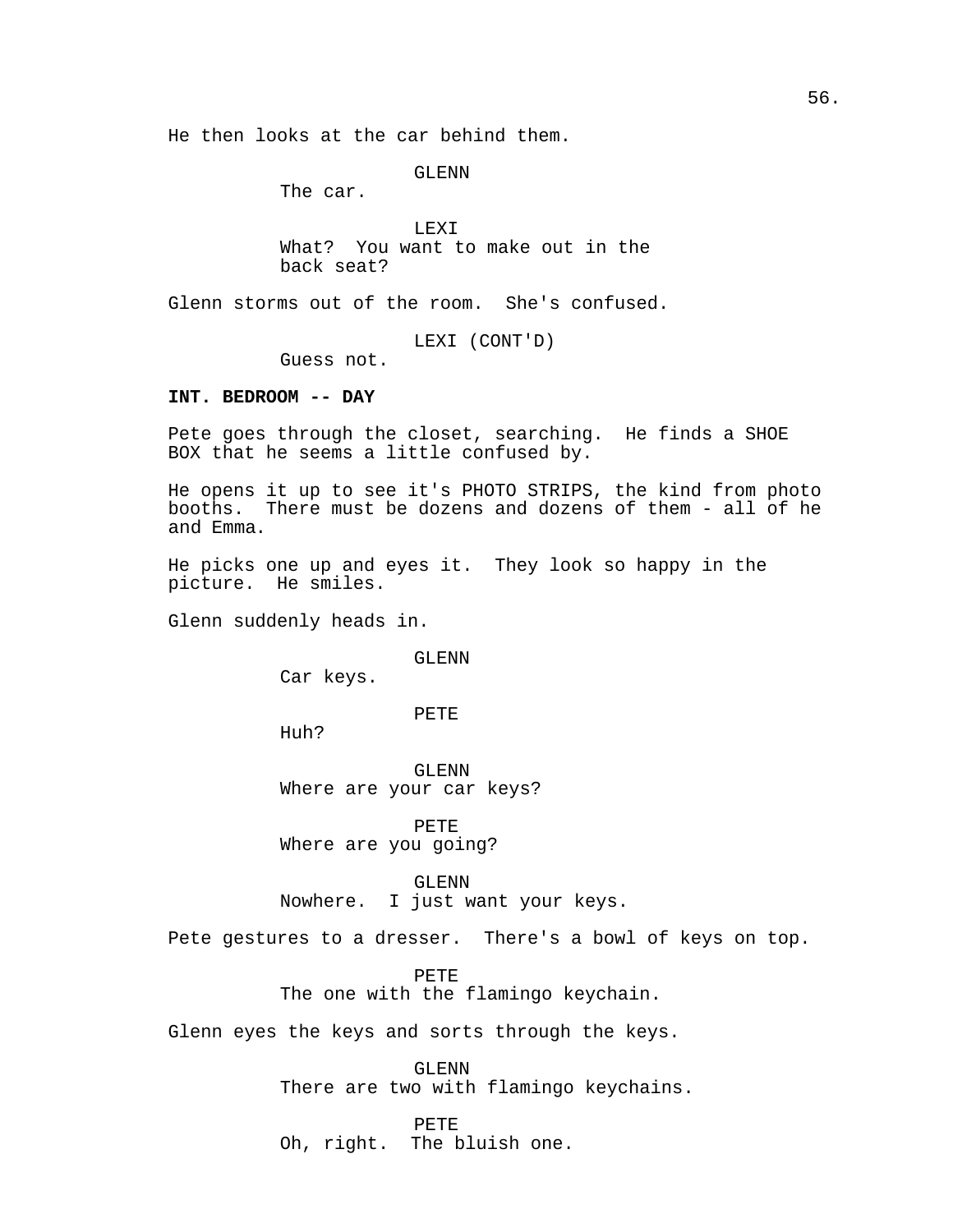Glenn takes the keys. Pete holds up the photos.

PETE (CONT'D) Emma and I used to have this thing where whenever we saw one of those photo booths we'd-

Glenn just walks out without saying anything, focused. Pete watches him go, confused.

Suddenly Shane appears in the doorway.

SHANE

Hey.

# PETE

Hey.

Shane steps in and closes the door. Pete is confused.

PETE (CONT'D)

What's up?

SHANE I saw you talking to Glenn.

PETE

Yeah.

SHANE What do we know about him?

PETE He's a teacher. He likes Scotch.

SHANE Can he be trusted?

PETE With my keys?

SHANE If the shit goes down?

# PETE

The shit?

Shane takes a step closer and lowers his voice a bit.

#### SHANE

Things are going to degrade quickly, Pete. The rules of society are going to break down and the only rules will be that there are no rules. (MORE)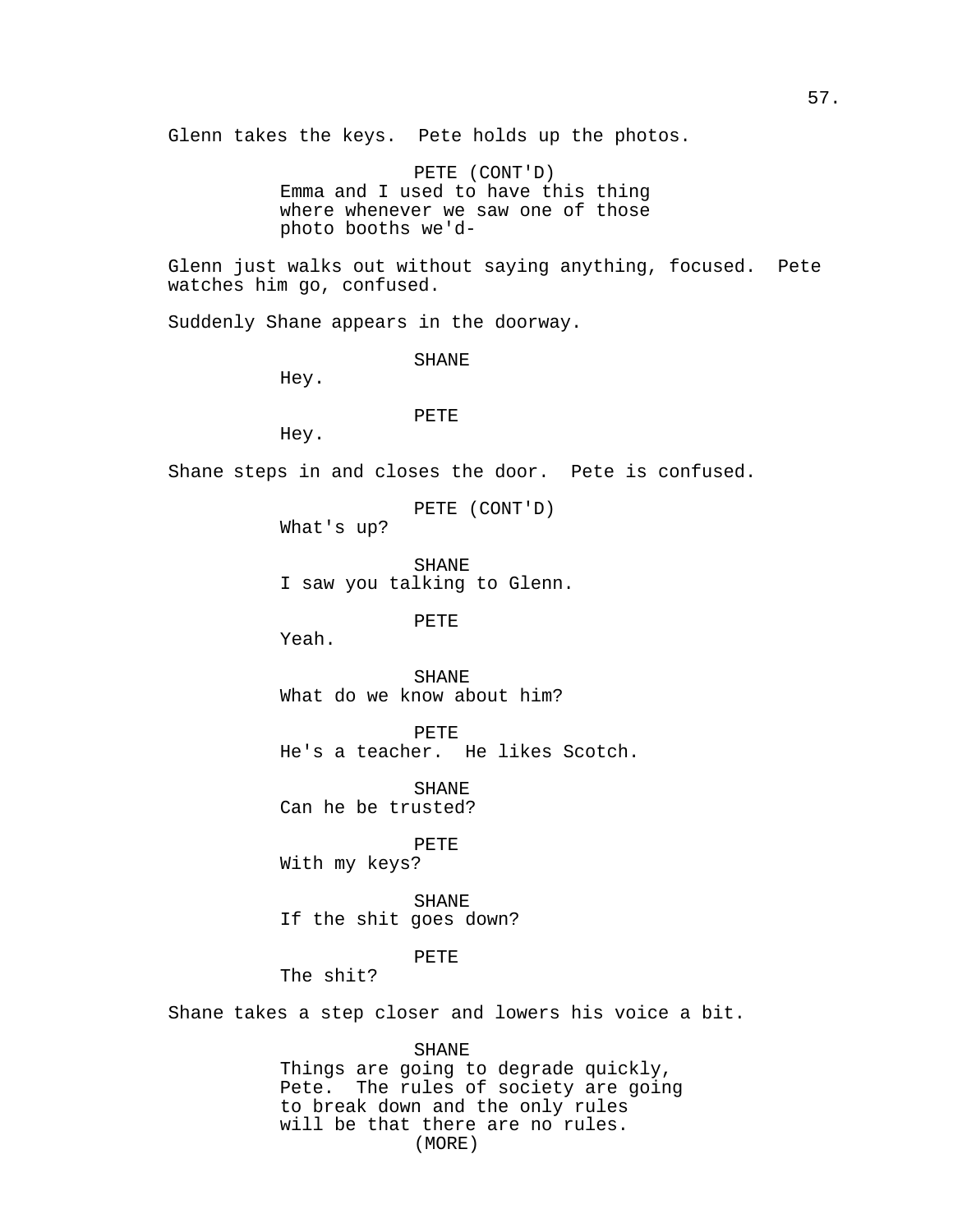SHANE (CONT'D) Your life will be in the hands of only those you can count on.

PETE Okay. I mean I can ask him.

SHANE Do you have any weapons?

PETE

Weapons?

SHANE Guns? Knives? Anything at all?

PETE

Um...

Pete thinks for a moment. He opens a drawer and searches through. He pulls out some THROWING STARS.

> PETE (CONT'D) I have these throwing stars that my uncle brought me from China.

Shane grabs them and eyes them. He slips them into his pocket and gives Pete a nod.

> SHANE Let's keep this between us.

> > PETE

Okay.

Shane opens the door and heads out. Pete is confused.

# **INT. GARAGE -- DAY**

Lexi has set up a BOWLING alley in the garage with some trophies and other junk as pins. She holds the ball and eyes it all.

Glenn heads back in.

LEXI

Check it out!

She bowls, just missing Glenn and knocking over all the pins.

LEXI (CONT'D)

Strike!

He shoots her a look and then goes to the SUV. He opens it up and gets in.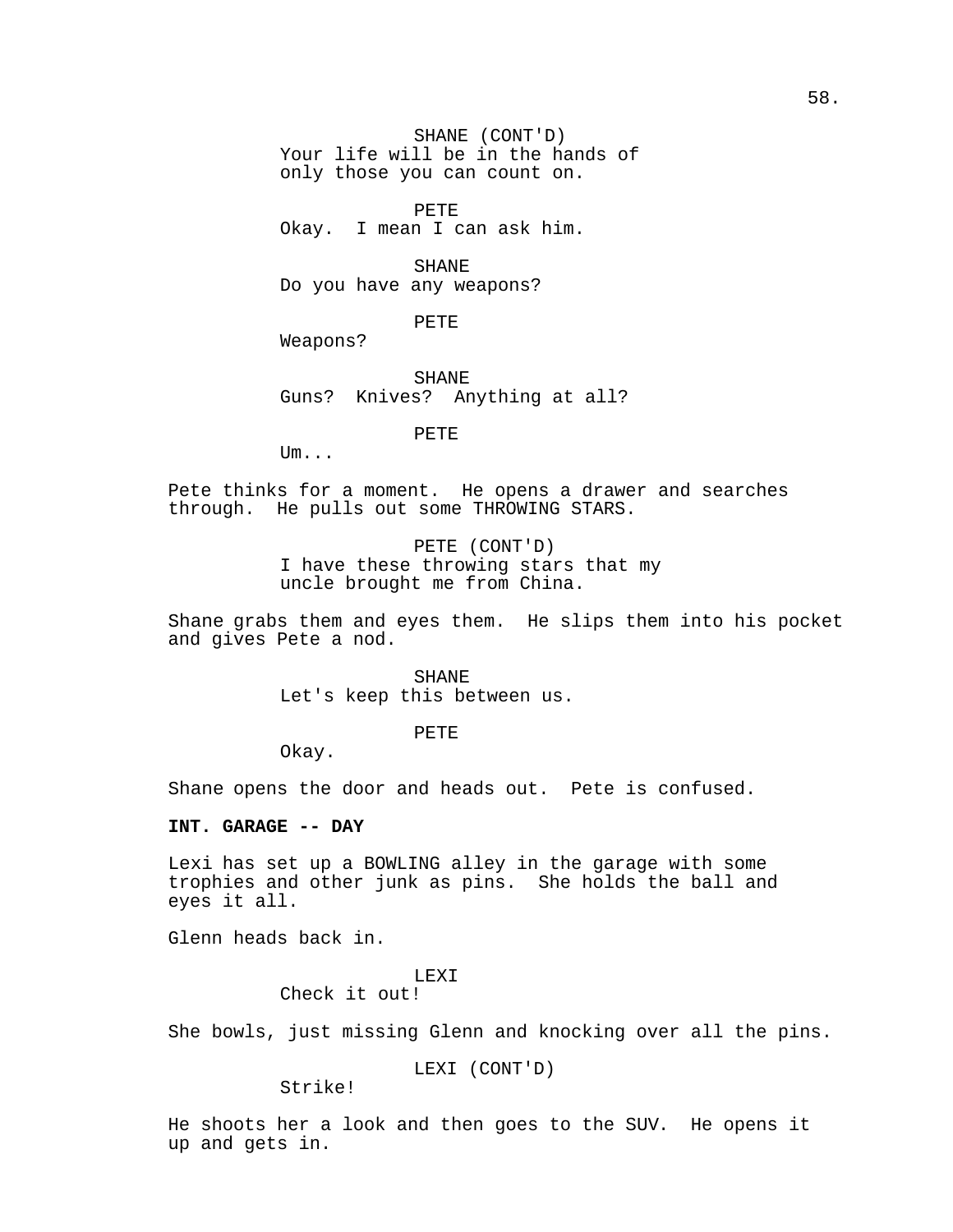LEXI (CONT'D) We going somewhere?

Lexi heads over and gets in the passenger seat. She puts her seatbelt on.

> LEXI (CONT'D) You know I lost my virginity in a Saab.

GLENN This isn't a Saab.

LEXI Just making conversation. Where'd you lose your virginity, Glenn?

Glenn turns the key and starts the SUV. The radio springs to life.

A LOUD RAP SONG plays, deafening both of them. Glenn turns it down.

> LEXI (CONT'D) Shit that's a JAM.

GLENN How do you change it to the radio?

He inspects the radio until he finds what he needs.

GLENN (CONT'D)

Ah.

He presses a button and the radio goes silent. The display suddenly reads "Subscription Required."

> GLENN (CONT'D) Subscription required. What?

LEXI Must be satellite.

GLENN

Satellite?

LEXI Satellite Radio. Like 200 commercialfree channels for like 15 bucks a month. There's this new agey one I like for yoga called "The Shakra."

Glenn sighs and opens up the car door.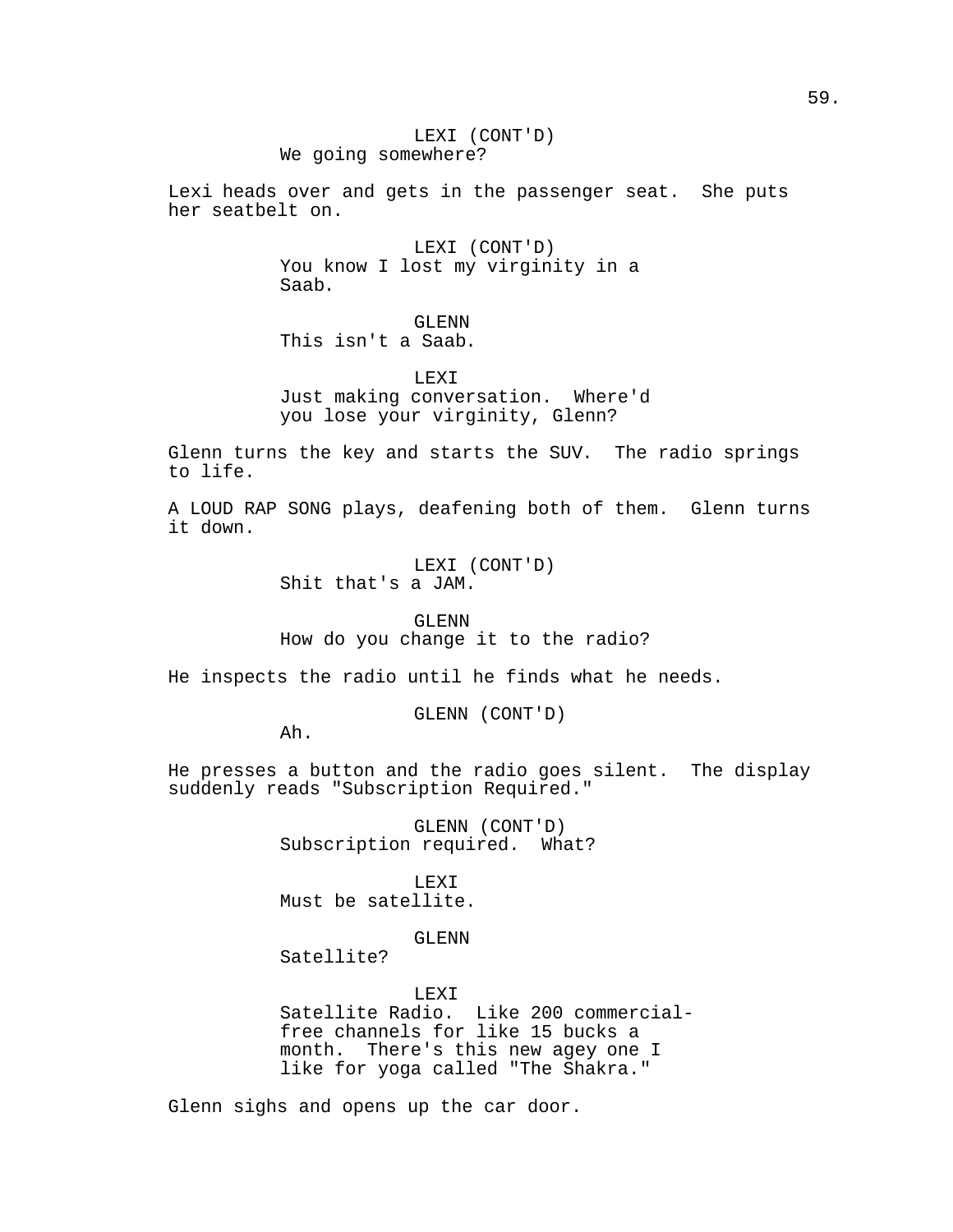### **INT. BEDROOM -- DAY**

Pete now sits on the bed and has the pictures spread out. He seems to be rearranging them in some order.

He looks at the picture and sees one in particular of he and Emma in Halloween costumes. He's dressed like a vampire and she's dressed like a witch.

> EMMA (O.S.) That's where those are.

Pete looks up to see Emma in the doorway with some supplies under her arm.

> PETE Yeah. Found them in a shoe box in the closet.

Emma comes over and grabs one of the strips. It shows both of them wearing sunglasses. She can't help but let out a little smile.

Emma and Pete continue to look over photos. She eyes all the ones in the box.

> EMMA You gonna cut each strip in half? Two photos each?

He thinks for a moment and then gathers them all up.

PETE No. You can have them.

He puts the pictures back in the box. She gives him a look.

Glenn heads back in.

GLENN You don't have a satellite radio subscription in your car?

PETE Ah, no. I let it lapse.

EMMA

You did?

PETE Yeah. I found I was really only listening to my iPod. Been so into podcasting.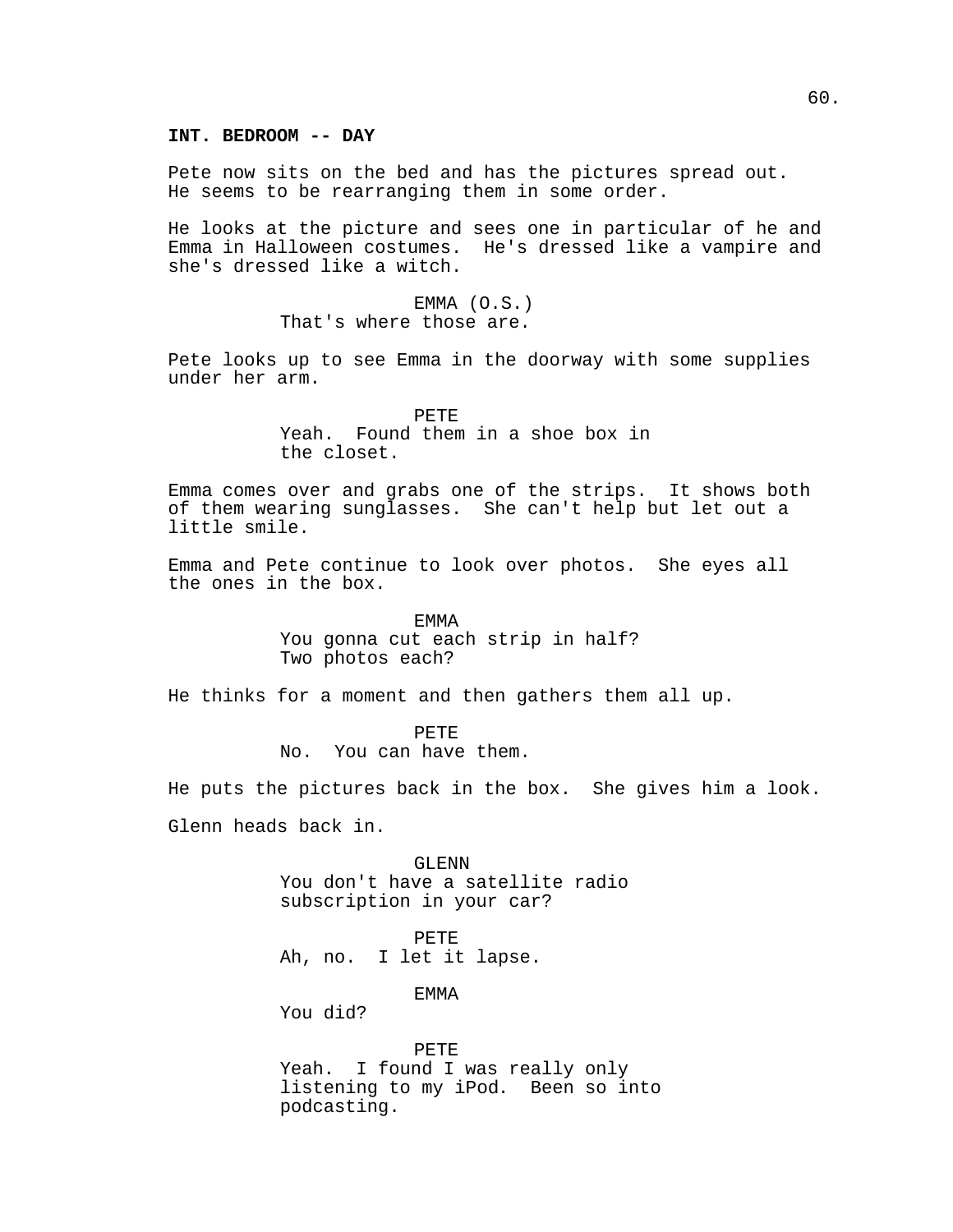EMMA Really? I thought you only listened to music.

PETE No I've really gotten into This American Life and Radiolab.

Emma gives him a look, surprised by this.

PETE (CONT'D) And there's this one about museums-

GLENN SO the stereo is only satellite?

PETE Yeah. Paid extra just for that.

EMMA You paid extra for less features?

Pete stares at her a moment, lost in thought.

PETE I think that guy at Stereo Town swindled me.

EMMA I told you not to go to Stereo Town.

PETE

It was close.

Glenn just sighs.

**OMITTED**

# **INT. LIVING ROOM - DAY**

Buck stacks some supplies and tools on the coffee table. Tape, box cutters, rope, etc. He notices Shane, still stressed, still looking out the window. He holds up a PLASTIC TARP and thinks for a moment.

> BUCK Hey we should go camping soon. We haven't all gone camping in years.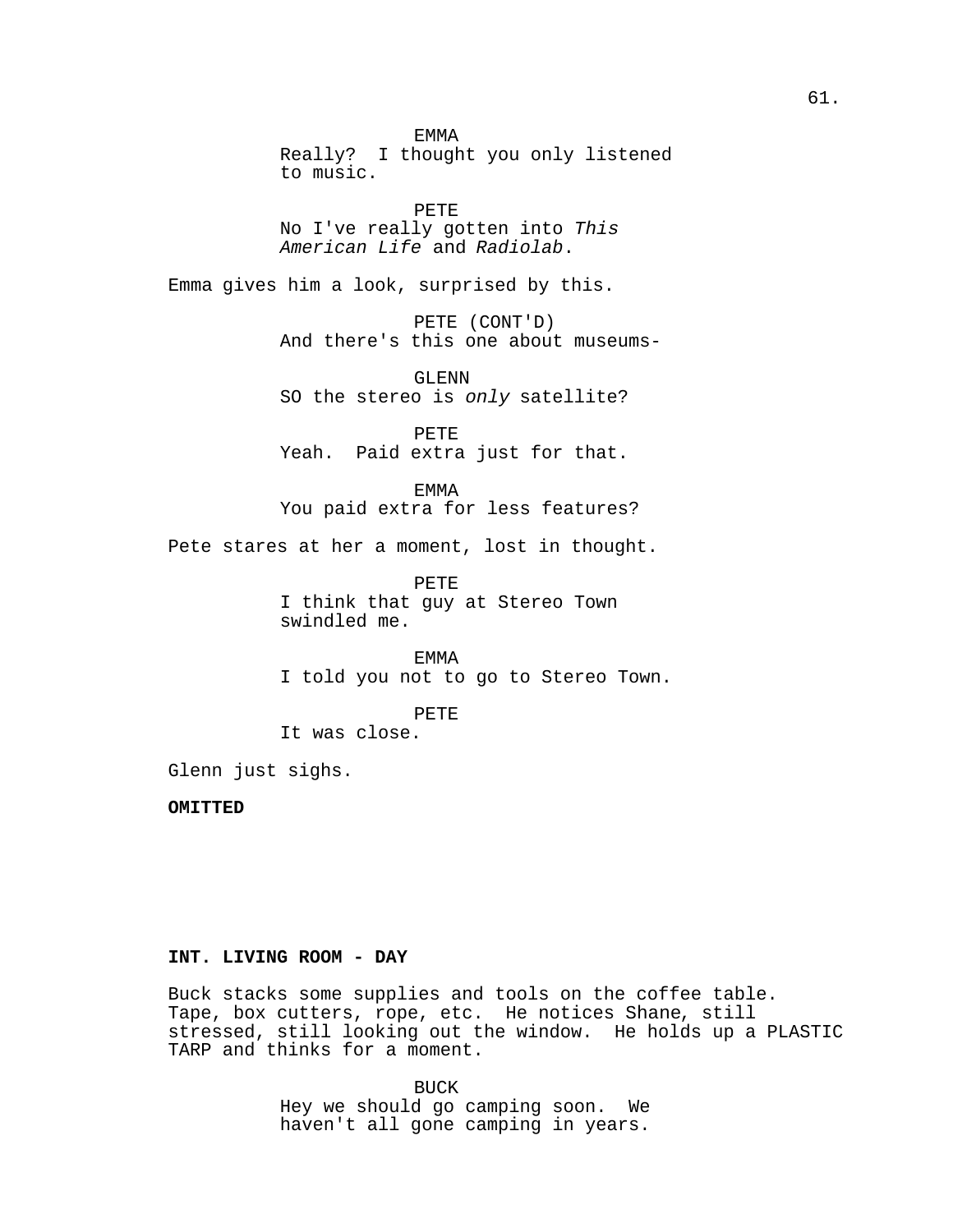Shane ignores him.

BUCK (CONT'D) I'll organize something.

### **INT. FOYER -- CONTINUOUS**

Tracy continues to hold Hedy.

HEDY Po... port. Port.

Tracy gives her a look. The first peep Hedy made in a while.

**TRACY** 

What's that?

### HEDY

Port.

**TRACY** Port? Like the dessert wine? Do you want some dessert wine?

HEDY

Portman.

**TRACY** Portman? Natalie Portman?

HEDY

Plank's Law.

TRACY Is that a movie? Is that a law?

HEDY The distribution of radiation is the unique stable distribution that can persist in thermodynamic equilibrium.

# **TRACY**

I know, honey. I know.

Shane heads in and gestures to the windows.

SHANE I don't see anything out there.

**TRACY** Radiation is usually invisible.

SHANE I don't see people. No one. (MORE)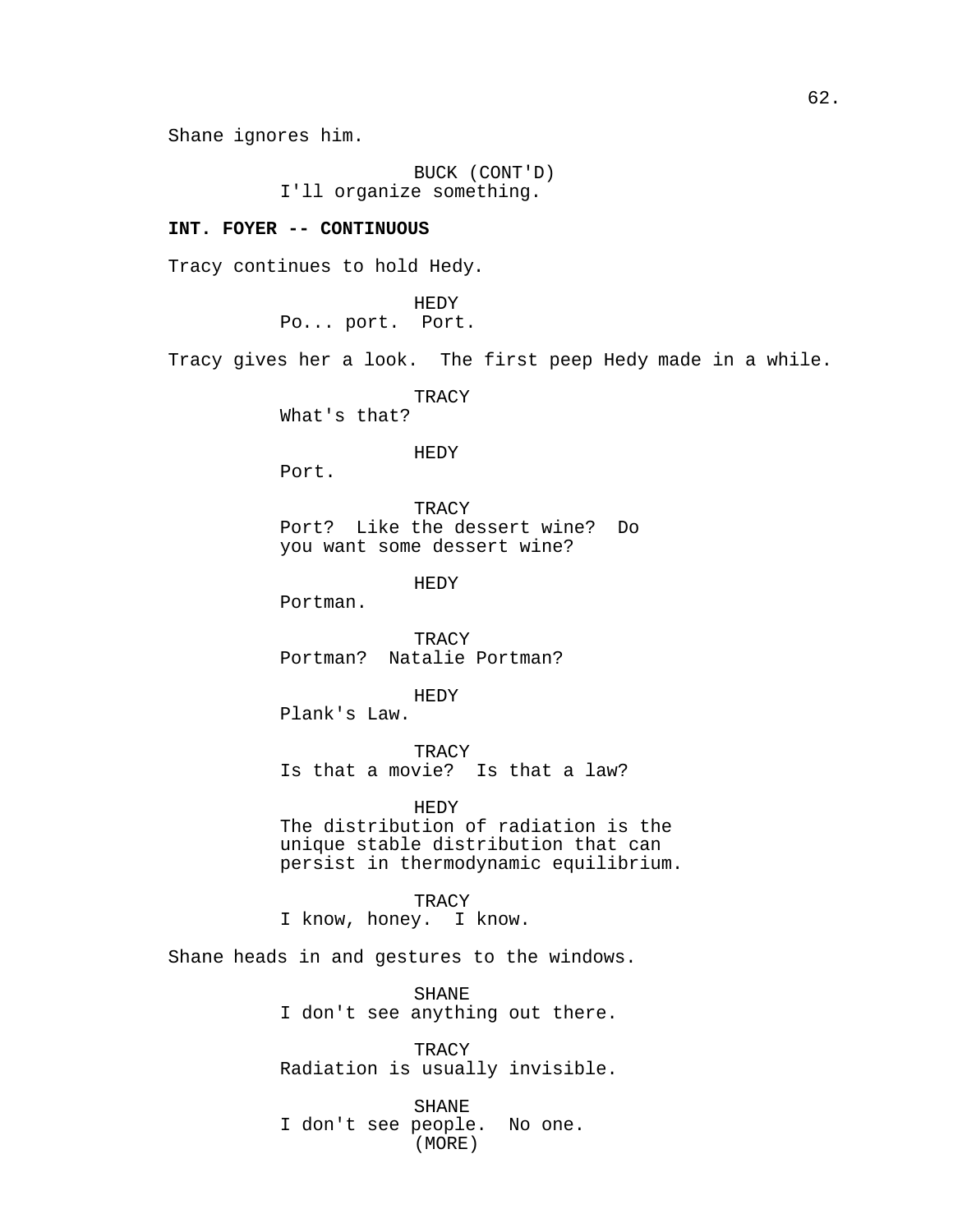SHANE (CONT'D) I don't even see dogs. What neighborhood doesn't have dogs?

**TRACY** 

Well dogs don't usually just roam around neighborhoods unless they're with people.

SHANE What about squirrels? I don't see squirrels.

Shane, increasingly stressed, looks to Tracy.

SHANE (CONT'D) How quickly could full-on mutation occur?

**TRACY** Mutation of what?

SHANE

People.

TRACY

Um... never.

SHANE

No, mutation? Mutation mutation?

TRACY

You're just repeating the same word.

SHANE

Nuclear mutation?

### **TRACY**

Assuming the bombs contained radioactive debris, exposure to fallout would effect DNA gene mutations only in inherited genes. So children born to the exposed would suffer - and in that case it would most likely be a debilitating deformity - but those exposed to the radiation firsthand would not become "mutants."

#### SHANE

I don't think you understand what I'm asking.

Glenn, Pete, and Emma head down the stairs - having to awkwardly maneuver around Hedy and Tracy.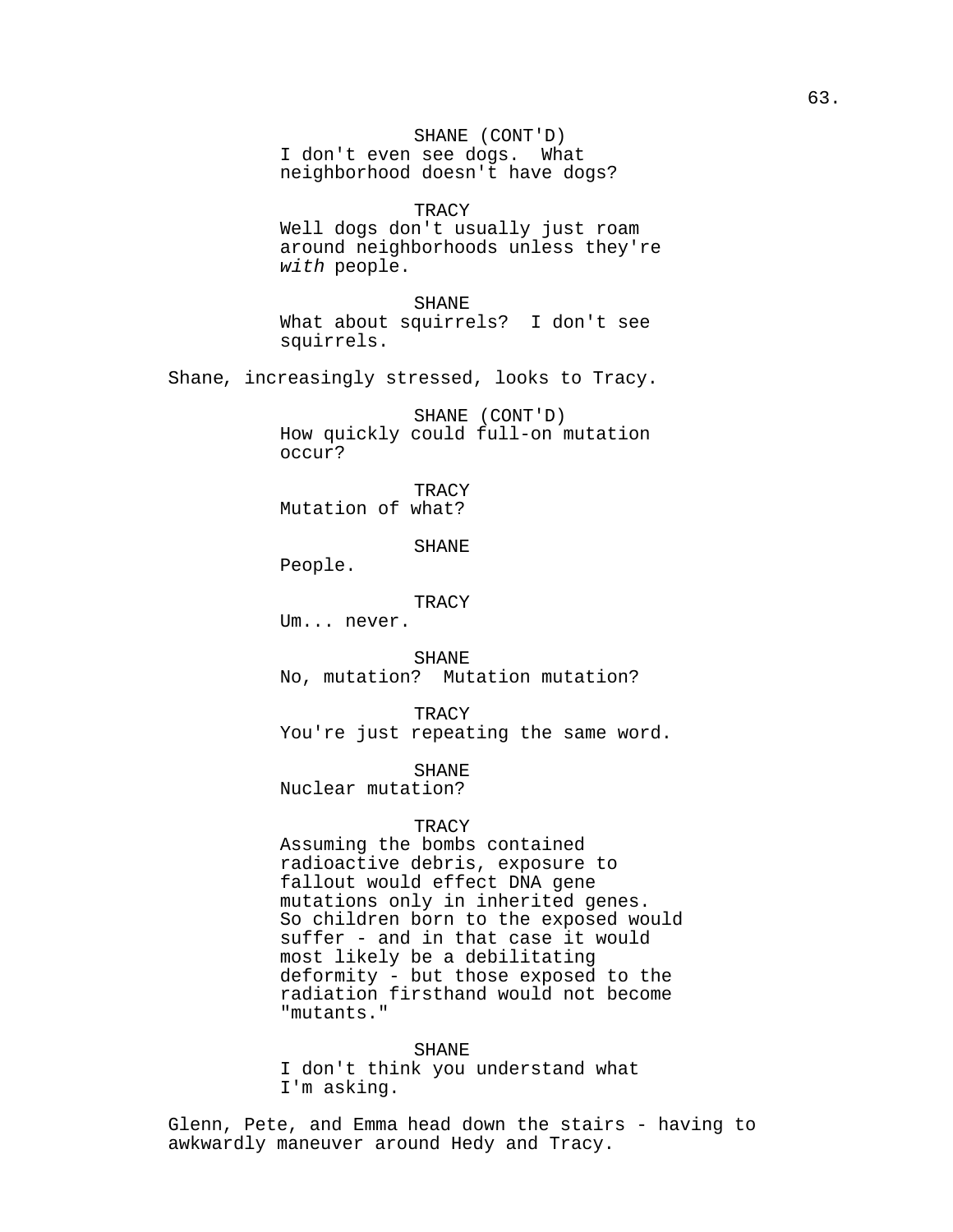They stand in the archway between the foyer and living room.

Glenn notices the supplies on the coffee table in the living room.

> GLENN Oh good - Duct tape.

BUCK You say Duck or Duct?

GLENN

Duct.

BUCK With a "t"?

#### GLENN

Yeah.

BUCK Well shit. Am I the only one that doesn't know this?

PETE

Listen up everyone - no dice on a radio. I looked everywhere. We even tried the car stereo.

Glenn gives him a look, knowing Pete stole the credit for his idea.

> PETE (CONT'D) Okay so now I guess we should make sure we seal every crack in the whole house. No outside air can get in at all. Right, Hedy?

He looks to Hedy, who looks right back at him but is still dazed.

> HEDY Thermodynamic equilibrium.

PETE I'll take that as a yes.

Buck gestures to the duct tape.

BUCK

There's only one roll so it's probably a one man job.

No one says anything, not wanting to volunteer. Glenn looks around and just gives in.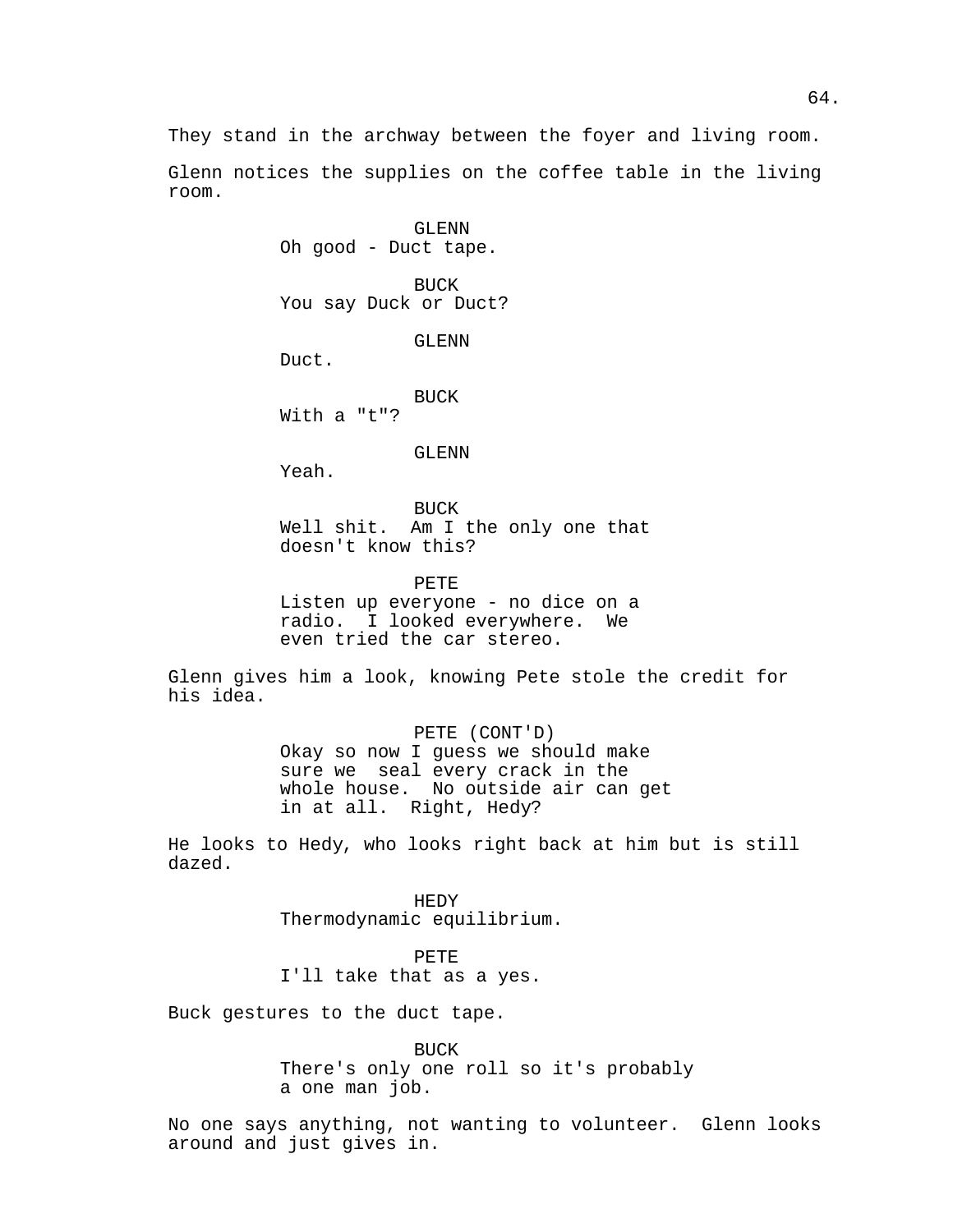I'll do it.

Glenn grabs the duct tape.

PETE We should also close off all the air vents.

No one says anything. Pete looks to Buck.

PETE (CONT'D) Buck you think you can handle that?

BUCK Sure thing, boss.

Glenn and Buck head to the back of the house, passing Lexi who heads back in. She has a shit-eating grin on her face.

LEXI

Guess what?

They all look to her, confused.

LEXI (CONT'D) I have surprise. Come with me.

# **INT. BATHROOM -- DAY**

Lexi stands before the shower curtain. Pete, Emma, Shane, and Tracy all stand in the bathroom.

LEXI

Are you ready?

They all nod. Lexi gets into the tub and disappears behind the curtain, confusing everyone. She then pulls the curtain aside like Vanna White and points to something...

There's SHOWER RADIO shaped like a monkey holding a banana. The monkey's eyes are the knobs.

LEXI (CONT'D)

Ta da!

# EMMA

Of course!

Emma pulls the radio off of the wall and eyes it.

EMMA (CONT'D) I totally forgot about this.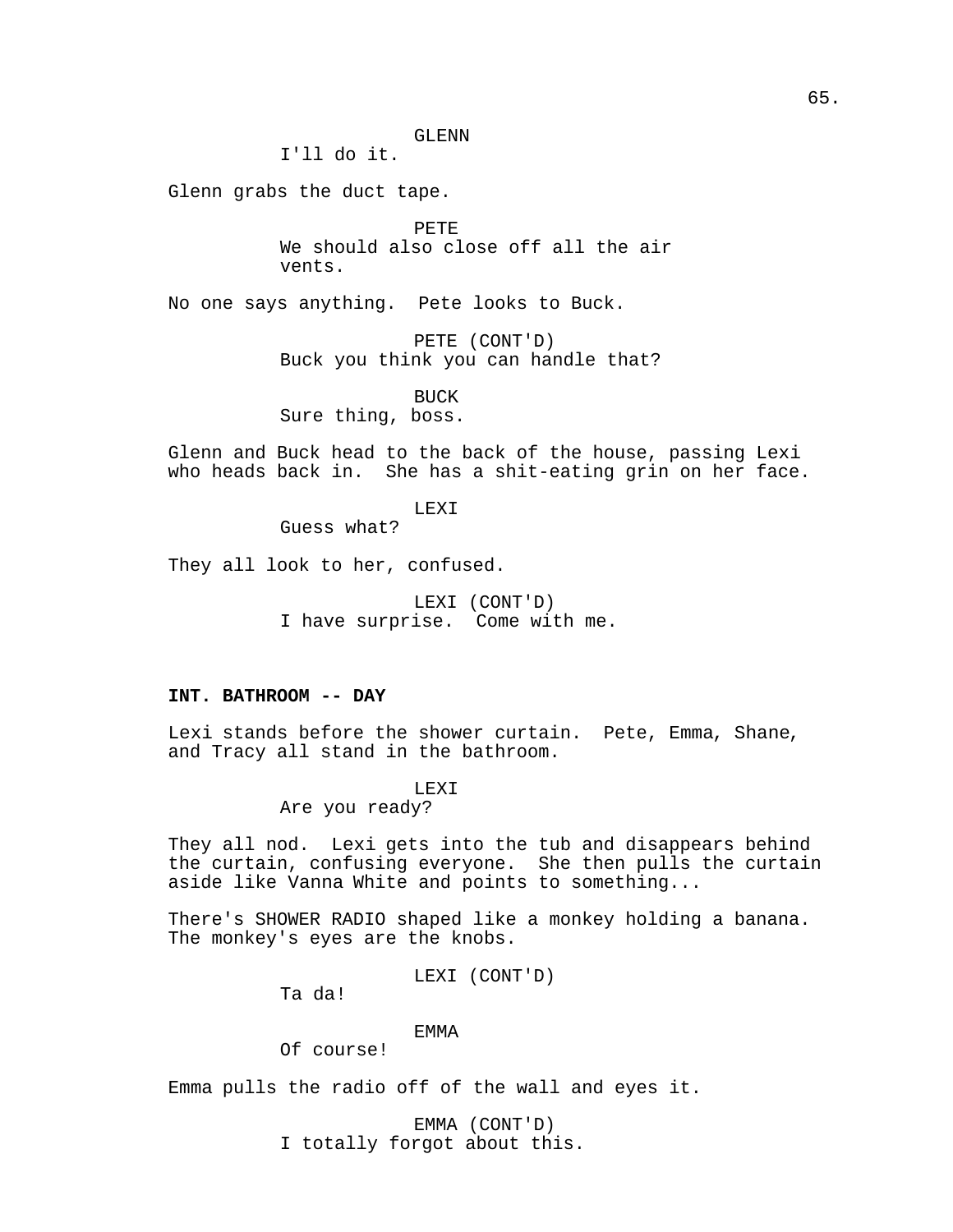PETE Me too. We never use it.

LEXI It just hit me. I remember singing along to Louie Louie once.

**TRACY** Nice sense memory.

LEXI

Gracias.

Emma looks up from the radio as something occurs to her. She looks to Lexi with a confused look.

> EMMA What did you say?

> > LEXI

Gracias.

EMMA You said you remember singing along to Louie Louie once?

LEX<sub>I</sub>

Yeah.

EMMA

Here?

Lexi gives her a long look. She realizes what she said.

LEXI

What?

EMMA When did you take a shower here?

LEXI It was a while ago.

EMMA Let me rephrase the question -  $why$ 

did you take a shower here?

Lexi thinks, not really sure how to get herself out of this one. Emma's gaze shoots to Pete.

> EMMA (CONT'D) Pete, perhaps you can help Lexi with this question?

Pete is caught like a deer in the headlights.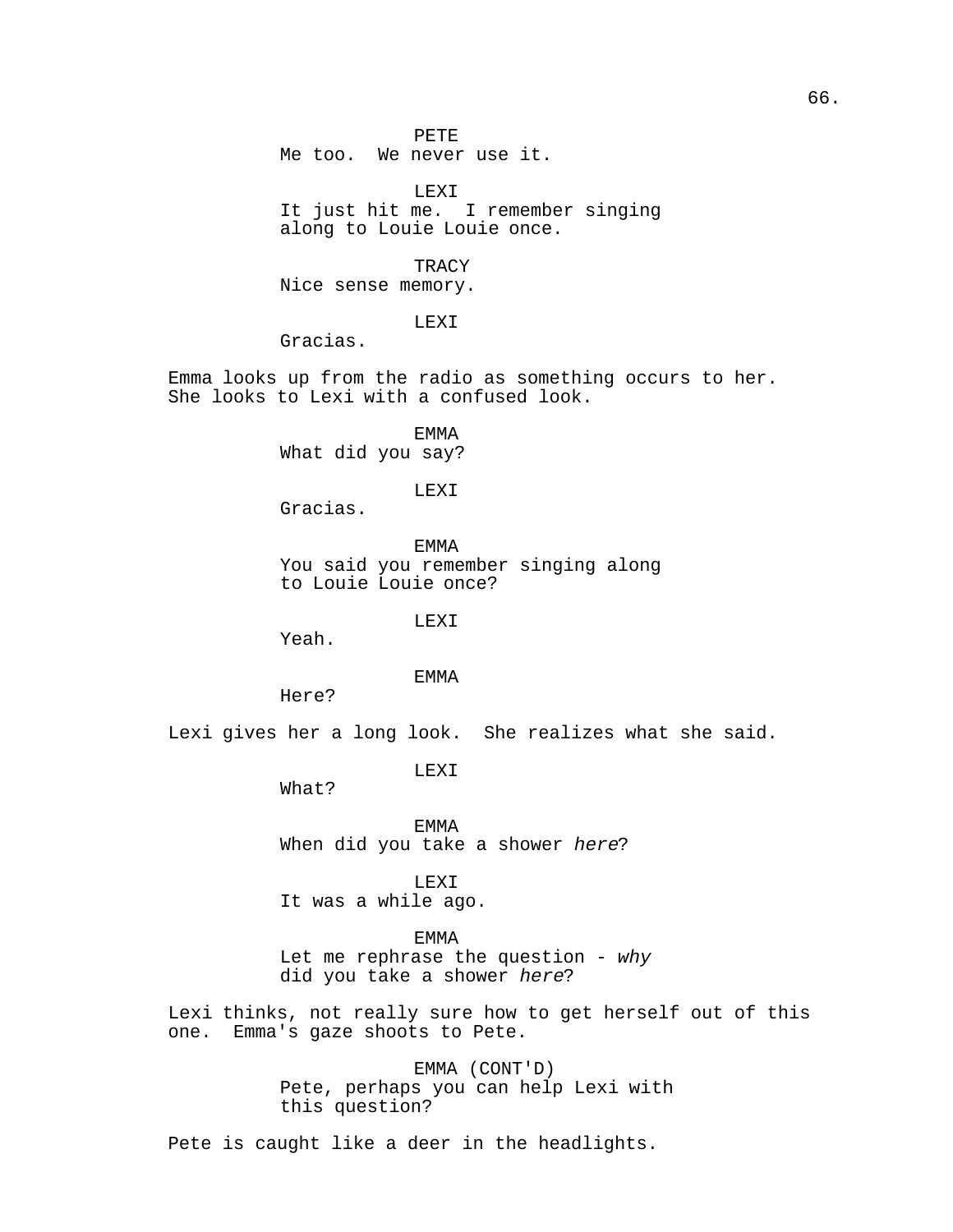Guys, we can't turn on each other. That's exactly what they want.

Glenn pokes his head into the room.

GLENN What's everybody doing in the-?

He spots the radio.

GLENN (CONT'D) Is that a radio?! Have you tried it?

Emma's eyes never leave Pete.

EMMA

Not yet.

GLENN What? Why not?

EMMA Because I just found out that my husband is fucking my best friend.

Glenn looks at her, not really sure what to say. This caught him off guard. Tracy thinks about this.

**TRACY** 

Best friend?

Emma continues to glare at Pete, who look like's he's been caught with his hand in the cookie jar.

> GLENN I'm sure there's a perfectly good explanation for whatever it is you're talking about, but how about we get to it after I try out the radio?

Glenn delicately takes the radio out of Emma's hands and turns it on.

STATIC emerges from it.

GLENN (CONT'D) Oh thank god it works.

Some of the others seem relieved. Emma still glares at Pete. Glenn tunes it and finally finds a signal. An ANNOUNCER springs to life - a woman's voice.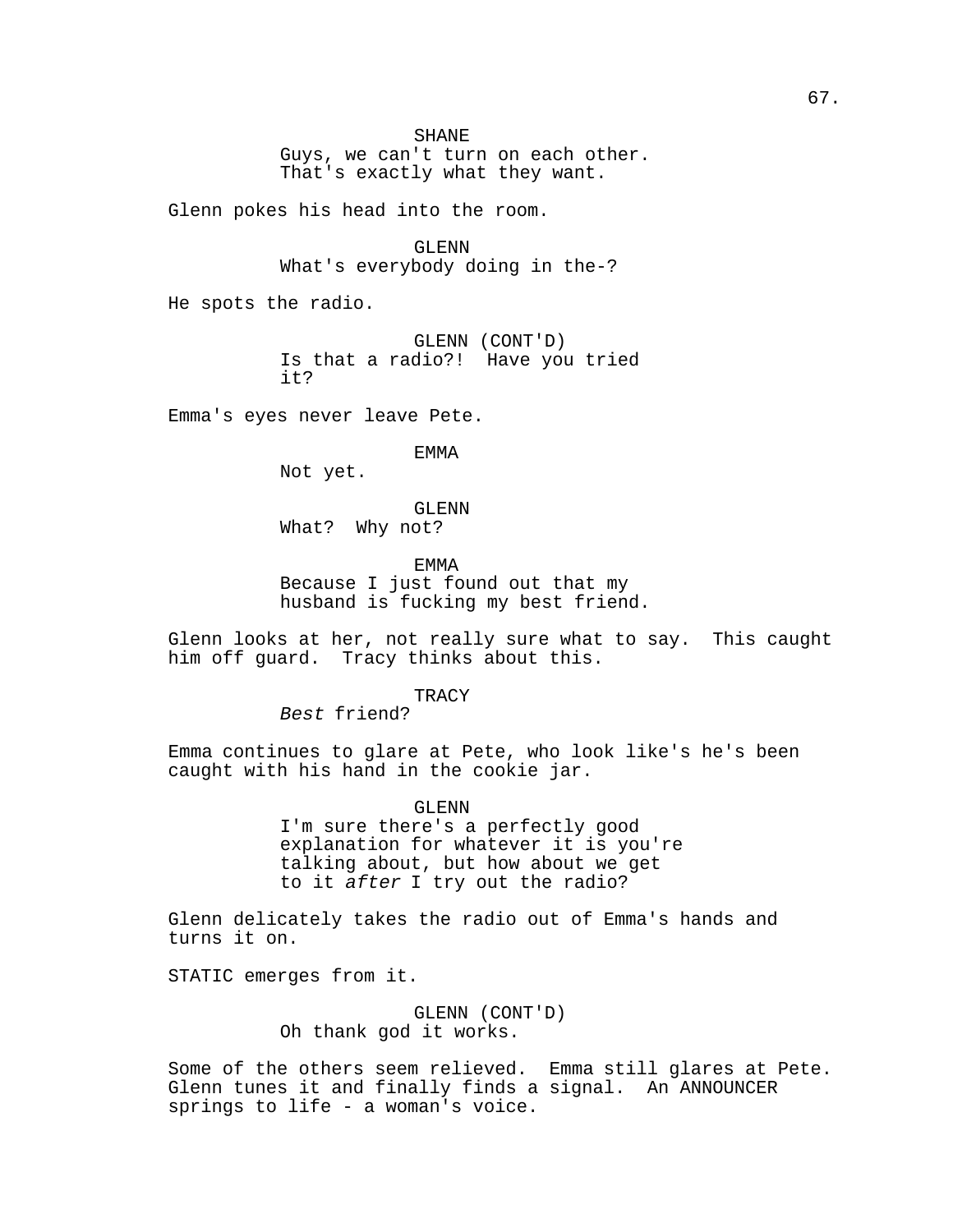ANNOUNCER (O.S.) ... days. BEEP BEEP BEEP. One Seven Nine One One VX Eight Eight Two.

LEXI Ooh it's like Lost.

TRACY

Shh.

ANNOUNCER (O.S.) This is a message of the Emergency Broadcast System. Please stay in your homes as first responders address the areas within the initial blast zones. We repeat, please stay in your homes and take the proper precautions. Depending on your distance to the blast radius and toxicity levels, you can expect responders within the next four to five days. BEEP BEEP BEEP. One Seven Nine One One VX Eight Eight Two. This is a message of the-

CLICK. Glenn changes the station and looks for something, anything else. But it's just static. Everyone looks at each other.

#### SHANE

We need to get the fuck out of here right now.

**TRACY** Which part of "stay in your homes" do you not understand?

SHANE

This isn't my home.

### TRACY

Well let's take up semantics of possessive pronouns with the Emergency Broadcast System when we get the chance.

# SHANE

First of all, how do we even know that signal is from our side? And even if it is - four to five days? Do you have any idea how long that is?

(MORE)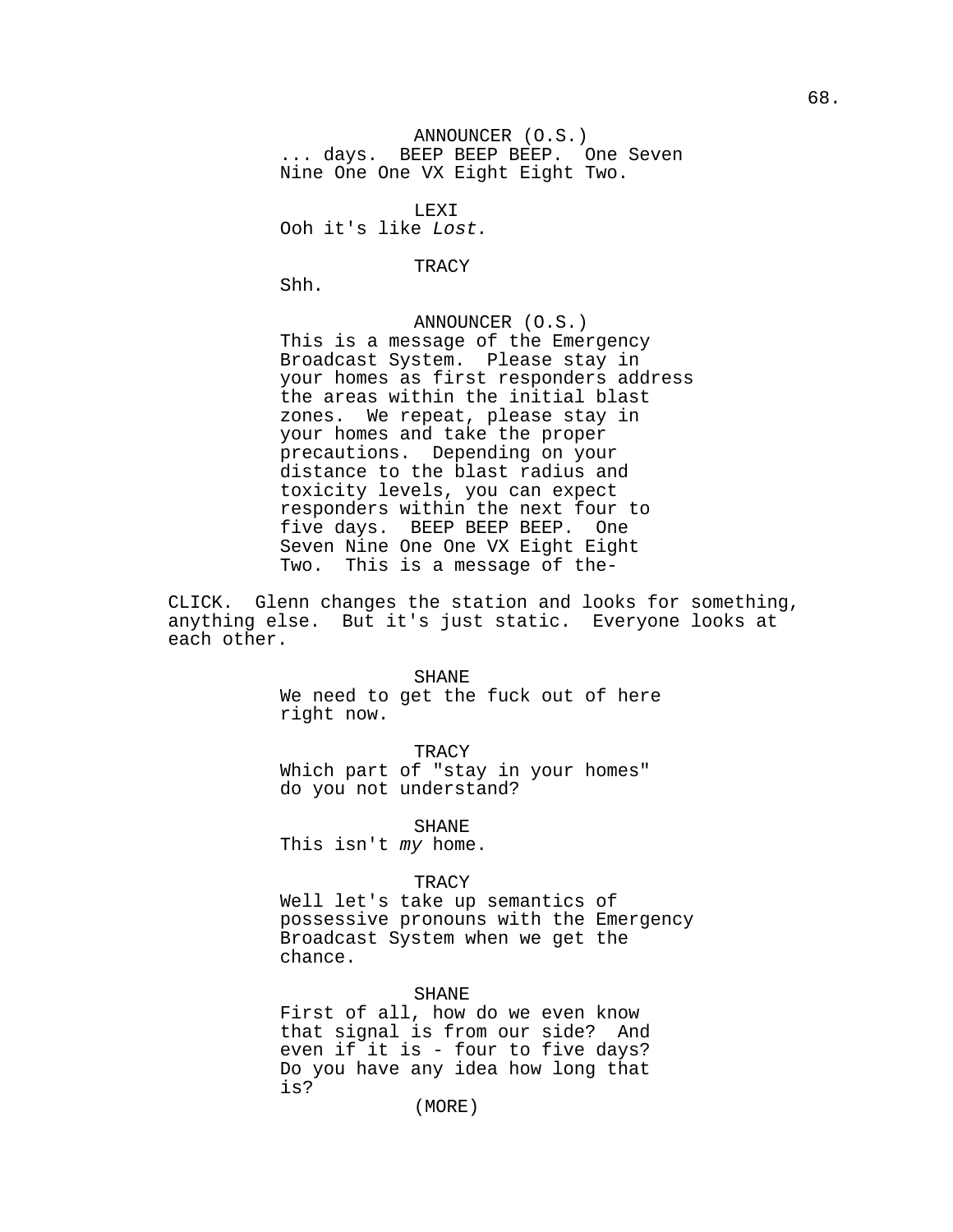# SHANE (CONT'D)

If we wait here for four to five days that's going to give everyone else out there a head start to form motorcycle gangs and loot all the good canned goods and shotguns. By the time we show up we'll be left with refried beans and mopeds.

#### LEXI

I liked mopeds.

Emma looks to Lexi with her icy glare.

EMMA

Shut up.

### LEXI

Excuse me?

HEDY (O.S.)

Hey!

They all look over to see Hedy in the doorway. They're a bit surprised.

She looks right at Pete.

HEDY (CONT'D) Can I have some scotch?

PETE

Sure.

Hedy takes off out of the room. Shane follows her out.

SHANE

Hedy!

Emma shoots Peter and look and heads off as well.

PETE Where are you going?

EMMA

Someplace else.

She disappears down the hallway.

Glenn keeps tuning the radio and suddenly CLASSICAL MUSIC comes through an AM station.

> **TRACY** Ooooh, that's nice.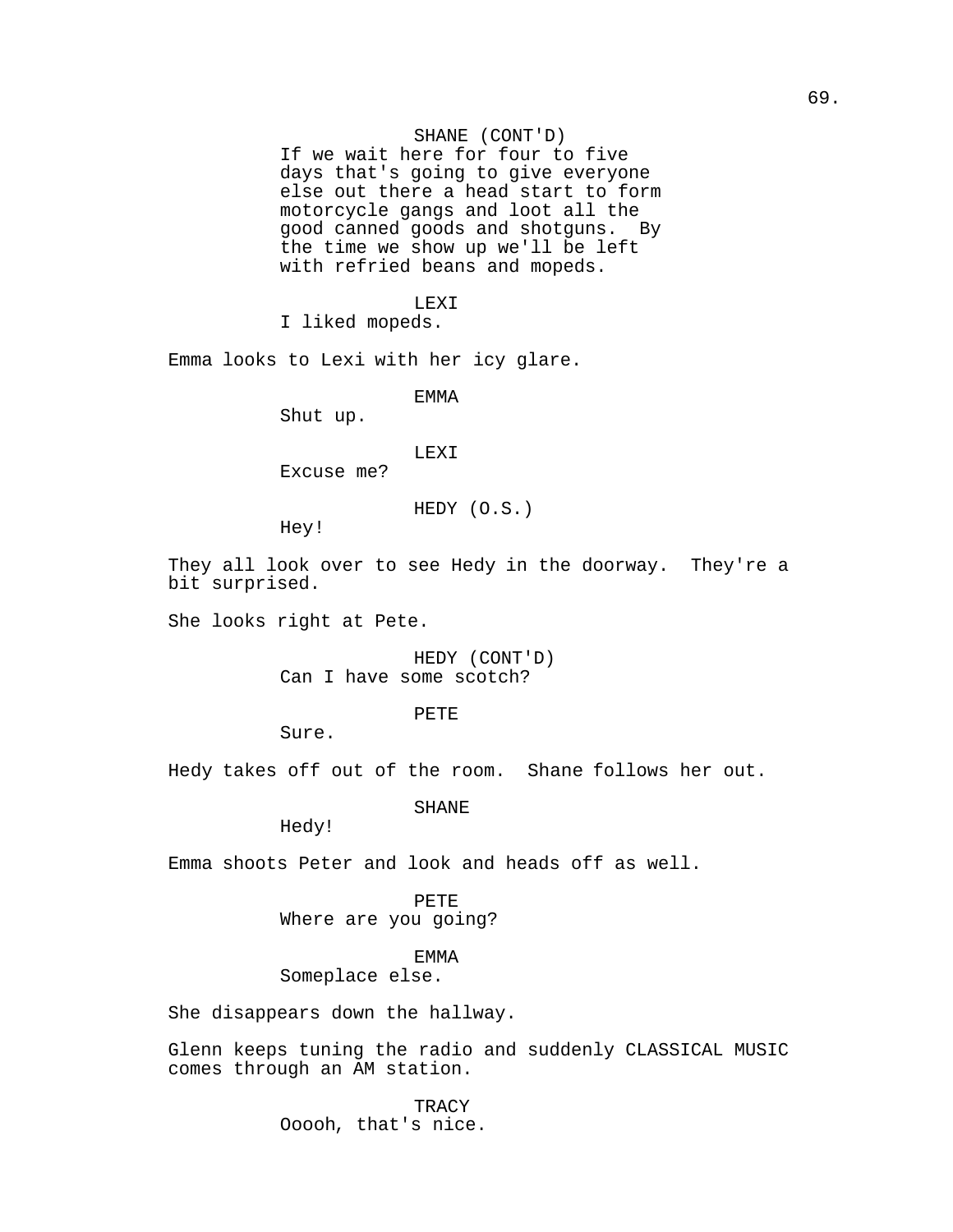GLENN It must be automated.

TRACY No I think it's Beethoven.

Glenn shoots her a look.

TRACY (CONT'D) That was a joke.

Glenn actually cracks a smile.

# **INT. HALLWAY -- CONTINUOUS**

Hedy heads down the hallway. Shane follows her.

SHANE

Hedy!

He catches up to her on the stairs and lowers his voice.

SHANE (CONT'D) Look, we need a plan.

HEDY

A plan?

SHANE

You and me, that's all that matters here okay. I love these guys, they're our friends, don't get me wrong. But when push comes to shove, I don't know if we want them on our team out there.

#### HEDY

Our team?

### SHANE

Tracy could be a valuable asset because she's a doctor and I'm pretty sure Buck is handy with a rifle, but then that might be some weird mental association thing I'm doing because his name is Buck.

HEDY

Do you have a rifle?

# SHANE

We'll find one. There's a guns and ammo store over on Duval street next to the TCBY.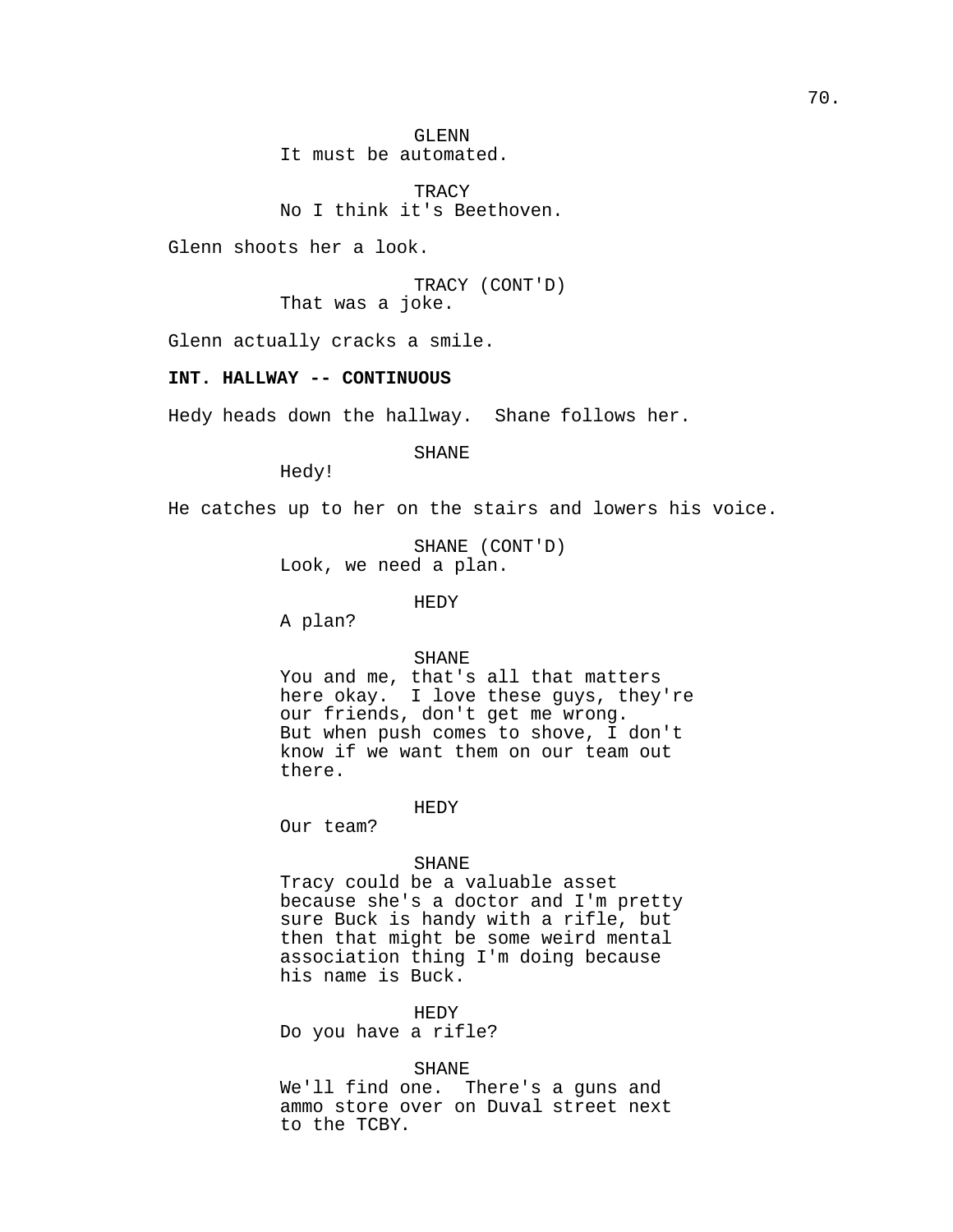### HEDY

I thought that was a Pinkberry?

SHANE They changed it. Now I'm thinking we make a break for the car and hightail it over there. We can...

Hedy reaches her hand over and places a finger on his lips to make him quiet.

> HEDY I'm gonna get a drink, honey.

Hedy turns, opens the door, and heads out. Shane stands there, confused and concerned.

# **OMITTED**

# **INT. LIVING ROOM BOOK NOOK -- DAY**

Hedy stands before the scotch collection and eyes the bottles. She grabs one at random and then a glass. She pours a massive amount into the glass and then takes a healthy swig.

She grimaces, shocked by the taste.

HEDY

Oh god. Oh...

Buck walks in and spots her.

BUCK Oh, hey. You're up and at 'em I see.

She just gives him a look. He points up to the ceiling.

BUCK (CONT'D) Closing the vents.

He grabs a chair and pulls it underneath the vent. He then hops up on top and starts to fiddle with it. His shirt hikes up exposing his stomach.

Hedy watches him and takes another healthy swig. A thought occurs to her and she eyes her outfit.

> HEDY You think when you die you have to wear the clothes you died in for eternity in the afterlife? (to herself) I wonder if Emma would let me borrow some sweats.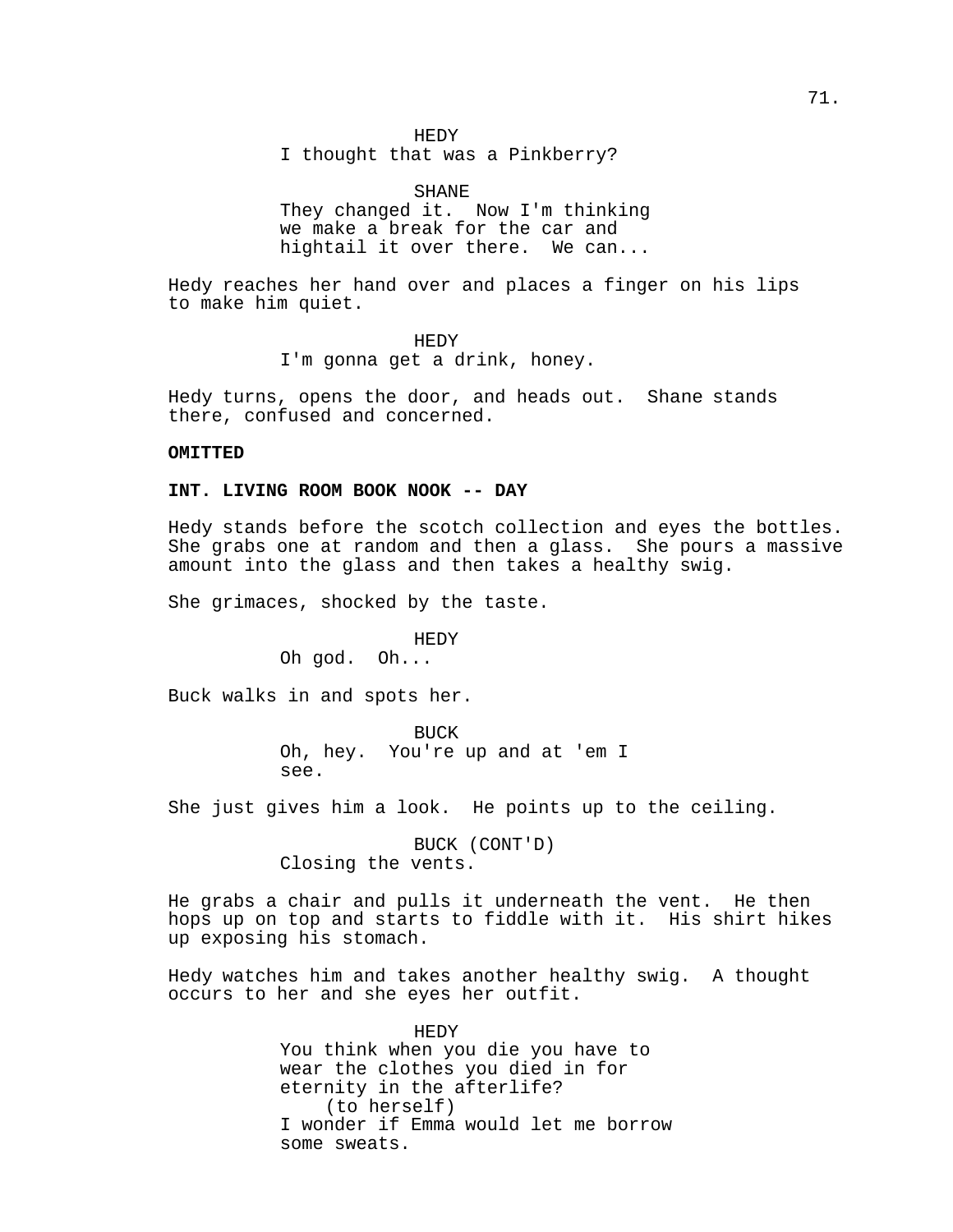BUCK

I bet you get those kickin' white robes like in the old cartoons.

HEDY

I look terrible in white.

BUCK

And you get a sweet harp.

HEDY

You know how many humans are estimated to have lived and died on earth throughout all of time?

Buck shakes his head.

HEDY (CONT'D)

106 billion. So you're telling me I have to go to a place where 106 billion people are all playing the harp? You have any idea how fucking annoying that's going to sound? It's going to be like those vuvuzelas at the World Cup in South Africa.

BUCK Well maybe heaven is what you make it in your mind.

HEDY

There is no heaven, Buck. There is no heaven, no hell, and no God. We're all just bags of chemicals and goo and when we die absolutely nothing happens of any interest.

She finishes off her drink. Buck just stares at her.

BUCK

Well aren't you a negative Nancy?

She goes to pour another drink.

HEDY Your wife took a shower with Pete, by the way.

Buck stops fiddling and looks at her as she takes another swig. He steps off of the chair.

BUCK

Just now?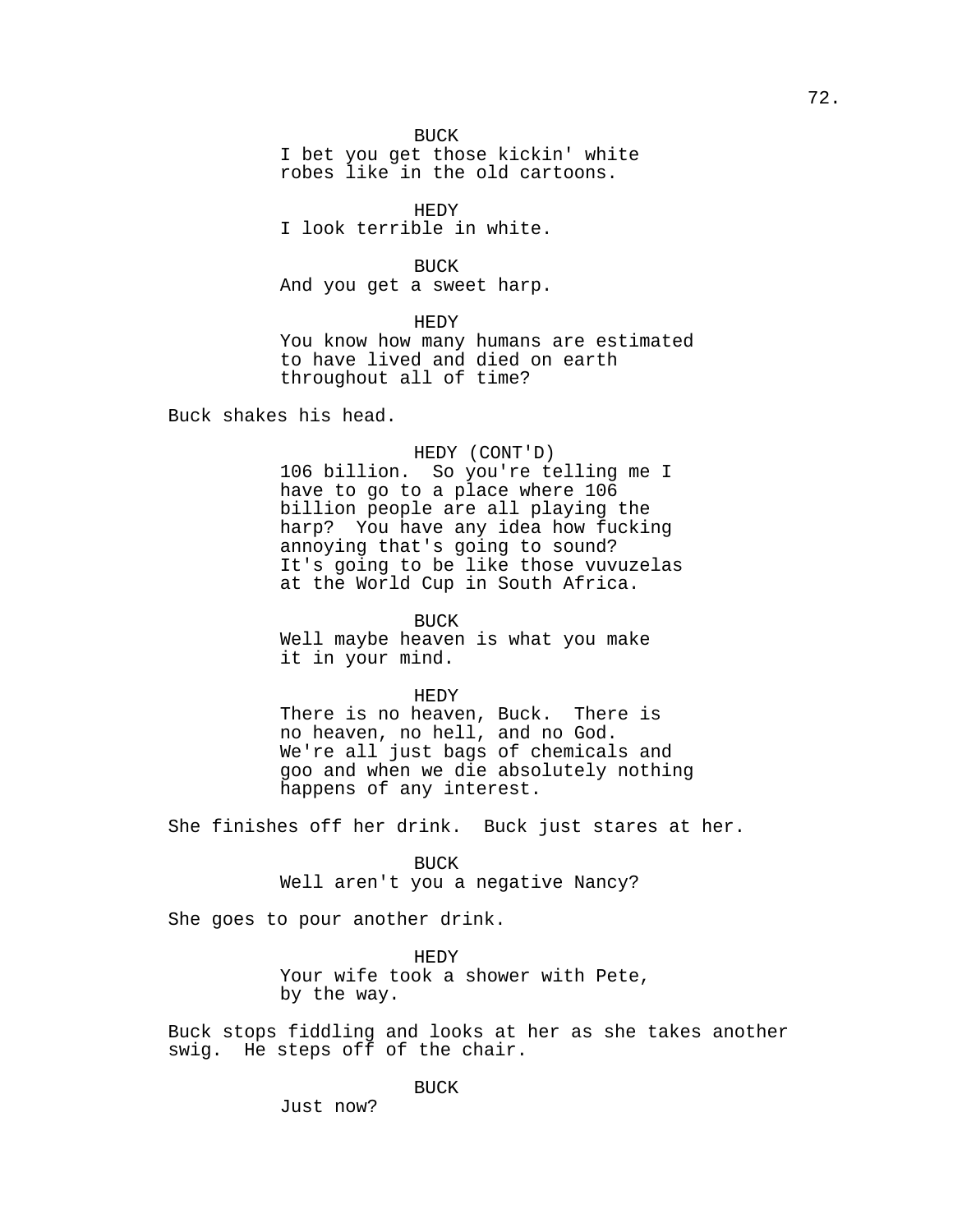HEDY It was a while ago.

BUCK How'd you know about that?

She stares at him a moment.

HEDY How'd you know about that?

BUCK

She told me.

#### HEDY

What?

#### BUCK

We have an open relationship. She does what she does and I do what I do and our only thing is that we're open and honest about telling each other after. Or sometimes during.

Hedy just stares at him a moment.

SPLASH! - She tosses her Scotch in his face.

BUCK (CONT'D) What was that for?

HEDY I'm not even sure. But it felt good.

# **INT. GARAGE -- DAY**

Emma sits in the SUV and listens to a Tori Amos CD. She just blankly stares forward.

Pete enters into the garage and sees her. He heads over and taps on the glass.

> PETE Miss, would you please step out of the car?

She's not in the mood for that right now.

PETE (CONT'D) Well then can I come in?

EMMA

No.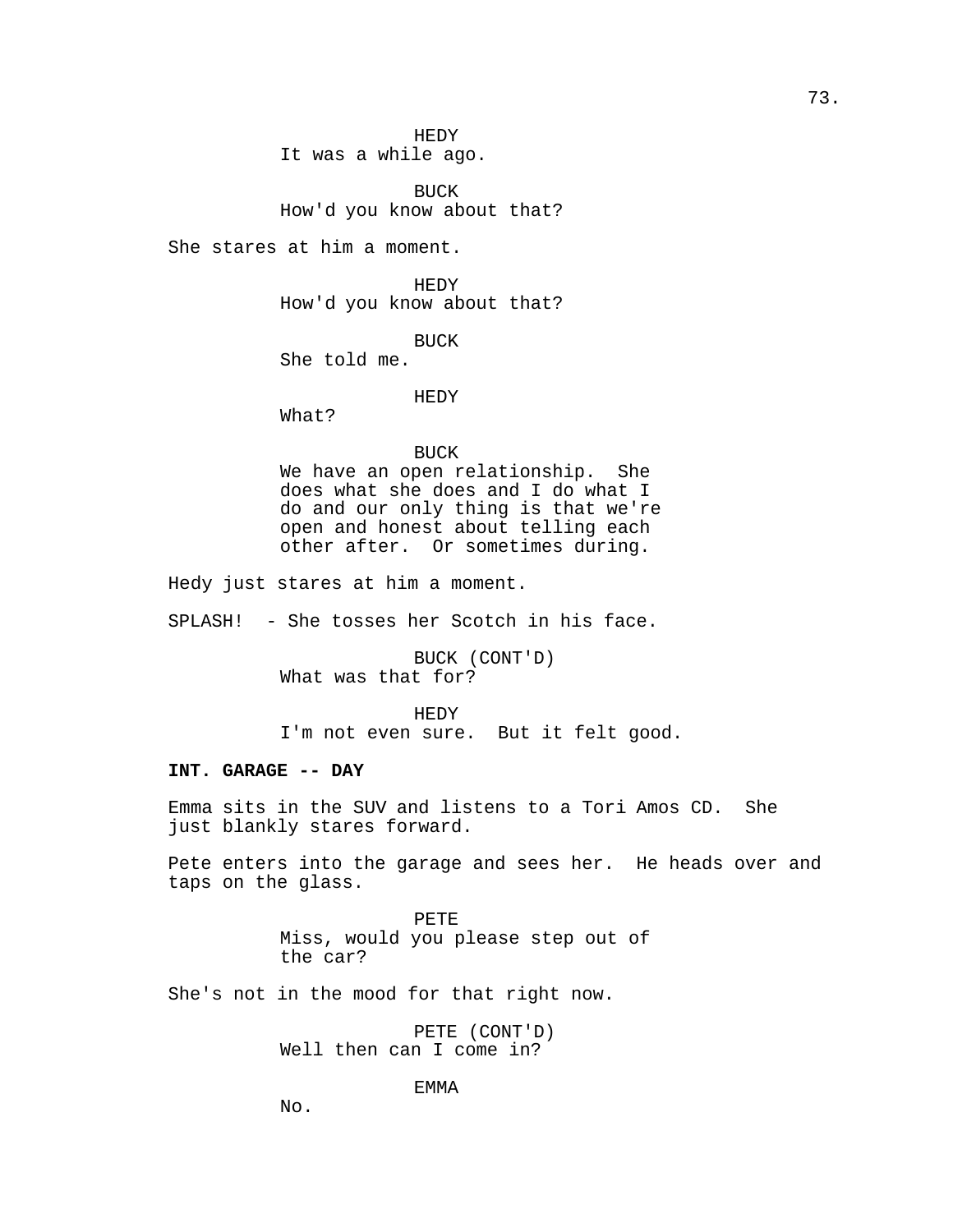PETE I want to talk about this.

EMMA

I don't.

PETE Can I please come in?

EMMA

No.

PETE It didn't mean anything, E.

EMMA I told you not to call me that.

PETE

It was after we had already decided to go through with the divorce. After we had done all the research and filled out all the forms. I thought it was over.

EMMA

It is over.

She thinks about this a moment.

EMMA (CONT'D) And that doesn't make it okay.

PETE Please let me in.

She TURNS UP THE MUSIC, but...

Suddenly there's a SOUND that emerges from the distance. Pete looks up to the ceiling, confused.

# **INT. LIVING ROOM -- DAY**

Lexi and Tracy sit around the room as Shane paces. They also hear the sound. They look up.

It's HELICOPTERS. A LOT of helicopters. Sounds like dozens and dozens of them.

Shane heads to the window and looks up to the sky.

SHANE I can't see anything.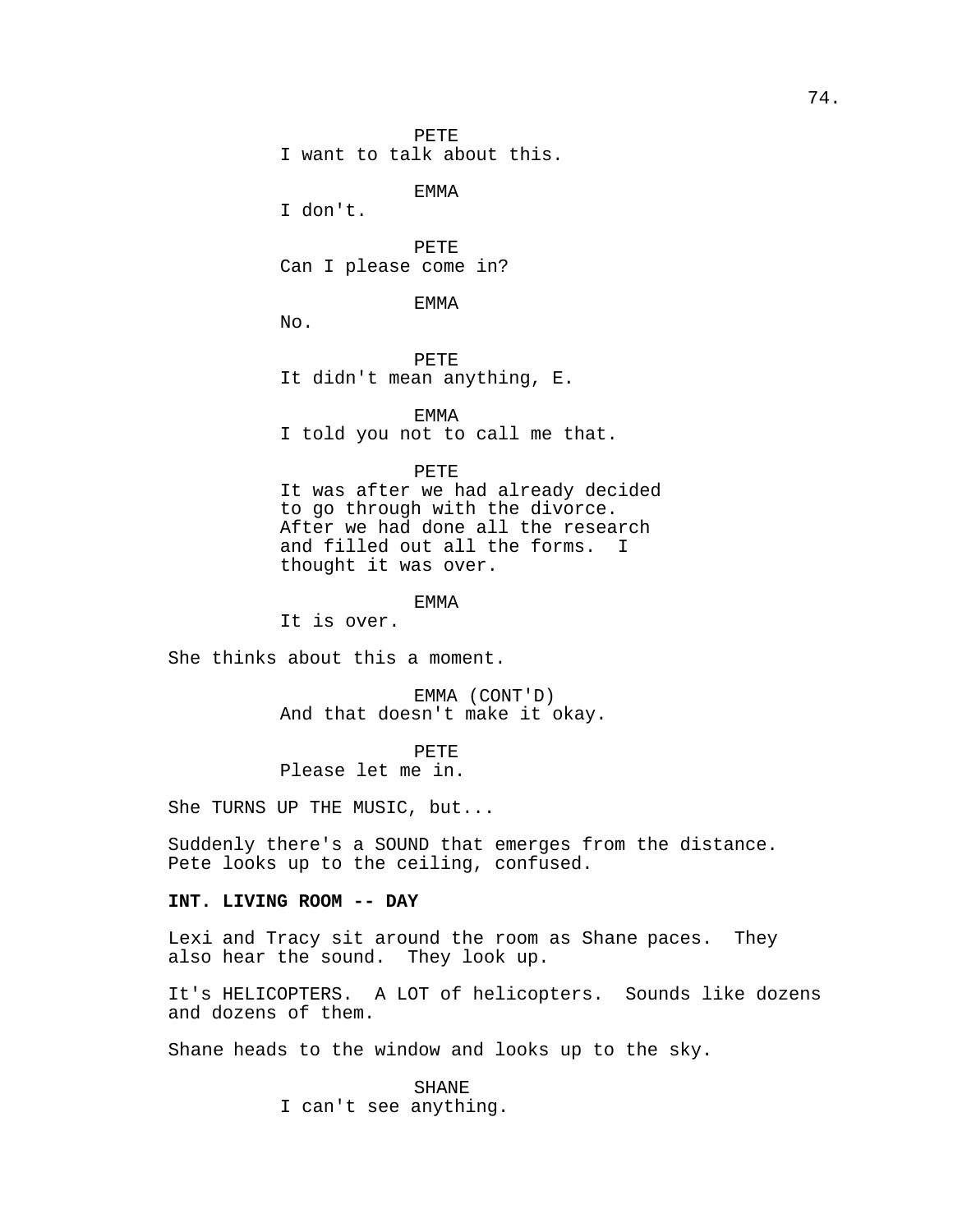LEXI I bet it's helicopters.

SHANE You think they're ours or theirs?

**TRACY** We still don't know who they is. (thinks) They are? They is? They are. Yeah, they are.

SHANE If I had to guess I'd have to say it's a joint effort. Russians and Cubans teaming up once and for all.

LEXI That's not a guess, that's the plot to Red Dawn.

SHANE

You know what?

Shane steps back and thinks. He takes a deep breath and gains some confidence.

> SHANE (CONT'D) Fuck this, I'm gonna go look around.

Shane goes to the foyer...

## **INT. FOYER -- CONTINUOUS**

... And to the door, which is now covered in plastic. He starts to undo the plastic, but Tracy rushes over and puts her hands on the door.

**TRACY** 

Shane, no.

SHANE You can't stop me.

**TRACY** 

You're right.

She looks to Lexi back in the dining room.

TRACY (CONT'D) Not ALONE at least.

Lexi heads over and helps hold the door.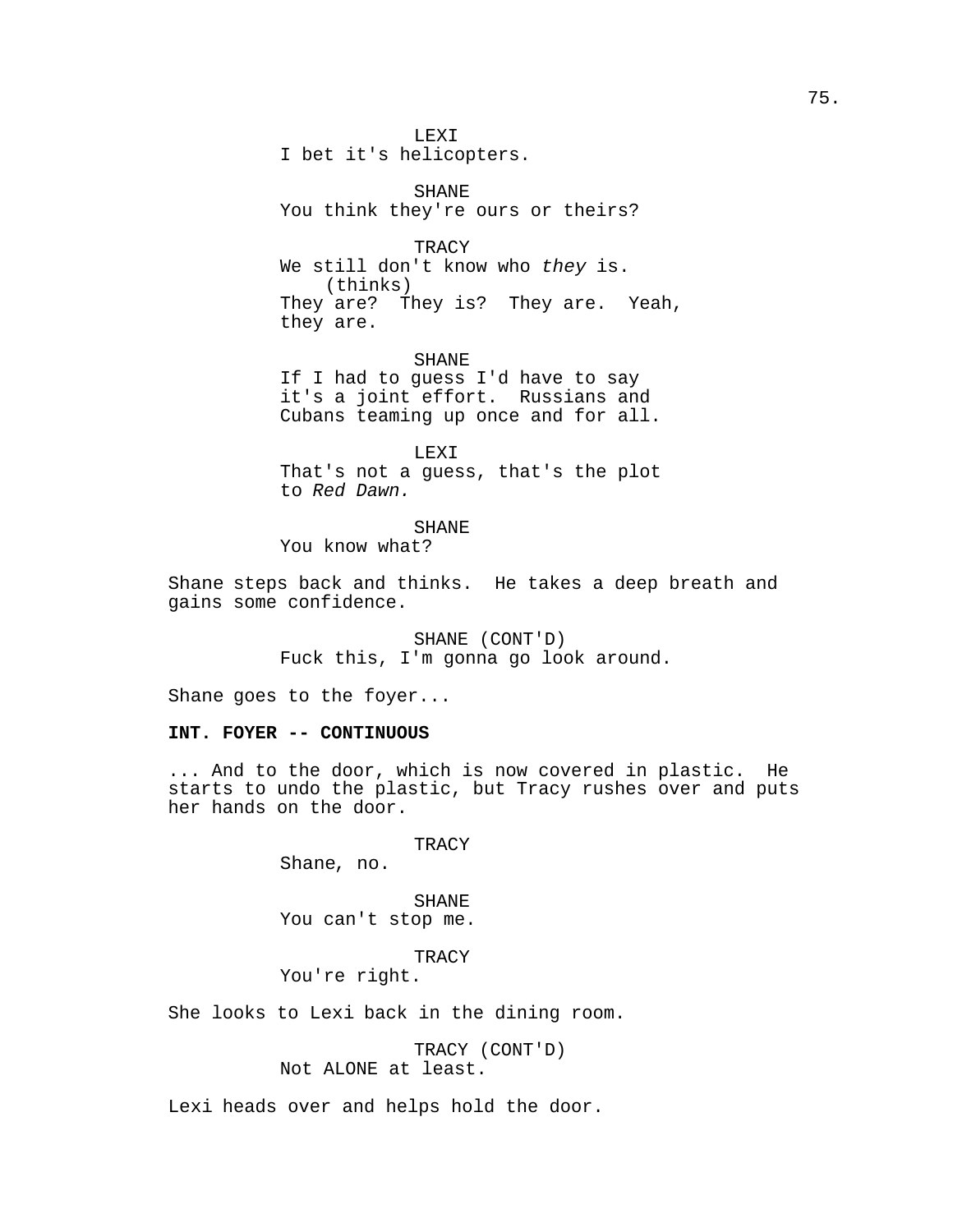I need to know what's going on out there.

### **TRACY**

Curiosity killed the cat, Shane. In this case the cat died a slow, painful death from radiation poisoning.

SHANE

Well that's my choice. Leave me be.

Shane struggles with the door.

#### TRACY

Shane, we've known each other a long time and you're a really nice guy, but I'll be honest - I'm less concerned about you being shot by a Russian/Cuban super army than the radiation you're going to let in here by opening that door.

KNOCK KNOCK KNOCK - there's a loud knock at the door. The four all look at one another and step away.

## SHANE

Oh my god.

LEXI Maybe it's Hal coming over to invite us to one of his barbecues?

WOMAN'S VOICE (O.S.) (from outside) Hello?!!

Tracy and Lexi exchange a look.

# <mark>TRAC</mark>Y

# Jenny and Gordon.

They all rush into the sun room...

## **INT. SUN ROOM -- CONTINUOUS**

... And pull the curtains aside.

A young couple, JENNY and GORDON look back in. They're both dressed pretty hip. Jenny holds a cake and Gordon beer.

They also look pale and sickly and seem out of it. Gordon looks worse than Jenny, barely able to keep his eyes open.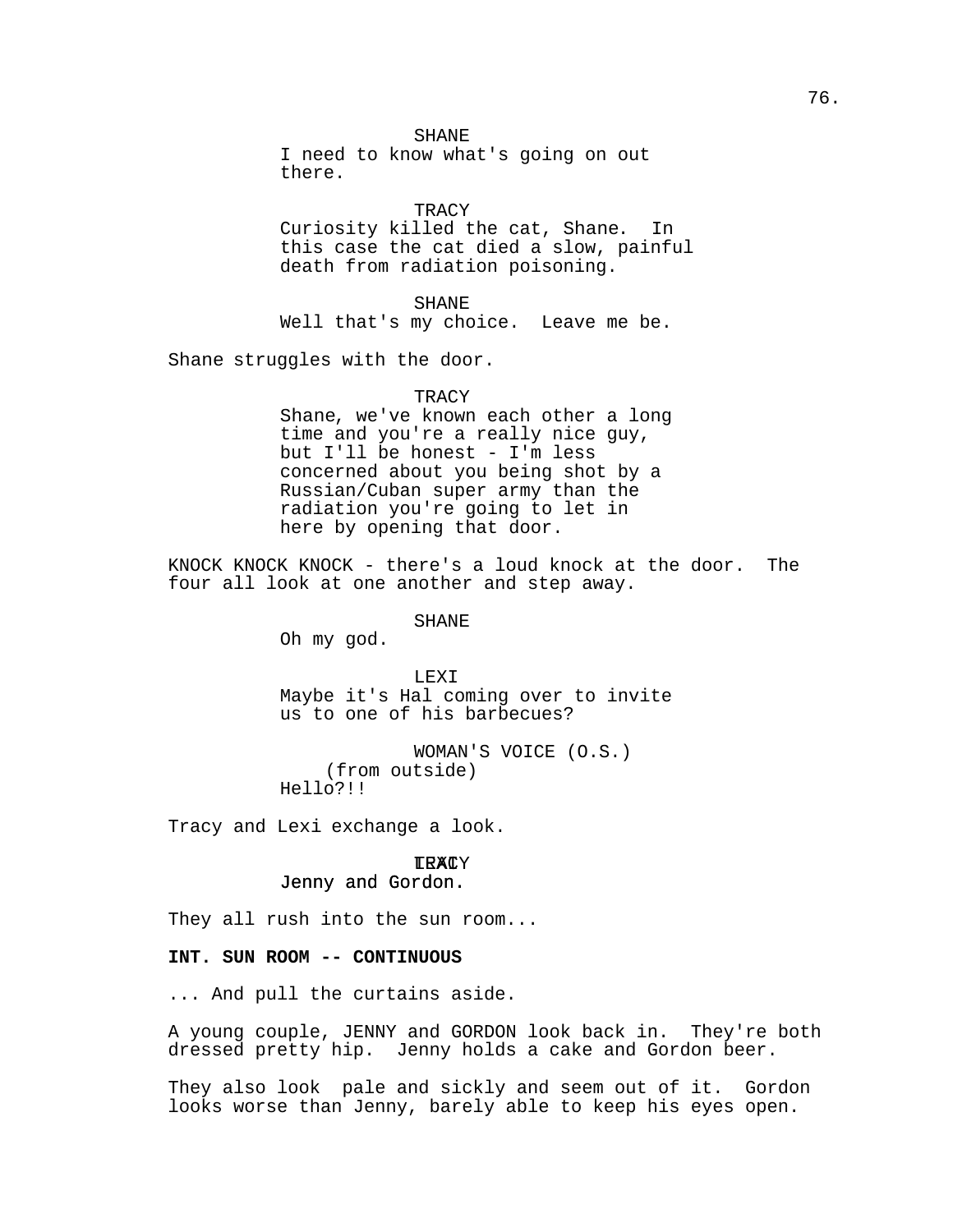LEXI Oh shit. They look terrible. I like Jenny's dress, though. (loud) Jenny, I like your dress!

Jenny speaks from the other side of the glass.

JENNY Could you guys let us in?

SHANE What's going on out there?

JENNY It's bad. It's real bad.

SHANE Could you be more specific?

JENNY I've seen things.

SHANE Could you name one thing maybe?

Gordon COUGHS.

JENNY Gordon isn't doing well. Can you let us in please?

TRACY

We actually can't. We already duct taped the door.

JENNY Can't you just re-tape it?

**TRACY** 

Look if we let you guys in here then you're just going to infect us. And I'm a doctor so I'm not just making this shit up.

Gordon COUGHS again. He looks bad.

JENNY We're not going to last out here.

**TRACY** Well then maybe you guys should learn to show up to things on time, huh?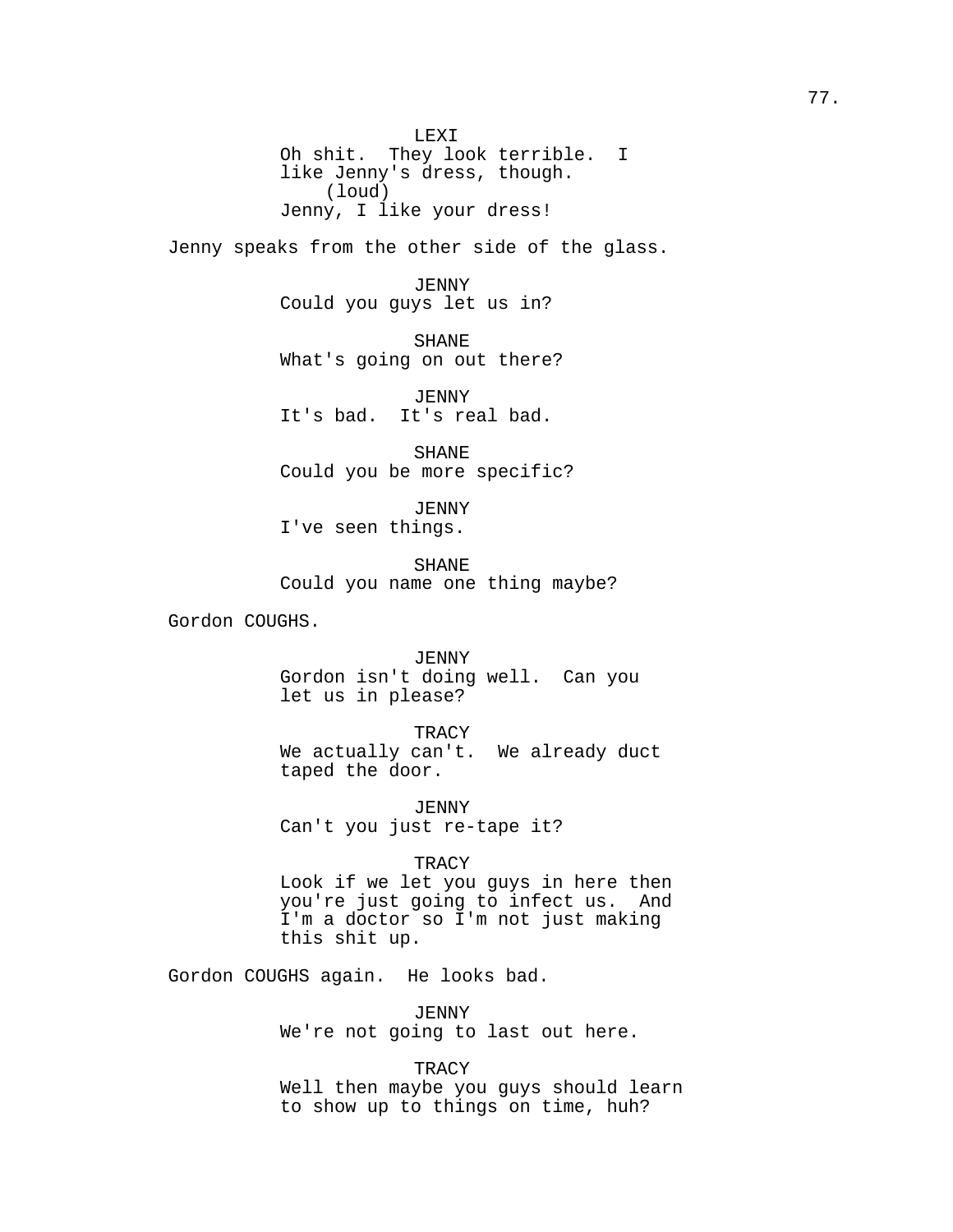### JENNY

Is that what this about?

**TRACY** Every brunch, Jenny. Every brunch. It's just really inconsiderate.

JENNY We tried to make it here on time.

# **TRACY**

No. You didn't. You didn't care enough to think about punctuality and how it effects other people's lives. Some of us make dishes that are hot and meant to be served at the designated eating time agreed upon.

JENNY

You're just still mad about the thing with Steve, aren't you?

**TRACY** Let's not rehash old wounds, Jenny. You've got bigger problems right now.

JENNY We were drunk, Tracy.

GORDON

Who is Steve?

Gordon COLLAPSES with a thud and Jenny looks back to him and then back to Tracy.

> JENNY Tracy, open the door!

## TRACY

Okay, bye now.

Tracy lowers the blinds and steps back. Shane and Lexi stare at her, shocked by her coldness.

> LEXI That was some cold shit, Tracy.

**TRACY** Was it? I kinda felt like I was being harsh.

HEDY (O.S.) No. It's them or us.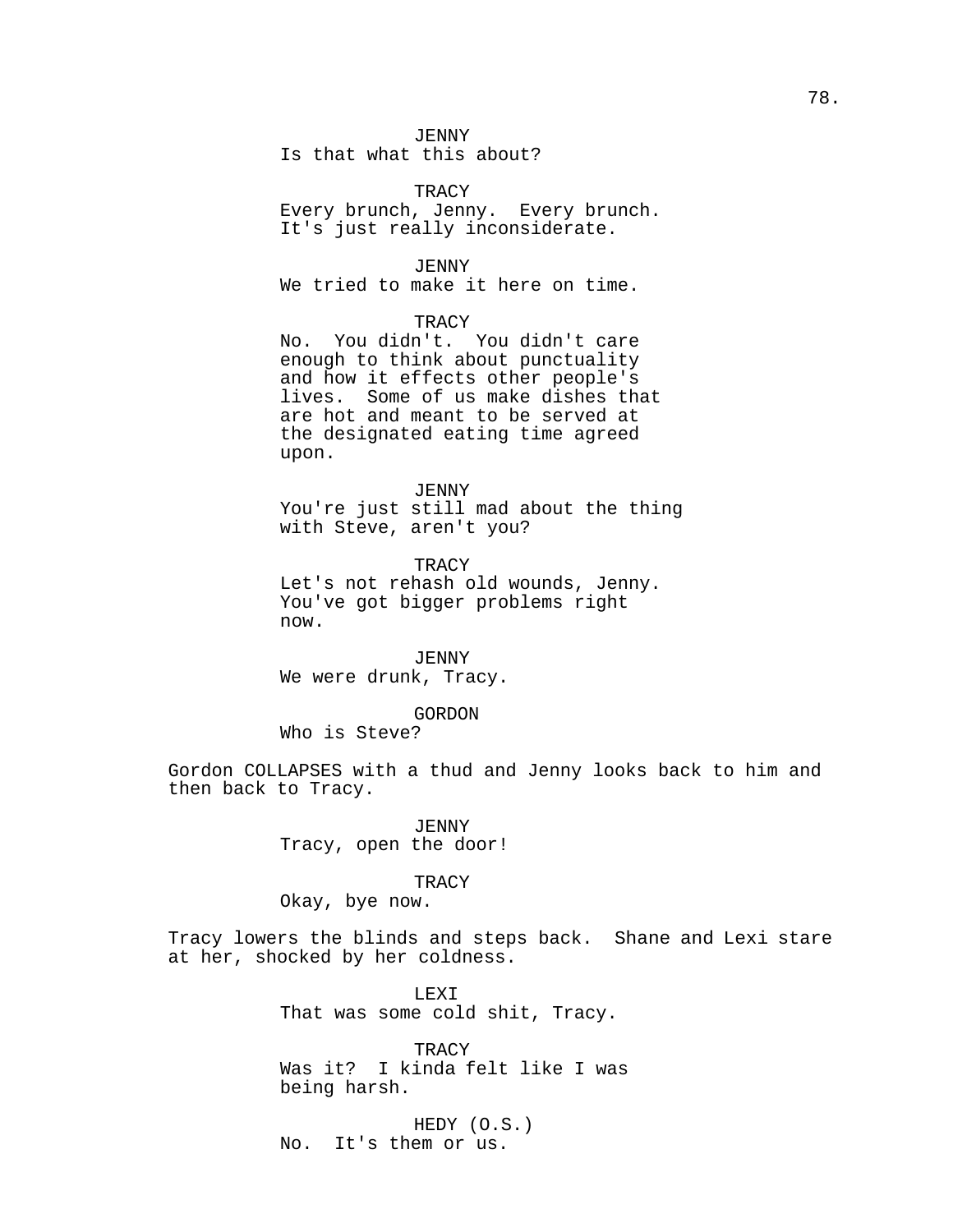They all turn to see HEDY behind them, a full glass of scotch in her hand.

> HEDY (CONT'D) From the look of their rapid cellular deterioration, the toxicity level must be fairly dense and fast-acting.

SHANE But doesn't radiation-?

HEDY It's not radiation.

They all give her a confused look.

HEDY (CONT'D) The emergency broadcast said VX. As in VX nerve gas. Aka Diisopropylaminoethyl] methylphosphonothioate. AKA the most toxic chemical weapon ever synthesized.

They all stare at her, shocked.

TRACY That's not good, is it.

HEDY No, it's not.

SHANE Holy shit - that's the stuff they used in The Rock. What exactly does this mean for us?

HEDY We'll all be dead in about three hours.

She toasts to them, takes a sip, and leaves the room. The others are speechless.

Glenn enters holding the now-empty roll of duct tape. He notices them standing there not saying anything.

GLENN

What'd I miss?

## **INT. GARAGE -- DAY**

Pete sits on the ground and leans against the car door.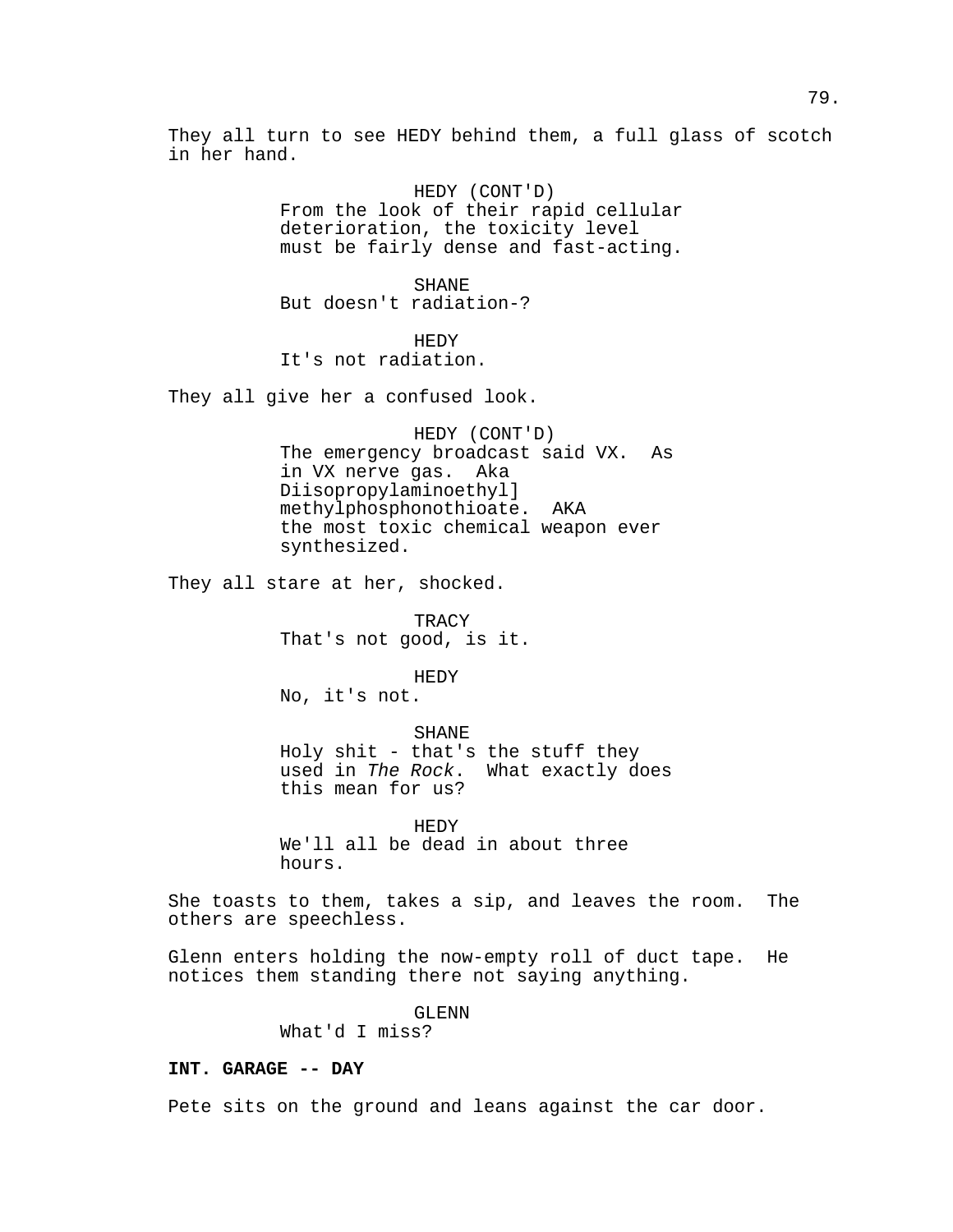PETE Jesus, how many times have we been in this position?

EMMA A terrorist attack?

PETE We don't know it was terrorists.

EMMA

I'll take the over on that one.

PETE

I mean how many times have we literally been in this position. You locked in someplace and me leaning against the door trying to get you to let me in.

EMMA

If I had a nickel.

Pete laughs and just sits there a moment. He puts his head in his hands.

She presses a button and LOWERS THE WINDOW a crack.

EMMA (CONT'D) Pete I need to tell you something.

PETE

What?

EMMA

 $I -$ 

Tracy suddenly pops her head in and holds up Scotch - A 12 YEAR-OLD MCCALLEN with just a little bit left.

> TRACY I'm gonna finish this off if that's cool.

> > PETE

Sure.

TRACY

Thanks.

She starts to walk off and then remembers...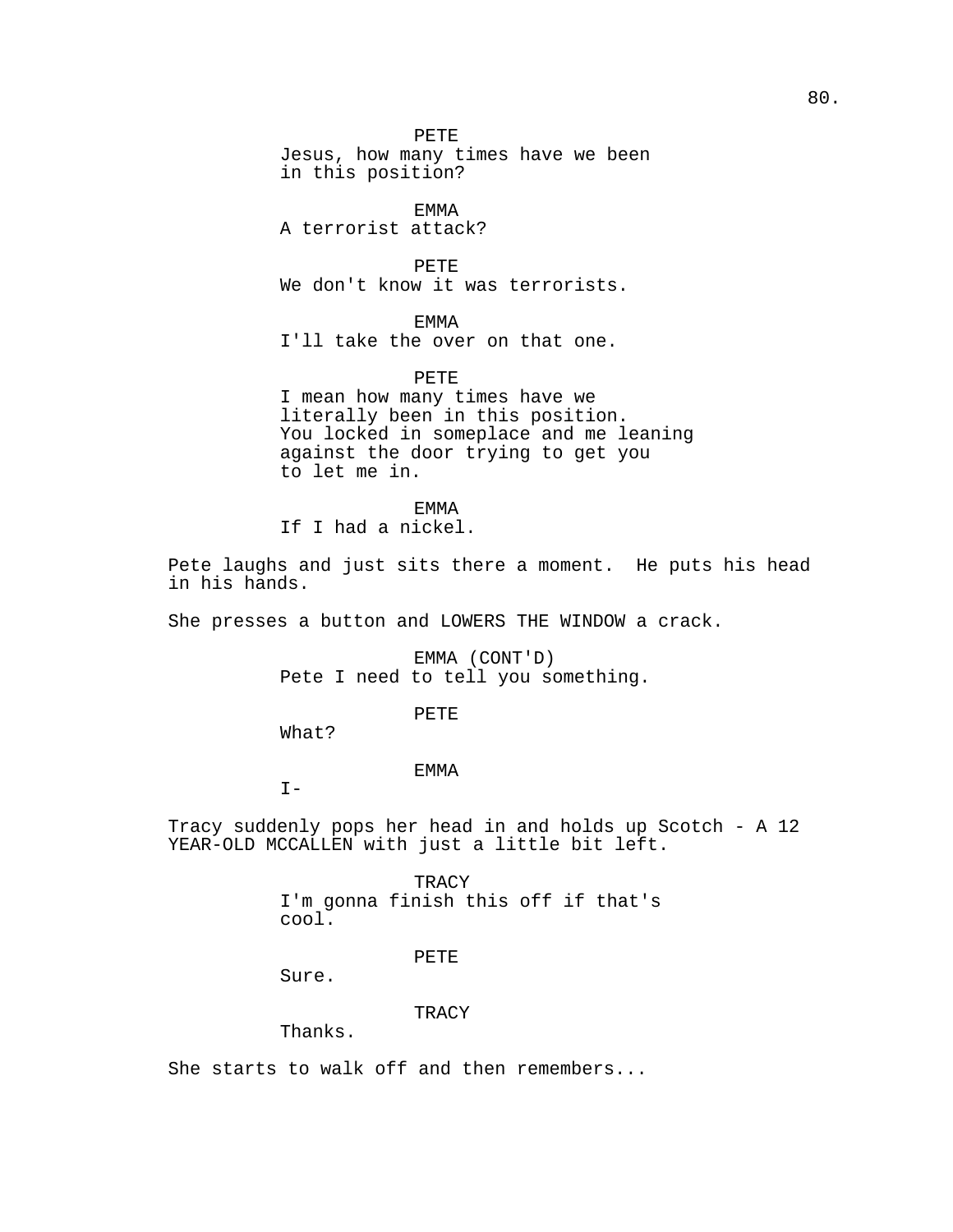TRACY (CONT'D) Oh yeah it's not radiation it's a chemical weapon and Hedy's pretty sure we're all gonna be dead in a few hours. Just FYI.

She turns and heads out of the room. Pete just sits there, watching her go.

Emma lowers the window the rest of the way.

EMMA

What did she say?

## **INT. LIVING ROOM -- DAY**

Shane paces back and forth, unsure of what to do. Hedy sits on the couch and sips on the scotch.

> SHANE Who would have access to VX? The Iranians? Why would the Iranians-

HEDY Who gives a shit, Shane?

SHANE You don't want to know who did this to us?

HEDY Does it matter?

SHANE It matters to me. If I'm being murdered I'd like to know by whom out of common courtesy and-

RING RING RING - suddenly the LAND LINE rings. They both look at it.

> SHANE (CONT'D) The land lines. The phone lines must be-

RING RING RING. It rings again. Hedy gives him a look.

HEDY You gonna answer that?

Shane heads over and grabs the phone.

SHANE

81.

Hello?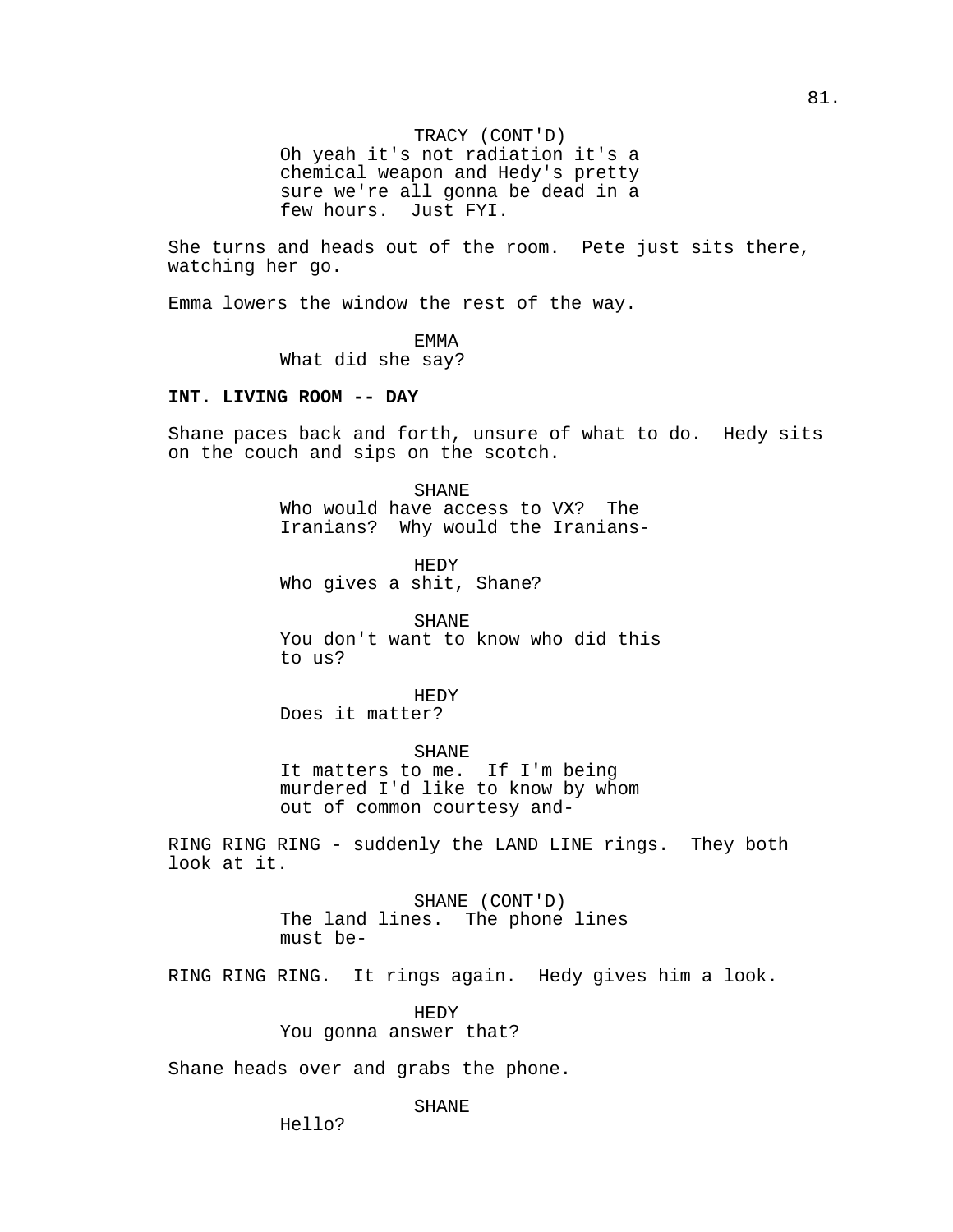A perky male voice comes on the line.

VOICE Hi, may I speak to Pete Mandrake? SHANE Uh... Who is this? VOICE This is John with Liberty Financial. SHANE What? VOICE This is John with Liberty Financial. SHANE Wh... where... what? VOICE Could I speak to Pete, please. SHANE Where are you calling from? VOICE Is Pete Mandrake available? SHANE I'm confused. VOICE I'm calling with an exclusive one-

time offer to sign up for our free credit reporting service.

SHANE Where are you calling from?

VOICE I'm calling from the Liberty Financial call center.

SHANE And where is that?

VOICE

Is this Pete?

SHANE What the fuck is going on out there?

VOICE I'm sorry, I'm confused.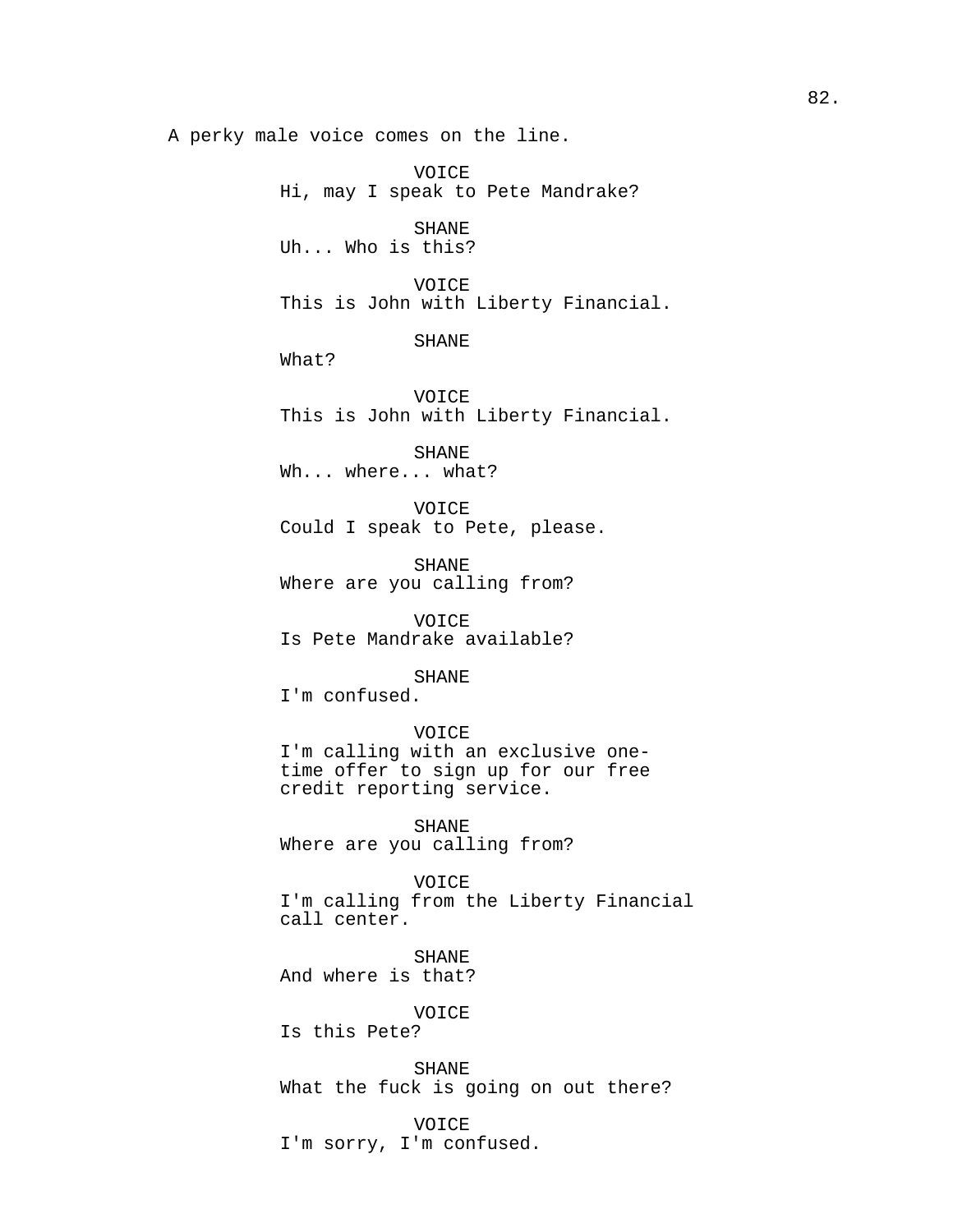There's a moment of silence.

VOICE

Manila.

SHANE Manila? In the Philippines?

The voice now speaks in a Filipino accent.

VOICE

Yes.

SHANE Do you not know what's going on?

VOICE What do you mean?

SHANE Is this not on the television there?

VOICE Our television is not on.

SHANE

TURN IT ON.

VOICE (to someone else) Hey Mikey! Hey Mikey, turn the tv on. This guy says something is going<br>on. I don't know, some guy. I don't know, some guy.

There's silence a moment. Shane waits.

VOICE (CONT'D) (to someone else) Just turn it on, man.

Another moment.

VOICE (CONT'D) Whoa. Holy shit!

SHANE

What is it?

VOICE Holy shit, man! (to someone else) Is that the Golden Gate Bridge?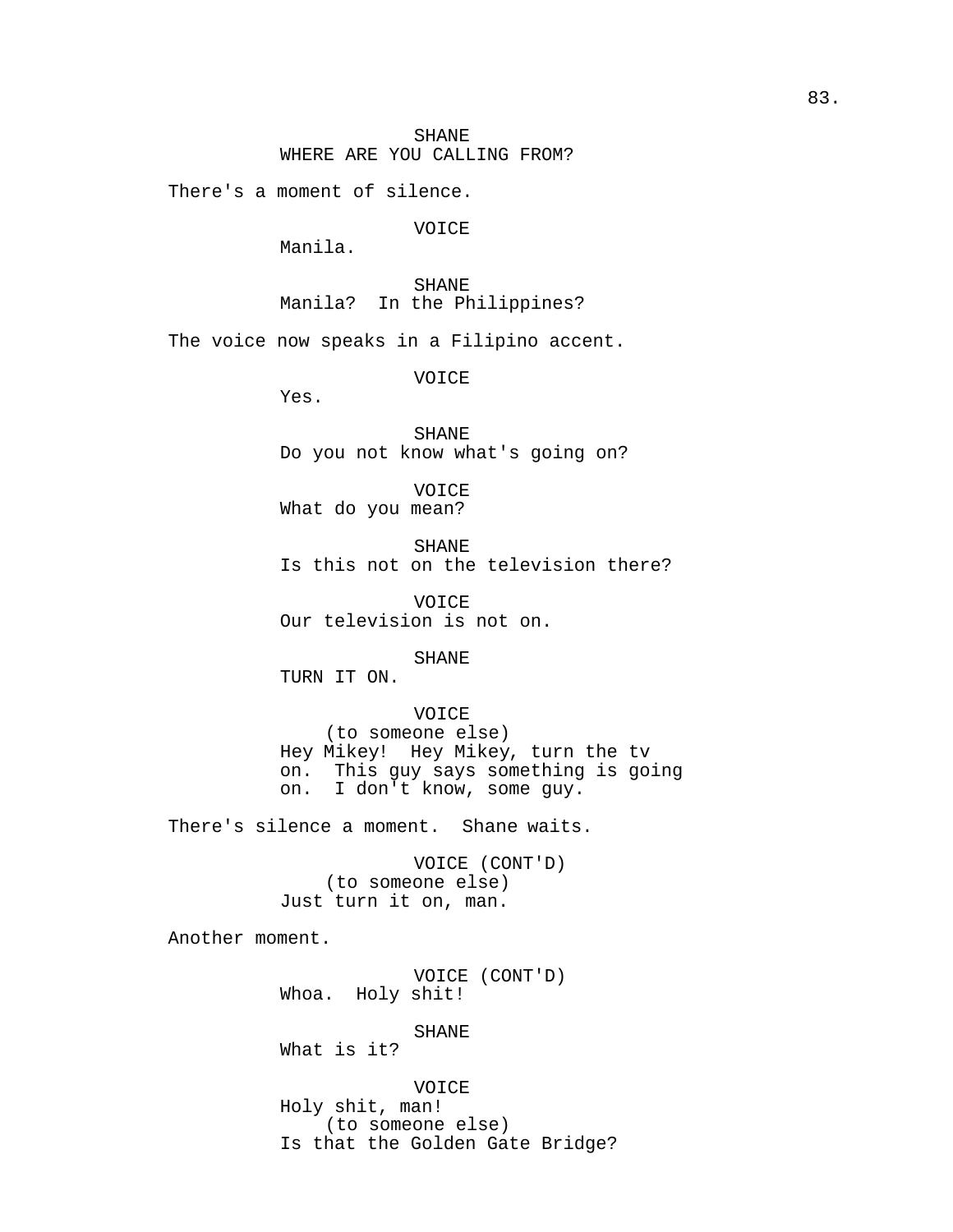### SHANE

What? What happened to the Golden Gate Bridge?

VOICE (to someone else) Or is that the Bay Bridge? I get them confused.

SHANE WHAT HAPPENED TO EITHER BRIDGE?

VOICE Oh man this is fucked up. It looks like-

CLICK. The phone goes dead.

### SHANE Hello? Hello?

Nothing. Silence. Shane hangs up. He looks to Hedy, who shakes her head.

> HEDY Man telemarketers call at the WORST times.

# **INT. BEDROOM -- DAY**

Glenn sits on the bed with his eyes closed. He mouths words to himself.

Lexi steps in and sees him.

LEXI Oh hey there stranger...

Glenn looks up to see her. He sighs.

GLENN I was hoping to get some alone time, actually.

LEXI Well if wishes were horses it'd be Christmas every day.

She PUSHES ALL THE JACKETS ONTO THE FLOOR and then jumps onto the bed.

> LEXI (CONT'D) If Hedy's right, then we should probably live these last few minutes on Earth to the fullest, am I right?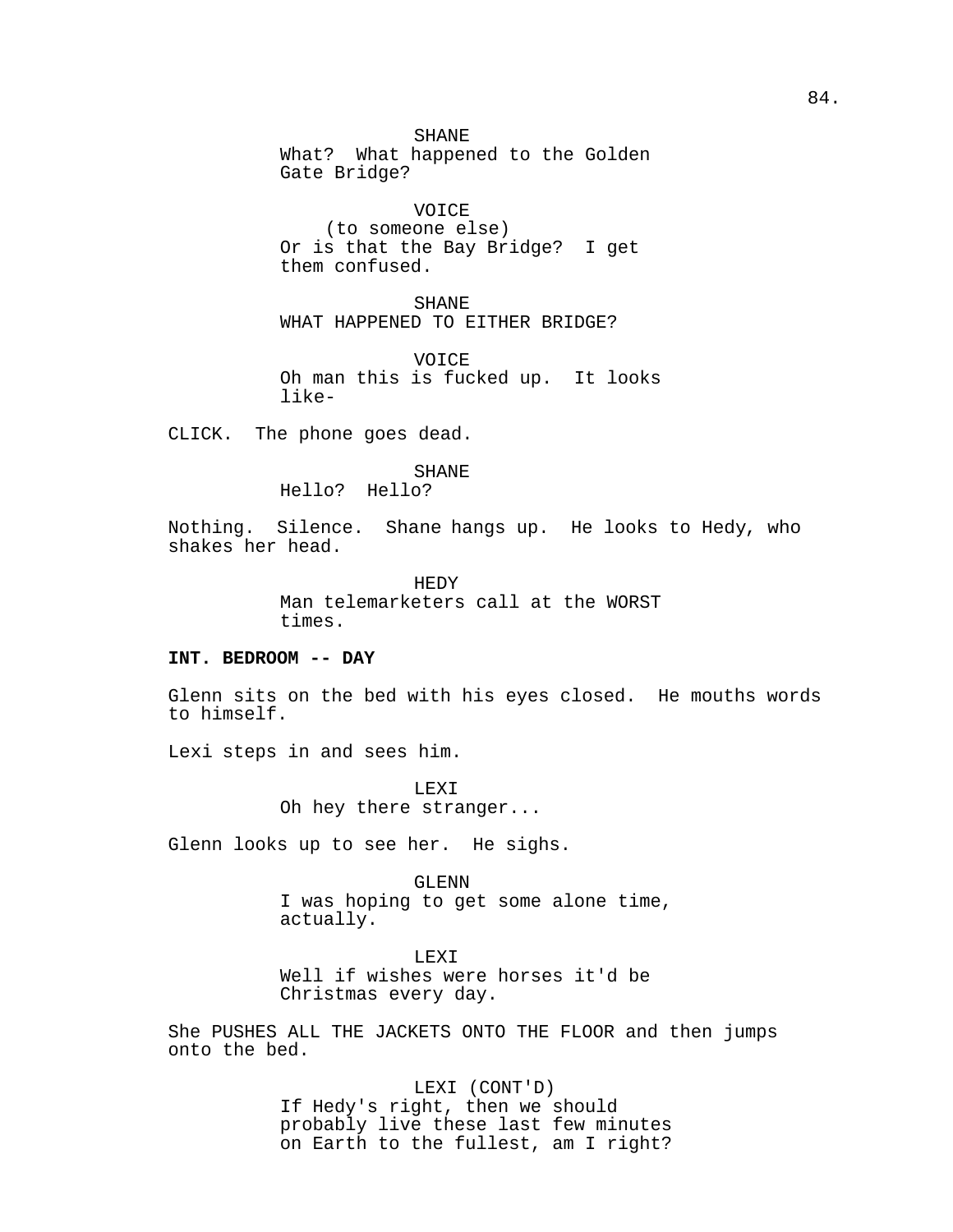GLENN So you believe her now?

LEXI

Eh.

She positions herself on the bed in a sexy pose.

LEXI (CONT'D) Either way I say we get nuts.

Glenn's eyes widen. He's had a realization.

GLENN

Oh.

Buck suddenly appears at the door with a couple beers.

BUCK This room occupied?

GLENN

I was just leaving.

Glenn gets up and heads for the door. Buck closes the door with his foot and blocks Glenn's path.

> BUCK Where you going, Buckaroo?

GLENN I... I'm sorry I thought you guys wanted to be alone.

LEXI I never said that. I just said we wanted to get nuts.

Glenn is confused. Buck sets the beers down and puts his arm around Glenn, pushing them both down so that they sit on the edge of the bed. Lexi moves to sit on his other side.

> **BUCK** You know why the divorce rate in this country is so high?

Glenn shakes his head.

BUCK (CONT'D) Because of inequalities within the marriage. When one spouse has more money or power or friends, it becomes a tug-of-war because the two partners can't figure out how to properly share.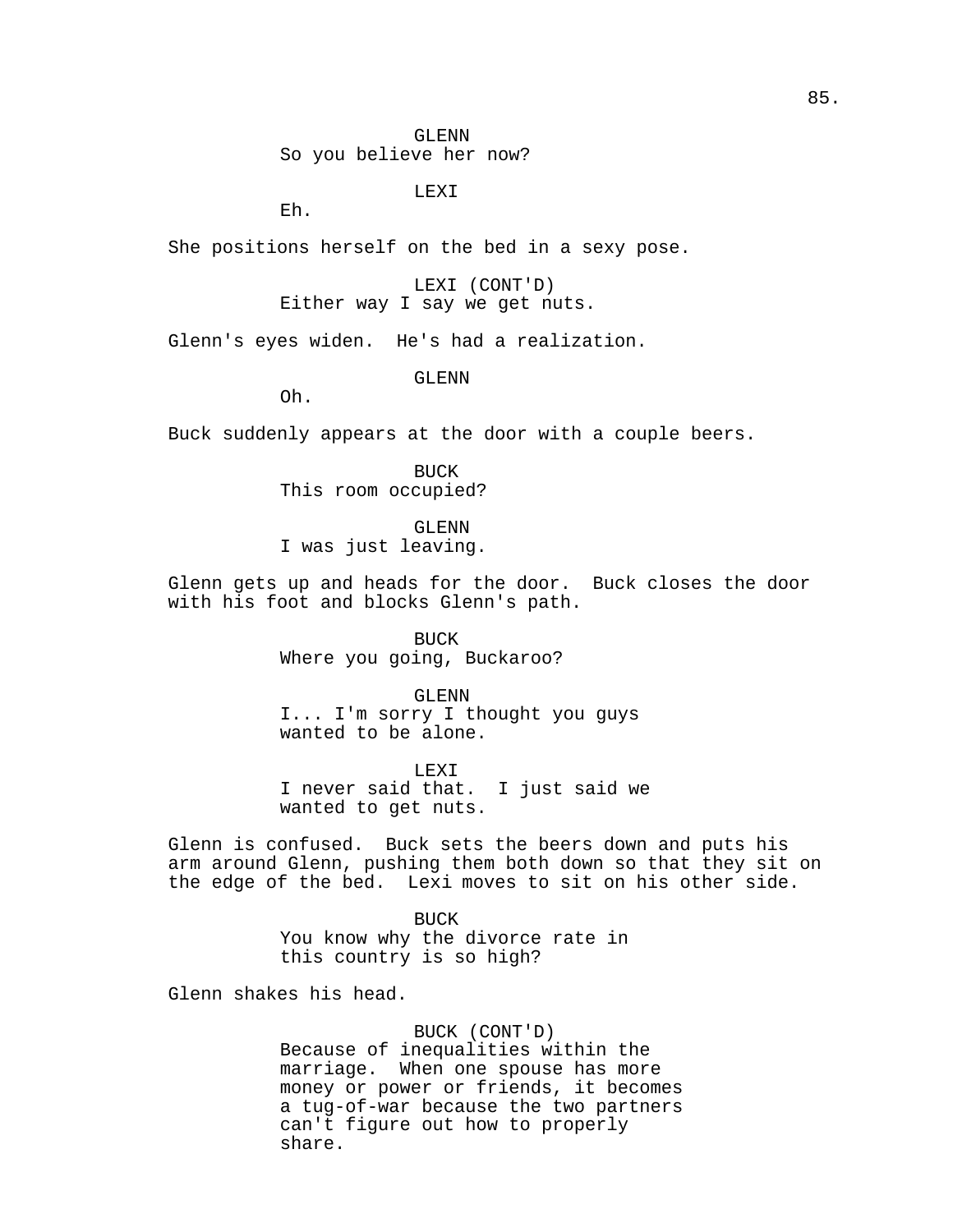GLENN Wow that's really interesting.

BUCK But Lexi and I?

He and Lexi share a smile.

BUCK (CONT'D) We're the poster children of a happy marriage, because we decided long ago to share everything 50/50 straight down the middle.

Buck PUTS HIS HAND ON Glenn'S THIGH.

BUCK (CONT'D)

Everything.

GLENN

Oh god.

Glenn DARTS UP, but Lexi GRABS HIM and pulls him back down.

LEXI Where you going, little kitty?

GLENN

Okay guys...

He tries to get up, but Lexi is pulling on him. He breaks free and heads out the door, slamming it behind him. Buck and Lexi exchange a glance.

> BUCK Well that didn't go well.

LEXI I don't know, I think you almost had him.

BUCK You want me to go find Shane?

LEXI

Nah.

## **INT. BATHROOM -- DAY**

Glenn sits in the empty bathtub once again with his eyes closed.

Hedy, scotch in hand and now making her way to full blown drunk, heads in and sees him.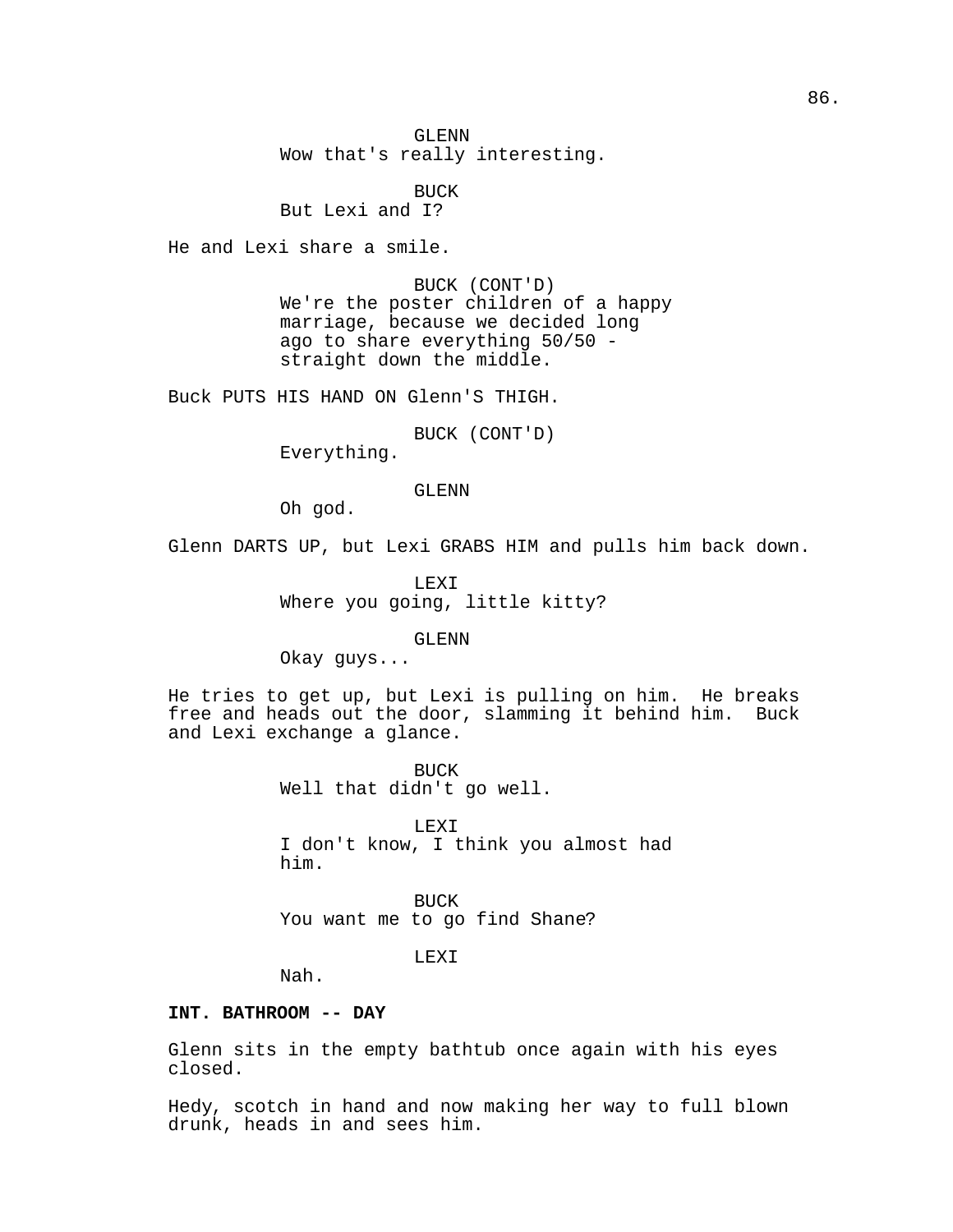HEDY

Oh hey.

She heads over, pulls her panties down, and takes a seat on the toilet right behind him. Glenn isn't sure what to do.

> GLENN Do you want me to leave?

> > HEDY

I don't give a fuuuuuuuuck.

Glenn tries to avoid looking at her as she goes. Along, awkward moment. She stands and pulls her panties back up.

> HEDY (CONT'D) Guess I don't need to flush, right?

She laughs and opens the medicine cabinet. She starts to search through.

Glenn soon notices she's gathering PRESCRIPTION BOTTLES. She takes certain ones and leaves others behind.

> GLENN What are you doing?

HEDY If I go out, I'm going out riding the snake.

Hedy closes the medicine cabinet, prescription bottles in her hands, and walks out. He watches her go. He looks back to the cabinet to see she left a handful of bottles.

## **INT. DINING ROOM -- DAY**

Tracy sits on the floor and sips on a glass of scotch as she stares at the MONKEY RADIO, which plays "The Moonlight Sonata." The monkey seems to be staring her down.

Glenn walks in and eyes her.

GLENN You found music?

**TRACY** Classical station. Think it's automated.

GLENN Actually I believe that's Beethoven.

She lets out a little smile. He sits down next to her.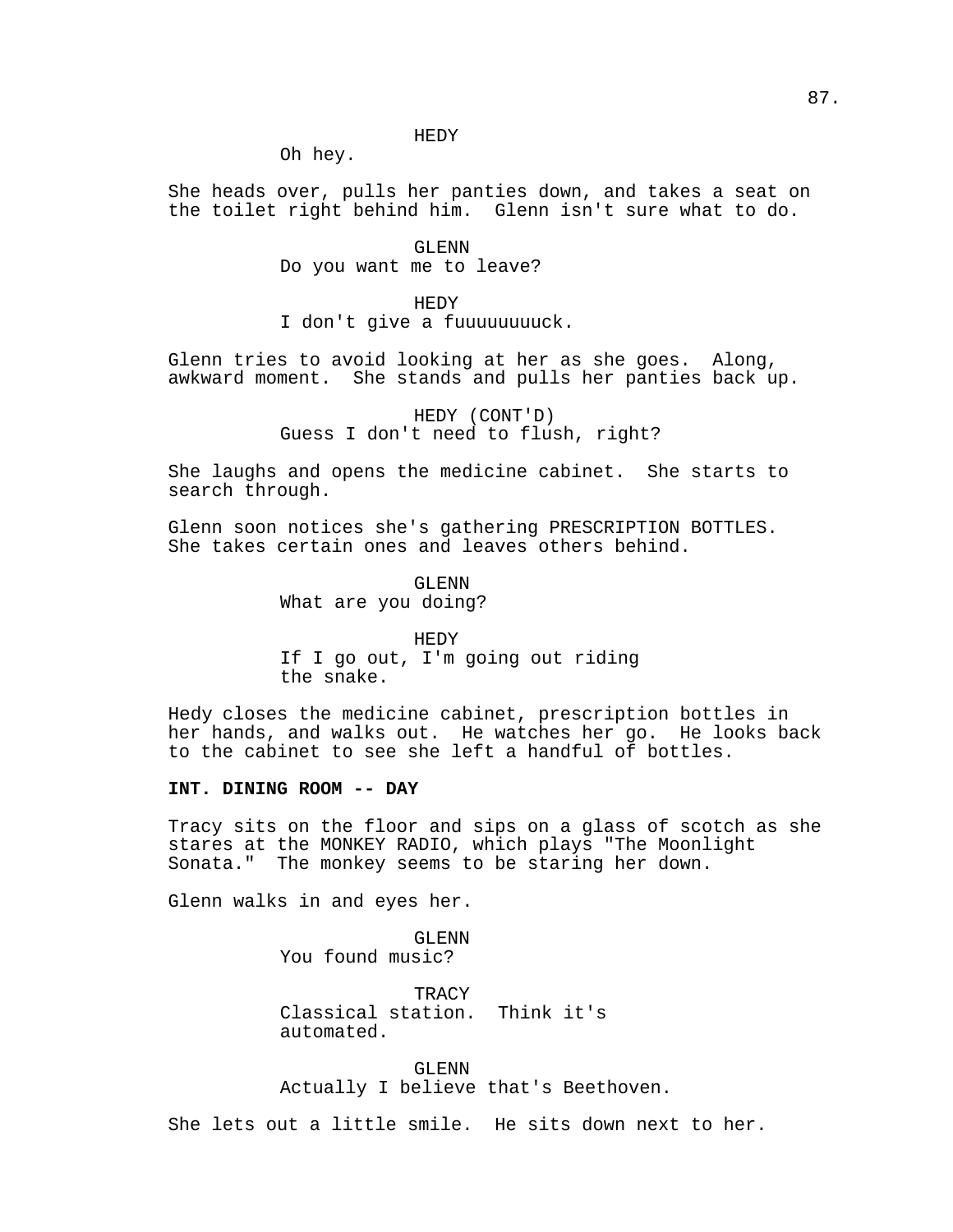## GLENN (CONT'D) How you holding up?

He sits next to her. She gives him a look and takes a sip. She thinks for a moment.

### **TRACY**

You know I never went to Europe. Never not once. I never even went to Montreal, which I hear is very European. I never went scuba diving. I never went to the ballet. I never watched The Wire. I never fell in love.

### GLENN

All of those things are overrated. Except for The Wire, which is really good up until the last season.

She doesn't seem very consoled.

GLENN (CONT'D) Just think about what you did do, Tracy.

#### **TRACY**

Which is what? Let my passive aggressive mother run my life? Make a string of terrible choices regarding men?

### GLENN

How about save countless lives as a surgeon.

#### TRACY

There is that.

She finishes her drink and gives him a smile.

### GLENN

I got an idea. What do you say we bust open that wine we brought? Just cozy up, maybe light some candles, and just... relax.

She gives him a look. He's so sincere.

**TRACY** That sounds nice.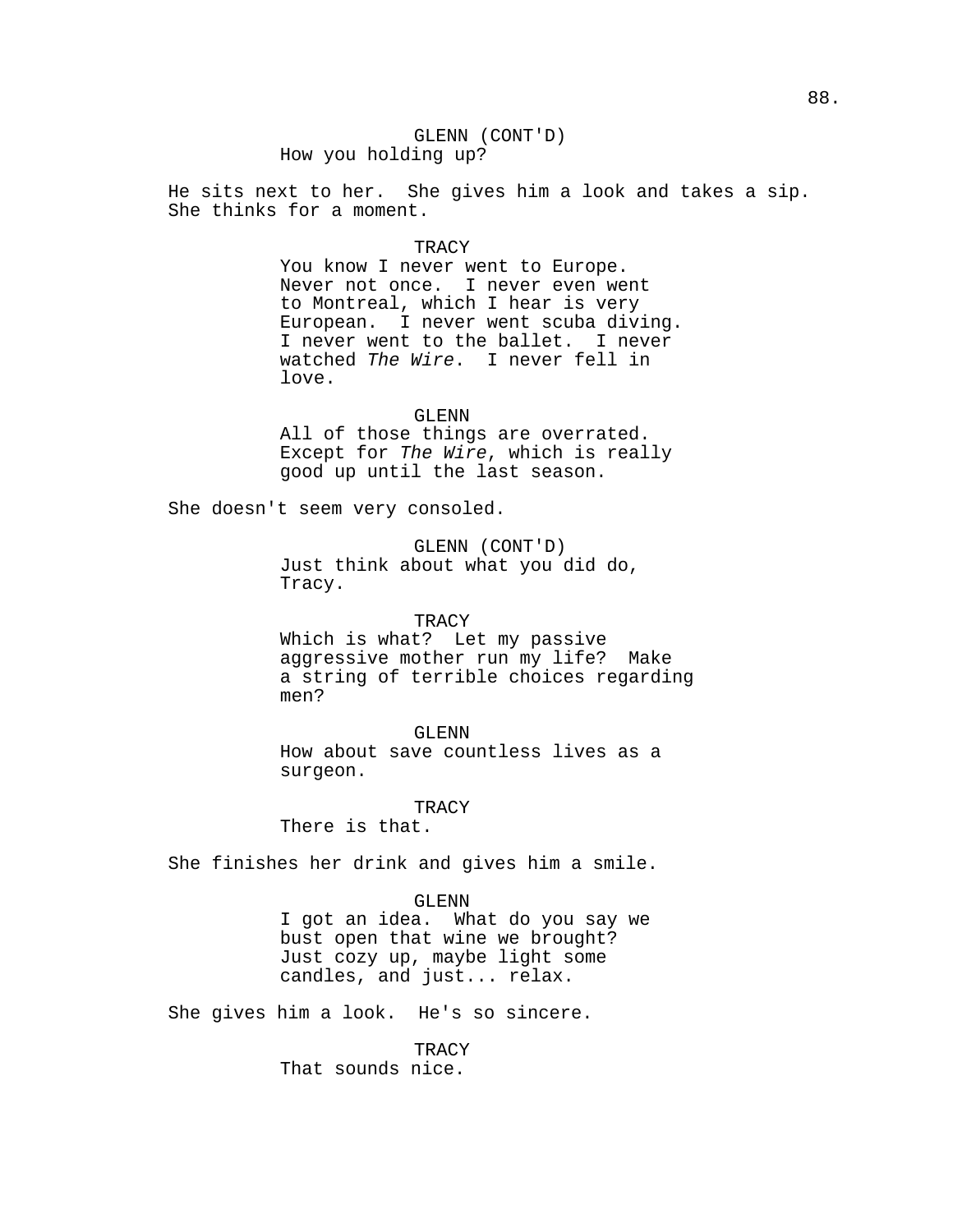### **INT. GARAGE -- DAY**

Pete and Emma now both sit in the back seat of the SUV. A smooth jam plays on the stereo. They sit there a moment.

> EMMA What happened to us?

> > PETE

I don't know.

EMMA We were so good together.

They sit there another moment. He thinks.

PETE Couples Brunch.

EMMA What about it?

PETE It's where we went wrong.

She gives him a look, confused.

## PETE (CONT'D)

You were always so excited about them. Making sure we invited the right people, had the right scented candles, bought new kinds of wine and cheese. And I... I just didn't care. At all. Didn't want to have any part in the planning and barely wanted to show up. And that's our whole marriage right there. I... I didn't give you what you needed.

EMMA

And what did I need?

PETE

Support. You were always trying new things. Rock climbing, painting, knitting

### EMMA

Crocheting.

## PETE

Crocheting. I just coasted along, I could tell you wanted me there, being more involved, but I never was and I didn't care about any of it. (MORE)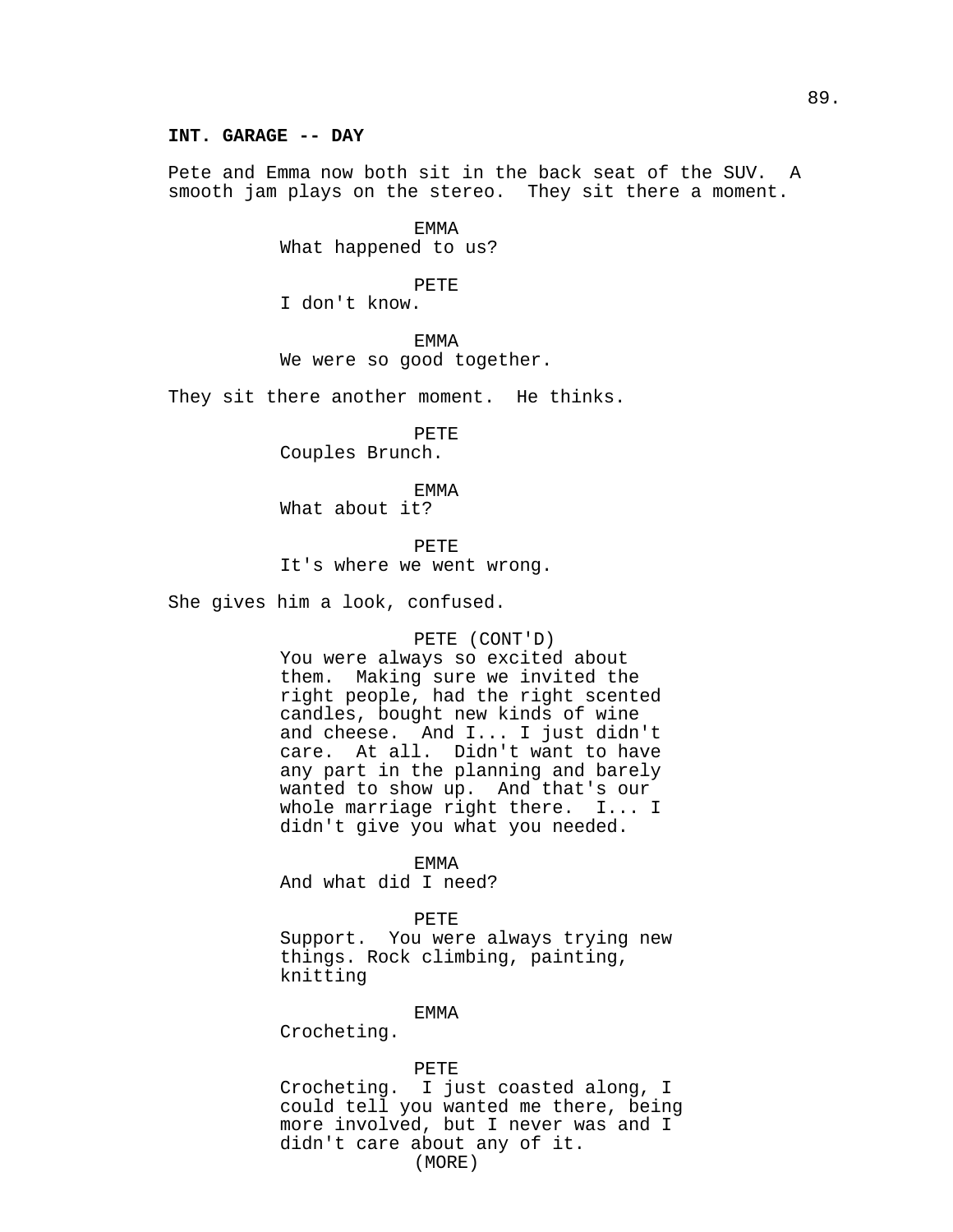#### PETE (CONT'D)

I was just wrapped up in what I was doing which in the end was not very much at all. And I'm sorry.

She gives him a long look and shakes her head.

#### EMMA

I appreciate that. But... eh.

## PETE

Eh?

# EMMA

I mean, I organize because I don't trust anyone else to do it and I try new things because... well I think I've been trying to find something I like, some... version of me that I like.

PETE

Well for the record  $I$  never had a problem with the first version of you.

### EMMA

I know and maybe that was the problem. I just .... I mean we got married so young, Pete, and we spent so much time together - and it was great for so long. But then you started spending more time at work and going on trips, and I... I started to feel like I didn't know a me that didn't have to do with us. It was always Pete-and-Emma this or Pete-and-Emma that. It was never just Emma. And... I didn't want to just continue on like that forever. But maybe... well maybe in retrospect the whole filing for divorce thing was bit drastic. And I'm sorry.

They sit there another moment.

PETE

When did we become such assholes to each other?

## EMMA

Seriously. There's this mountain of shit we've built between us that we can never seem to get through.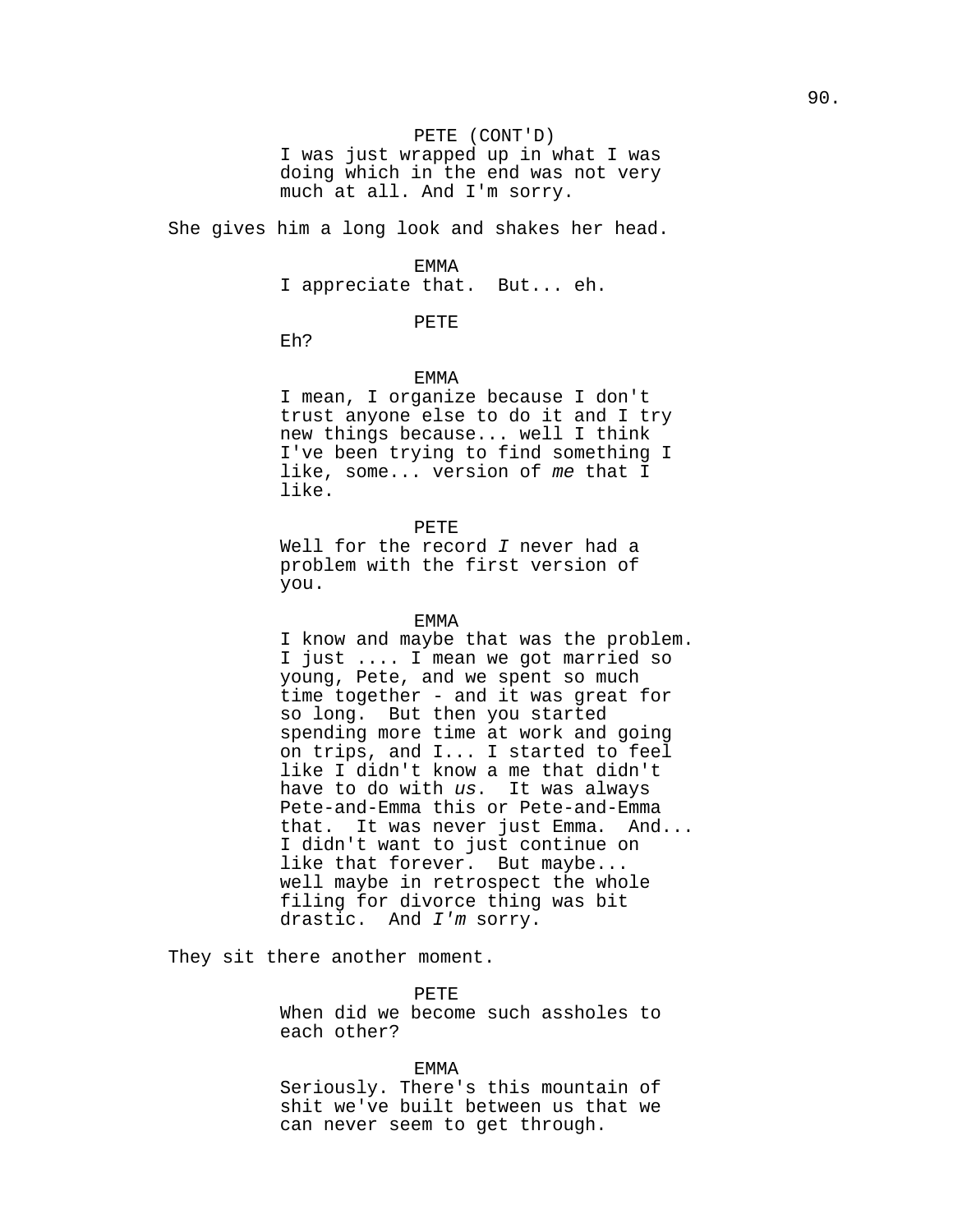He pulls out A PHOTO STRIP from his pocket.

PETE So what do you say? How about we be classic Pete and Emma again?

## EMMA

What?

PETE How about we get back together for the last couple hours of our existence.

She smiles.

EMMA An agreement?

PETE

Set in stone.

He sticks out his hand and she eyes it.

After a moment, she grabs it and shakes it. They look into each other's eyes. He thinks for a moment and remembers something.

> PETE (CONT'D) What were you going to tell me?

> > EMMA

What?

PETE When Tracy came in earlier you said there was something you needed to tell me.

EMMA

Was there?

She gives him a look.

## **INT. KITCHEN -- DAY**

Dozens of pans and bottles are now spread out around the kitchen filled with different liquids.

Hedy stands over and large pot, a towel wrapped around her face as a makeshift surgical mask.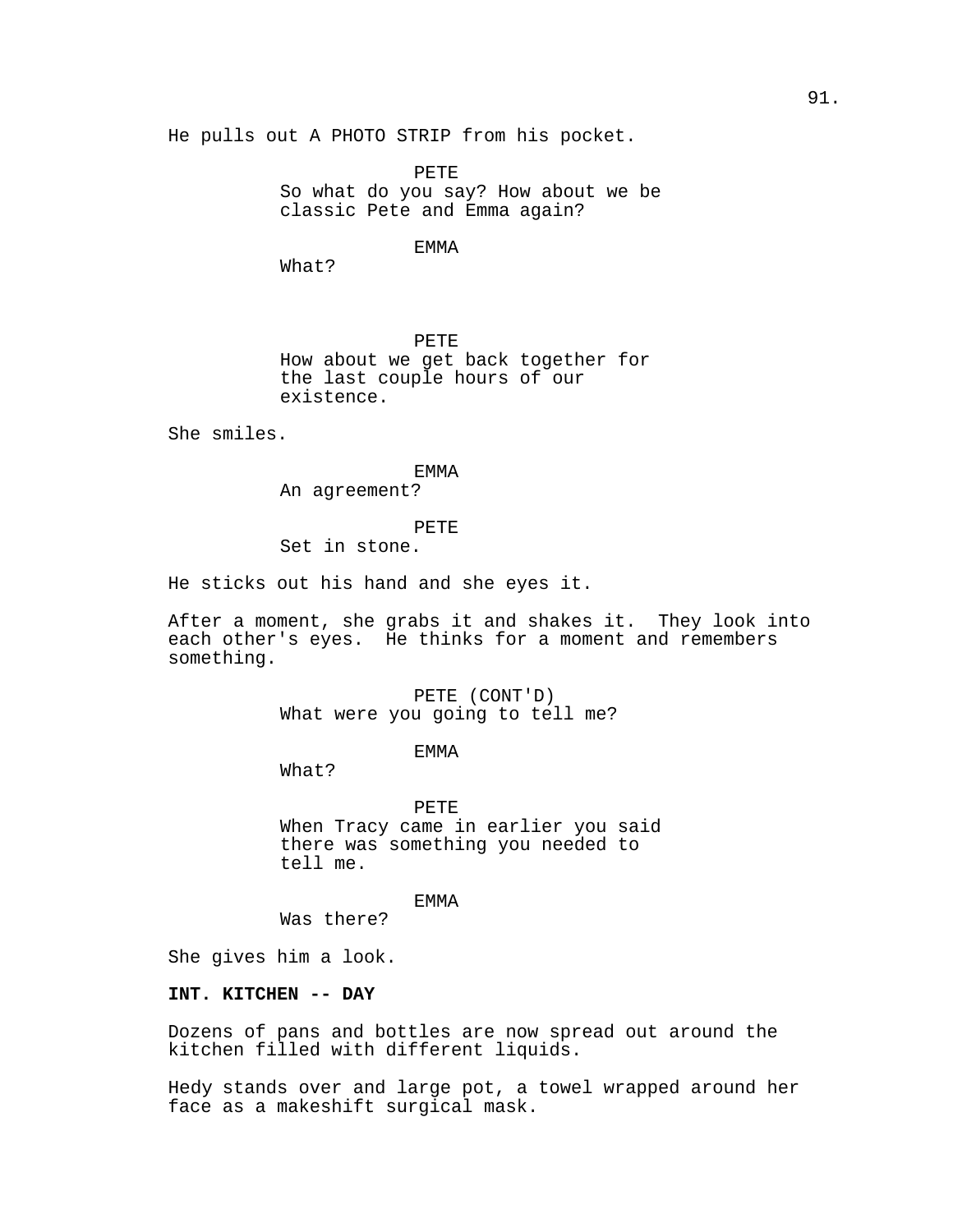Shane walks in with the bottle of wine and eyes her, soaking it all in.

## SHANE What are you doing?

HEDY Making dessert. Can you pass me that decongestant?

She gestures to a BOTTLE nearby. He grabs it and hands it to her. She opens it up and dumps the whole bottle in the pot.

Shane eyes everything and then the pot. It clicks.

SHANE Are you... cooking meth?

HEDY That would take way too long and we'd need way more ingredients. This is more of a poor man's ecstasy.

SHANE We're about to die and you're going to do ecstasy?

HEDY Is there a better time?

SHANE

We still don't know who did this to us, Hedy. We still don't know if it was the North Koreans or the-

Hedy SLAMS down a put and looks at him.

HEDY You know why we never set a date, Shane?

He gives her a look. He wasn't expecting that.

HEDY (CONT'D) Because you worry about everything. You second guess EVERYTHING. I love you, I do. I care about you. But the thought of planning a major event with you makes me want to claw my eyes out. And look at you now. So we're going to die, soon - YES. There's no point in freaking out about WHY.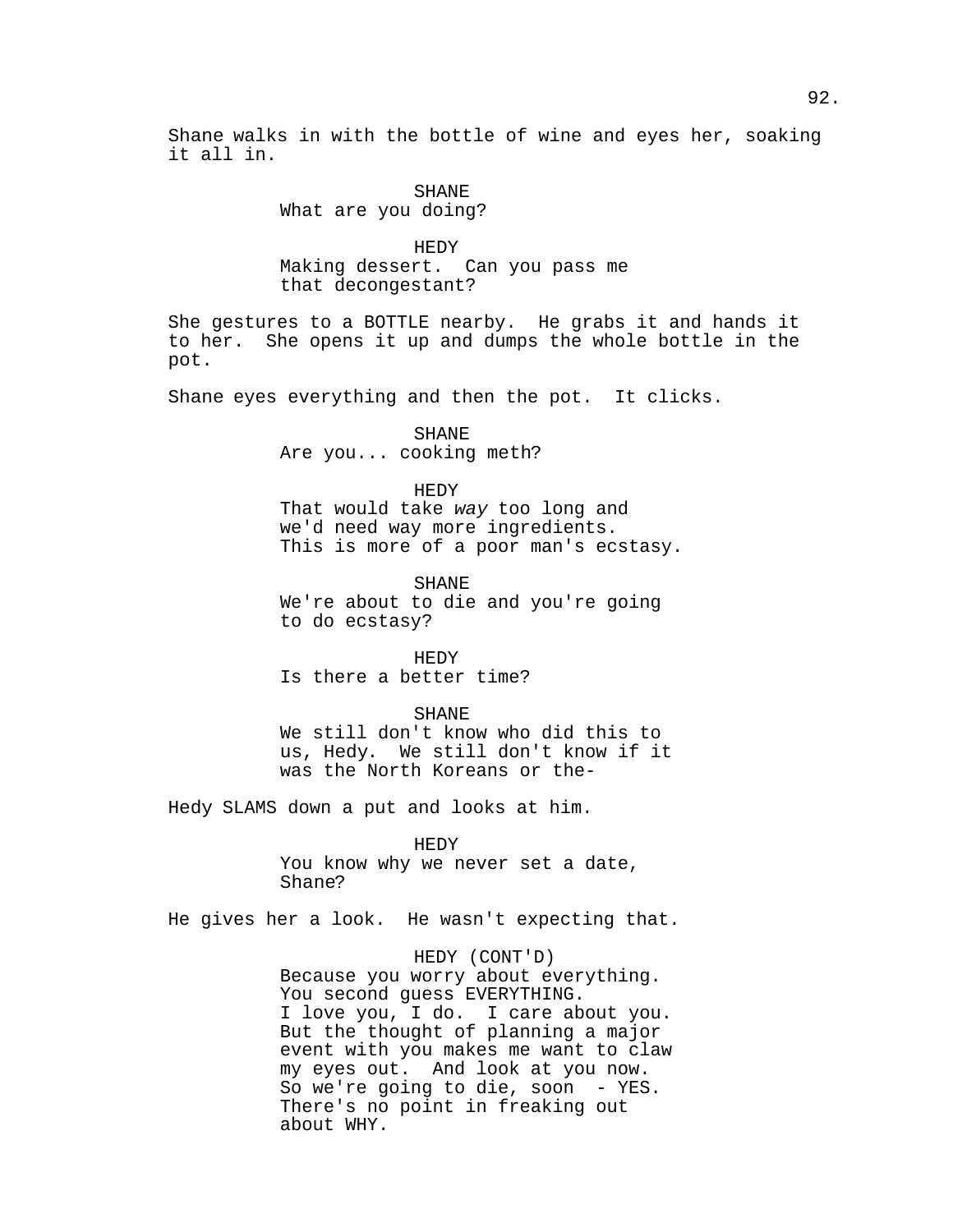SHANE

And what do you recommend I do then?

HEDY How about enjoy your last moments doing something fun?

#### SHANE

Like ecstasy?

#### HEDY

Exactly.

# SHANE

That's YOUR problem, Hedy. You're unrealistic to the point of being illogical. The glass is always half full for you, even when it's filled with cyanide.

#### HEDY

VX nerve gas.

#### SHANE

Like it matters! And excuse me if I don't want to face the end of the world with sunshine and rainbows.

### HEDY

You know what, this whole end-of-theworld thing has really gotten me reexamining our relationship. I've had what alcoholics would refer to as a moment of clarity.

She takes off her ENGAGEMENT RING, and TOSSES IT AT HIM..

HEDY (CONT'D)

I'm out.

## SHANE

What?

HEDY The wedding is off.

SHANE The wedding is already off, Hedy, because the bride, groom, parents, pastor, and guests will all be DEAD.

HEDY I know, Shane! I'm being fucking symbolic!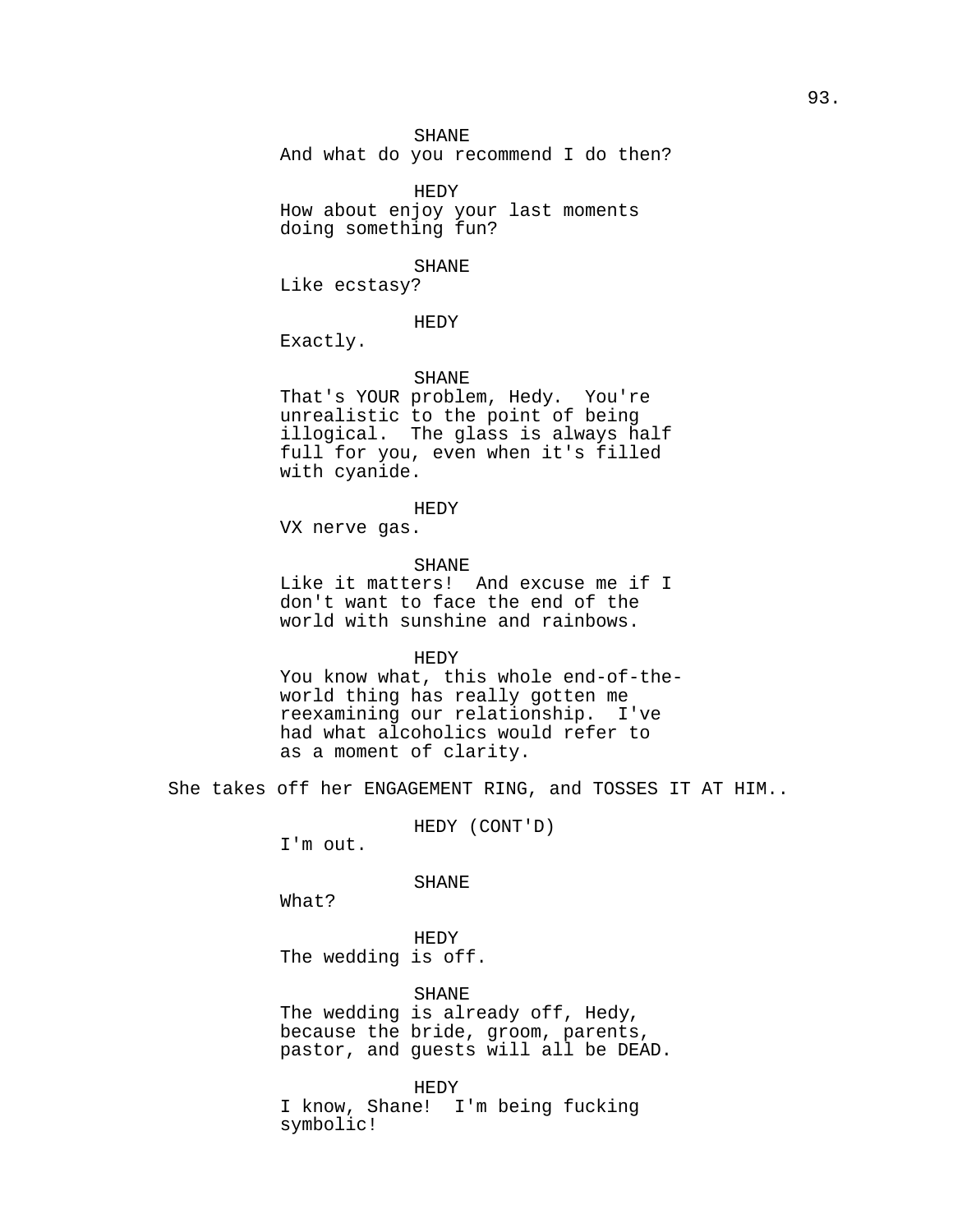She turns back to her cooking. He storms out, angry.

## **INT. DINING ROOM -- DAY**

Two candles now flicker on the table as Glenn uncorks the bottle of wine. The monkey radio emits Aram Khachaturian's Adiago of Spartacus.

He playfully hands her the cork to smell, then pours a tiny bit. He shows off the wine like a sommelier.

Tracy takes a sip.

**TRACY** (jokingly) Hmmm... you have anything else?

## GLENN

I assure you this is a very good year. The last they'll ever make I believe.

## **TRACY**

Well then.

She sticks out her glass and he fills it up.

## TRACY (CONT'D)

Just think - you and me. Who knows what could have been?

#### GLENN

Well lets think. We probably would have dated for about a year before getting married.

#### TRACY

Wow, fast.

### GLENN

It felt right. Then we had a nice wedding - nothing too fancy. A destination wedding.

**TRACY** 

Hawaii.

GLENN

Of course.

**TRACY** Then kids. We had a bunch of kids.

## GLENN

Seven.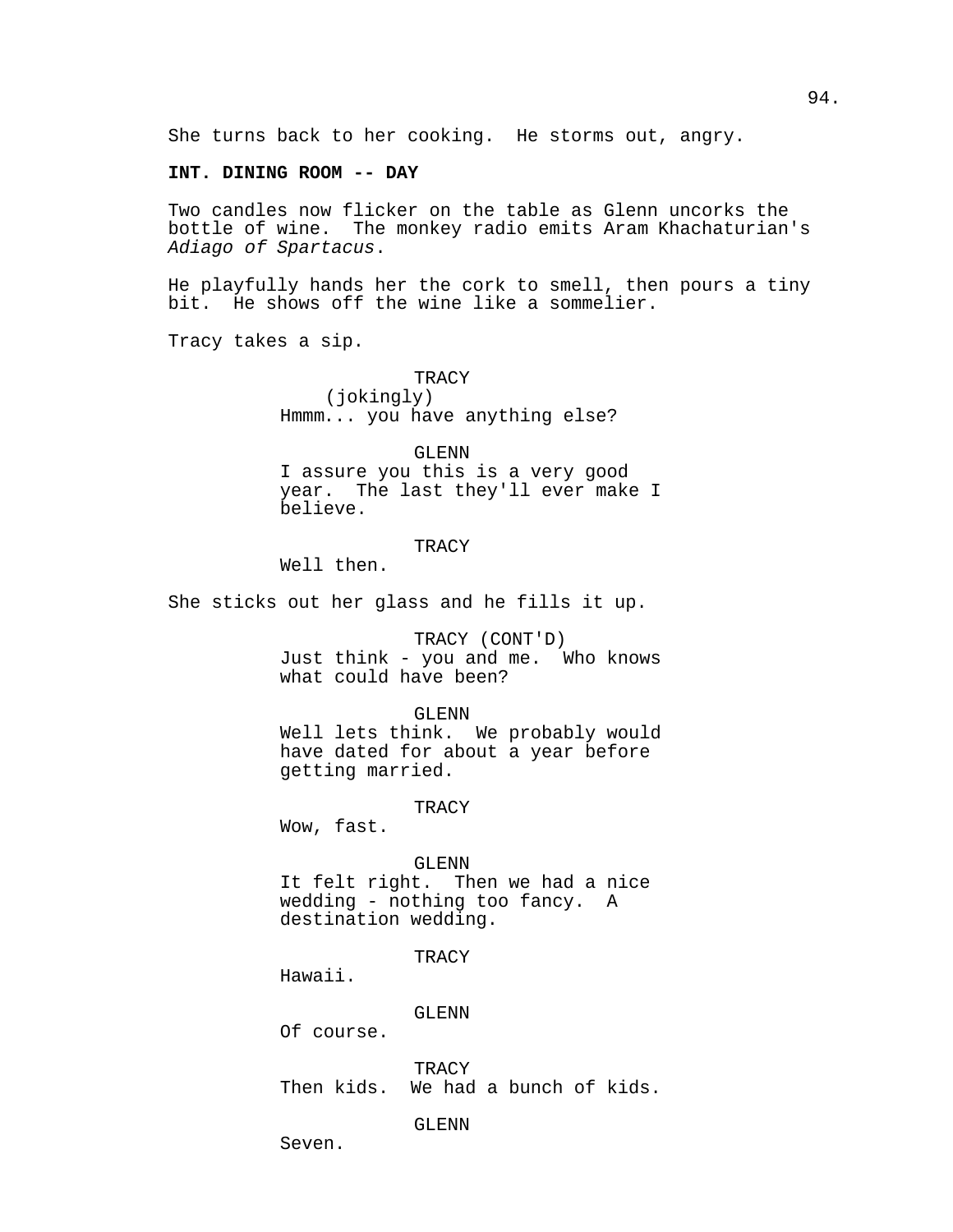She laughs.

**TRACY** Damn. We're like rabbits.

GLENN They all went to Ivy league schools on scholarship, of course.

**TRACY** Of course. The boys became astronauts. The girls became senators.

They just laugh and have a nice moment. Glenn raises his glass. She raises hers as well.

> GLENN To a good life.

**TRACY** 

A good life.

They clink glasses and take a sip.

PETE suddenly appears at the doorway.

PETE Where's Buck?

GLENN He's in the bedroom with Lexi.

Pete takes off, followed by Emma.

GLENN (CONT'D) I'd knock first!

## **INT. BEDROOM -- CONTINUOUS**

Buck and Lexi happily lie in bed post-coital.

LEXI If you could be any animal, what would you be?

BUCK

A starfish.

The door BURSTS OPEN and Pete barges in.

BUCK (CONT'D) We just finished up if you guys need the room.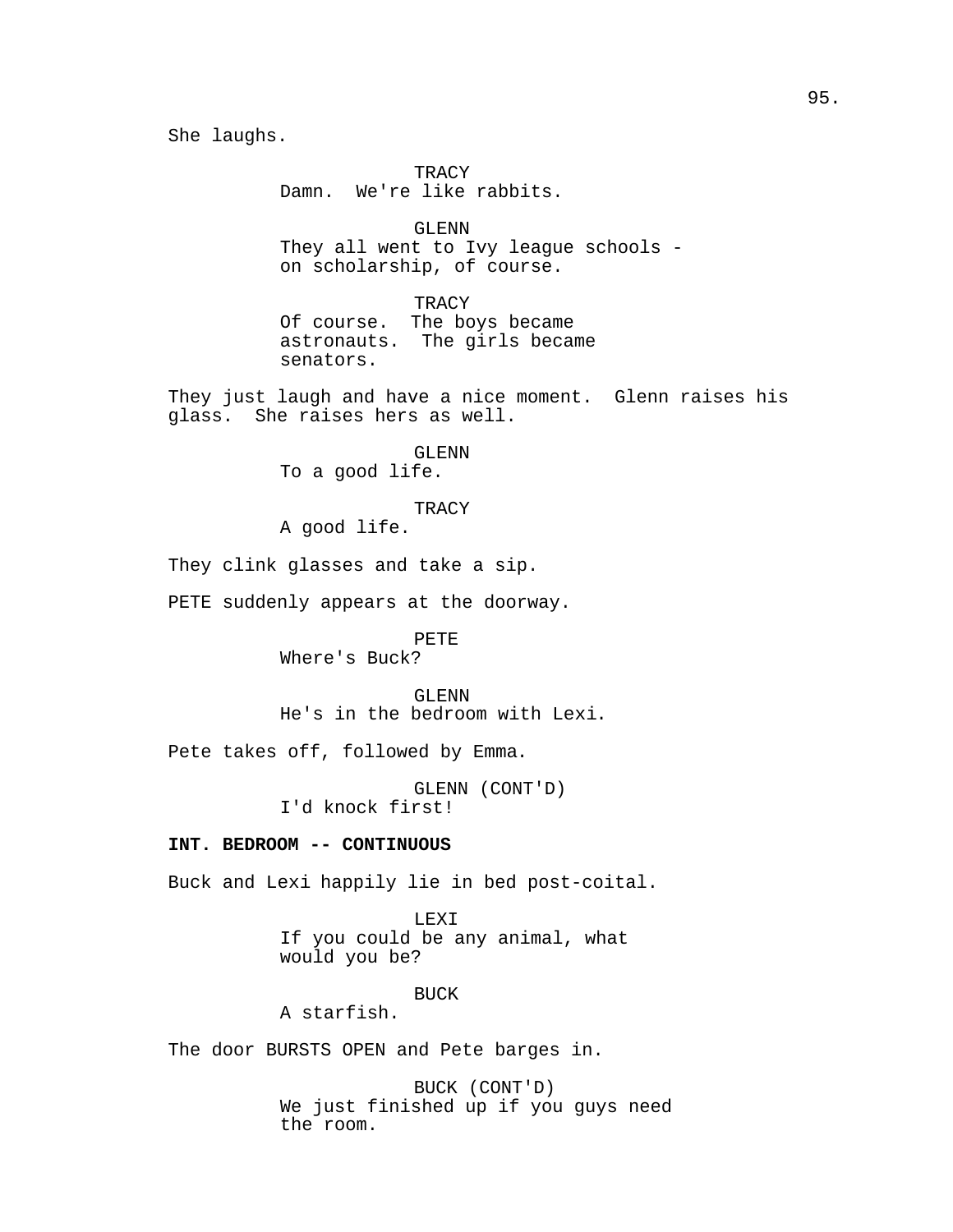LEXI But we can go again if you guys want in. PETE Put your clothes on. BUCK Why bother? Might as well go out the way we came in. He and Lexi laugh. PETE Put some clothes on before I punch you in the god damn face. BUCK What's the bee in your bonnet? PETE My bee? My bee? Pete looks to Lexi. PETE (CONT'D) Did you know he and Emma slept together? LEXI Yeah. PETE That's right. They.... wait, what? LEXI I knew before it even happened. I signed off on it. BUCK I texted her when Emma and I started making out that night-EMMA Drunkenly. Just a reminder. BUCK And Lexi gave me the thumbs up. We always get a thumbs up. Pete thinks about this and looks to Buck. PETE

So... you knew about me and Lexi?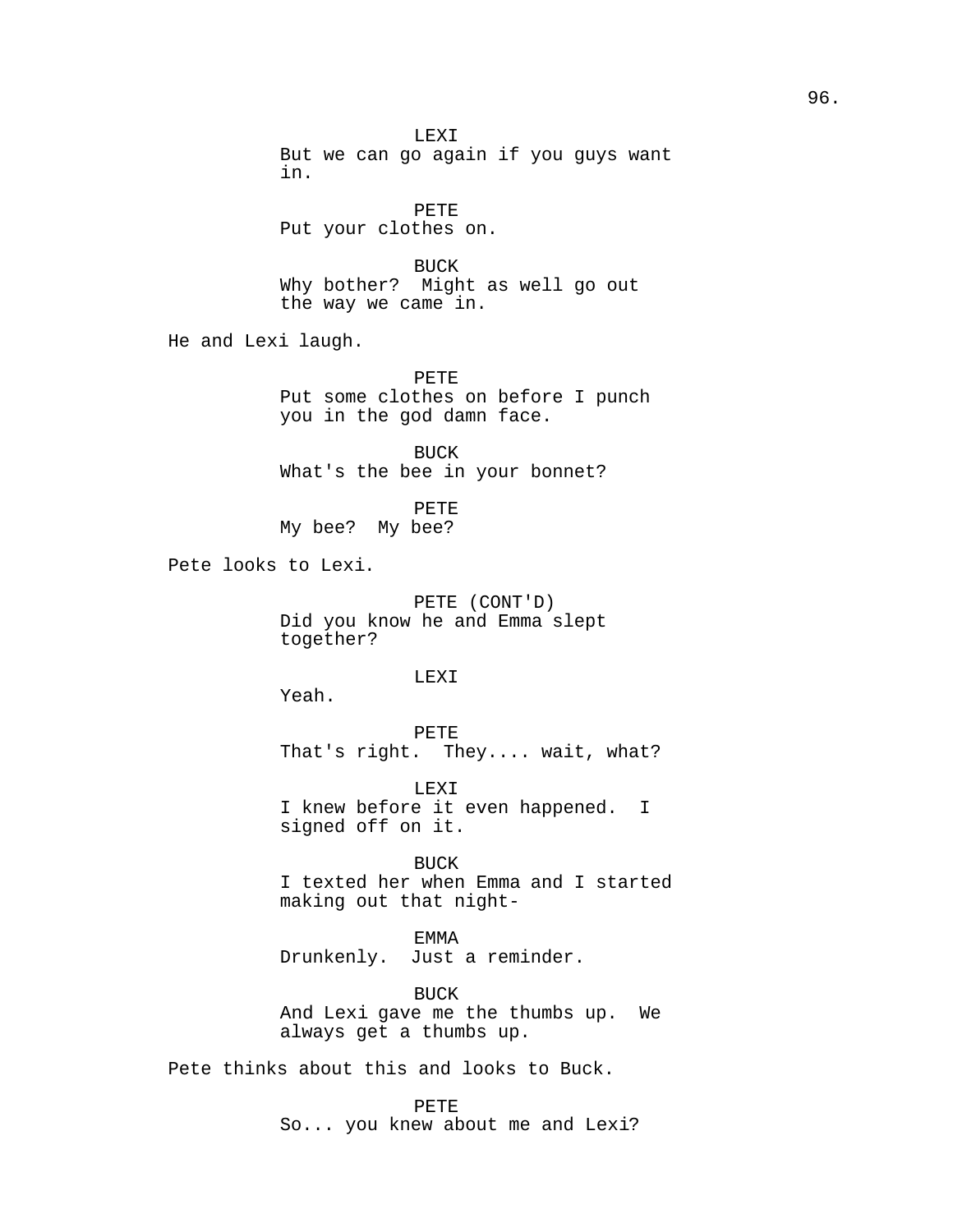BUCK Of course. It was my idea.

PETE

YOUR idea?

BUCK Yeah. I felt bad for you, your wife cheating on you and everything.

PETE My wife was cheating on me with YOU!

BUCK Cheating's cheating, Pete. Just because it was me doesn't make it okay.

EMMA (to Lexi) And That's why you slept with Pete?

LEXI We thought it would help with peace of mind and all, you know? In case he ever found out.

Emma Pete just stare at them, dumbfounded. Pete is fuming. Finally.

PETE

AHHH!!!

Pete JUMPS OVER LEXI and TACKLES BUCK, sending both flying to the ground.

Pete and the naked Buck awkwardly wrestle on the ground like third graders. Lexi finds this amusing. Emma does not.

## EMMA

Stop it! Stop it right now!

Pete and Buck continue to wrestle like children. They're knocking things over left and right.

## LEXI

This is awesome.

They continue to wrestle, getting now wrapped up in the jackets on the floor.

Hedy suddenly appears at the door holding a GUITAR. She's SUPER ENERGETIC and spaced out.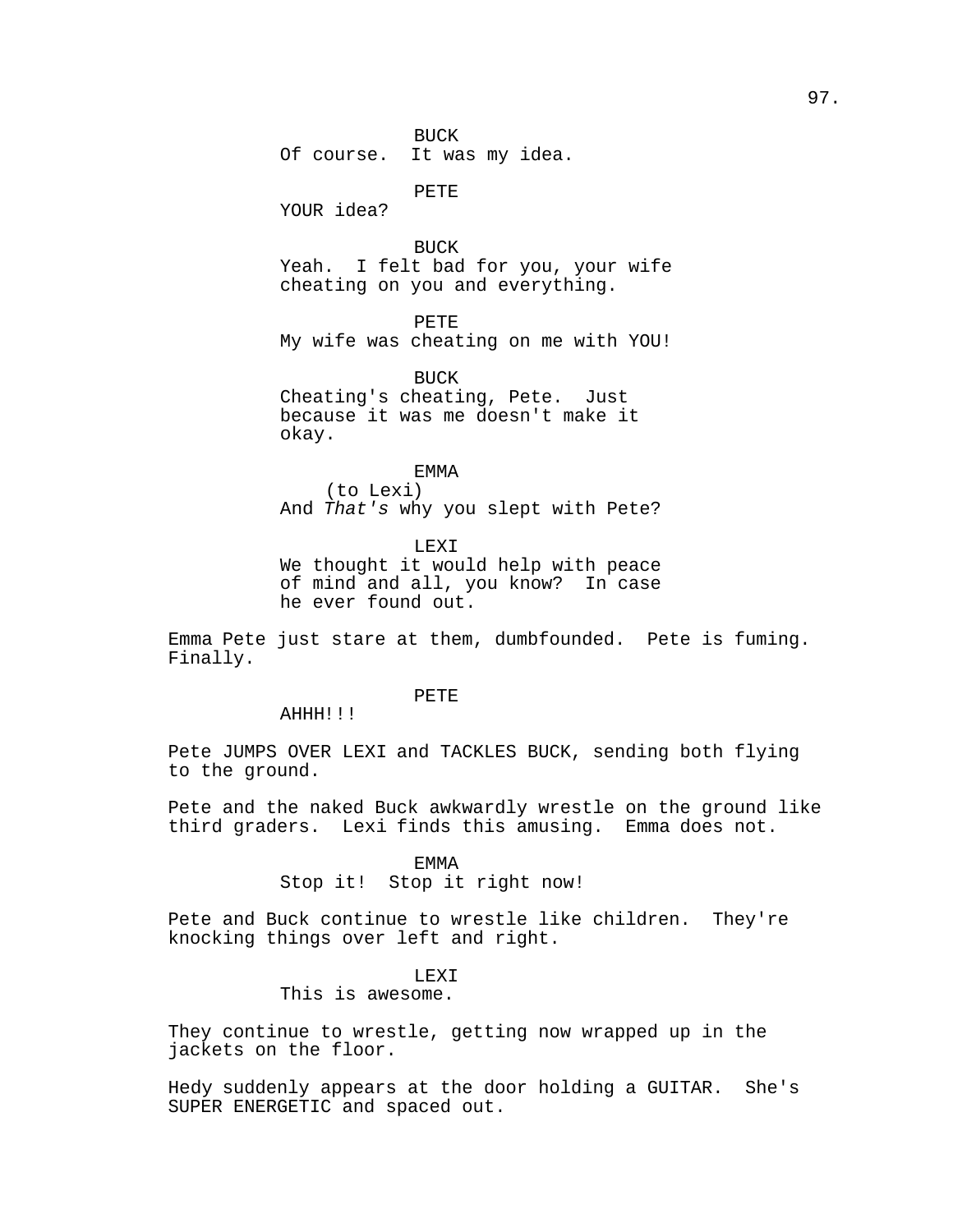HEDY HEY! I just had the BEST IDEA! WE should get the guitar and have a DANCE PARTY!!!

Hedy notices the two men wrestling.

HEDY (CONT'D) Whoa! Awesome!

LEXI That's what I said.

HEDY

Wrestling!

Hedy tosses the guitar on the bed and JUMPS on top of Pete, playfully tacking him. Pete, still wrestling with Buck, is incredibly confused.

PETE

What the?

HEDY

Half Nelson! Full Nelson! Three Quarter Nelson!

The three flail around the room. Lexi is getting a huge kick out of this as she gets dressed under the covers.

Buck finally pushes them off and...

BAM! - He KNOCKS OVER A FLOOR LAMP, which falls and...

CRACK! - BREAKS A WINDOW. The glass shatters, leaving a giant hole.

Everyone stops.

They look at the window, the outside air seeping in.

## PETE

Everyone out!

Everyone SCRAMBLES and RUSHES FOR THE DOOR, Buck wrapping himself in a sheet.

They all get out and slam the door shut.

## **INT. HALLWAY -- CONTINUOUS**

All five stand in the doorway, catching their breath. They all look at each other.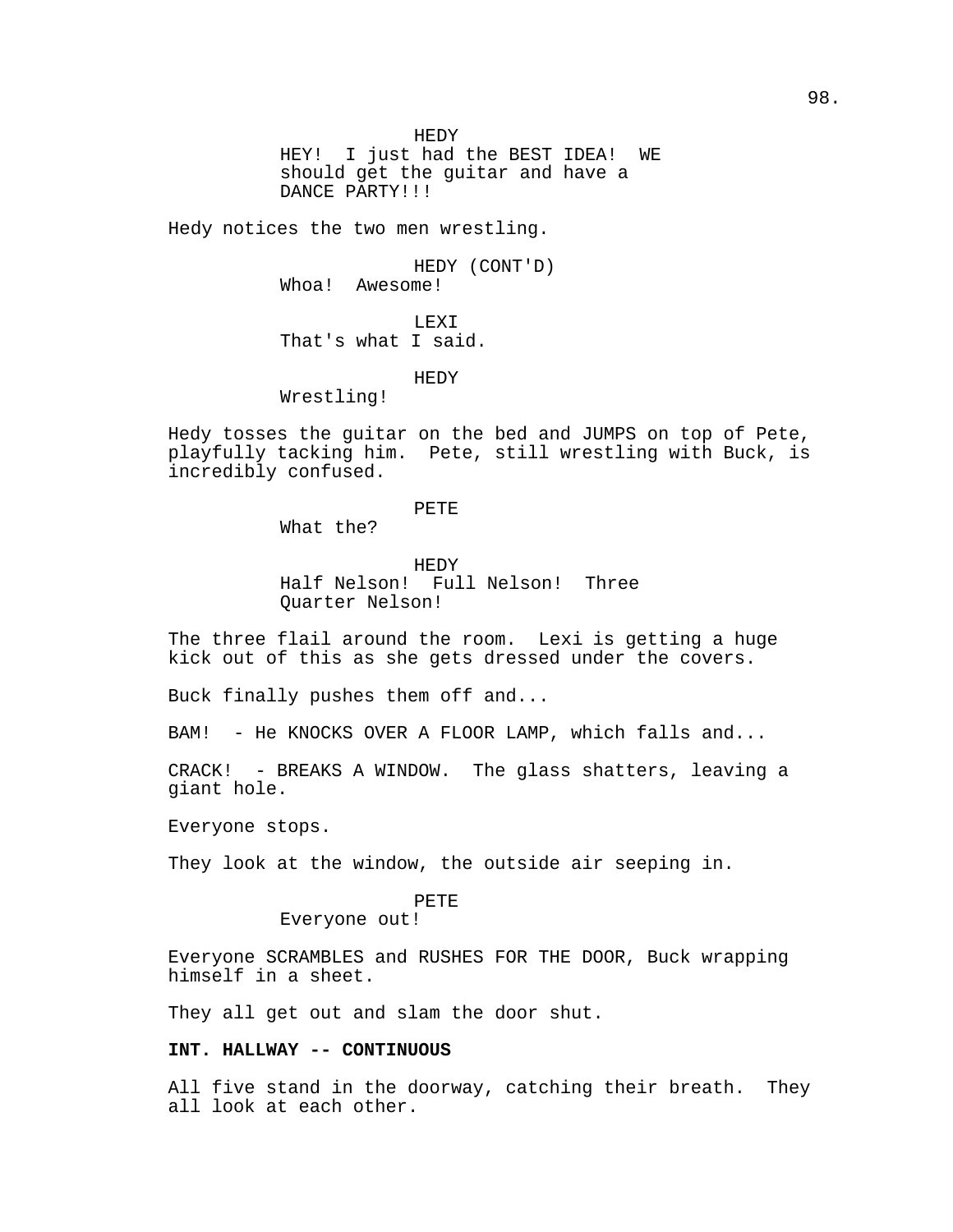HEDY I'll go get the guitar so we can R-O-C-K in the fuckin' U-S-A! Hedy runs off. The other four look at one another awkwardly. BUCK I'll... I'll get the ducT tape to seal the door. He gives Pete a look. BUCK (CONT'D) Sorry I broke your window, man. PETE It's okay. Buck heads off. The other four still stand there. Lexi looks to Emma. LEXI Emma, I never meant to-EMMA It's okay. LEXI Really? EMMA Yeah. I can't be the pot calling the kettle black. LEXI If I ever run around with your husband again I swear I will give you a heads up. EMMA I appreciate that. Lexi nods and walks off. Now it's just Pete and Emma standing there. After a moment. EMMA (CONT'D) Pete, look. You made a mistake and I made a mistake, okay? Let's just call this even and move on with our extremely short lives.

Pete gives her a look. Maybe she's right.

PETE You want to dance?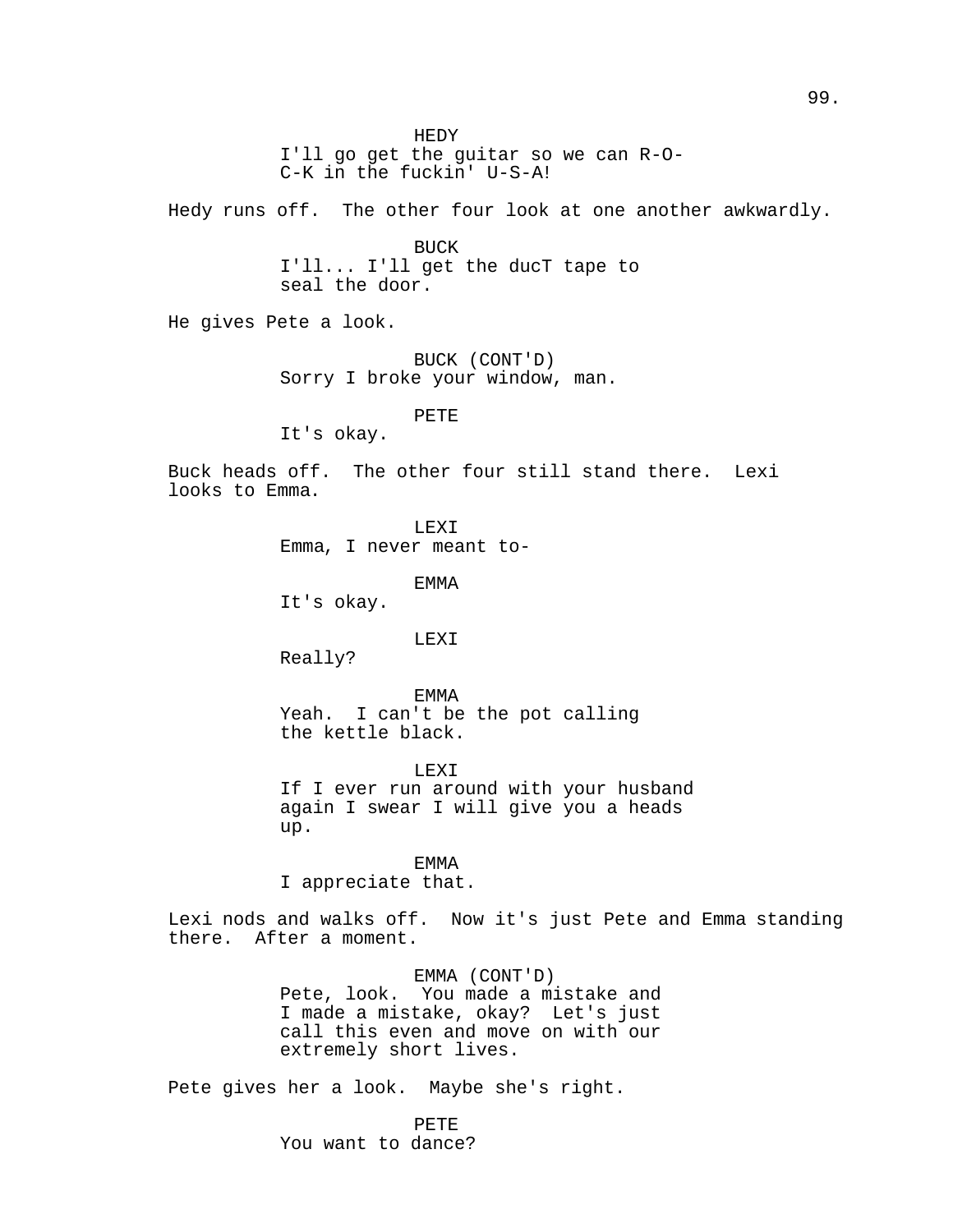EMMA

Sure.

### **INT. LIVING ROOM -- DAY**

Shane stands and looks out of the front window, looking for a sign of anything.

SHANE

I think I see a plume of smoke in the distance, guys. Yep, it's definitely smoke.

Buck, still wrapped in a sheet, now holds the GUITAR in his hands and strums it. Hedy, now a bundle of energy, hops up and down before him.

> HEDY Little Red Corvette?

BUCK Don't know it.

HEDY Sweet Caroline?

BUCK

I refuse.

HEDY Blister in the Sun?

BUCK Now we're talking.

Buck starts to play Blister in The Sun and Hedy starts to DANCE around.

## **INT. DINING ROOM -- DAY**

Tracy and Glenn continue to drink wine and laugh.

GLENN Then I said "those aren't my pants."

TRACY That's hilarious!

## GLENN

I know, right.

They look into each other's eyes and have a moment.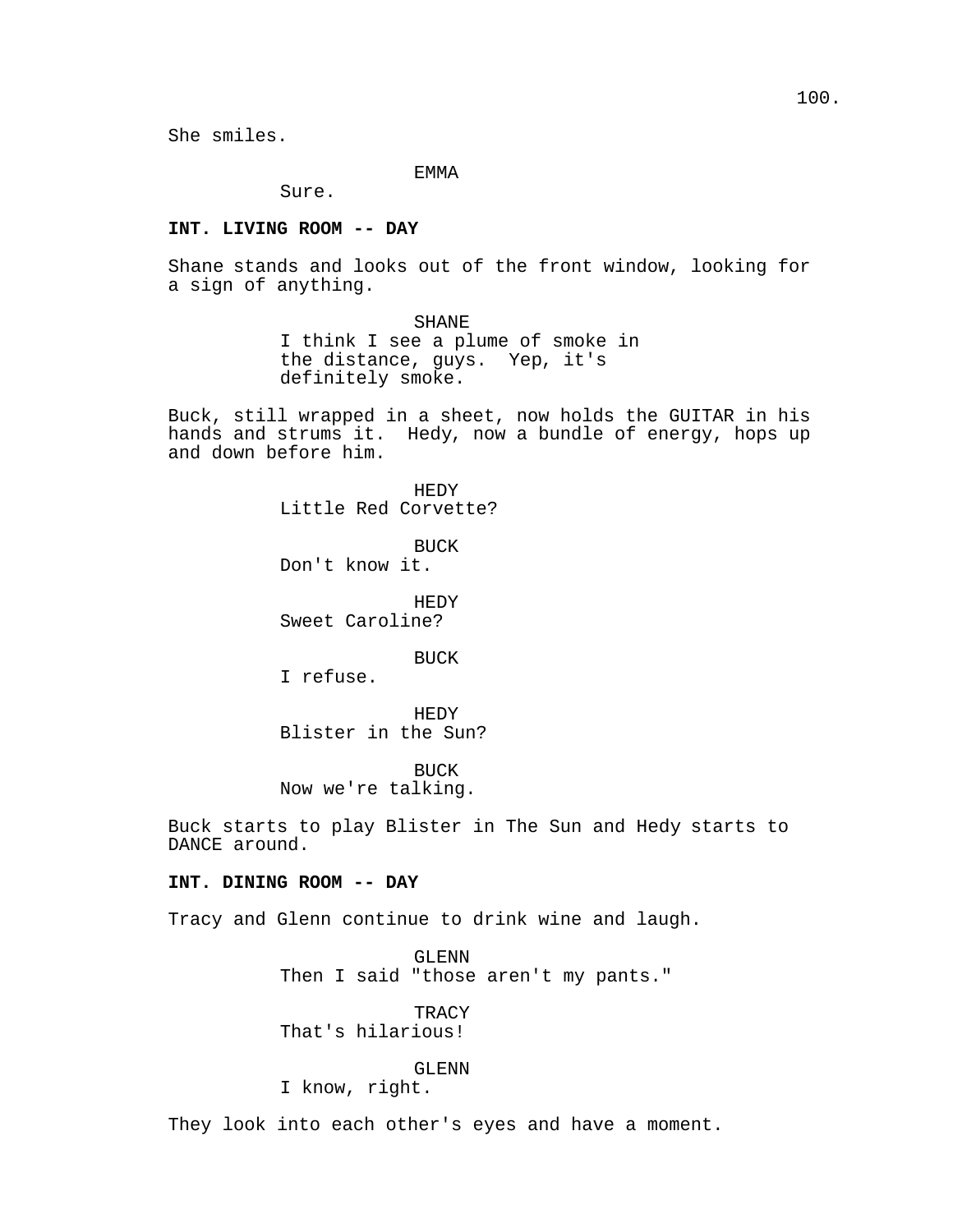They begin to lean in...

HEDY (O.S.) WHAT THE FUCK?!

They look over to see Hedy in the doorway.

HEDY (CONT'D) Why aren't you DANCING?!

TRACY Hedy, we're trying to-

HEDY I won't take no for an answer!

She rushes over, puts their drinks down, and grabs their hands.

HEDY (CONT'D)

Come on!

She leads them out of the room...

## **INT. LIVING ROOM -- CONTINUOUS**

... To the living room where Buck still plays guitar. Lexi dances already dances and Hedy joins her. Pete and Emma slow dance in the corner out of beat to the music, but they don't care. Tracy and Glenn exchange a glance and a shrug.

TRACY

Why not?

They slowly start to dance. Shane still looks out the window.

SHANE I see two plumes of smoke now. Definitely two.

Shane sees everyone dancing. He shakes his head and sighs.

SHANE (CONT'D) No one cares, do they? Okay fine.

He looks back out the window.

SHANE (CONT'D) You're a lone wolf now, Shane. A lone wolf.

## **INT. LIVING ROOM -- LATER**

Shane still mans the window. Hedy is now the only one still dancing, a bundle of energy.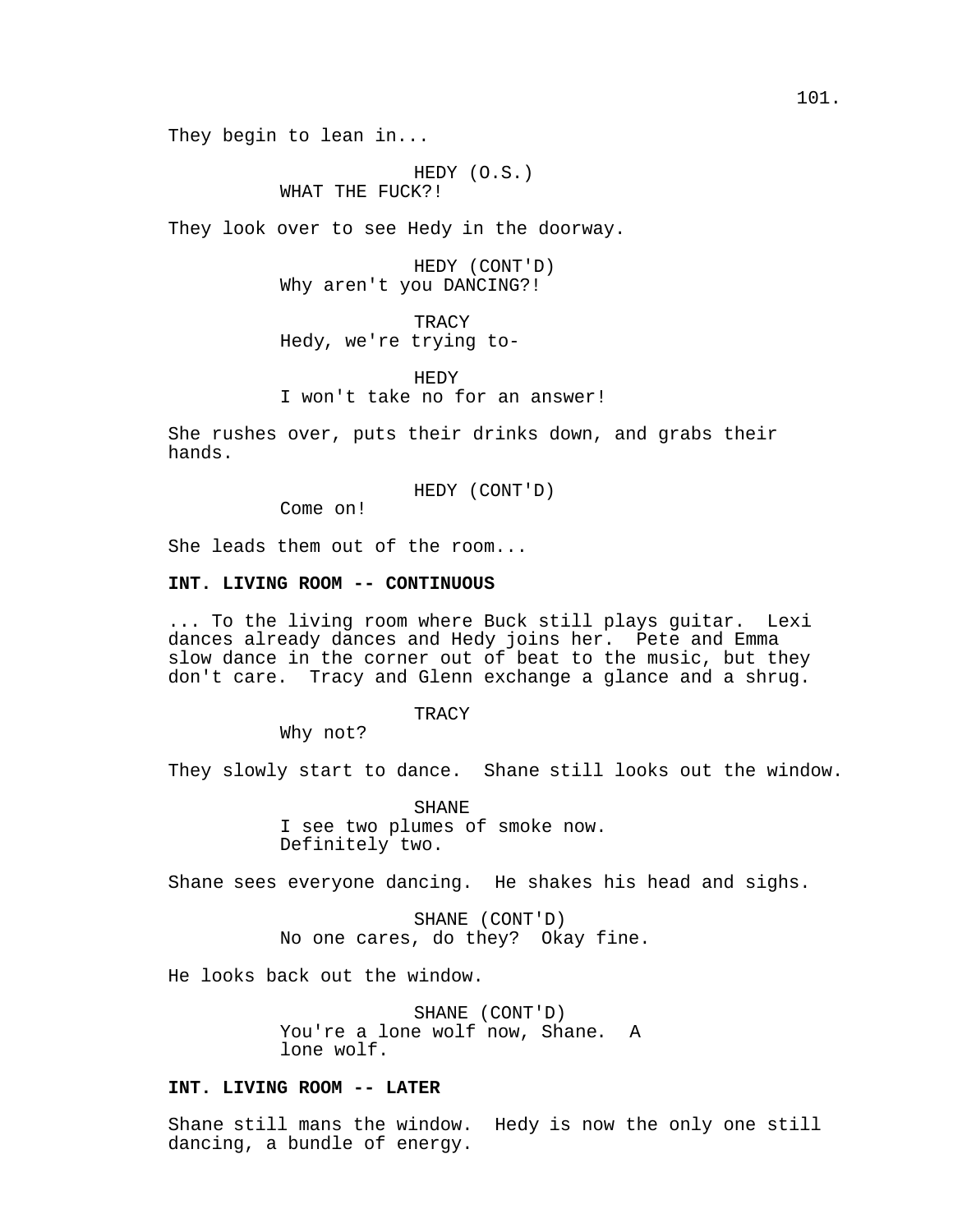Lexi is now on the GLOCKENSPIEL and starts to play along with Buck's guitar. They begin to play "House Of The Rising Sun." Buck speaks...

**BUCK** 

There is a House in New Orleans. They call the Rising Sun. It's been the ruin of many a poor boy. And God, I know I'm one.

LEXI

(belts out) My moooooother was a tailor! Soooold my new blue jeans. My faaaaather was a gaaaaambling man, down in New Orleans.

We see that everyone is listening to the lyrics and reflecting. A somber moment.

BUCK

(sings) "Hey now, hey now. Don't dream it's over. Hey now, hey now. When the world comes in. They come, they come To build a wall between us We know they won't-

CRASH! - The guitar is GRABBED by Shane and SMASHED against the ground. It BREAKS.

> BUCK (CONT'D) Hey! That was a gift!

> > LEXI

From me!

Shane looks them over. He's VERY serious.

### SHANE

You all want to sit here and sing kum-bay-ya as the world ends, then be my guest. But I'm not gonna stay in here and lie down like a dog. If I go out, I'm gonna go out fighting. Now the way I see it is we've got an hour or two of air left in this place at best, so if we're going to make a move it's got to be now.

EMMA

And what move is that?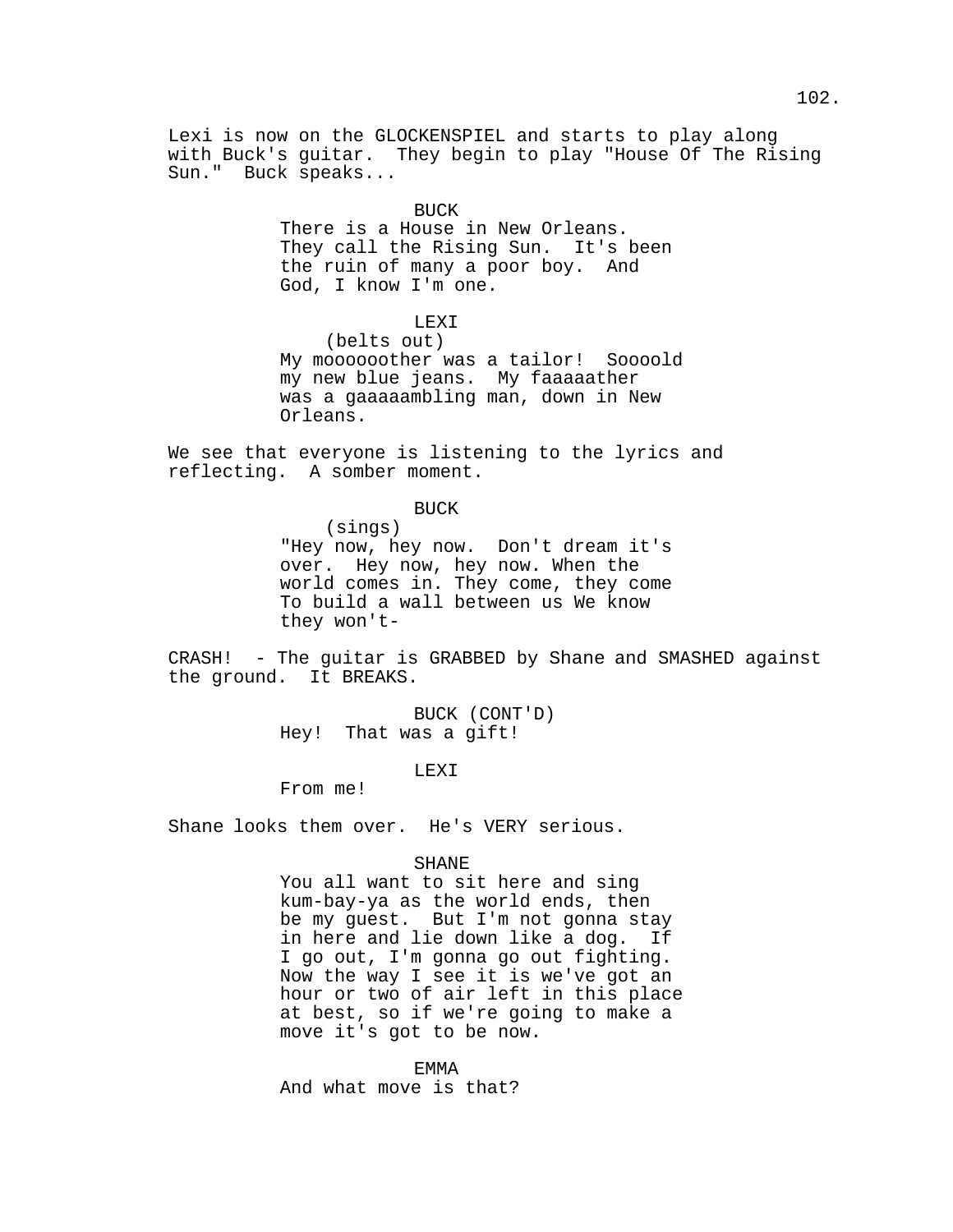SHANE

I'm taking the SUV and I'm getting out of here.

### **TRACY**

To where?

Shane dramatically goes over to the window and peers out.

#### SHANE

I don't know. If I roll the windows up and kill the A/C it'll give me some time. Not long, but maybe just enough to find something - anything out there. It might be a fool's errand, but I promise you I won't regret it because even if I die, I'll die knowing that at least I tried.

He looks back to them.

SHANE (CONT'D) Now who's with me?

They stare at him.

### **INT. GARAGE -- DAY**

All eight of them have piled into Pete's SUV. Pete is behind the wheel with Emma in the passenger seat. The others are all piled in the back.

> **TRACY** Now everyone take calm, slow breaths and try to keep the talking to a minimum to conserve air.

Everyone nods and agrees. Pete gives them a look.

## PETE

We ready?

Emma gives him a look and a nod.

PETE (CONT'D)

Here we go.

Pete reaches over, turns the key, and...

CLICK - nothing.

The car doesn't start. Nothing happens. They're confused. Pete turns the key again...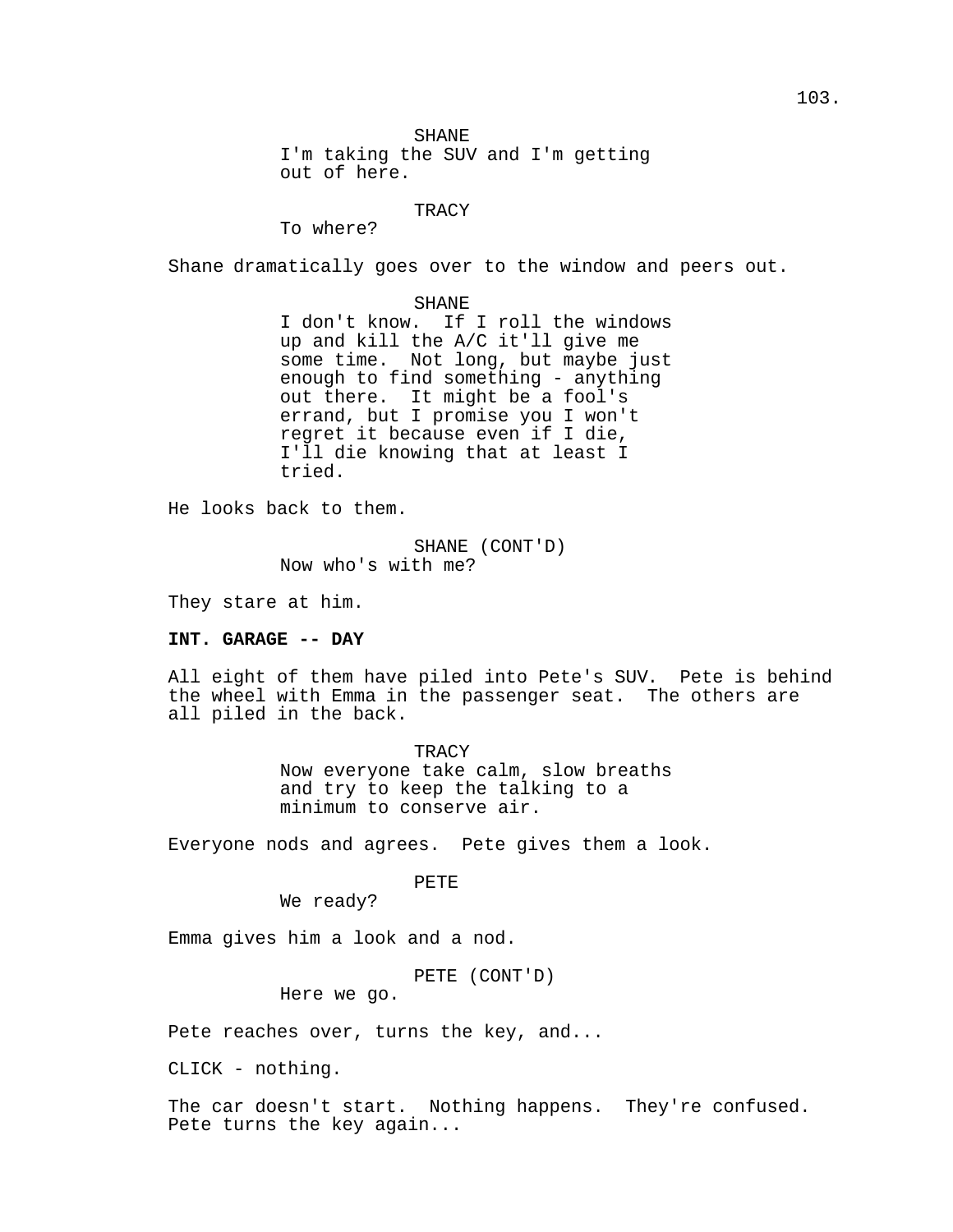CLICK - nothing.

Pete thinks for a moment and has a realization.

PETE (CONT'D) Say, Glenn. When you tried out my stereo earlier, did you remember to turn the car off after?

Everyone looks to Glenn. He says nothing.

## **INT. LIVING ROOM -- DAY**

Everyone sits around the living room in the same positions we saw them a moment ago. No one says a word. They sit there a long moment, each person seeming lost in their own thoughts.

Glenn looks them all over and something occurs to him.

GLENN I have an idea.

LEXI You figure out another way to fuck us?

**TRACY** Hey he said he was sorry.

GLENN

I know I'm new to the group, but... I think we should set the table and eat like we were supposed to all along. We'll eat and drink and swap stories and enjoy this couples brunch like we were meant to.

The others exchange a look. They consider it.

BUCK I could be up for that.

LEXI

Sure.

Pete and Emma exchange a smile.

EMMA It would be a shame to see my quiche go to waste.

PETE Then let's do it.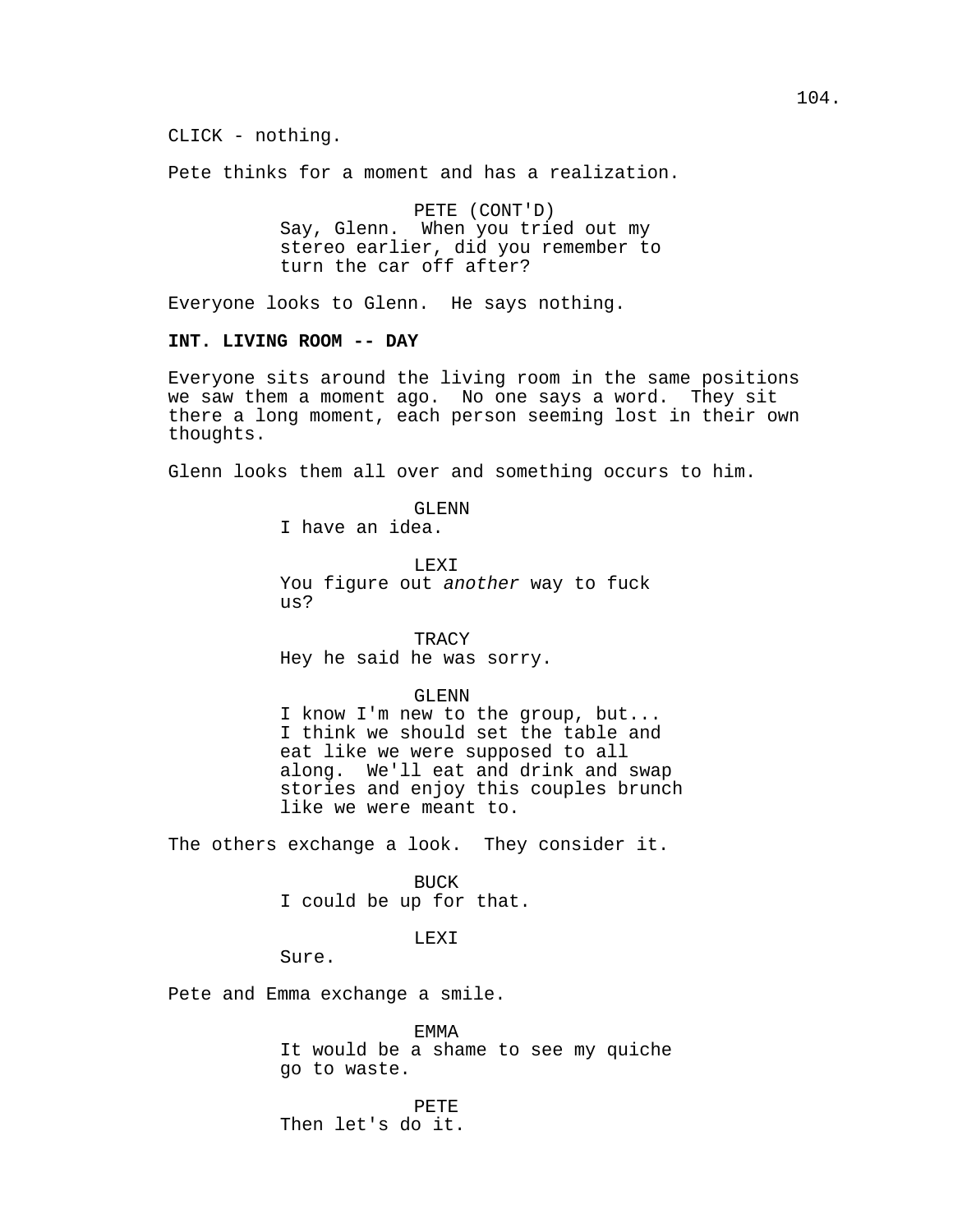LEXI Is your quiche-?

EMMA

Yes, Lexi.

Pete looks to Shane, who still stands at the window and looks out.

PETE

How about you, Shane? You hungry?

# SHANE

No thanks.

### HEDY

You know when the North Korean soldiers come and take you away, they're probably going to put you in some sort of makeshift camp and feed you only gruel. You should really fill up now.

Shane thinks about this long and hard.

SHANE You're totally right.

# **INT. KITCHEN -- DAY**

Pete and Emma set up the food for the meal. They do so in silence for a moment.

> PETE Another successful brunch.

She just laughs. They give each other a smile.

## **INT. BASEMENT -- DAY**

Tracy heads into the basement, looking around. She spots Glenn, who stands at the counter with his back turned.

> **TRACY** Glenn? What are you doing down here?

GLENN I'll be there in a second.

**TRACY** 

What are you-?

She steps over and gets a closer look. Her eyes widen...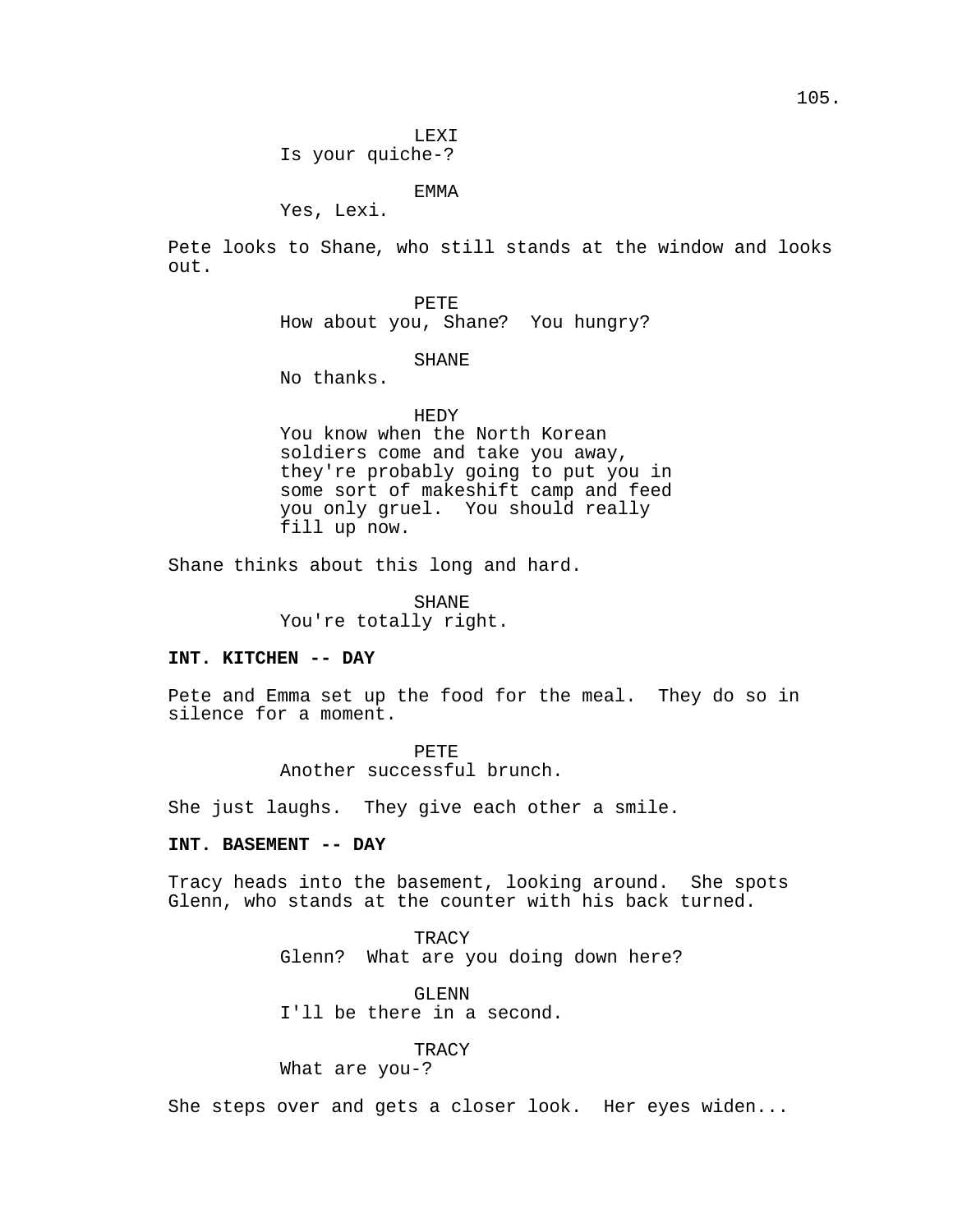Glenn is pouring RAT POISON INTO THE BOTTLE OF WINE that he brought. He's putting in a healthy dose. Several EMPTY PRESCRIPTION BOTTLES sit on the counter.

> TRACY (CONT'D) What... the... fuck?

Glen turns and looks to her. He puts the poison and the bottle down. He steps to her with a very serious look.

> GLENN Tracy, are you familiar with The Rapture?

TRACY The Blondie song?

GLENN The prophecy from The Book Of Revelations.

TRACY I don't like where this is going.

GLENN

At the end-times, all true believers alive before Armageddon will be taken from the Earth by God into Heaven. Those who are not true believers, however, must undergo the 7-year tribulation period where they will be judged.

He steps to her and takes her hands in his.

GLENN (CONT'D) There's wickedness in this house here today. I've seen it in many shapes and forms. I fear for you all, but I also love you - which is why I want to help you in your judgment.

Tracy continues to stare at him. He gestures to the wine.

GLENN (CONT'D) If you all meet the Lord now - before Armageddon, perhaps your judgment will be easier. You will be able to escape the tribulation all together.

She stares at him a long while. A long, long while.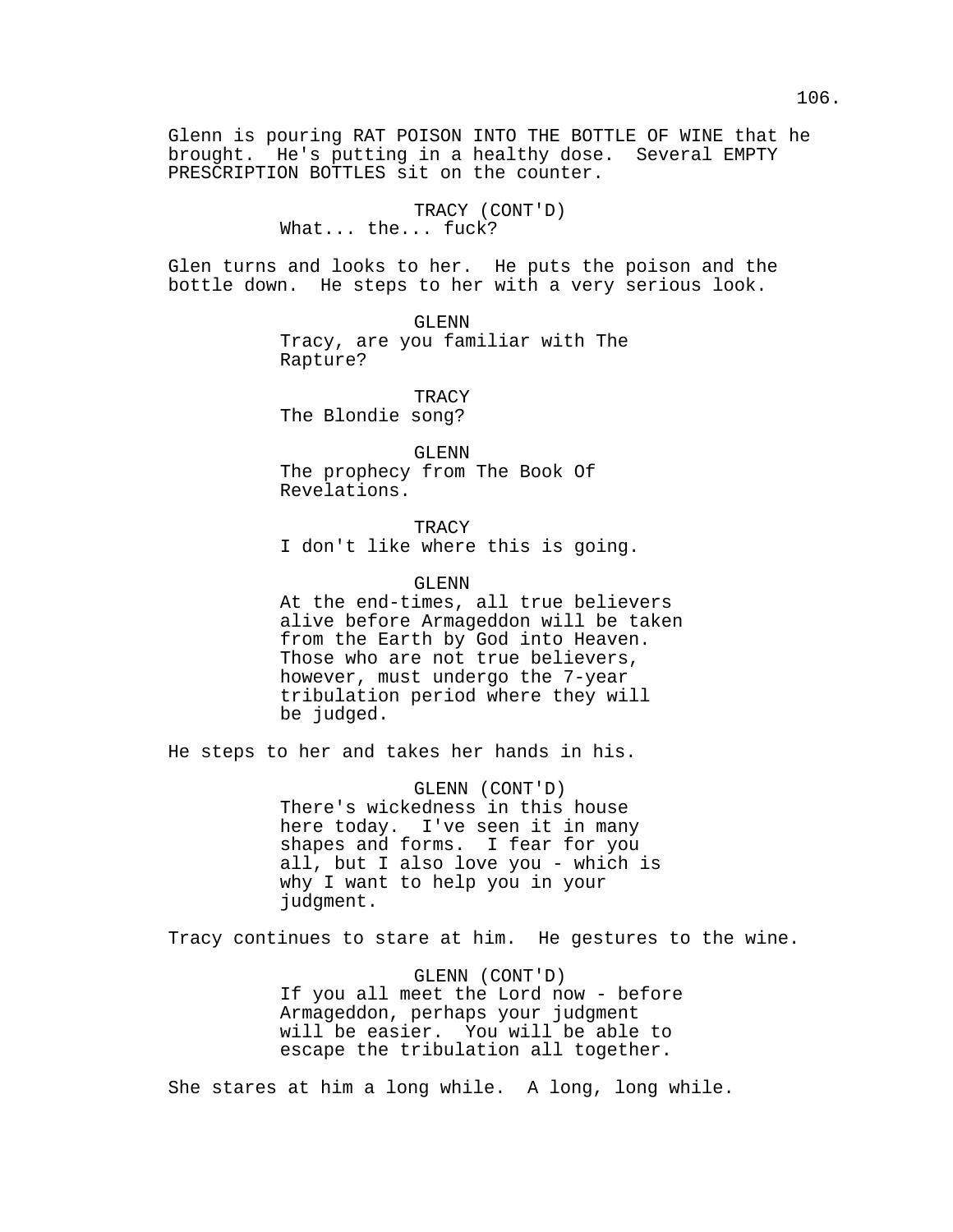She lets go of his hands and walks out of the room. He gathers up the wine.

## **INT. DINING ROOM -- DAY**

The monkey radio sits tuned to the classical station. The festive "Hungarian Dance No. 5."

Pete, Emma, Shane, Hedy, Buck, and Lexi sit around the table. They sip on mimosas and laugh. Everyone seems to be in better spirits, except for Shane, who is still concerned.

> EMMA I got one. Something I've never told anyone. When I worked at a pizza place in college I used to take money out of the register.

> > PETE

What? Really?

EMMA

Yep.

### PETE

Why?

EMMA So I could steal it. Why do you think?

PETE How much did you take?

EMMA Probably just like three grand.

PETE THREE GRAND? I'm... impressed.

BUCK I got one. Something I've never told anyone. I fucking loved Love, Actually. I loved every second of it. I watch it every Christmas.

They all laugh some more.

SHANE I think I killed someone.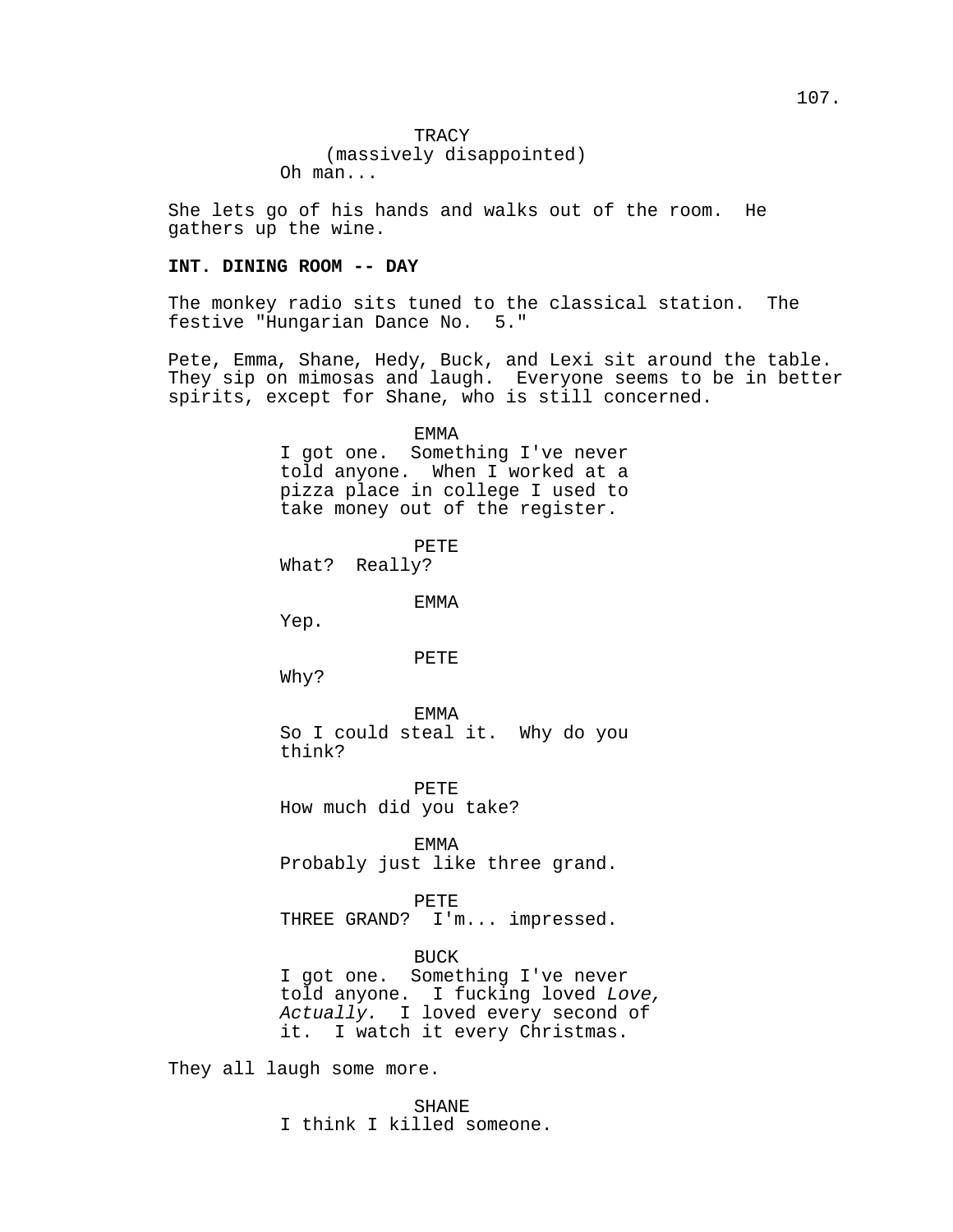They all stop laughing and look at Shane.

SHANE (CONT'D) I was driving home one night in my SUV and BAM - this homeless guy just stepped out right in front of me. He was wearing black. I just took off.

EMMA Well... I'm sure there's nothing you could have done.

SHANE Oh no, there was. He was clearly still alive.

They all stare at him.

At that moment, Tracy heads in and takes a seat. She just sits there, stewing.

> EMMA You all right? TRACY He's crazy. EMMA Who is? TRACY Glenn. LEXI I think he's cool. BUCK Me too.

TRACY No, like seriously - grade A bona fide. Like should be locked up in a little room with one little window on the door.

Glenn suddenly comes in with his bottle of wine. He shows it off.

> GLENN Thought I'd break open another bottle of vino.

The others just look at him. He starts to fill up their glasses. Emma gives Tracy a look.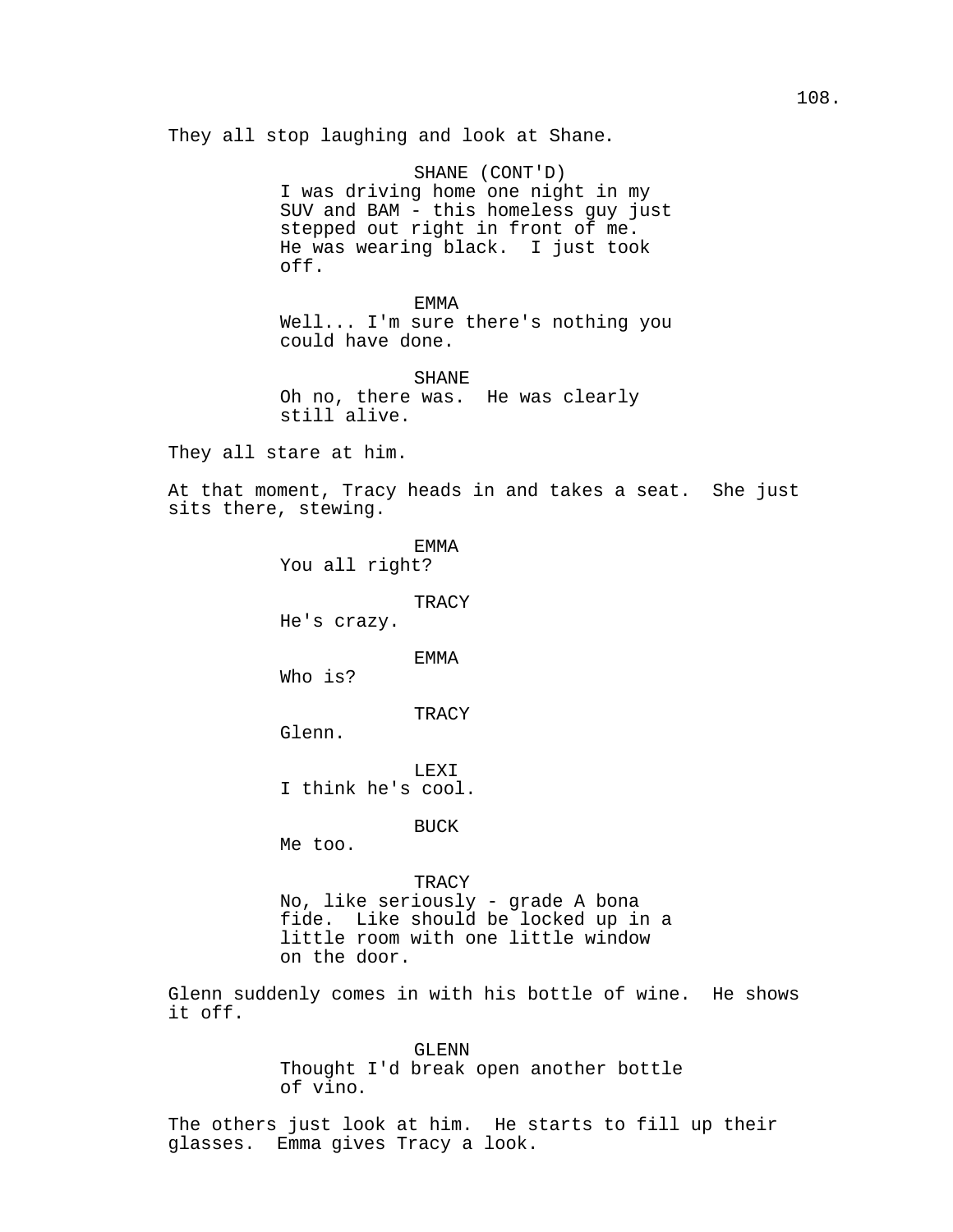#### EMMA

Well, Tracy, I'm sure you're probably just blowing something about that person out of proportion.

#### **TRACY**

No. I'm not. I never am and you guys always think I am. And I know you don't believe me and think I'm just some sad character from a Cathy cartoon or a sitcom that Brooke Shields would be in, but Jesus Christ it's true! It's always true!

Glenn continues to pour glasses. Buck goes to take a sip.

# TRACY (CONT'D) He poisoned your wine by the way.

Buck SPITS out the wine, spraying it all over the food on the table.

## EMMA

My quiche...

#### PETE

He did what?

They all look to Glenn. He gives them a look and then throws his hands up.

## GLENN Guilty as charged.

And with that, the music on the radio changes to the more ominous "Ave Maria."

> SHANE What THE FUCK, Glenn? You're a guest in this house.

BUCK Yeah that's really not cool.

GLENN Okay everybody calm down.

SHANE

You calm down!

GLENN Oh I am calm, Shane. I am extremely calm.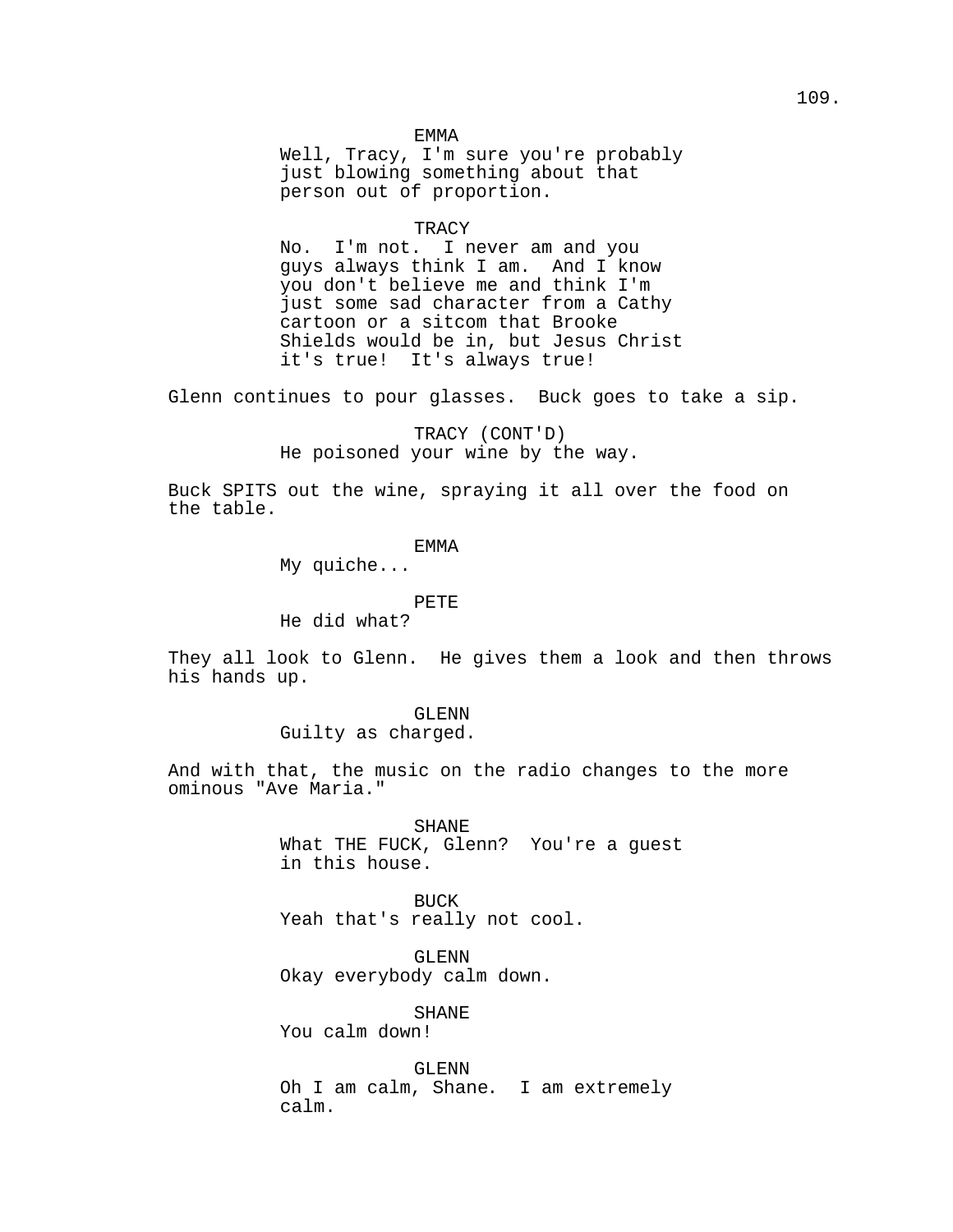We can see that.

Hedy eyes her glass like a science experiment. Out of curiosity...

## HEDY

What's in it exactly?

#### GLENN

I crushed up about forty sleeping pills and thirty muscle relaxers and topped it off with a healthy dose of rat poison.

HEDY (impressed) That'd do the trick.

## EMMA

(to Pete) You got a prescription for sleeping pills?

PETE I've been stressed out.

SHANE What were you thinking, Glenn?

#### **TRACY**

What he's thinking is that Jesus is going to put us all on trial.

GLENN You're paraphrasing. She's paraphrasing.

### **TRACY**

Oh my bad. Let me try again - Johnny crazy balls wants to save us from seeing Armageddon.

## BUCK

Why? That movie's awesome.

## GLENN

If we all drink the wine now and are sent to be judged by St. Peter at the gates of heaven, then our chances of finding eternal salvation will be far greater than undergoing the tribulation.

They all stare at him. Emma looks to Tracy.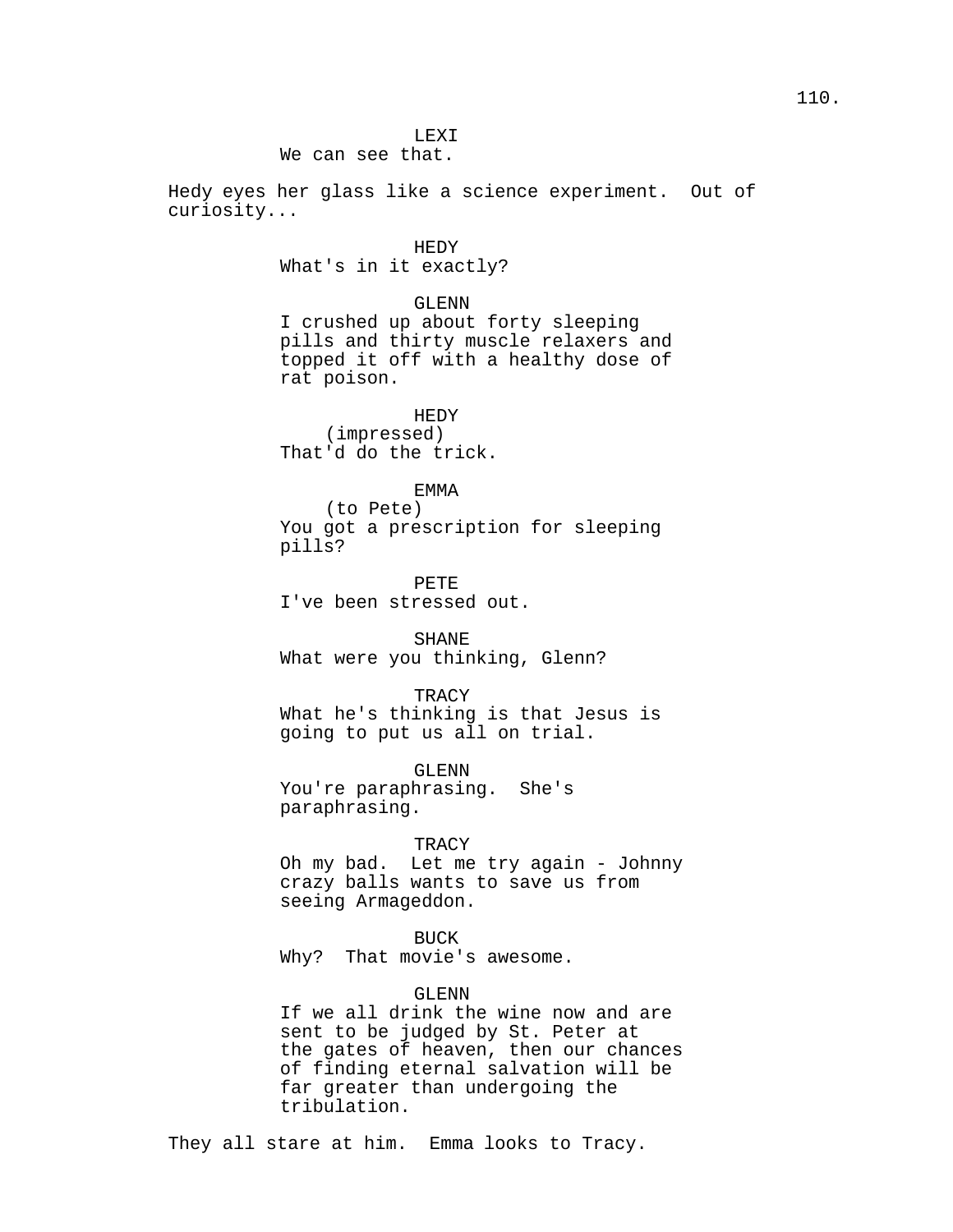EMMA Wow. You were right.

TRACY See! (to everyone) See!

BUCK Hold up, hold up. Is that in the bible or are you just making this shit up?

LEXI Oh right cause nothing in the bible is just made up.

GLENN I teach this for a living, Buck. I think I know what I'm talking about.

SHANE I thought you taught history?

GLENN

Bible history.

Lexi LAUGHS. She composes herself.

LEXI

Sorry.

**TRACY** 

Well you conveniently left that off of your online profile, didn't you?

EMMA I thought you met at the grocery store?

Hedy, who has been eying her glass of wine, pipes in...

HEDY He's actually on to something.

They all stop and give her a look.

SHANE What? Have you gone fucking insane too? (to Glenn) No offense.

GLENN

None taken.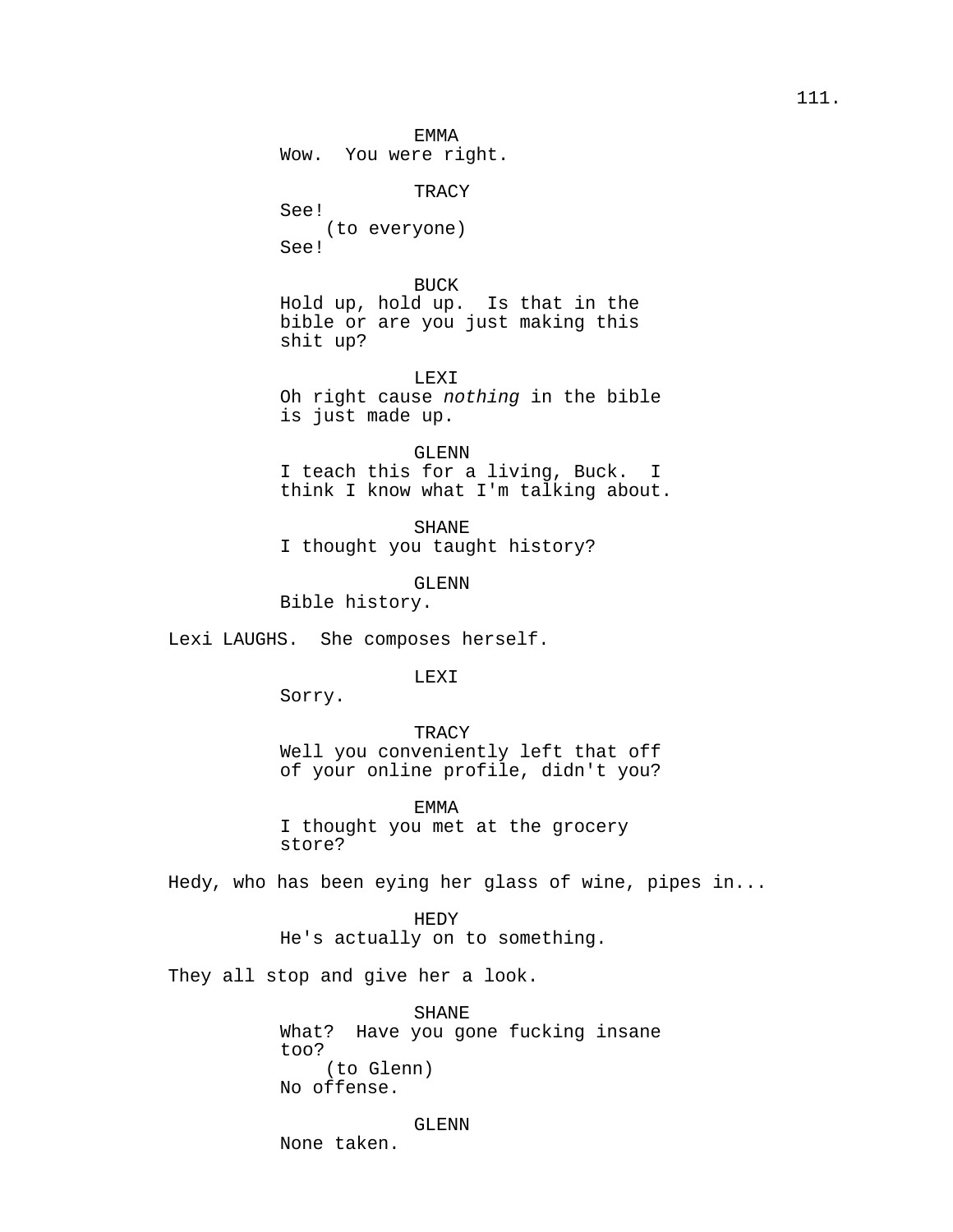#### HEDY

On a purely biological level. Once the nerve gas slips into this house, we're all going to go through a very long and very painful... ordeal.

## PETE

Ordeal?

## SHANE

That sounds ominous. I don't like ominous.

## LEXI

Deets, please.

### HEDY

Well. When the gas slips in - and it will eventually slip in - we'll suddenly find we have blurred vision and a headache. Then there will be the nausea, the vomiting, and the diarrhea - which with only one bathroom is going to get real nasty real fast. Then there's the copious sweating followed by involuntary muscle twitching, finally topped off by the complete blindness, dyspnea, and seizures. But... I mean if we're lucky we'll probably lose consciousness before most of that.

Everyone just stares at her, mortified.

LEXI

I'm in.

Lexi grabs her glass of wine.

BUCK Okay. Til' death, right?

Buck grabs his as well.

GLENN That's the spirit.

SHANE Seriously? We're just gonna Jonestown this thing?

BUCK Did you not hear that laundry list, man? I don't even know what dyspnea is but I know I don't want it.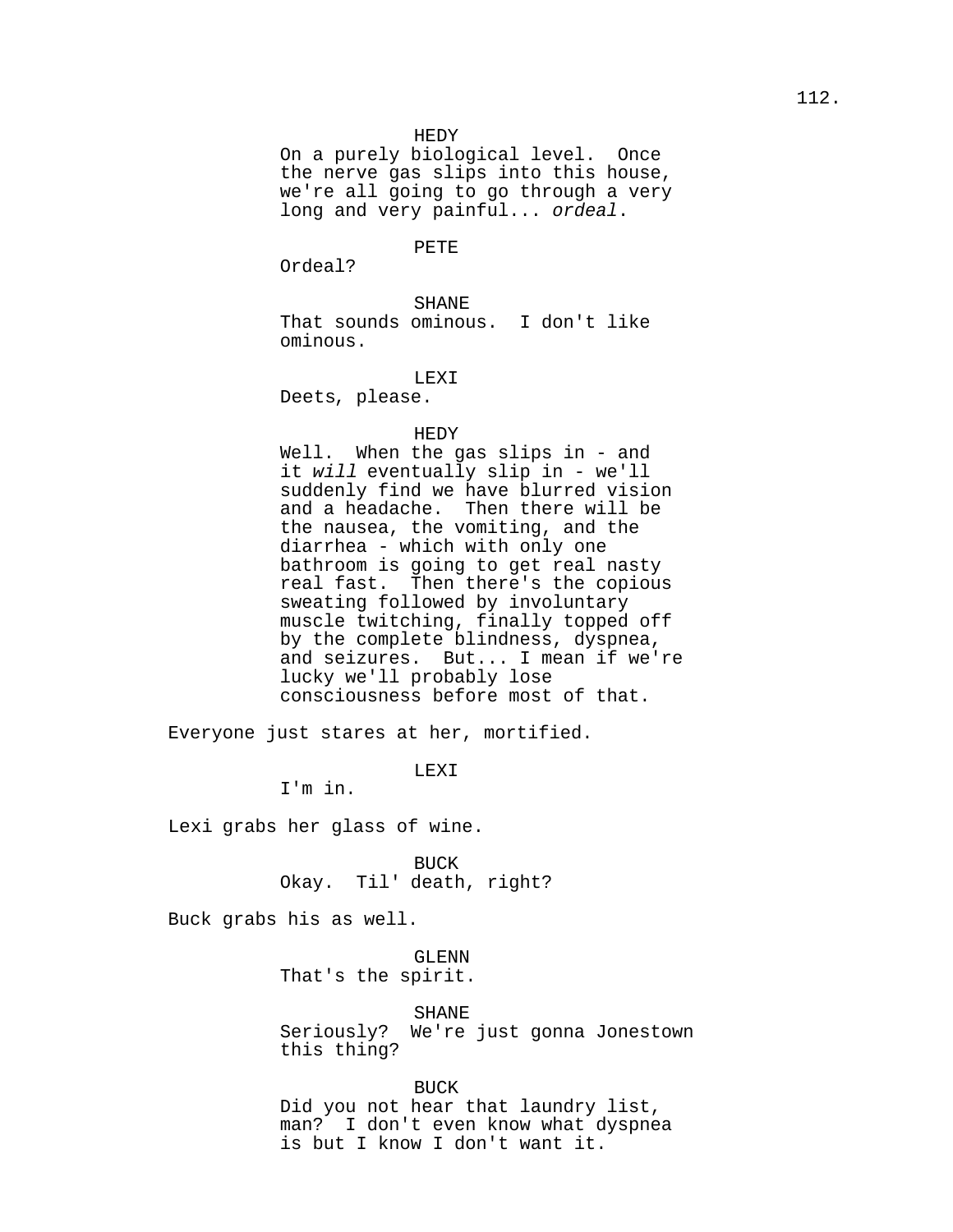Shane thinks. He eyes his glass. Hedy notices. She smiles and puts her hand on his arm.

> HEDY It'll be okay, Shane. It won't hurt.

### SHANE

Well... maybe it is better than falling into enemy hands - what with the information I know about American culture and the military industrial complex and everything. (to Emma) But... do you have any white?

## EMMA

Sorry?

SHANE If this is gonna be my last drink I'm not a huge fan of merlot.

GLENN It's a good merlot.

SHANE

Still.

HEDY Shane, shut up and drink the fucking wine.

Shane grabs his glass.

**TRACY** 

Well... I mean I guess it makes sense. But we can agree I was still right about him being crazy, right?

### EMMA

Duly noted.

Tracy sighs and takes her glass. Pete and Emma are the only ones without glasses in their hands.

> EMMA (CONT'D) What do you think?

He gives her a long look.

Finally, he shakes his head.

PETE

No.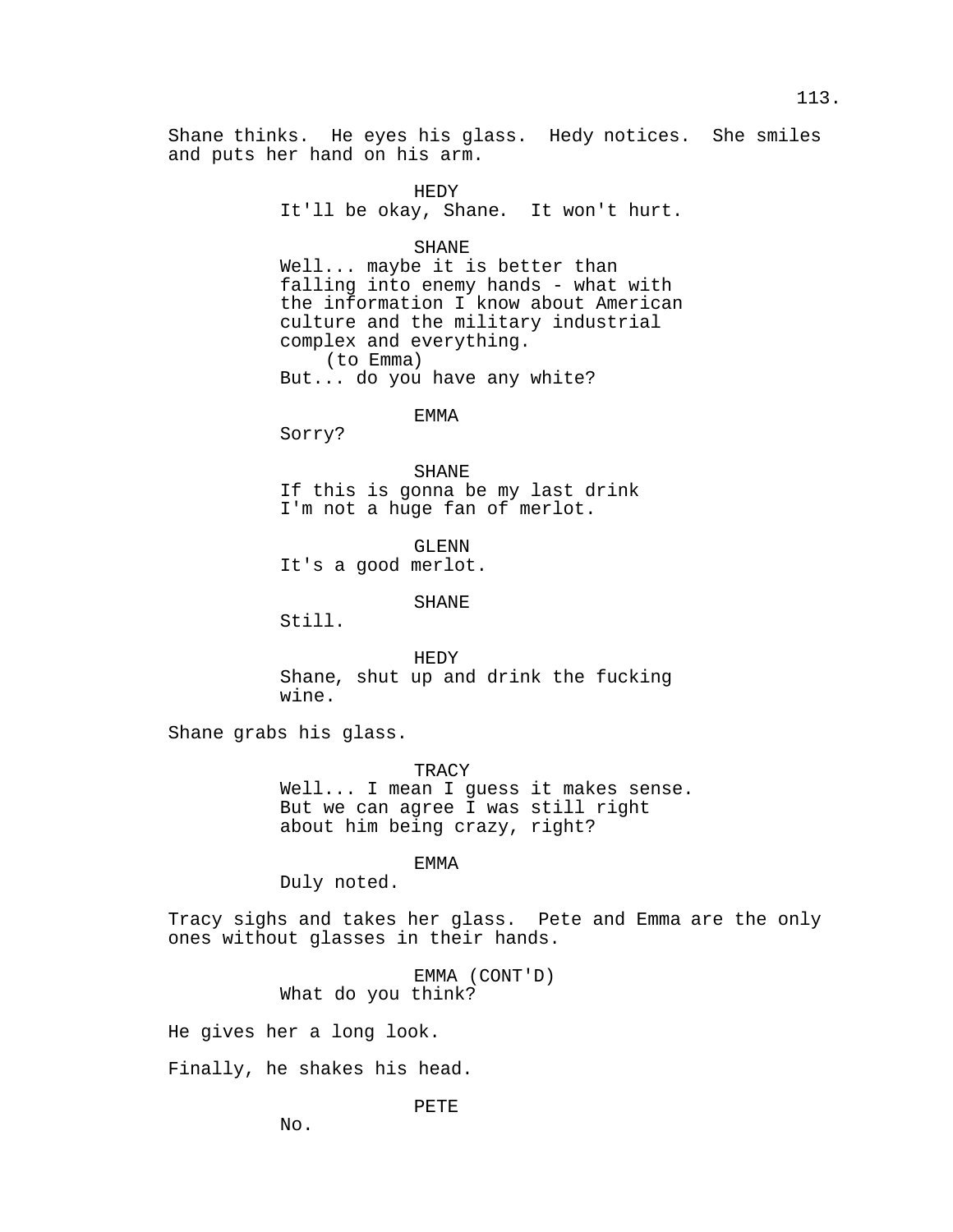## **TRACY**

No?

PETE What if any second now the SWAT team comes bursting through the door to save us all? What if because of the vegan stew we all happen to be immune to this chemical and we're all going to be fine? What if... what if we survive? I just... I just can't give up hope.

They all give him a long look, soaking this in.

**TRACY** Was that a knock at my stew?

Emma puts her glass down and looks to Pete, smiling.

EMMA

You're right.

She reaches over and grabs his hand.

EMMA (CONT'D) I'm with you.

They exchange a glance. Pete leans over and gives Emma a kiss. They smile, hands clasped tightly.

> LEXI That's really sweet. (raises glass) Have fun shitting blood together now can we do this please?

Tracy lowers her glass.

**TRACY** I don't know... I only want to do it if everyone does it. Maybe I should stay with Pete and Emma?

Tracy gives Pete and Emma a look.

Pete and Emma give her a look and then exchange a knowing glance. Very quickly...

## **PMWA**

Okay.

They grab their glasses.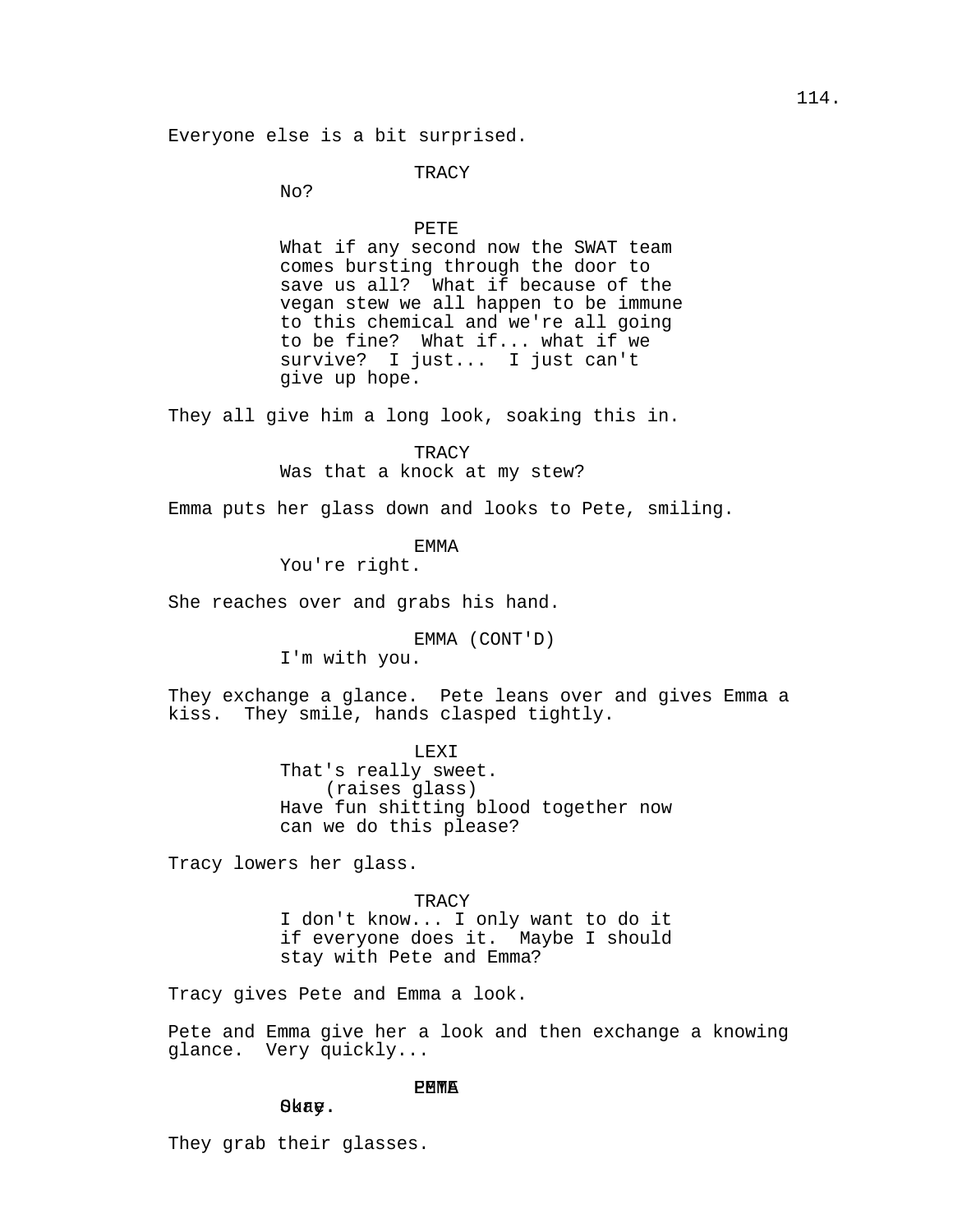**TRACY** 

Really?

**PMWA** EMME<br>.WaphuhCanWe'waitotally in

Tracy seems satisfied. Everyone thinks for a moment and raises their glasses.

> GLENN See you guys on the other side of the pearly gates.

**TRACY** I'm Jewish, by the way.

Glenn gives her a look and his face drops, surprised by this. The group all eyes one another. A quiet moment.

PETE

Well... Thanks to everyone for coming over. You've all been great friends and... well this is probably been one of the best one of these we've done.

Buck and Lexi exchange a kiss. They smile.

Hedy and Shane don't even look at one another.

Glenn looks to Tracy and gives her a smile.

**TRACY** Don't even think about it, bro.

They all eye one another and take a collective breath.

SHANE So how do we do this?

GLENN How about on three?

SHANE Like on three or rochambeau style or one, two, three, go?

BUCK What's rochambeau?

SHANE Paper rock scissors.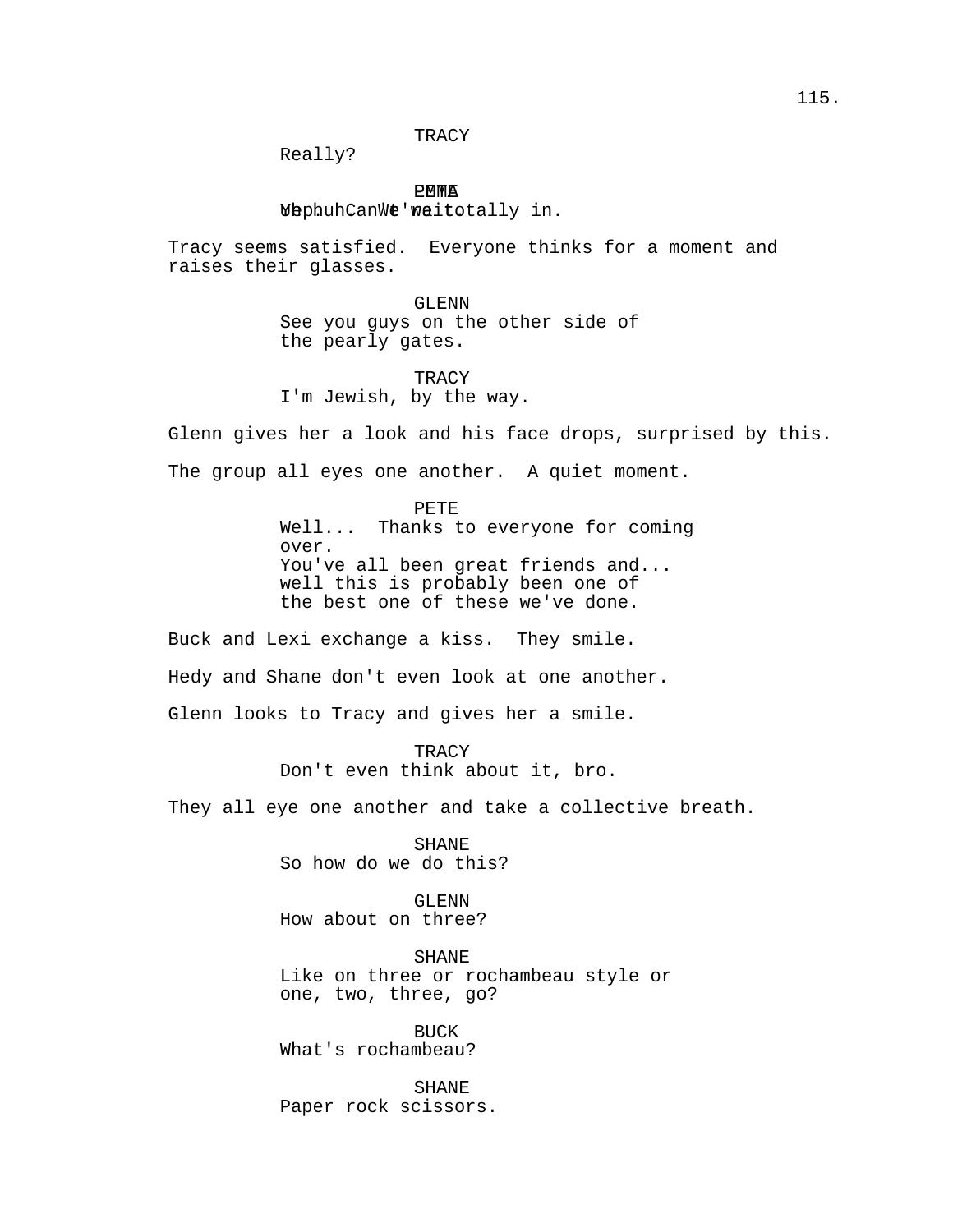BUCK Why didn't you just say paper rock scissors? SHANE Because it makes me sound smarter. GLENN How about one, two, three, go? They all nod. They wait. No one says anything. BUCK Glenn? GLENN You want me to say it? BUCK You're in charge, buddy. GLENN Okay. Well One...two... **TRACY** Sorry - quick question. Do we need to chug this or is just a sip okay? HEDY Better safe than sorry. **TRACY** Okay. Sorry, continue. GLENN Should I start over at one? The others think and nod. GLENN (CONT'D) One...two...three... They all lift the glasses to their lips and eye one another. It's obvious that no one is drinking. Lexi lowers her glass.

LEXI Okay seriously what's the deal? Everyone else lowers their glass.